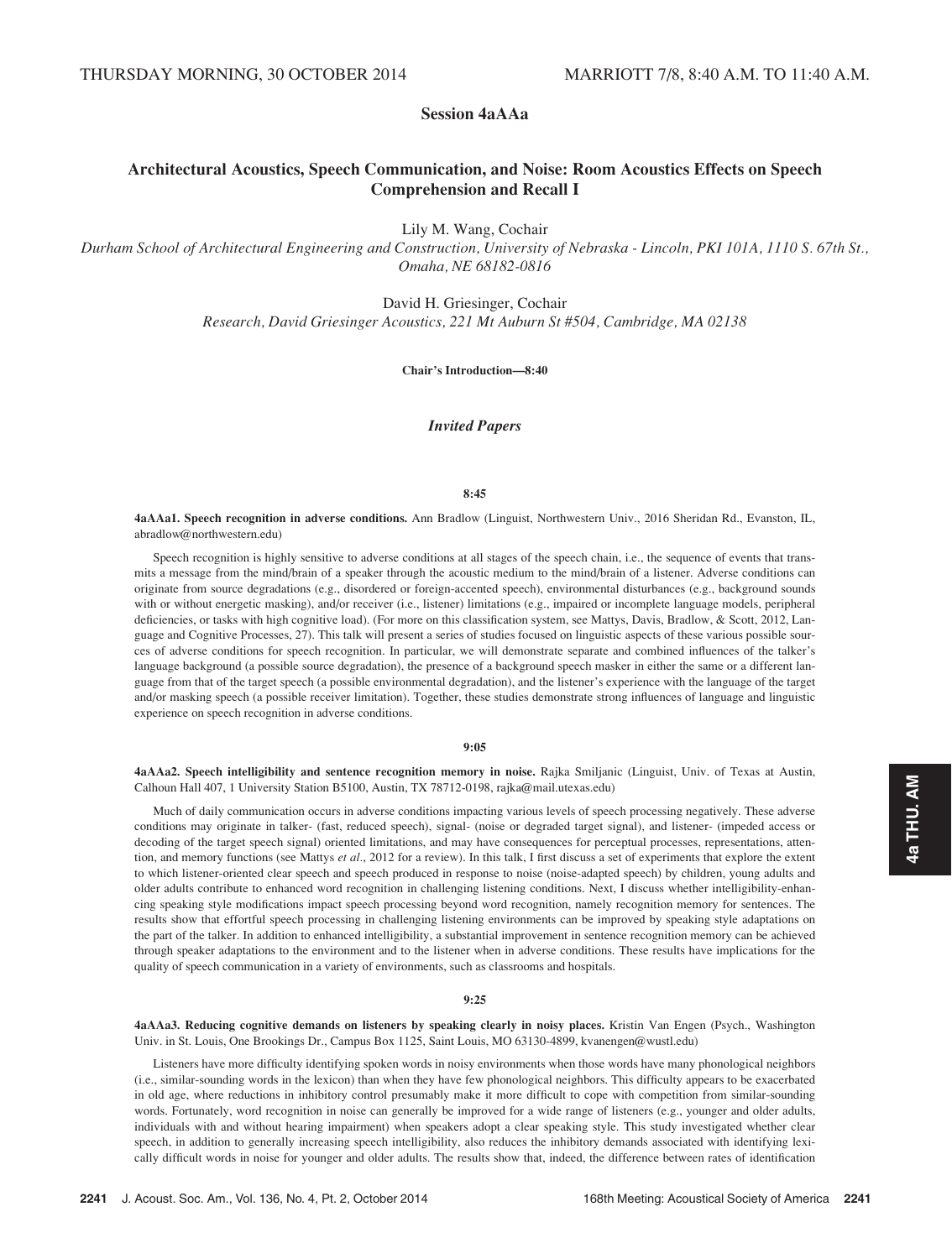for words with many versus few neighbors was eliminated when those words were produced in clear speech. Data on the roles of individual differences (e.g., hearing, working memory, and inhibitory control) that may contribute to word identification in noise will also be presented.

#### 9:45

4aAAa4. Improved speech understanding and amplitude modulation sensitivity in rooms: Wait a second!. Pavel Zahorik (Div. of Communicative Disord., Dept. of Surgery, Univ. of Louisville School of Medicine, Psychol. and Brain Sci., Life Sci. Bldg. 317, Louisville, KY 40292, pavel.zahorik@louisville.edu), Paul W. Anderson (Dept. of Psychol. and Brain Sci., Univ. of Louisville, Louisville, KY), Eugene Brandewie (Dept. of Psych., Univ. of Minnesota, Minneapolis, MN), and Nirmal K. Srinivasan (National Ctr. for Rehabilitative Auditory Res., Portland VA Medical Ctr., Portland, OR)

Sound transmission between source and receiver can be profoundly affected by room acoustics, yet under many circumstances, these acoustical effects have relatively minor perceptual consequences. This may be explained, in part, by listener adaptation to the acoustics of the listening environment. Here, evidence that room adaptation improves speech understanding is summarized. The adaptation is rapid (around 1 s), and observable for a variety of speech materials. It also appears to depend critically on the amplitude modulation characteristic of the signal reaching the ear, and as a result, similar room adaptation effects have been observed for measurements of amplitude modulation sensitivity. A better understanding of room adaptation effects will hopefully contribute to improved methods for speech transmission in rooms for both normally hearing and hearing-impaired listeners. [Work supported by NIDCD.]

## 10:05–10:20 Break

#### 10:20

4aAAa5. The importance of attention, localization, and source separation to speech cognition and recall. David H. Griesinger (Res., David Griesinger Acoust., 221 Mt Auburn St #504, Cambridge, MA 02138, dgriesinger@verizon.net)

Acoustic standards for speech are based on word recognition. But for successful communication sound must be detected, separated from noise and other streams, phones, syllables, and words must be recognized and parsed into sentences, meaning must be found by relating the sentences to previous knowledge, and finally information must be stored in long term memory. All of these tasks require time and working memory. Acoustical conditions that increases the difficulty of any part of the task reduce recall. But attention is possibly the most important factor in successful communication. There is compelling anecdotal evidence that sound profoundly and involuntarily influences attention. Humans detect in fractions of a second whether a sound source is close, independent of its loudness and frequency content. When sound is perceived as close it demands a degree of attention that distant sound does not. The mechanism of detection relies on the phase relationships between harmonics of complex tones in the vocal formant range, properties of sound that also ease word recognition and source separation. We will present the physics of this process and the acoustic properties that enable it. Our goal is to increase attention and recall in venues of all types.

#### 10:40

4aAAa6. Release from masking in simulated reverberant environments. Nirmal Kumar Srinivasan, Frederick J. Gallun, Sean D. Kampel, Kasey M. Jakien, Samuel Gordon, and Megan Stansell (National Ctr. for Rehabilitative Auditory Res., 3710 SW US Veterans Hospital Rd., Portland, OR 97239, nirmal.srinivasan@va.gov)

It is well documented that older listeners have more difficulty in understanding speech in complex listening environments. In two separate experiments, speech intelligibility enhancement due to prior exposure to listening environment and spatial release from masking (SRM) for small spatial separations were measured in simulated reverberant listening environments. Release from masking was measured by comparing threshold target-to-masker ratios (TMR) obtained with a speech target presented directly ahead of the listener and two speech maskers presented from the same location or in symmetrically displaced spatial configurations in an anechoic chamber. The results indicated that older listeners required much higher TMR at threshold and obtained decreased benefit from prior exposure to listening environments compared to younger listeners. For the small separation experiment, speech stimuli were presented over headphones and virtual acoustic techniques were used to simulate very small spatial separations (approx. 2 degrees) between target and maskers. Results reveal, for the first time, the minimum separation required between target and masker to achieve release from speechon-speech masking in anechoic and reverberant conditions. The advantages of including small separations for understanding the functions relating spatial separation to release from masking will be discussed, as well as the value of including older listeners. [Work supported by NIH R01 DC011828.]

## 11:00

4aAAa7. Speech-on-speech masking for children and adults. Lauren Calandruccio, Lori J. Leibold (Allied Health Sci., Univ. of North Carolina, 301 S. Columbia St., Chapel Hill, NC 27599, Lauren\_Calandruccio@med.unc.edu), and Emily Buss (Otolaryngology/Head and Neck Surgery, Univ. of North Carolina at Chapel Hill, Chapel Hill, NC)

Children experience greater difficulty understanding speech in noise compared to adults. This age effect is pronounced when the noise causes both energetic and informational masking, for example, when listening to speech while other people are talking. As children acquire speech and language, they are faced with multi-speech environments all the time, for example, in the classroom. For adults, speech perception tends to be worse when the target and masker are matched in terms of talker sex and language, with mismatches improving performance. It is unknown, however, whether children are able to benefit from these (sex or language) target/masker mismatches. The goal of this project is to further our understanding of the speech-on-speech masking deficit children demonstrate throughout childhood, while specifically investigating whether children's speech recognition improves when the target and masker are spoken by talkers of the opposite sex, or when the target and masker speech are spoken in different languages. Normal-hearing children and adults were tested on word identification and sentence recognition tasks. Differences in SNR needed to equate performance between the two groups will be reported, as well as data reporting whether children are able to benefit from these target/masker mismatch cues.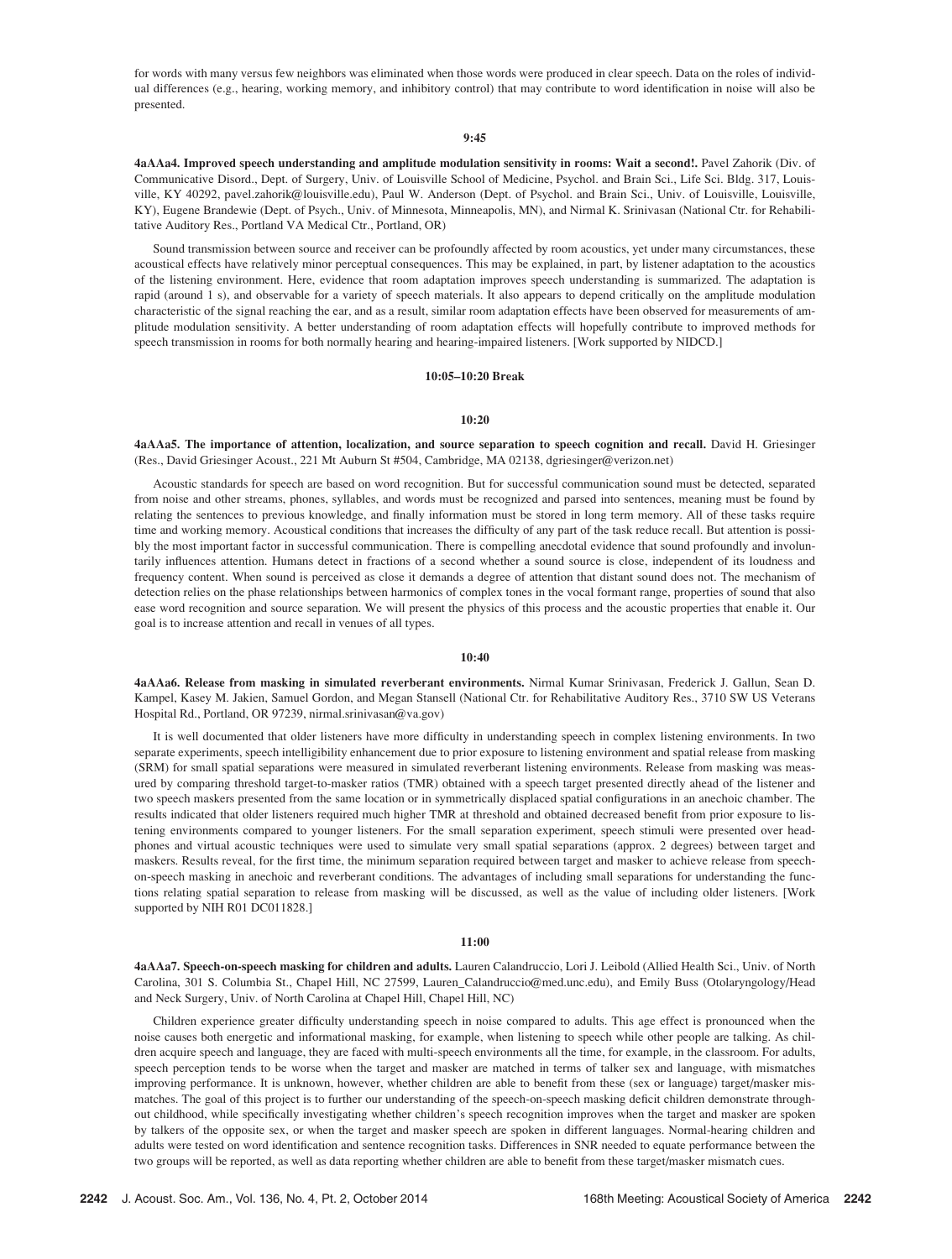## 11:20

4aAAa8. The neural basis of informational and energetic masking effects in the perception and production of speech. Samuel Evans (Inst. of Cognit. Neurosci., Univ. College London, 17 Queen Square, London, London WC1N 3AR, United Kingdom, samuel. evans@ucl.ac.uk), Carolyn McGettigan (Dept. of Psych., Royal Holloway, Egham, United Kingdom), Zarinah Agnew (Dept. of Otolaryngol., Univ. of California, San Francisco, San Francisco, CA), Stuart Rosen (Dept. of Speech, Hearing and Phonetic Sci., Univ. College London, London, United Kingdom), Lima Cesar (Ctr. for Psych., Univ. of Porto, Porto, Portugal), Dana Boebinger, Markus Ostarek, Sinead H. Chen, Angela Richards, Sophie Meekings, and Sophie K. Scott (Inst. of Cognit. Neurosci., Univ. College London, London, United Kingdom)

When we have spoken conversations, it is usually in the context of competing sounds within our environment. Speech can be masked by many different kinds of sounds, for example, machinery noise and the speech of others, and these different sounds place differing demands on cognitive resources. In this talk, I will present data from a series of functional magnetic resonance imaging (fMRI) studies in which the informational properties of background sounds have been manipulated to make them more or less similar to speech. I will demonstrate the neural effects associated with speaking over and listening to these sounds, and demonstrate how in perception these effects are modulated by the age of the listener. The results will be interpreted within a framework of auditory processing developed from primate neurophysiology and human functional imaging work (Rauschecker and Scott 2009).

## THURSDAY MORNING, 30 OCTOBER 2014 SANTA FE, 10:35 A.M. TO 12:05 P.M.

Session 4aAAb

# Architectural Acoustics: Uses, Measurements, and Advancements in the Use of Diffusion and Scattering Devices

David T. Bradley, Chair Physics Astronomy, Vassar College, Poughkeepsie, NY 12604

Chair's Introduction—10:35

Invited Papers

#### 10:40

4aAAb1. Effect of installed diffusers on sound field diffusivity in a real-world classroom. Ariana Sharma, David T. Bradley, and Mohammed Abdelaziz (Phys. + Astronomy, Vassar College, 124 Raymond Ave, Poughkeepsie, NY 12604, arsharma@vassar.edu)

An ideal diffuse sound field is both homogeneous (acoustic quantities are independent of position) and isotropic (acoustic quantities are invariant with respect to direction). Predicting and characterizing sound field diffusivity is essential to acousticians when designing and using acoustically sensitive spaces. Surfaces with a non-planar geometry, referred to as diffusers, can be installed in these spaces as a means of increasing and/or controlling the field diffusivity. Although some theoretical and computational modeling work has been carried out to better understand the relationship between these installed diffusers and the resulting field diffusivity, the current state-of-theart does not include a systematic understanding of this relationship. Furthermore, very little work has been done to characterize this relationship in full scale and in the real world. In the current project, the effect of diffusers on field diffusivity has been studied in a full scale, real-world classroom. Field diffusivity has been measured for various configurations of the diffusers using two measurement techniques. The first technique uses a three-dimensional grid of receivers to characterize the field homogeneity. To characterize field isotropy, a spherical microphone array has also been used. Results and analysis will be presented and discussed.

#### 11:00

4aAAb2. Effect of measurement conditions on sound scattered from a pyramid diffuser in a free field. Kimberly A. Riegel, David T. Bradley, Mallory Morgan, and Ian Kowalok (Phys. + Astronomy, Vassar College, 124 Raymond Ave., Poughkeepsie, NY 12604, kiriegel@vassar.edu)

A surface with a non-planar geometry, referred to as a diffuser, can be used in acoustically sensitive spaces to help control or eliminate unwanted effects from strong reflections by scattering the reflected sound. The scattering behavior of a diffuser can be measured in a free field, according to the standard ISO 17497-2. Many of the measurement conditions discussed in this standard can have an effect on the measured data; however, these conditions are often not well-specified and/or have not been substantiated. In the current study, a simple pyramid diffuser has been measured while varying several measurement conditions: surface material, orientation of the surface geometry, perimeter shape of the surface, and mounting depth of the surface. Reflected polar response and diffusion coefficient data have been collected and compared for each condition. Data have also been contrasted with those obtained by numerical simulation using boundary element method (BEM) techniques for an idealized pyramid diffuser. Results and analysis will be presented and discussed.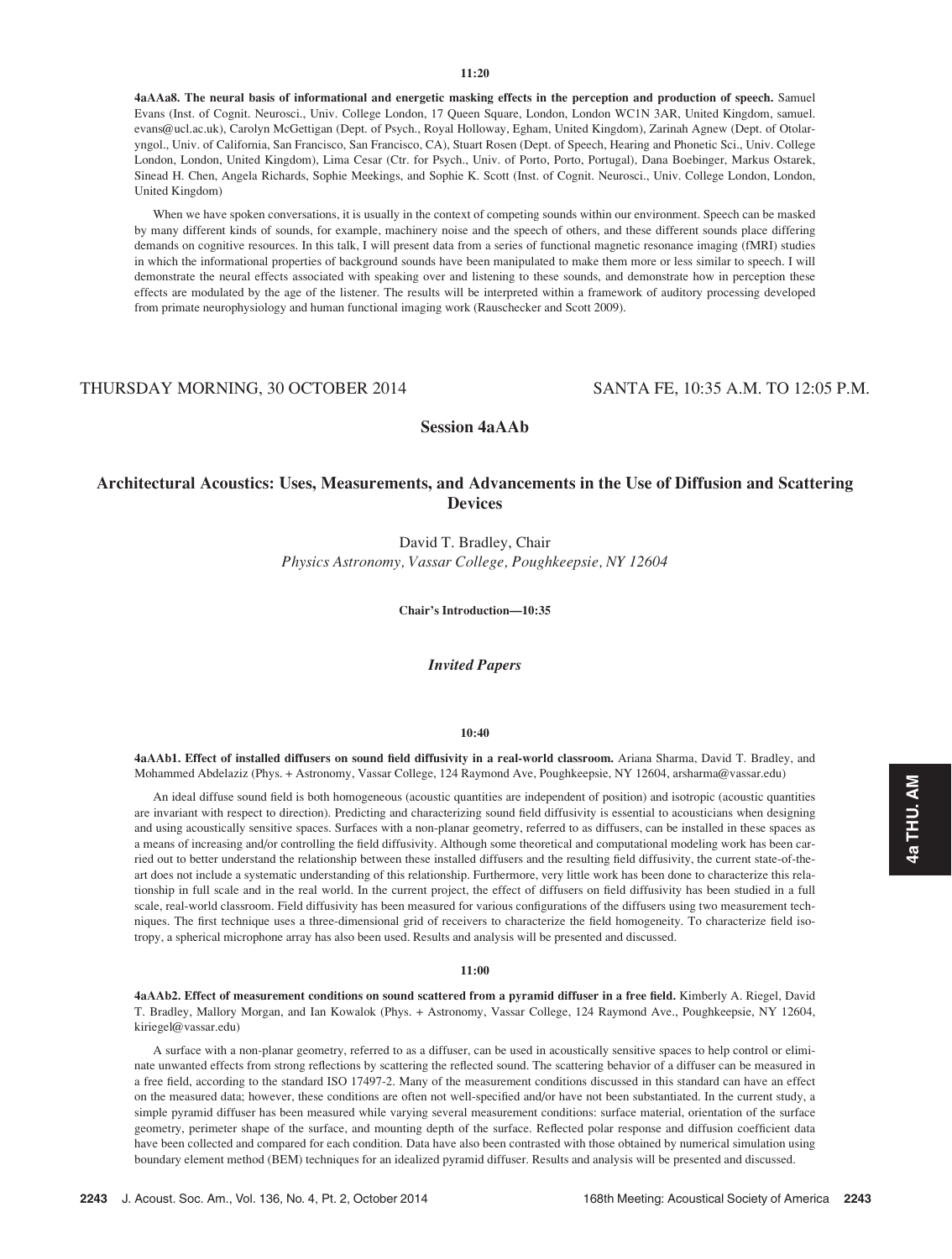#### 11:20

4aAAb3. Sound field diffusion by number of peak by continuous wavelet transform. Yongwon Cha, Muhammad Imran, and Jin Yong Jeon (Dept. of Architectural Eng., Hanyang Univ., Hanyang University, Seoul 133-791, South Korea, chadyongwoncha@gmail.com)

The number of peak (Np) in the impulse response signal (IRs) captured for the real hall have been investigated and measured by using continuous wavelet transform (CWT). Np has a relationship with perceptual diffusion as an objective characteristic that is influenced by walls scattering elements. In addition, as measuring diffuse sound fields, the CWT coefficients are used for detecting the diffusive sound. Based on the absolute coefficient values calculated from CWT analysis, a practical method of counting reflections is considered. These reflections are specified as diffusive or specular base on their similarity with the mother wavelet. Temporal and spatial representation of absolute values of CWT is presented. Auditory experiments using a paired comparison method were conducted to gauge the relationship between the Np and perceptual sound field diffusion. It is revealed that a dominant factor influencing the subjective preference in the hall was the Np that varied with different wall surface treatments.

### 11:35

4aAAb4. In praise of smooth surfaces: Promoting a balance between specular and diffuse surfaces in performance space design. Gregory A. Miller and Scott D. Pfeiffer (Threshold Acoust., LLC, 53 W. Jackson Boulevard, Ste. 815, Chicago, IL 60604, gmiller@thresholdacoustics.com)

Diffusive surfaces are often presented as a panacea for achieving desirable listening conditions in performance spaces. While diffusive surfaces are a valuable and necessary part of the finish palette in any theater or concert hall, a significant number of specular surfaces are crucial to the success of many such spaces. Case studies will be presented in which excessive use of diffusion has resulted in losses of clarity and loudness, including comparisons to the results following the introduction of specular surfaces, either flat or gently curved. Aural examples will be presented to demonstrate the perceptual differences when specular surfaces are employed as compared to highly diffusive surfaces at key locations in spaces for music and drama.

#### $11:50$

4aAAb5. Scattershot: A look at designing, integrating, and measuring diffusion. Shane J. Kanter, John Strong, Carl Giegold, and Scott Pfeiffer (Threshold Acoust., 53 W. Jackson Blvd., Ste. 815, Chicago, IL 60604, skanter@thresholdacoustics.com)

A primary goal of the small-scale performance venue is to provide the audience with supportive, well-timed reflections and to energize the space adequately without overpowering the room volume. The judicious use of sound-diffusive elements in such venues can lend a pleasing sense of body and space while avoiding undesirable reflections that disrupt the listener experience. However, while working with architects to develop a space that is pleasing to both the ear and the eye, it is often necessary to reconcile these needs with each other. Diffusive elements must integrate seamlessly within the space visually as well as architecturally. While developing interior room acoustics for three small spaces for performance/worship, with audience size ranging from 150 to 299, an exploration of diffusive elements was conducted. As each project required a different method and frequency range of diffusion, scale models were constructed and tested under varied conditions, using sometimes unorthodox methods to determine the acoustic effect. These efforts were focused on limiting coloration caused by the "picket fence effect," reducing harsh reflections without rendering a space excessively sound-absorptive, and maintaining coherent reflections from discrete sections of a prominent wall while leaving other sections diffusive. Methods, experiences, and results will be presented.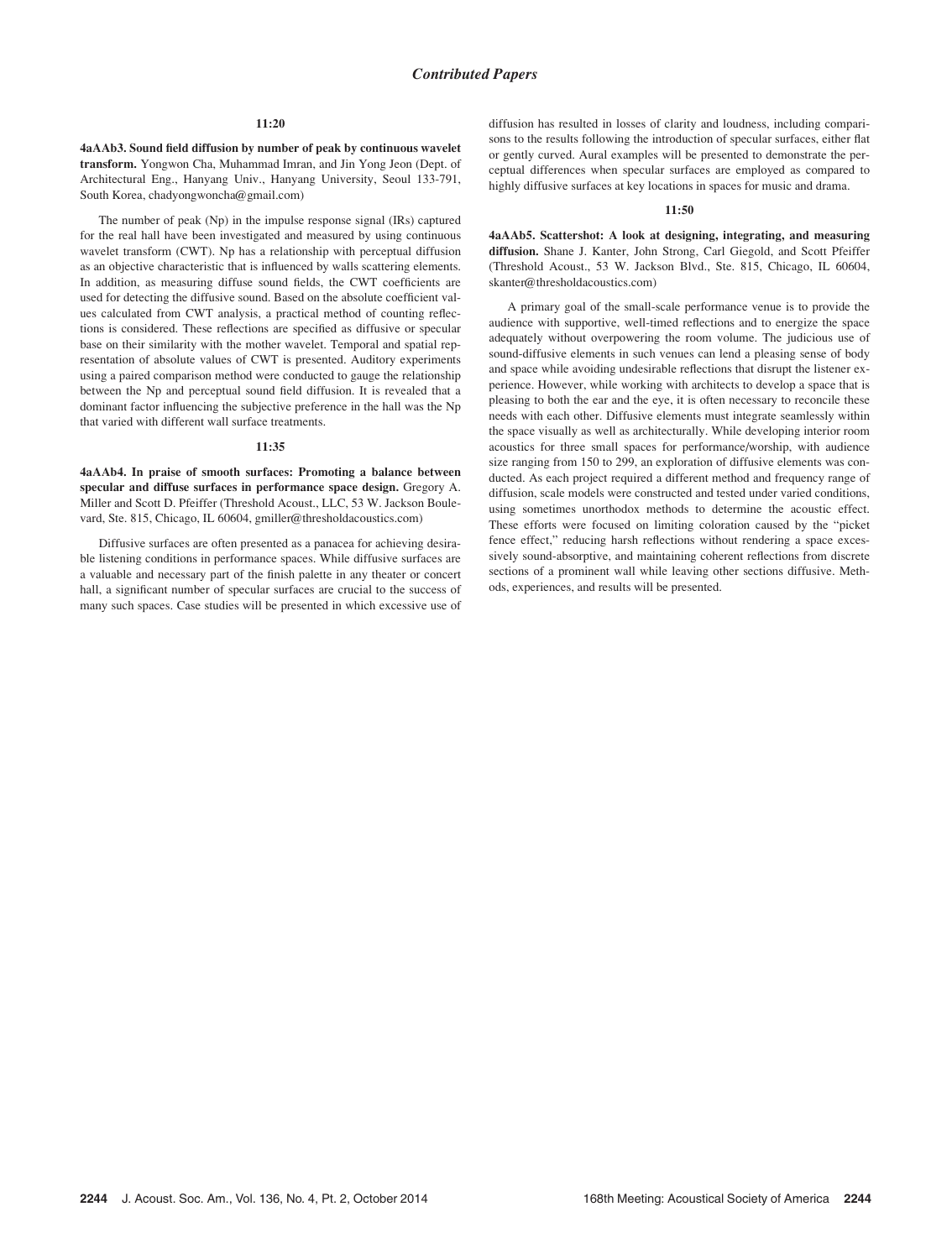# Session 4aAB

# Animal Bioacoustics and Acoustical Oceanography: Use of Passive Acoustics for Estimation of Animal Population Density I

Tina M. Yack, Cochair

Bio-Waves, Inc., 364 2nd Street, Suite #3, Encinitas, CA 92024

Danielle Harris, Cochair

Centre for Research into Ecological and Environmental Modelling, University of St. Andrews, The Observatory, Buchanan Gardens, St. Andrews KY16 9LZ, United Kingdom

Chair's Introduction—8:00

## Invited Papers

#### 8:05

4aAB1. Estimating density from passive acoustics: Are we there yet? Tiago A. Marques, Danielle Harris, and Len Thomas (Ctr. for Res. into Ecological and Environ. Modelling, Univ. of St. Andrews, The Observatory, Buchannan Gardens, St. Andrews, Fife KY16 9 LZ, United Kingdom, tiago.marques@st-andrews.ac.uk)

In the last few years, there have been a considerable number of papers describing methods or case studies involving passive acoustic density estimation. While this might be interpreted as evidence that density estimates might now be easily and routinely implemented, the truth is that so far these methods and applications have been essentially proof-of-concept in nature, based in areas and/or species particularly suited for the methods and also often involved assumptions hard to evaluate. We briefly review some of the existing work in this area concentrating on a few aspects we believe are key for the implementation of density estimation from passive acoustics in a broader context. These are (1) the development of fundamental research addressing the problem of sound production rate, fundamental as it allows to convert estimates of density of sounds into density of animals and (2) the development of hardware capable of providing cheap deployable units capable of ranging, allowing straightforward implementations of distance sampling based approaches. The perfect density estimate is out there waiting to happen, but we have not found it yet.

## 8:25

4aAB2. Use of passive acoustics for estimation of cetacean population density: Realizing the potential. Jay Barlow and Shannon Rankin (Marine Mammal and Turtle Div., NOAA-SWFSC, 8901 La Jolla Shores Dr., La Jolla, CA 92037, jay.barlow@noaa.gov)

The potential of passive acoustic methods to estimate cetacean population density has seldom been realized. It has been most successfully applied to species that consistently use echo-location during foraging, have very distinctive echo-location signals and forage a large fraction of the time, notably sperm whale, porpoise, and beaked whales. Research is needed to eliminate some of the impediments to applying acoustics to estimate the density of other species. For baleen whales, one of the greatest uncertainties is the lack of information on call rates. For delphinids, the greatest uncertainties are in estimating group size and in species recognition. For all species, there is a need to develop inexpensive recorders that can be distributed in large number at random locations in a study area. For towed hydrophone surveys, there is a need to better localize species in their 3-D environment and to instantaneously localize animals from a single signal received on multiple hydrophones. While improvements can be made, we may need to recognize that some of impediments cannot be overcome with any reasonable research budget. In these cases, efforts should be concentrated in improving acoustic methods to aid visual-based transect methods.

#### 8:45

4aAB3. Acoustic capture-recapture methods for animal density estimation. David Borchers (Dept. of Mathematics & Statistics, Univ. of St. Andrews, CREEM, Buchannan Gdns, St. Andrews, Fife KY16 9LZ, United Kingdom, dlb@st-andrews.ac.uk)

Capture-recapture methods are one of the two most widely-used methods of estimating wildlife density and abundance. They can be used with passive acoustic detectors—in which case acoustic detection on a detector constitutes "capture" and detection on other detectors and/or at other times constitute "recaptures." Unbiased estimation of animal density from any capture-recapture survey requires that the effective area of the detectors be estimated, and information on detected animals' locations are essential for this. While locations are not observed, acoustic data contain information on location in a variety of guises, including time-difference-of arrival, signal strength, and sometimes directional information. This talk gives an overview of the use of such data with spatially explicit capture-recapture (SECR) methods, including consideration of some of the particular challenges that acoustic data present for SECR methods, ways of dealing with these, and an outline of some unresolved issues.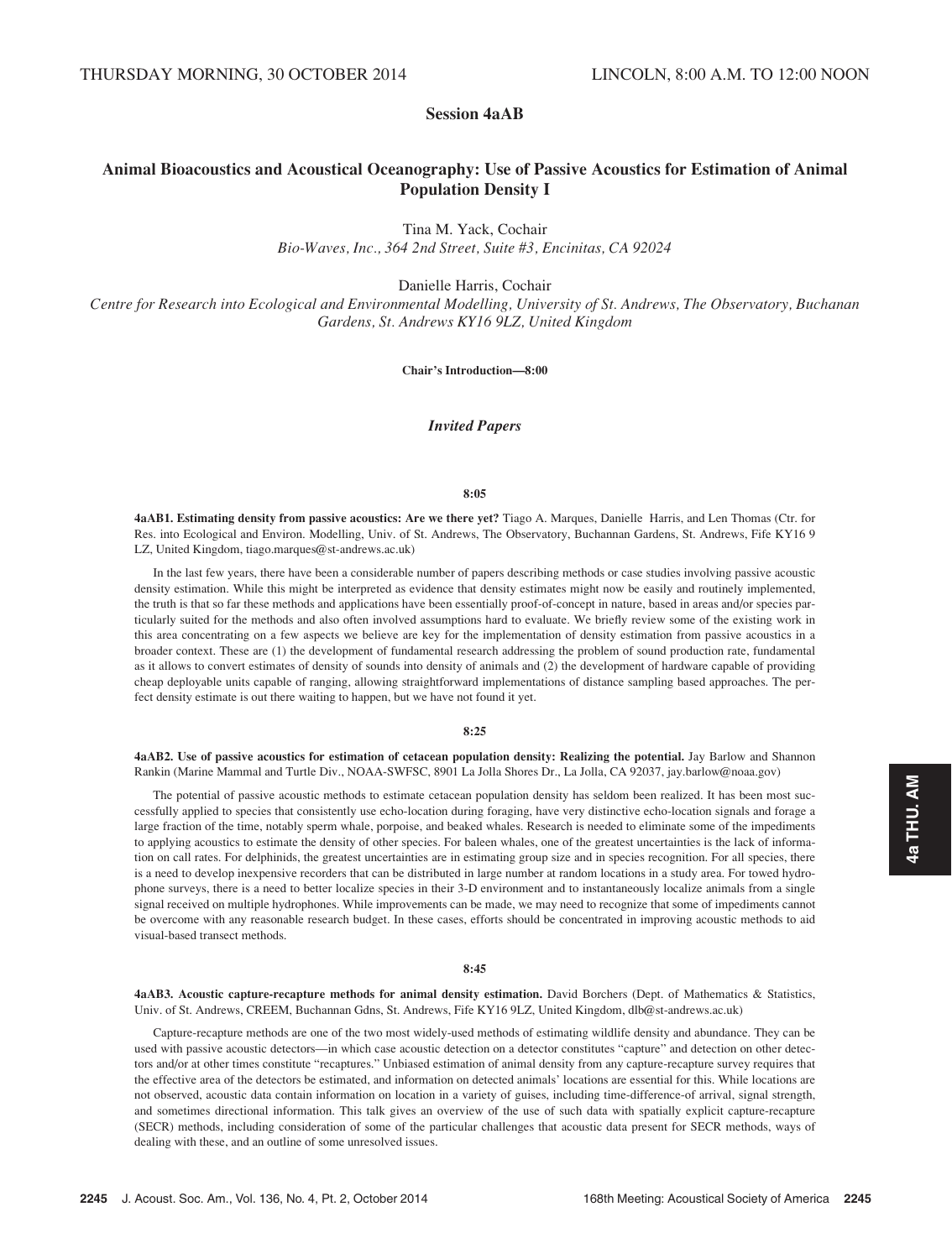4aAB4. U.S. Navy application and interest in passive acoustics for estimation of marine mammal population density. Anu Kumar (Living Marine Resources, NAVFAC EXWC, 1000 23rd Ave., Code EV, Port Hueneme, CA 93043, anurag.kumar@navy.mil), Chip Johnson (Environ. Readiness, Command Pacific Fleet, Coronado, CA), Julie Rivers (Environ. Readiness, Command Pacific Fleet, Pearl Harbor, HI), Jene Nissen (Environ. Readiness, U.S. Fleet Forces, Norfolk, VA), and Joel Bell (Marine Resources, NAVFAC Atlantic, Norfolk, VA)

Marine species population density estimation from passive acoustic monitoring is an emergent topic of interest to the U.S. Navy. Density estimates are used by the Navy and other Federal partners in effects modeling for environmental compliance documentation. Current traditional methods of marine mammal density estimation via visual line transect surveys require expensive ship time and long days at-sea for an experienced crew to yield limited spatial and temporal coverage. While visual surveys remain an effective means of deriving density estimates, passive acoustic based density estimation methods have the unique ability to improve on visual density estimates for some key species by: (a) expanding spatial and temporal density coverage, (b) providing coverage in areas too remote or difficult for traditional visual surveys, (c) reduce the statistical uncertainty of a given density estimate, and (d) providing estimates for species that are difficult to survey visually (e.g., minke and beaked whales). The U.S. Navy has invested in research for the development, refinement, and scientific validation of passive acoustic methods for cost effective density estimates in the future. The value, importance, and current development in passive acoustic-based density estimation methods for Navy applications will be discussed.

#### 9:25

4aAB5. Towing the line: Line-transect based density estimation of whales using towed hydrophone arrays. Thomas F. Norris and Tina M. Yack (Bio-Waves Inc., 364 2nd St., Ste. #3, Encinitas, CA 92024, thomas.f.norris@bio-waves.net)

Towed hydrophone arrays have been used to monitor marine mammals from research vessels since the 1980s. Although towed hydrophone arrays have now become a standard part of line-transect surveys of cetaceans, density estimation exclusively using passive acoustic has only been attempted for a few species. We use examples from four acoustic line-transect surveys that we conducted in the North Pacific Ocean to illustrate the steps involved, and issues inherent, in using data from towed hydrophone arrays to estimate densities of cetaceans. We will focus on two species of cetaceans, sperm whales and minke whales, with examples of beaked whales and other species as needed. Issues related to survey design, data-collection, and data analysis and interpretation will be discussed using examples from these studies. We provide recommendations to improve the survey design, data-collection methods, and analyses. We also suggest areas where additional research and methodological development are required in order to produce robust density estimates from acoustic based data.

## Contributed Papers

#### 9:45

4aAB6. From clicks to counts: Applying line-transect methods to passive acoustic monitoring of sperm whales in the Gulf of Alaska. Tina M. Yack, Thomas F. Norris, Elizabeth Ferguson (Bio-Waves Inc., 364 2nd St., Ste. #3, Encinitas, CA 92024, tina.yack@bio-waves.net), Brenda K. Rone (Cascadia Res. Collective, Seattle, WA), and Alexandre N. Zerbini (Alaska Fisheries Sci. Ctr., Seattle, WA)

A visual and acoustic line-transect survey of marine mammals was conducted in the central Gulf of Alaska (GoA) during the summer of 2013. The survey area was divided into four sub-strata to reflect four distinct habitats; "inshore," "slope," "offshore," and "seamount." Passive acoustic monitoring was conducted using a towed-hydrophone array system. One of the main objectives of the acoustic survey was to obtain an acoustic-based density estimate for sperm whales. A total of 241 acoustic encounters of sperm whales during 6,304 km of effort were obtained compared to 19 visual encounters during 4,155 km of effort. Line-transect analytical methods were used to estimate the abundance of sperm whales. To estimate the detection function, target motion analysis was used to obtain perpendicular distances to individual sperm whales. An acoustic-based density and abundance estimate was obtained for each stratum ( $N = 78$ ; CV = 0.36 offshore; N = 16;  $CV = 0.55$  seamount;  $N = 121$ ; and  $CV = 0.18$  slope) and for the entire survey area ( $N = 215$ ;  $D = 0.0013$ ; and  $CV = 0.18$ ). These results will be compared to visual-based estimates. The advantages and disadvantages of acoustic-based density estimates as well as application of these methods to other species (e.g., beaked whales) and areas will be discussed.

#### 10:00–10:15 Break

10:15

4aAB7. Studying the biosonar activities of deep diving odontocetes in Hawaii and other western Pacific locations. Whitlow W. Au (Hawaii Inst. of Marine Biology, Univ. of Hawaii, 46-007 Lilipuna Rd., Kaneohe, HI 96744, wau@hawaii.edu) and Giacomo Giorli (Oceanogr. Dept., Univ. of Hawaii, Honolulu, HI)

Ecological acoustic recorders (EARs) have been deployed at several locations in Hawaii and in other western Pacific locations to study the foraging behavior of deep-diving odontocetes. EARs have been deployed at depths greater than 400 m at five locations around the island of Kauai, one at Ni'ihau, two around the island of Okinawa, and four in the Marianas (two close to island of Guam, one close to the island of Saipan and another close to the island of Tinian). The four groups of deep-diving odontocetes were blackfish (mainly pilot whales and false killer whales), sperm whales, beaked whales (Cuvier and Bainsville beaked whales) and Risso's dolphin. In all locations, the biosonar signals of blackfish were detected the most followed by either by sperm and beaked whales depending on specific locations with Risso's dolphin being detected the least. There was a strong tendency for these animals to forage at night in all locations. The detection rate indicate much lower populations of these four groups of odontocetes around Okinawa and in the Marianas then off Kauai in the main Hawaiian island chain by a factor of about 4–5.

#### 10:30

4aAB8. Fin whale vocalization classification and abundance estimation. Wei Huang, Delin Wang (Elec. and Comput. Eng., Northeastern Univ., 006 Hayden Hall, 370 Huntington Ave., Boston, MA 02115, huang.wei1@ husky.neu.edu), Nicholas C. Makris (Mech. Eng., Massachusetts Inst. of Technol., Cambridge, MA), and Purnima Ratilal (Elec. and Comput. Eng., Northeastern Univ., Boston, MA)

Several thousand fin whale vocalizations from multiple fin individuals were passively recorded by a high-resolution coherent hydrophone array system in the Gulf of Maine in Fall 2006. The recorded fin whale vocalizations have relatively short durations roughly 0.4 s and frequencies ranging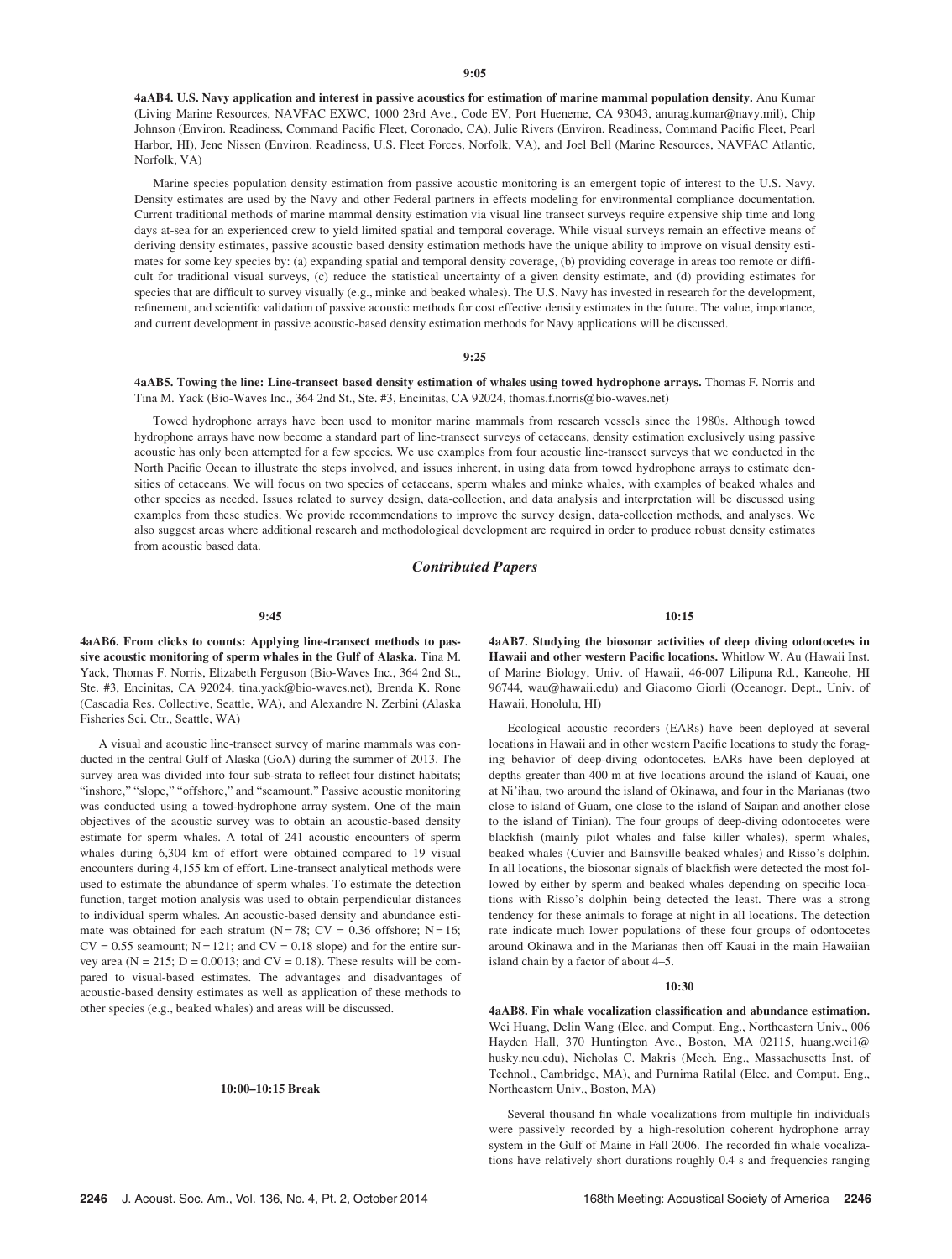from 15 to 40 Hz. Here we classify the fin whale vocalizations and apply the results to estimate the minimum number of vocalizing fin individuals detected by our hydrophone array. The horizontal azimuth or bearing of each fin whale vocalization is first determined by beamforming. Each beamformed fin whale vocalization spectrogram is next characterized by several features such as center frequency, upper and lower frequency limits, as well as amplitude-weighted mean frequency. The vocalizations are then classified using k-mean clustering into several distinct vocal types. The vocalization clustering result is then combined with the bearing-time trajectory information for a consecutive sequence of vocalizations to provide an estimate of the minimum number of vocalizing fin individuals detected.

#### 10:45

4aAB9. Neglect of bandwidth of odontocetes echolocation clicks biases propagation loss and single hydrophone population estimates. Michael A. Ainslie, Alexander M. von Benda-Beckmann (Acoust. and Sonar, TNO, P.O. Box 96864, The Hague 2509JG, Netherlands, michael.ainslie@tno.nl), Len Thomas (Ctr. for Res. into Ecological and Environ. Modelling, Univ. of St. Andrews, St Andrews, United Kingdom), and Tyack L. Tyack (Sea Mammal Res. Unit, Scottish Oceans Inst., Univ. of St. Andrews, St. Andrews, United Kingdom)

Passive acoustic monitoring with a single hydrophone has been suggested as a cost-effective method to monitor population density of echolocating marine mammals, by estimating the distance at which the hydrophone is able to distinguish the echolocation clicks from the background. To avoid a bias in the estimated population density, this method relies on an unbiased estimate of the propagation loss (PL). It is common practice to estimate PL at the center frequency of a broadband echolocation click and to assume this narrowband PL applies also to the broadband click. For a typical situation this narrowband approximation overestimates PL, underestimates the detection range and consequently overestimates the population density by an amount that for fixed center frequency increases with increasing pulse bandwidth and sonar figure of merit. We investigate the detection process for different marine mammal species and assess the magnitude of error on the estimated density due to various simplifying assumptions. Our main purposes are to quantify and, where possible and needed, correct the bias in the population density estimate for selected species and detectors due to use of the narrowband approximation, and to understand the factors affecting the magnitude of this bias to enable extrapolation to other species and detectors.

#### 11:00

4aAB10. Instantaneous acoustical response of marine mammals to abrupt changes in ambient noise. John E. Joseph, Tetyana Margolina (Oceanogr., Naval Postgrad. School, 833 Dyer Rd, Monterey, CA, jejoseph@ nps.edu), and Ming-Jer Huang (National Kaohsiung Univ. of Appl. Sci., Kaohsiung, Taiwan)

Four months of passive acoustic data recorded at Thirtymile Bank in offshore southern California have been analyzed to describe instantaneous vocal response of marine mammals to abrupt changes in ambient noise. Main contributors to the distinctive regional soundscape are heavy commercial shipping, military activities in the naval training range, diverse marine life and natural sources including wind and tectonic activity. Many of these sources produce intense, irregular and short-term events shaped by local oceanographic conditions, bathymetry and bottom structure (Thirtymile Bank blind thrust). We seek to attribute detected changes in cetacean vocal behavior (loudness, calling rate, and pattern) to these events and differentiate the reaction by noise source, its intensity, frequency and/or duration. Main target species are blue and fin whales. Initial hypotheses formulated after data scanning are tested statistically (2D histograms and PCA). To quantify the vocal behavior variations, an innovative detection approach based on pattern recognition is applied, which allows for extraction of individual calls with low false alarm and high detection success comparable to those of a human analyst. Obtained results relate cetacean acoustic behavior to ambient noise variability and thus help refine existing cue-based formulae for estimation of whale population density from PAM data.

4aAB11. Measuring whale and dolphin call rates as a function of behavioral, social, and environmental context. Stacy L. DeRuiter, Catriona M. Harris (School of Mathematics & Statistics, Univ. of St. Andrews, CREEM, St. Andrews KY169LZ, United Kingdom, sldr@st-andrews.ac.uk), Nicola J. Quick (Duke University Marine Lab, Duke Univ., Beaufort, NC), Dina Sadykova, Lindesay A. Scott-Hayward (School of Mathematics & Statistics, Univ. of St. Andrews, St. Andrews, United Kingdom), Alison K. Stimpert (Moss Landing Marine Lab., California State Univ., Moss Landing, CA), Brandon L. Southall (Southall Environ. Assoc., Inc., Aptos, CA), Len Thomas (School of Mathematics & Statistics, Univ. of St. Andrews, St Andrews, United Kingdom), and Fleur Visser (Kelp Marine Res., Hoorn, Netherlands)

Cetacean sound-production rates are highly variable and patchy in time, depending upon individual behavior, social context, and environmental context. Better quantification of the drivers of this variability should allow more realistic estimates of expected call rates, improving our ability to convert between call counts and animal density, and also facilitating detection of sound-production changes due to acoustic disturbance. Here, we analyze digital acoustic tag (DTAG) records and visual observations collected during behavioral response studies (BRSs), which aim to assess normal cetacean behavior and measure changes in response to acoustic disturbance; data sources include SOCAL BRS, the 3S project, and Bahamas BRS, with statistical contributions from the MOCHA project (http://www.creem.stand.ac.uk/mocha/links). We illustrate use of generalized linear models (and their extensions) as a flexible framework for sound-production-rate analysis. In the context of acoustic disturbance, we also detail use of two-dimensional spatially adaptive surfaces to jointly model effects of sound-source proximity and sound intensity. Specifically, we quantify variability in pilot whale group sound production rates in relation to behavior and environment, and individual fin whale call rates in relation to social and environmental context and dive behavior; with and without acoustic disturbance.

#### 11:30

4aAB12. Estimating relative abundance of singing humpback whales in Los Cabos, México, using diffuse ambient noise. Kerri Seger, Aaron M. Thode (Scripps Inst. of Oceanogr., Univ. of California, San Diego, 8880 Biological Grade, MESOM 161, La Jolla, CA 92093-0206, kseger@ucsd.edu), Diana C. López Arzate, and Jorge Urbán (Laboratorio de Mamíferos Marinos, Universidad Autónoma de Baja California Sur, La Paz, BCS, Mexico)

Previous research has speculated that diffuse ambient noise levels can be used to estimate relative cetacean abundance in certain locations when baleen whale vocal activity dominates the soundscape (Au et al., 2000; Mellinger et al., 2009). During the 2013 and 2014 humpback whale breeding seasons off Los Cabos, Mexico, visual point and line transects were conducted alongside two bottom-mounted acoustic deployments. As theorized, preliminary analysis of ambient noise between 100 and 1,000 Hz is dominated by humpback whale song. It also displays a diel cycle similar to that found in the West Indies, Australia, and Hawai'i, whereby peak levels occur near midnight and troughs occur soon after sunrise (Au et al., 2000; McCauley et al., 1996). Depending upon site and year, the median band-integrated levels fluctuated between 7 and 16 dB re 1 uPa when sampled in one hour increments. This presentation uses analytical models of wind-generated noise in an ocean waveguide to analyze potential relationships between singing whale density and diffuse ambient noise levels. It explores whether various diel cycle strengths (peak-to-peak measurements and Fourier analysis) correspond with trends observed from concurrent visual censuses. [Work sponsored by the Ocean Foundation.]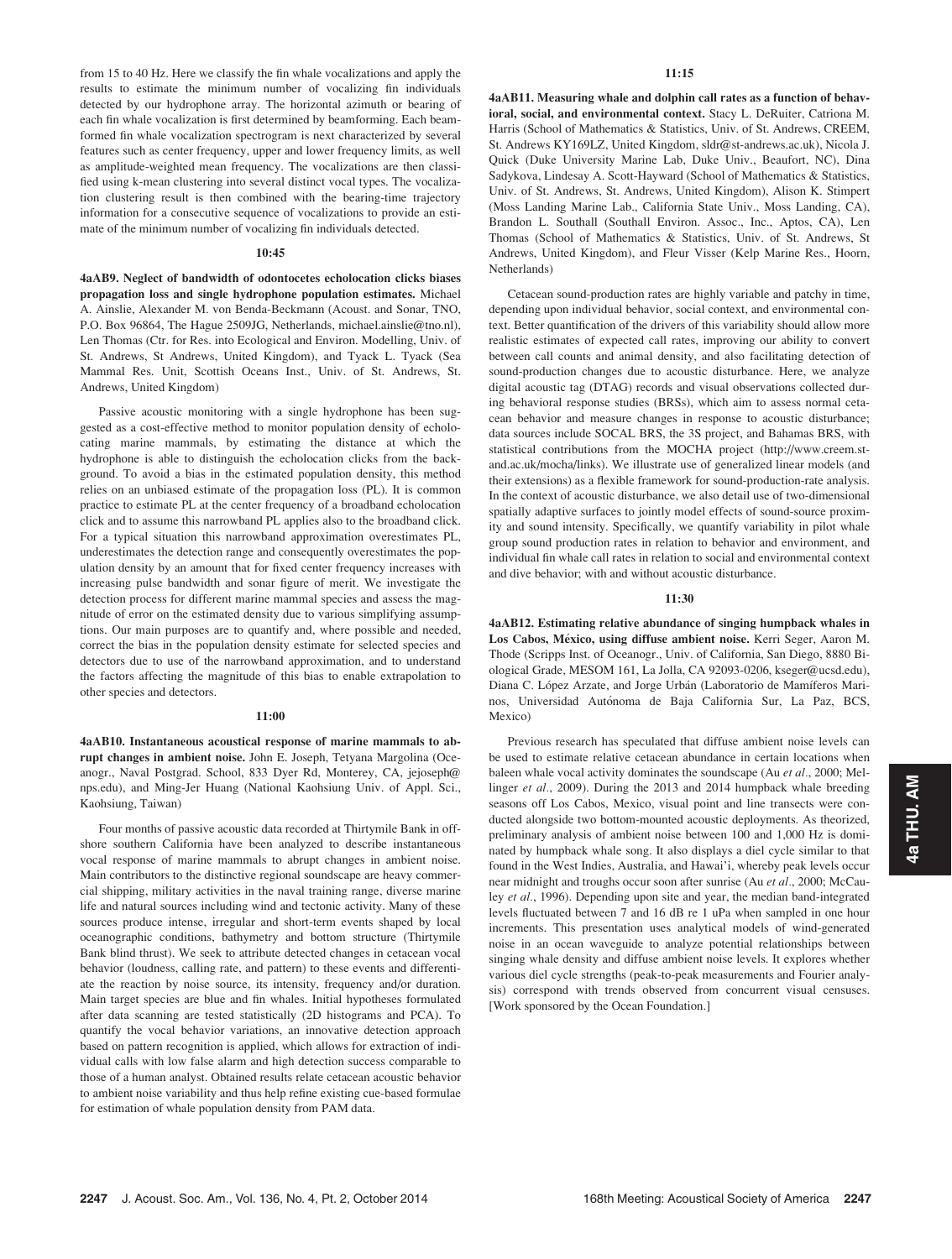#### $11:45$

4aAB13. Large-scale static acoustic survey of a low-density population—Estimating the abundance of the Baltic Sea harbor porpoise. Jens C. Koblitz (German Oceanogr. Museum, Katharinenberg 14-20, Stralsund 18439, Germany, Jens.Koblitz@meeresmuseum.de), Mats Amundin (Kolmården Wildlife Park, Kolmarden, Sweden), Julia Carlström (AquaBiota Water Res., Stockholm, Sweden), Len Thomas (Ctr. for Res. into Ecological and Environ. Modelling, Univ. of St. Andrews, St. Andrews, United Kingdom), Ida Carlén (AquaBiota Water Res., Stockholm, Sweden), Jonas Teilmann (Dept. of BioSci., Aarhus Univ., Roskilde, Denmark), Nick Tregenza (Chelonia Ltd., Long Rock, United Kingdom), Daniel Wennerberg (Kolmården Wildlife Park, Kolmarden, Sweden), Line Kyhn, Signe Svegaard (Dept. of BioSci., Aarhus Univ., Roskilde, Denmark), Radek Koza, Monika Kosecka, Iwona Pawliczka (Univ. of Gdansk, Gdansk, Poland), Cinthia Tiberi Ljungqvist (Kolmården Wildlife Park, Kolmården, Sweden), Katharina Brundiers (German Oceanogr. Museum, Stralsund, Germany), Andrew Wright (George Mason Univ., Fairfax, VA), Lonnie Mikkelsen, Jakob Tougaard (Dept. of BioSci., Aarhus Univ., Roskilde, Denmark), Olli Loisa (Turku Univ. of Appl. Sci., Turku, Finland), Anders Galatius (Dept. of BioSci., Aarhus Univ., Roskilde, Denmark), Ivar Jüssi (ProMare NPO, Harjumaa, Estonia), and Harald Benke (German Oceanogr. Museum, Stralsund, Germany)

SAMBAH (Static Acoustic Monitoring of the Baltic Sea Harbor Porpoise) is an EU LIFE + -funded project with the primary goal of estimating the abundance and distribution of the critically endangered Baltic Sea harbor porpoise. From May 2011 to April 2013, project members in all EU countries around the Baltic Sea undertook a static acoustic survey using 304 porpoise detectors distributed in a randomly positioned systematic grid in waters 5–80 m deep. In the recorded data, click trains originating from porpoises have been identified automatically using an algorithm developed specifically for Baltic conditions. To determine the click train C-POD detection function, a series of experiments have been carried out, including acoustic tracking of wild free ranging porpoises using hydrophone arrays in an area with moored C-PODs and playbacks of porpoise-like signals at SAMBAH C-PODs during various hydrological conditions. Porpoise abundance has been estimated by counting the number of individuals detected in short time interval windows (snapshots), and then accounting for false positive detections, probability of animals being silent, and probability of detection of non-silent animals within a specified maximum range. We describe the method in detail, and how the auxiliary experiments have enabled us to estimate the required quantities.

THURSDAY MORNING, 30 OCTOBER 2014 INDIANA A/B, 7:55 A.M. TO 12:00 NOON

# Session 4aBA

# Biomedical Acoustics: Mechanical Tissue Fractionation by Ultrasound: Methods, Tissue Effects, and Clinical Applications I

Vera A. Khokhlova, Cochair University of Washington, 1013 NE 40th Street, Seattle, WA 98105

Jeffrey B. Fowlkes, Cochair

Univ. of Michigan Health System, 3226C Medical Sciences Building I, 1301 Catherine Street, Ann Arbor, MI 48109-5667

Chair's Introduction—7:55

Invited Papers

8:00

4aBA1. Histotripsy: An overview. Charles A. Cain (Biomedical Eng., Univ. of Michigan, 2200 Bonisteel Blvd., 2121 Gerstacker, Ann Arbor, MI 48105, cain@umich.edu)

Histotripsy produces non-thermal lesions by generating dense highly confined energetic bubble clouds that mechanically fractionate tissue. This nonlinear thresholding phenomenon has useful consequences. If only the tip of the waveform (P-) exceeds the intrinsic threshold\*, small lesions less than the diffraction limit can be generated. This is called microtripsy (other presentations in this session). Moreover, side lobes from distorting aberrations can be "thresholded-out" wherein part of the main lobe exceeds the intrinsic threshold producing a clean bubble cloud (and lesion) conferring significant immunity to aberrations. If a high frequency probe (imaging) waveform intersects a low frequency pump waveform, the compounded waveform can momentarily exceed the intrinsic threshold producing a lesion with an imaging transducer. Multi-beam histotripsy (other presentations in this session) allows flexible placement of both pump and probe transducers. Very broadband P- "monopolar" pulses\*, ideal for histotripsy, can be synthesized in a generalization of the multi-beam histotripsy (other presentations in this session) case wherein very short pulses from transducer elements of many different frequencies are added at the focus of what is called a frequency compounding transducer (other presentations in this session). Ultrasound image guidance works well with histotripsy. Bubble clouds are easily seen simplifying both lesion targeting and continuous validation of the ongoing process. Hypoechoic homogenized tissue allows real-time quantification of lesion formation.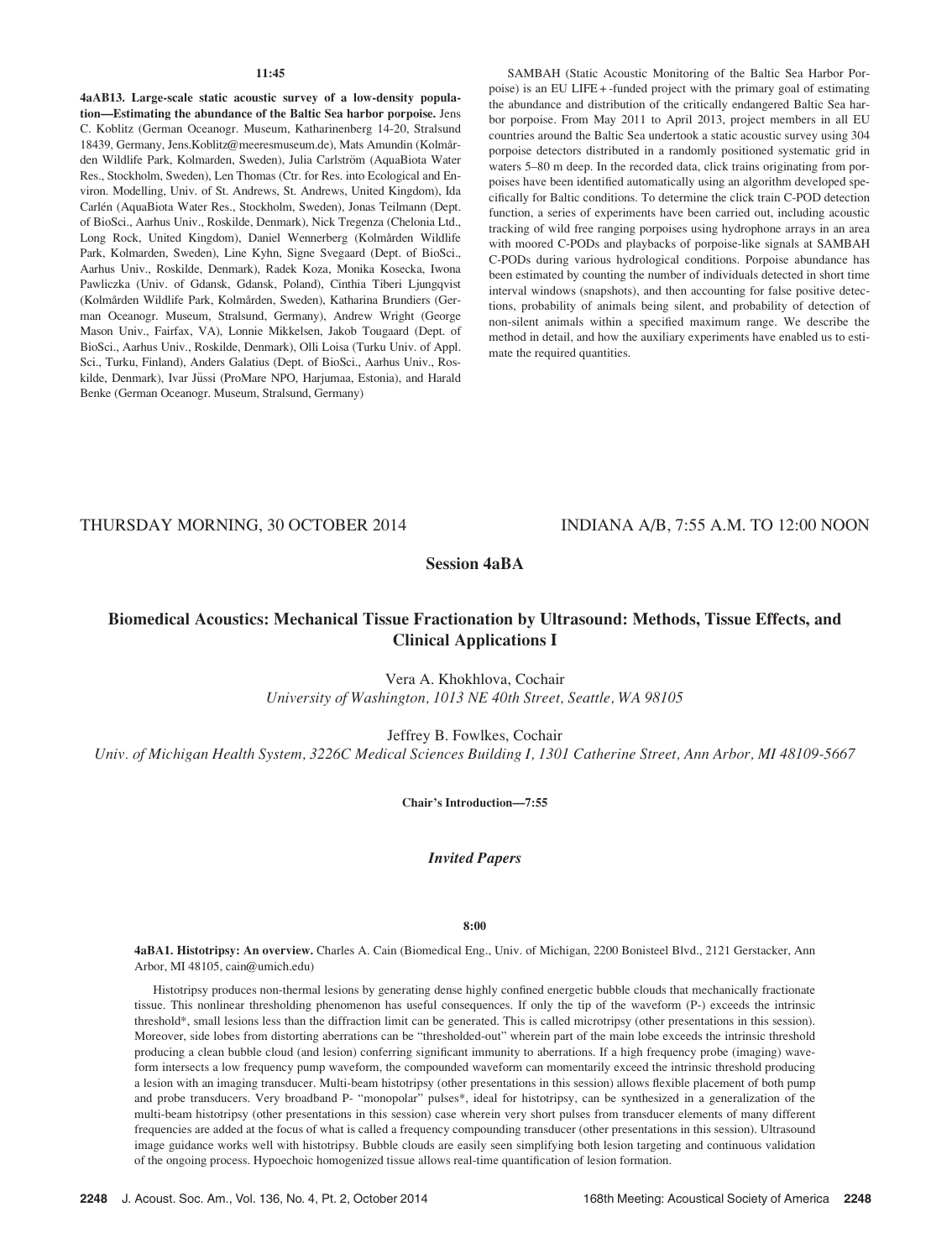4aBA2. Boiling histotripsy: A noninvasive method for mechanical tissue disintegration. Adam D. Maxwell (Dept. of Urology, Univ. of Washington School of Medicine, 1013 NE 40th St., Seattle, WA 98105, amax38@u.washington.edu), Tatiana D. Khokhlova (Dept. of Gastroenterology, Univ. of Washington, Seattle, WA), George R. Schade (Dept. of Urology, Univ. of Washington School of Medicine, Seattle, WA), Yak-Nam Wang, Wayne Kreider (Ctr. for Industrial and Medical Ultrasound, Appl. Phys. Lab., Univ. of Washington, Seattle, WA), Petr Yuldashev (Phys. Faculty, Moscow State Univ., Moscow, Russian Federation), Julianna C. Simon (Ctr. for Industrial and Medical Ultrasound, Appl. Phys. Lab., Univ. of Washington, Seattle, WA), Oleg A. Sapozhnikov (Phys. Faculty, Moscow State Univ., Moscow, Russian Federation), Navid Farr (Ctr. for Industrial and Medical Ultrasound, Appl. Phys. Lab., Univ. of Washington, Seattle, WA), Ari Partanen (Clinical Sci., Philips Healthcare, Cleveland, OH), Michael R. Bailey (Ctr. for Industrial and Medical Ultrasound, Appl. Phys. Lab., Univ. of Washington, Seattle, WA), Joo Ha Hwang (Dept. of Gastroenterology, Univ. of Washington, Seattle, WA), Lawrence A. Crum (Ctr. for Industrial and Medical Ultrasound, Appl. Phys. Lab., Univ. of Washington, Seattle, WA), and Vera A. Khokhlova (Phys. Faculty, Moscow State Univ., Moscow, Russian Federation)

Boiling histotripsy is an experimental noninvasive focused ultrasound therapy that applies shocked ms-length pulses to achieve mechanical disintegration of a targeted tissue. Localized delivery of high-amplitude shocks causes rapid heating, resulting in boiling of the tissue. The interaction of incident shocks with the boiling bubble results in tissue disruption and liquefaction without significant thermal injury. Simulations are utilized to design and characterize therapy sources, predicting focal waveforms, shock amplitudes, and boiling times. Transducers have been developed to generate focal shock amplitudes >70 MPa and achieve rapid boiling at depth in tissue. Therapy systems including ultrasound-guided single-element sources and clinical MRI-guided phased arrays have been successfully used to create ex vivo and in vivo lesions at ultrasound frequencies in the 1-3 MHz range. Histological and biochemical analyses show mechanical disruption of tissue architecture with minimal thermal effect, similar to cavitation-based histotripsy. Atomization as observed with acoustic fountains has been proposed as an underlying mechanism of tissue disintegration. This promising technology is being explored for several applications in tissue ablation, as well as new areas such as tissue engineering and biomarker detection. [Work supported by NIH 2T32DK007779-11A1, R01EB007643-05, 1K01EB015745, and NSBRI through NASA NCC 9-58.]

#### 8:40

4aBA3. Bubbles in tissue: Yes or No? Charles C. Church (NCPA, Univ. of MS, 1 Coliseum Dr., University, MS 38677, cchurch@olemiss.edu)

The question of whether bubbles exist in most or all biological tissues rather than being restricted to only a few well-known examples remains a mystery. When Apfel and Holland developed the theoretical background for the mechanical index (MI), they first assumed that such bubbles did exist and further assumed that some of those bubbles were of a size that would undergo inertial cavitation at the lowest possible rarefactional pressure. Comparison of cavitation thresholds determined experimentally in various mammalian tissues in vivo with the results of computational studies seems to provide a definitive answer to that question. No, optimally sized bubbles do not pre-exist in tissue, although very small bubbles, with radii on the order of nm, may be present. However, this answer is inextricably related to the accuracy of the theory used to study the question, in this case a form of the Keller-Miksis equation modified to include the viscoelastic properties of tissue. Previous analysis has focused on elasticity, assuming that viscosity is constant, but is it? Blood is known to be shear-thinning, and some soft tissues appear to be as well. The effect of shear rate on cavitation thresholds and implications for bubble populations in tissue will be discussed.

### 9:00

4aBA4. Benefits and challenges of employing elevated acoustic output in diagnostic imaging. Kathryn Nightingale (Biomedical Eng., Duke Univ., PO Box 90281, Durham, NC 27708-0281, kathy.nightingale@duke.edu) and Charles C. Church (National Ctr. for Acoust., Univ. of MS, University, MS)

The acoustic output levels used in diagnostic ultrasonic imaging in the US have been subject to a de facto limitation by guidelines established by the USFDA in 1976, for which no known bioeffects had been reported. These track-3 guidelines link the Mechanical Index (MI) and the Thermal Index (TI) to the maximum outputs as of May 28, 1976, through a linear derating process. Subsequently, new imaging technologies have been developed that employ unique beam sequences (e.g., harmonic imaging and ARFI imaging) which were not well developed when the current regulatory scheme was put in place, so neither the MI nor the TI takes them into account in an optimal manner. Additionally, there appears to be a large separation between the maxima in the track-3 guidelines and the acoustic output levels for which cavitation-based bioeffects are observed in tissues not known to contain gas bodies. In this presentation, we summarize the history of and the scientific basis for the MI, define an output regime and specify clinical applications under consideration for conditionally increased output (CIO), review the potential risks of CIO in this regime based upon existing scientific evidence, and summarize the evidence for the potential clinical benefits of CIO.

#### 9:20

4aBA5. Standards for characterizing highly nonlinear acoustic output from therapeutic ultrasound devices: Current methods and future challenges. Thomas L. Szabo (Biomedical Dept., Boston Univ., 44 Cummington Mall, Boston, MA 02215, tlszabo@bu.edu)

One of the major challenges of characterizing the acoustic fields and power from diagnostic and high intensity or high pressure therapeutic devices is addressing the impact of amplitude-dependent nonlinear propagation effects. The destructive capabilities of high intensity therapeutic devices (HITU) make acoustic output measurements with conventional fragile sensors used for diagnostic ultrasound difficult. Different approaches involving more robust measurement devices, scaling and simulation are described in two recent IEC documents, IEC TS 62556 for the specification and measurement of HITU fields and IEC 62555 for the measurement of acoustic power from HITU devices. Existing and proposed applications include even higher pressure levels and use of cavitation effects. Promising hybrid approaches involve a combination of measurement and simulation. In order to meet the challenges of design, verification, and measurement, standards and consensus are needed to couple the measurements to the prediction of acoustic output in realistic tissue models as well as associated effects such as acoustic radiation force and temperature elevation.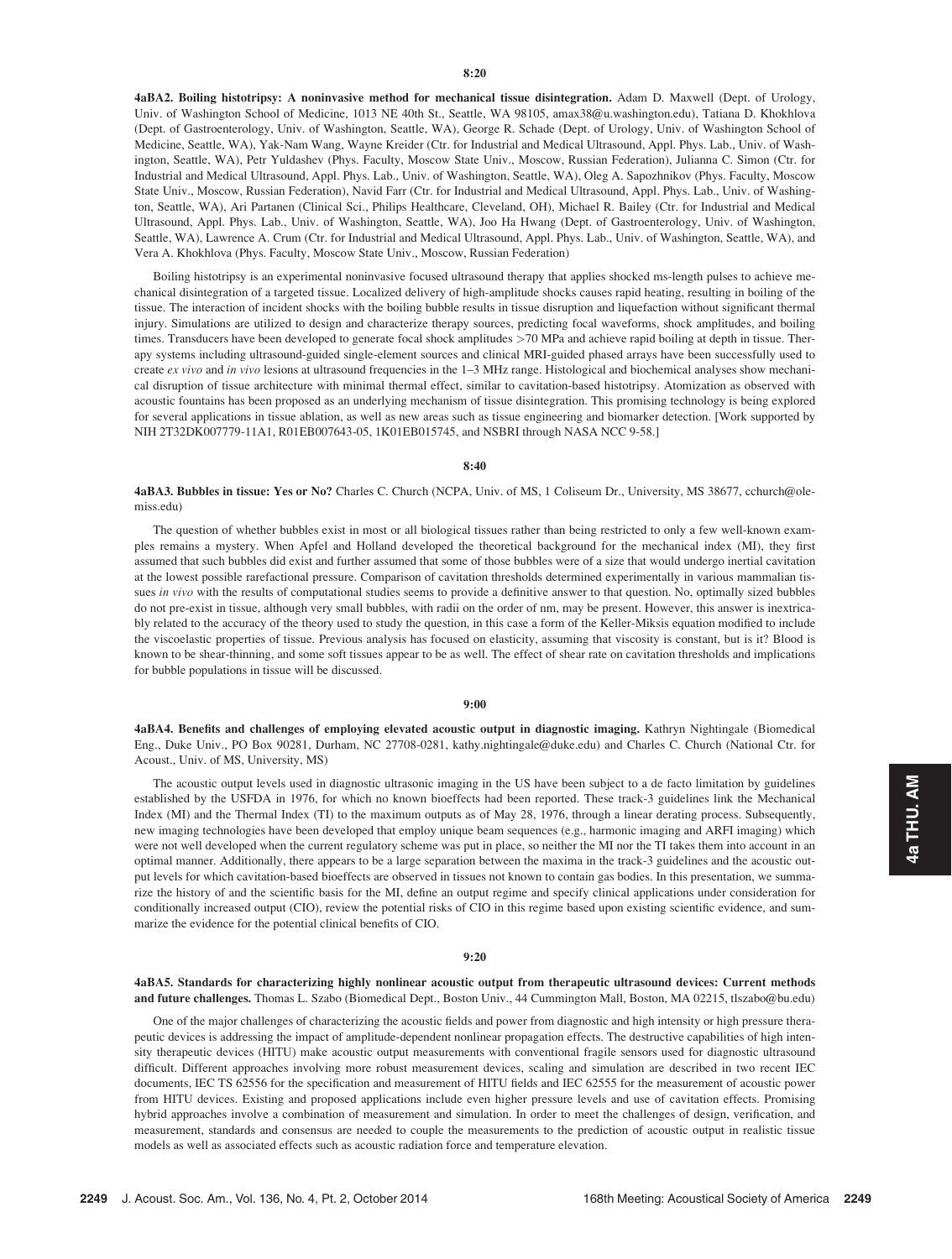4aBA6. Uncertainties in characterization of high-intensity, nonlinear pressure fields for therapeutic applications. Wayne Kreider (CIMU, Appl. Phys. Lab., Univ. of Washington, 1013 NE 40th St., Seattle, WA 98105, wkreider@uw.edu), Petr V. Yuldashev (Phys. Faculty, Moscow State Univ., Moscow, Russian Federation), Adam D. Maxwell (Dept. of Urology, Univ. of Washington, Seattle, WA), Tatiana D. Khokhlova (CIMU, Appl. Phys. Lab., Univ. of Washington, Seattle, WA), Sergey A. Tsysar (Phys. Faculty, Moscow State Univ., Moscow, Russian Federation), Michael R. Bailey (CIMU, Appl. Phys. Lab., Univ. of Washington, Seattle, WA), Oleg A. Sapozhnikov, and Vera A. Khokhlova (Phys. Faculty, Moscow State Univ., Moscow, Russian Federation)

A fundamental aspect of developing therapeutic ultrasound applications is the need to quantitatively characterize the acoustic fields delivered by transducers. A typical approach is to make direct pressure measurements in water. With very high intensities and potentially shocks, executing this approach is problematic because of the strict requirements imposed on hydrophone bandwidth, robustness, and size. To overcome these issues, a method has been proposed that relies on acoustic holography and simulations of nonlinear propagation based on the 3D Westervelt model. This approach has been applied to several therapy transducers including a multi-element phased array. Uncertainties in the approach can be evaluated for both model boundary conditions determined from linear holography and the nonlinear focusing gain achieved at high power levels. Neglecting hydrophone calibration uncertainties, errors associated with the holography technique remain less than about 10% in practice. To assess the accuracy of nonlinear simulations, results were compared to independent measurements of focal waveforms using a fiber optic probe hydrophone (FOPH). When relative calibration uncertainties between the capsule hydrophone and FOPH are mitigated, simulations and FOPH measurements agree within about 15% for peak pressures at the focus. [Work supported by NIH grants EB016118, EB007643, T32 DK007779, DK43881, and NSBRI through NASA NCC 9-58.]

## 10:00–10:20 Break

## 10:20

4aBA7. Cavitation characteristics in High Intensity Focused Ultrasound lesions. Gail ter Haar and Ian Rivens (Phys., Inst. of Cancer Res., Phys. Dept., Royal Marsden Hospital, Sutton, Surrey SM2 5PT, United Kingdom, gail.terhaar@icr.ac.uk)

The acoustic emissions recorded during HIFU lesions fall into three broad categories: those associated with non-inertial cavitation, those associated with inertial cavitation, and those linked with tissue water boiling. These three mechanisms can be linked with different lesion shapes, and with characteristic histological appearance. By careful choice of acoustic driving parameters, these effects may be studied individually.

10:40

4aBA8. The role of tissue mechanical properties in histotripsy tissue fractionation. Eli Vlaisavljevich, Charles Cain, and Zhen Xu (Univ. of Michigan, 1111 Nielsen Ct. Apt. 1, Ann Arbor, MI 48105, evlaisav@umich.edu)

Histotripsy is a therapeutic ultrasound technique that controls cavitation to fractionate tissue using short, high-pressure ultrasound pulses. Histotripsy has been demonstrated to successfully fractionate many different tissues, though stiffer tissues such as cartilage or tendon (Young's moduli >1 MPa) are more resistant to histotripsy-induced damage than softer tissues such as liver (Young's moduli ~9 kPa). In this work, we investigate the effects of tissue mechanical properties on various aspects of the histotripsy process including the pressure threshold required to generate a cavitation cloud, the bubble dynamics, and the stress–strain applied to tissue structures. Ultrasound pulses of 1-2 acoustic cycles at varying frequencies (345 kHz, 500 kHz, 1.5 MHz, and 3 MHz) were applied to agarose tissue phantoms and ex vivo bovine tissues with varying mechanical properties. Results demonstrate that the intrinsic threshold to initiate a cavitation cloud is independent of tissue stiffness and frequency. The bubble expansion is suppressed in stiffer tissues, leading to a decrease in strain to surrounding tissue and an increase in damage resistance. Finally, we investigate strategies to optimize histotripsy therapy for the treatment of tissues with specific mechanical properties. Overall, this work improves our understanding of how tissue properties affect histotripsy and will guide parameter optimization for histotripsy tissue fractionation.

#### 11:00

4aBA9. Technical advances for histotripsy: Strategic ultrasound pulsing methods for precise histotripsy lesion formation. Kuang-Wei Lin, Timothy L. Hall, Zhen Xu, and Charles A. Cain (Univ. of Michigan, 2200 Bonisteel Blvd., Gerstacker, Rm. 1107, Ann Arbor, MI 48109, kwlin@umich.edu)

Conventional histotripsy uses ultrasound pulses longer than three cycles wherein the bubble cloud formation relies on the pressurerelease scattering of the positive shock fronts from sparsely distributed single cavitation bubbles, making the cavitation event unpredictable and sometimes chaotic. Recently, we have developed three new strategic histotripsy pulsing techniques to further increase the precision of cavitation cloud and lesion formation. (1) Microtripsy: When applying histotripsy pulses shorter than three cycles, the formation of a dense bubble cloud only depends on the applied peak negative pressure (P-) exceeding an intrinsic threshold of the medium. With a P- not significantly higher than this, very precise sub-vocal-volume lesions can be generated. (2) Dual-beam histotripsy: A subthreshold high-frequency pulse (perhaps from an imaging transducer) is enabled by a sub-threshold low-frequency pump pulse to exceed the intrinsic threshold and produces very precise lesions. (3) Frequency compounding: a near monopolar pulse can be synthesized using a frequency-compounding transducer (an array transducer consisting of elements with various resonant frequencies). By adjusting time delays for individual frequency components and allowing their principal negative peaks to arrive at the focus concurrently, a near monopolar pulse with a dominant negative phase can be generated (no complicating high peak positive shock fronts).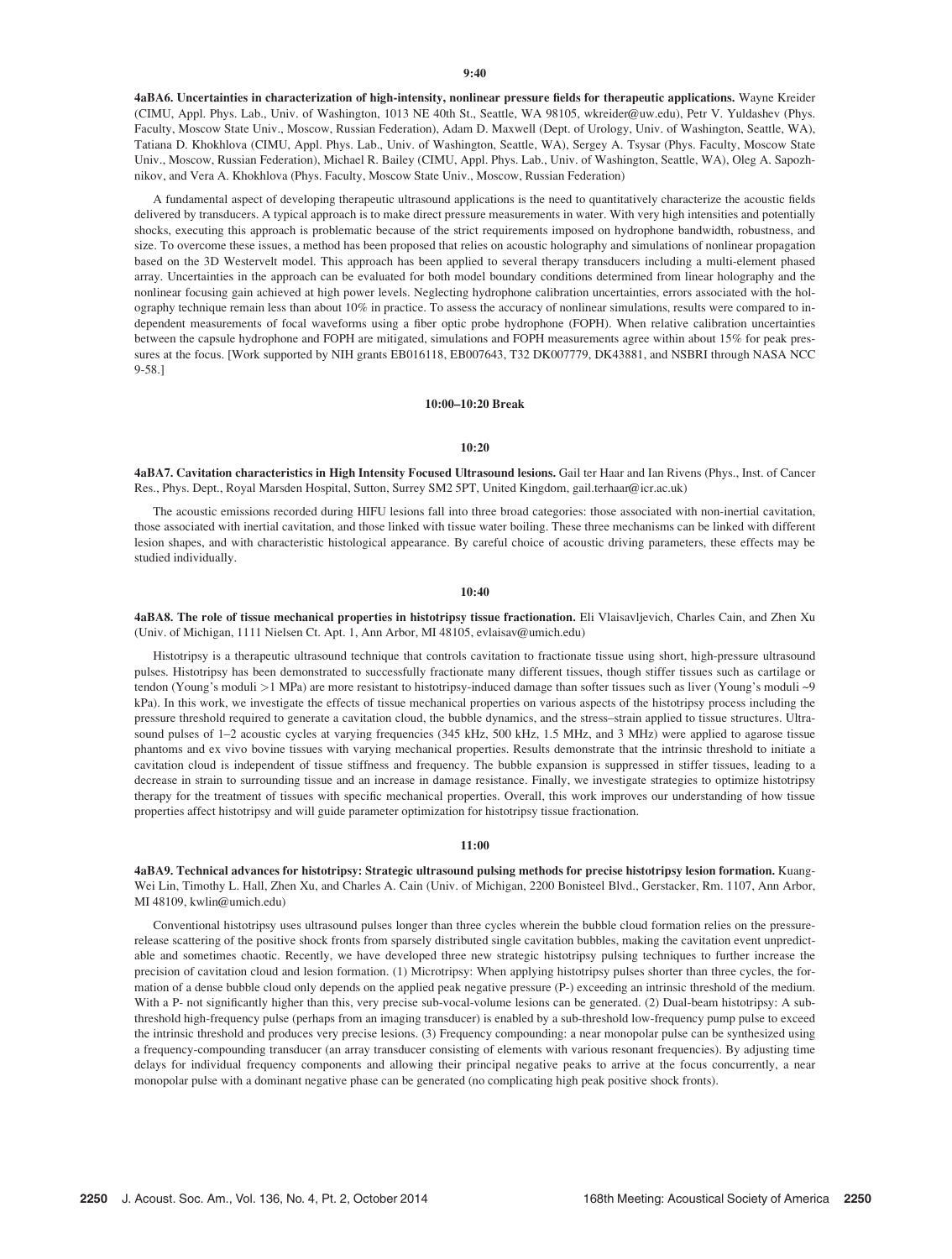4aBA10. Histotripsy: Urologic applications and translational progress. William W. Roberts (Urology, Univ. of Michigan, 3879 Taubman Ctr., 1500 East Medical Ctr. Dr., Ann Arbor, MI 48109-5330, willrobe@umich.edu), Charles A. Cain (Biomedical Eng., Univ. of Michigan, Ann Arbor, MI), J. B. Fowlkes (Radiology, Univ. of Michigan, Ann Arbor, MI), Zhen Xu, and Timothy L. Hall (Biomedical Eng., Univ. of Michigan, Ann Arbor, MI)

Histotripsy is an extracorporeal ablative technology based on initiation and control of acoustic cavitation within a target volume. This mechanical form of tissue homogenization differs from the ablative processes employed by conventional thermoablative modalities and exhibits a number of unique features (non-thermal, high precision, real-time monitoring/feedback, and tissue liquefaction), which are potentially advantageous characteristics for ablative applications in a variety of organs and disease processes. Histotripsy has been applied to the prostate in canine models for tissue debulking as a therapy for benign prostatic hyperplasia and for ablation of ACE-1 tumors, a canine prostate cancer model. Homogenization of normal renal tissue as well as implanted VX-2 renal tumors has been demonstrated with histotripsy. Initial studies assessing tumor metastases in this model did not reveal metastatic potentiation following mechanical homogenization by histotripsy. Enhanced understanding of cavitation and methods for acoustic control of the target volume are being refined in tank studies for treatment of urinary calculi. Development of novel acoustic pulsing strategies, refinement of technology, and enhanced understanding of cavitational bioeffects are driving pre-clinical translation of histotripsy for a number of applications. A human pilot trial is underway to assess the safety of histotripsy as a treatment for benign prostatic hyperplasia.

#### 11:40

4aBA11. Boiling histotripsy of the kidney: Preliminary studies and predictors of treatment effectiveness. George R. Schade, Adam D. Maxwell (Dept. of Urology, Univ. of Washington, 5555 14th Ave. NW, Apt 342, Seattle, WA 98107, grschade@uw.edu), Tatiana Khokhlova (Dept. of Gastroenterology, Univ. of Washington, Seattle, WA), Yak-Nam Wang, Oleg Sapoznikov, Michael R. Bailey, and Vera Khokhlova (Ctr. for Industrial and Medical Ultrasound, Appl. Phys. Lab, Univ. of Washington, Seattle, WA)

Boiling histotripsy (BH), an ultrasound technique to mechanically homogenize tissue, has been described in ex vivo liver and myocardium. As a noninvasive, non-thermal based approach, BH may have advantages over clinically available thermal ablative technologies for renal masses. We aimed to characterize BH exposures in human and porcine ex vivo kidneys using a 7-element 1 MHz transducer (duty factor 1–3%, 5–10 ms pulses, 98 MPa in situ shock amplitude, 17 MPa peak negative). Lesions were successfully created in both species, demonstrating focally homogenized tissue above treatment thresholds (pulse number) with stark transition between treated and untreated cells on histologic assessment. Human tissue generally required more pulses to produce similar effect compared to porcine. Similarly, kidneys displayed tissue specific resistance to BH with increasing resistance from cortex to medulla to the collecting system. Tissue properties that predict resistance to renal BH were evaluated demonstrating correlation between tissue collagen content and tissue resistance. Subsequently, the impact of intervening abdominal wall and ribs on lesion generation  $ex$  vivo was evaluated. "Transabdominal" and "transcostal" treatment required approximately 5- and 20-fold greater acoustic power, respectively, to elicit boiling vs. no intervening tissue. [Work supported by NIH T32DK007779, R01EB007643, K01EB015745 and NSBRI through NASA NCC 9-58.]

# THURSDAY MORNING, 30 OCTOBER 2014 MARRIOTT 9/10, 8:30 A.M. TO 11:15 A.M.

# Session 4aEA

## Engineering Acoustics: Acoustic Transduction: Theory and Practice I

Richard D. Costley, Chair

Geotechnical and Structures Lab., U.S. Army Engineer Research & Development Center, 3909 Halls Ferry Rd, Vicksburg, MS 39180

## Contributed Papers

## 8:30

4aEA1. Historic transducers: Balanced armature receiver (BAR). Jont B. Allen (ECE, Univ. of Illinois, Urbana-Champaign, Urbana, IL) and Noori Kim (ECE, Univ. of Illinois, Urbana-Champaign, 1085 Baytowner df 11, Champaign, IL 61822, nkim13@illinois.edu)

The oldest telephone receiver is the Balanced Armature Receiver (BAR) type, and it is still in use. The original technology goes back to the invention of telephone receiver by A. G. Bell in 1876. Attraction and release of the armature are controlled by the current from the coils, which generates electromagnetic fields [Hunt (1954) Chapter 7, and Beranek and Mellow (2014)].

As the electrical current goes into the electric terminal of the receiver, it generates an AC magnetic field which direction is perpendicular to the current. Due to the polarity between the permanent (DC) magnet field and the generated AC magnetic field, an armature (which sits within the core of the coil and the magnet) feels a force. The very basic principles for explaining this movement in a gyrator, a fifth circuit element introduced by Tellegen in 1948, along with an inductor, a capacitor, a resistor, and a transformer. This component represents the anti-reciprocal characteristic of the system. This study is starting from comparing the BAR type receiver to the moving-coil loud speaker. We believe that this work will provide a fundamental and clear insight into this type of BAR system.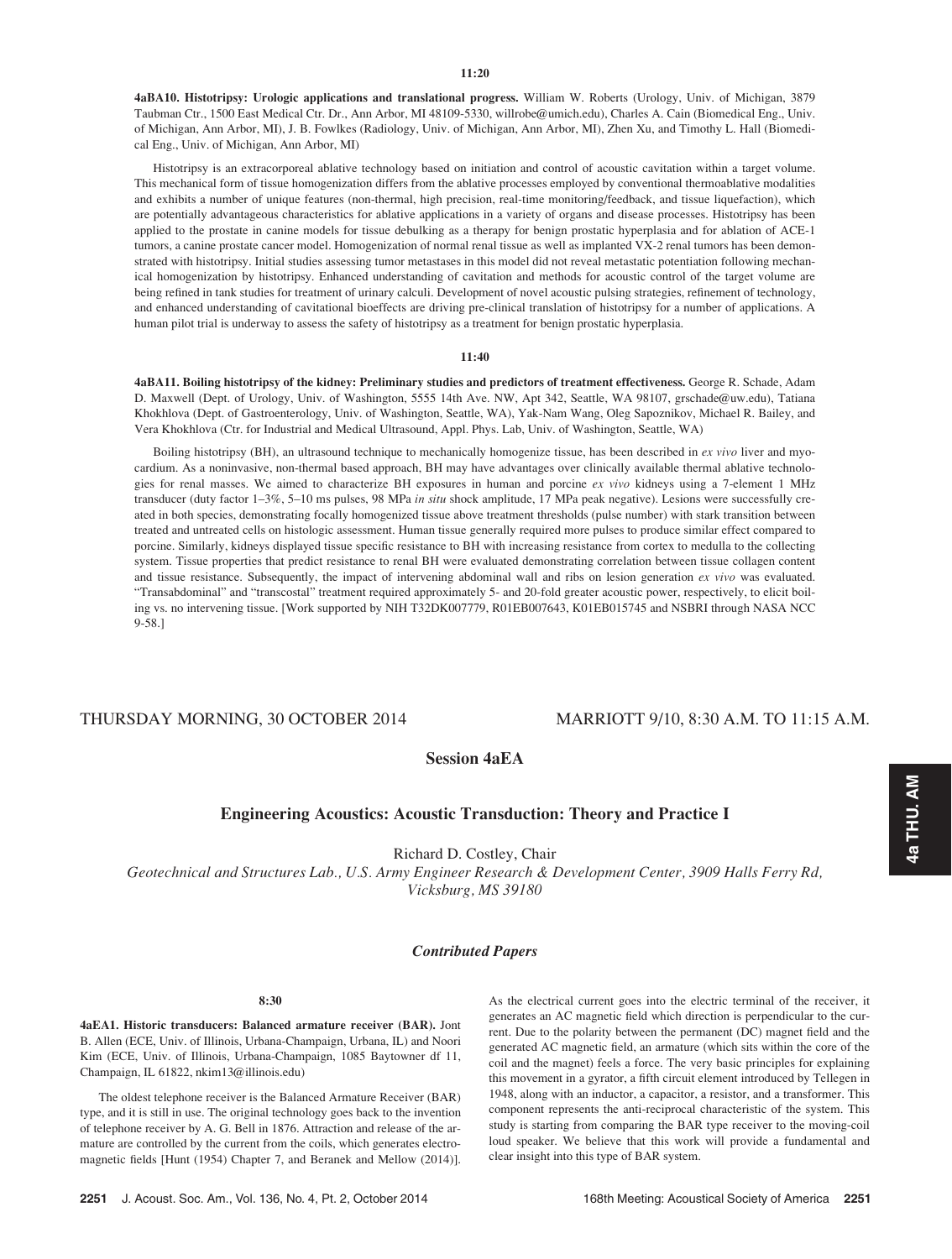#### 8:45

4aEA2. Radiation from wedges of a power law profile. Marcel C. Remillieux, Brian E. Anderson, Timothy J. Ulrich, and Pierre-Yves Le Bas (Geophys. Group (EES-17), Los Alamos National Lab., MS D446, Los Alamos, NM 87545, mcr1@lanl.gov)

The large impedance contrast between bulk piezoelectric disks and air does not allow for efficient coupling of sound radiation from the piezoelectric into air. Here, we present the idea of using wedges of power law profiles to more efficiently radiate sound into air. Wedges of power law profiles have been used to provide absorption of vibrational energy in plates, but their efficient radiation of sound into air has not been demonstrated. We present numerical modeling and experimental results to demonstrate the concept. The wedge shape provides a gradual impedance contrast as the wave travels down the tapering of the wedge, while the wave speed also continually slows down. For an ideal wedge that tapers down to zero thickness, the waves become trapped at the tip and the vibrational energy can only radiate into the surrounding air. [This work was supported by institutional support [Laboratory Directed Research and Development (LDRD)] at Los Alamos National Laboratory.]

#### 9:00

4aEA3. The self-sustained oscillator as an underwater low frequency projector: Progress report. Andrew A. Acquaviva and Stephen C. Thompson (Graduate Program in Acoust., The Penn State Univ., c/o Steve Thompson, N-249 Millennium Sci. Complex, University Park, PA, acquavaa@ gmail.com)

Wind musical instruments are examples of pressure operated self-sustained oscillators that act as acoustic projectors. Recent studies have shown that this type of self-sustained oscillator can also be implemented underwater as a low frequency projector. However, the results of the early feasibility studies were complicated by the existence of cavitation in the high pressure region of the resonator. A redesign has eliminated the cavitation and allows better comparison with analytical calculations.

#### 9:15

4aEA4. Design and testing of an underwater acoustic Fresnel zone plate diffractive lens. David C. Calvo, Abel L. Thangawng, Michael Nicholas, and Christopher N. Layman, Jr. (Acoust. Div., Naval Res. Lab., 4555 Overlook Ave., SW, Washington, DC 20375, david.calvo@nrl.navy.mil)

Fresnel zone plate (FZP) lenses offer a means of focusing sound based on diffraction in cases where the thickness of conventional lenses may be impractical. A binary-profile FZP for underwater use featuring a center acoustically opaque disk with alternating transparent and opaque annular regions was fabricated to operate nominally at 200 kHz. The overall diameter of the lens was 13 in. and consisted of 13 opaque annuli. The opaque regions were 3 mm thick and made from silicone rubber with a high concentration of gas voids. These regions were bonded to an acoustically transparent silicone rubber substrate film that was 1 mm thick. The FZP was situated in a frame and tested in a 5 x 4 x 4 cu. ft. ultrasonic tank using a piston source for insonification. The measured focal distance for normal incidence of 12.5 cm agreed with finite-element predictions taking into account the wavefront curvature of the incident field which had to be included given the finite dimensions of tank. The focal gain was measured to be 20 dB. The radius to the first null at the focal plane was approximately 4 mm, which agreed with theoretical resolution predictions. [Work sponsored by the Office of Naval Research.]

#### 9:30

4aEA5. Acoustical transduction in two-dimensional piezoelectric array. Ola Nusierat, Lucien Cremaldi (Phys. and Astronomy, Univ. of MS, Oxford, MS), and Igor Ostrovskii (Phys. and Astronomy, Univ. of MS, Lewis Hall, Rm. 108, University, MS 38677, iostrov@phy.olemiss.edu)

The acoustical transduction in an array of ferroelectric domains with alternating piezoelectric coefficients is characterized by multi-frequency resonances, which occur at the boundary of the acoustic Brillouin zone (ABZ). The resonances correspond to two successive domain excitations in the first and second ABZ correspondingly, where the speed of ultrasound is somewhat different. An important parameter for acoustical transduction is the electric impedance Z. The results of the theoretical and experimental investigations of Z in a periodically poled LiNbO3 are presented. The magnitude and phase of Z depend on the array parameters including domain resonance frequency and domain number; Z of arrays consisting of up to 88 0.45-mm-long domains in the zx-cut crystal are investigated. The strong changes in Z-magnitude and phase are observed in the range of 3–4 MHz. The two resonance zones are within 3.33  $\pm$  0.05 MHz and 3.67 $\pm$  0.05 MHz. The change in domain number influences Z and its phase. By varying the number of inversely poled domains and resonance frequencies, one can significantly control/change the electrical impedance of the multidomain array. The findings may be used for developing new acoustic sensors and transducers.

#### 9:45

4aEA6. A non-conventional acoustic transduction method using fluidic laminar proportional amplifiers. Michael V. Scanlon (RDRL-SES-P, Army Res. Lab., 2800 Powder Mill Rd., Adelphi, MD 20783-1197, michael. v.scanlon2.civ@mail.mil)

Pressure sensing using fluidic laminar proportional amplifiers (LPAs) was developed at Harry Diamond Laboratories in the late 1970s and was applied to acoustic detection and amplification. LPAs use a partially constrained laminar jet of low-pressure air as the sensing medium, which is deflected by the incoming acoustic signal. LPA geometries enable pressure gain by focusing incoming pressure fluctuations at the jet's nozzle exit, thereby applying leverage to create jet deflection over its short transit toward a splitter. With no input signal, the jet is not deflected and downstream pressures on both sides of the splitter are equal. A differential input signal of magnitude one, referenced to ambient pressure balancing the opposite side of the jet, produces an differential output signal of magnitude ten. This amplified signal can be differentially fed into the inputs on both sides of the next LPA for additional gain. By cascading LPAs together, very small signals can be amplified a large amount. Originally, a DC pressure amplifier, LPAs have exceptional infrasound response, and excellent sensitivity since there is no mass or stiffness associated with a diaphragm, and is matched to the environment. Standard microphones at the output ports can take advantage of increased sensitivity and gain.

## 10:00–10:15 Break

#### $10.15$

4aEA7. Investigation of piezoelectric bimorph bender transducers to generate and receive shear waves. Andrew R. McNeese, Kevin M. Lee, Megan S. Ballard, Thomas G. Muir (Appl. Res. Labs., The Univ. of Texas at Austin, 10000 Burnet Rd., Austin, TX 78758, mcneese@arlut.utexas. edu), and R. Daniel Costley (U.S. Army Engineer Res. and Development Ctr., Vicksburg, MS)

This paper further demonstrates the ability of piezoceramic bimorph bender elements to preferentially generate and receive near-surface shear waves for in situ sediment characterization measurements, in terrestrial as well as marine clay soils. The bimorph elements are housed in probe transducers that can manually be inserted into the sediment and are based on the work of Shirley [J. Acoust. Soc. Am. 63(5), 1643–1645 (1978)] and of Richardson et al. [Geo.—Marine Letts. 196–203 (1997)]. The transducers can discretely generate and receive horizontally polarized shear waves, within their bimorph directivity patterns. The use of multiple probes allows one to measure the shear wave velocity and attenuation parameters in the sediment of interest. Measured shear wave data on a hard clay terrestrial soil, as well as on soft marine sediments, are presented. These parameters along with density and compressional wave velocity define the elastic moduli (Poisson's ratio, shear modulus, and bulk modulus) of the sediment, which are of interest in various areas of geophysics, underwater acoustics, and geotechnical engineering. Discussion will focus on use of the probes in both terrestrial and marine sediment environments. [Work supported by ARL:UT Austin.]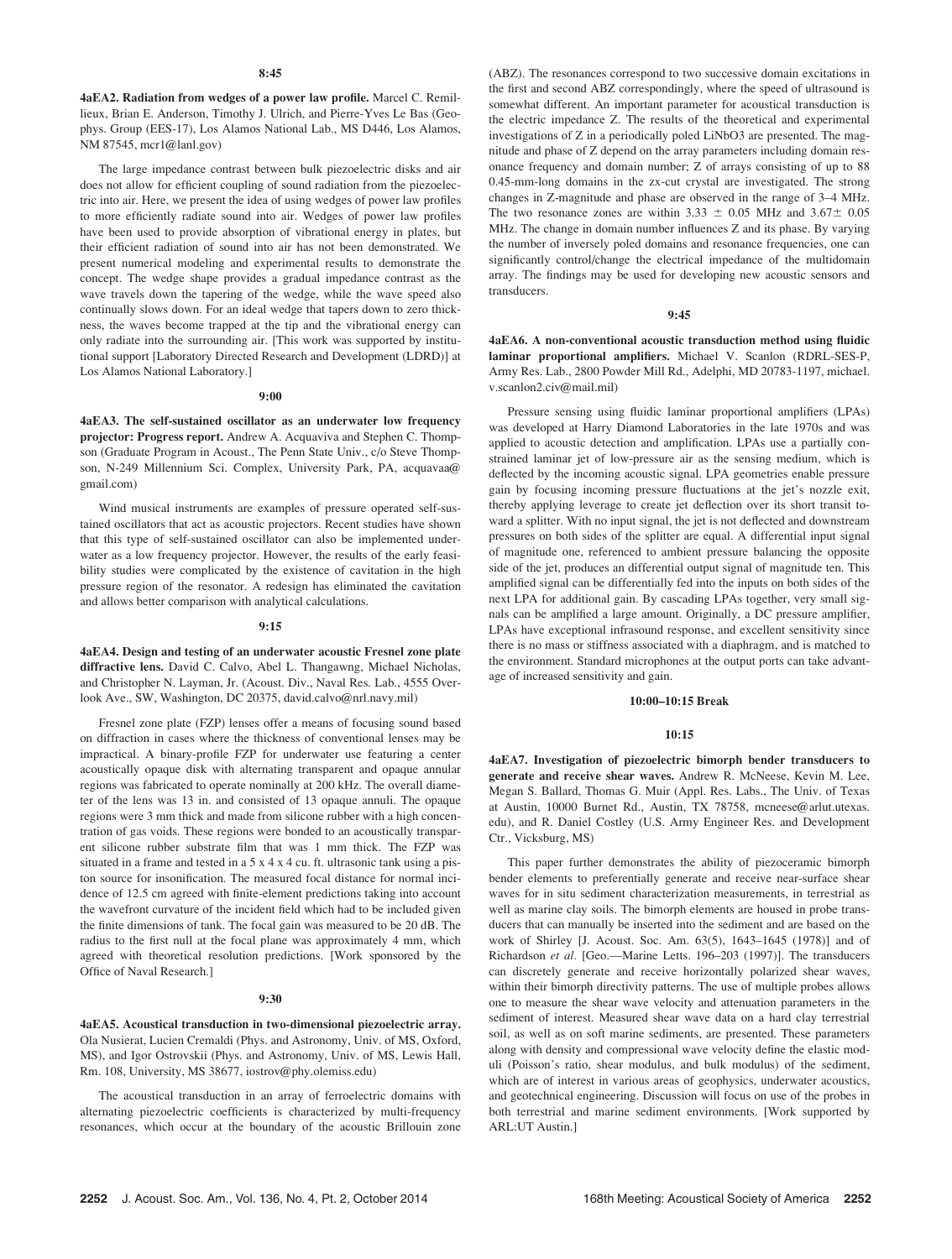#### 10:30

4aEA8. Multi-mode seismic source for underground application. abderrhamane ounadjela (sonic, Schlumberger, 2-2-1 Fuchinobe, Sagamihara, Sagamihara, Kanagawa 252-0206, Japan, ounadjela1@slb.com), Henri Pierre Valero, Jean christophe Auchere (sonic, Schlumberger, Sagamihara-Shi, Japan), and Olivier Moyal (sonic, Schlumberger, Clamart, France)

A new multi-mode downhole acoustic source has been designed to fulfill requirements of oil business. Three acoustic modes of radiation, i.e., monopole, dipole, and quadruple modes, respectively, are considered to assess the properties of the oil reservoir. Because of the geometry of the well it is challenging to design an efficient and effective powerful device. This new source uses an apparatus to convert the axial motion of the four motors distributed on the azimuth into a radial one. In order to make this conversion effective, the axial motion transformation into a radial one is performed thanks to a rod rolling on a cone; this conversion minimizes the loss by friction and is very effective. The conversion apparatus is also exploited to match the acoustic impedance of the surrounding medium. This new design is described in this paper as well as intensive modeling which allowed optimizing this multi-mode source device. Experimental data is in a good agreement with numerical modeling.

#### 10:45

## 4aEA9. Sound characteristics of the caxirola when used by different uninstructed users. Talita Pozzer and Stephan Paul (UFSM, Tuiuti, 925. Apto 21, Santa Maria, RS 97015661, Brazil, talita.pozzer@eac.ufsm.br)

While originally developed to be the official musical instrument of the 2014 Soccer World Cup the caxirola was banned form the stadiums as could be thrown into the field by angry spectators. Nevertheless, outside the stadiums the caxirola was still used, thus an already started investigation into the acoustics of the caxirola was concluded. At a previous ASA meeting we presented the sound power level (SWL) of the caxirola only for the two most typical ways of use. Now we present data on the sound pressure level close to the user's ears (SPLcue) and the SWL, both measured in a reverberation room, from 30 subjects that used the caxirola according their understanding. It was found that the total SPLcue vary from 78 dB(A) up to 95 dB(A) and the global SWL of the caxirola varies from 72 dB until 84 dB. The distribution is not normal, them the SWL has 79 dB(A) as median, that is very similar of the result obtained at the previous study. The SPLcue and the SPL measured for calculating the SWL are differents. This probably due to the distance variation between the source and the ear of user causing a near field some times.

#### 11:00

4aEA10. A micro-machined hydrophone using the piezoelectric-gate-offield-effect-transistor for low frequency sounds. Min Sung, Kumjae Shin (Dept. of Mech. Eng., Pohang Univ. of Sci. and Technology(POSTECH), PIRO 416, POSTECH, San31, Hyoja-dong, Nam-gu, Pohang, Kyungbuk 790784, South Korea, smmath2@postech.ac.kr), Cheeyoung Joh (Underwater sensor Lab., Agency for Defense Development, Changwon, Kyungnam, South Korea,), and Wonkyu Moon (Dept. of Mech. Eng., Pohang Univ. of Sci. and Technology(POSTECH), Pohang, Kyungbuk, South Korea)

The micro-sized piezoelectric body for the miniaturized hydrophone is known to have the limits in low frequencies due to its high impedance and low sensitivity. In this study, a new transduction mechanism named as PiGoFET (piezoelectric gate of field effect transistor) is devised so that its application for the miniaturized hydrophone could overcome the limits of the micro-sized piezoelectric body. The PiGoFET transduction can be realized by combining a field effect transistor and a small piezoelectric body on its gate. A micro-machined silicon membrane of 2 mm diameter was connected to the small piezoelectric body so that acoustic pressure can apply appropriate forces on the body on the FET gate. The electric field from the deformed piezoelectric body modulates the channel current of FET directly, thus the transduction makes the sound pressure transferred to the source– drain current effectively at very low frequencies with micro-sized piezoelectric body. Under the described concept, a hydrophone was fabricated by micro-machining and calibrated using the comparison method in low frequencies to investigate its performance. [Research funded by MRCnD.]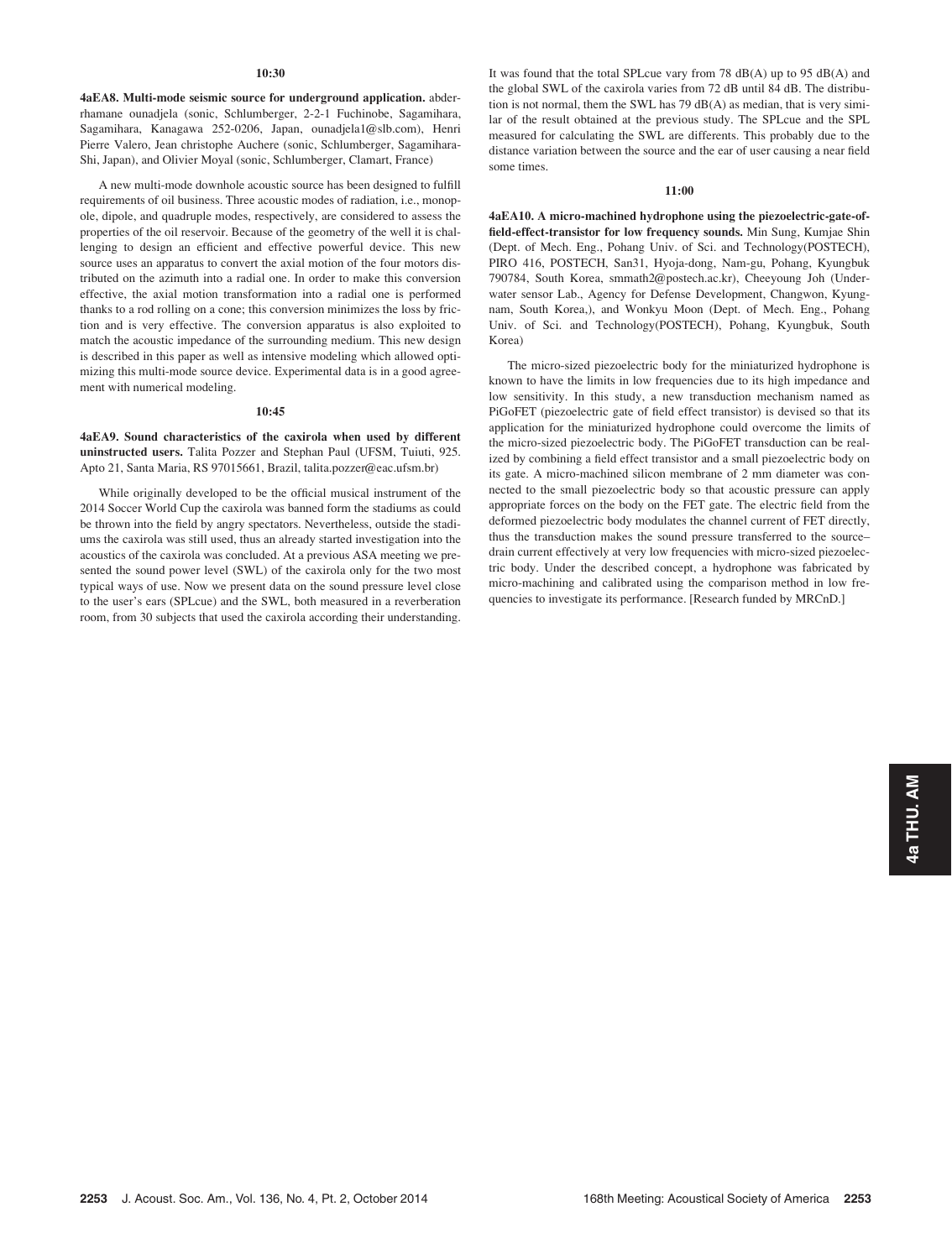Session 4aPAa

# Physical Acoustics, Underwater Acoustics, Signal Processing in Acoustics, Structural Acoustics and Vibration, and Noise: Borehole Acoustic Logging and Micro-Seismics for Hydrocarbon Reservoir Characterization

Said Assous, Cochair Geoscience, Weatherford, East Leake, Loughborough LE126JX, United Kingdom

> David Eccles, Cochair Weatherford, Geoscience, Loughborough, United Kingdom

> > Chair's Introduction—8:00

Invited Papers

#### 8:05

4aPAa1. Generalized collar waves and their characteristics. Xiuming Wang, Xiao He, and Xiumei Zhang (State Key Lab. of Acoust., Inst. of Acoust. , 21 4th Northwestern Ring Rd., Hadian District, Beijing 100190, China, wangxm@mail.ioa.ac.cn)

A good acoustic logging while drilling (ALWD) tool is difficult to be designed because of collar waves that propagate along the tool. There always exist such acoustic waves in ALWD. The collar wave arrivals can strongly interfere with formation compressional waves in wave slowness picking up. In the past years, a considerable research work has been seen in suppressing collar waves in order to accurately pick up p- and s-wave slowness, and the obtained p- and s-wave slowness accuracy is still a problem. In this work, numerical and physical experiments are conducted to tackle collar wave propagation problems. And the collar wave propagation physics is elaborated and a generalized collar wave concept is proposed. It is shown that collar waves are much complex, and they consist of two kinds of collar waves, i.e., the direct collar waves and indirect collar waves. Both of these two collar waves make the ALWD data difficult to process for formation wave slowness picking up. Because of drilling string structures, the complicated collar waves cannot be effectively suppressed only with a groove isolator.

## 8:20

4aPAa2. Characterizing the nonlinear interaction of S (shear) and P (longitudinal) waves in reservoir rocks. Thomas L. Szabo (Biomedical Dept., Boston Univ., 44 Cummington Mall, Boston, MA 02215, tlszabo@bu.edu), Thomas Gallot (Sci. Inst., Univ. of the Republic, Montevideo, Uruguay), Alison Malcolm, Stephen Brown, Dan Burns, and Michael Fehler (Earth Resources Lab., Massachusetts Inst. of Technol., Cambridge, MA)

The nonlinear elastic response of rocks is known to be caused by internal microstructure, particularly cracks and fluids. In order to quantify this nonlinearity, this paper presents a method for characterizing the interaction of two nonresonant traveling waves: a low-amplitude P-wave probe and a high-amplitude lower frequency S-wave pump with their particle motions aligned. We measure changes in the arrival time of the P-wave probe as it passes through the perturbation created by a traveling S-wave pump in a sample of room-dry Berea sandstone ( $15 \times 15 \times 3$  cm). The velocity measurements are made at times too short for the shear wave to reflect back from the bottom of the sample and interfere with the measurement. The S-wave pump induces strains of  $0.3-2.2 \times 10^{-6}$ , and we observe changes in the P-wave probe arrival time of up to 100 ns, corresponding to a change in elastic properties of 0.2%. By changing the relative time delay between the probe and pump signals, we record the measured changes in travel time of the P-wave probe to recover the nonlinear parameters  $\beta \sim -10^2$  and  $\delta \sim -10^9$  at room-temperature. This work significantly broadens the applicability of dynamic acoustoelastic testing by utilizing both S and P traveling waves.

### 8:35

4aPAa3. A case study of multipole acoustic logging in heavy oil sand reservoirs. Peng Liu, Wenxiao Qiao, Xiaohua Che, Ruijia Wang, Xiaodong Ju, and Junqiang Lu (State Key Lab. of Petroleum Resources and Prospecting, China Univ. of Petroleum (Beijing), No. 18, Fuxue Rd., Changping District, Beijing, Beijing 102249, China, liupeng198712@126.com)

The multipole acoustic logging tool (MPAL) was tested in the heavy oil sand reservoirs of Canada. Compared with near shales, the P-wave slowness of heavy oil sands does not change obviously, with the value of about 125µs/ft; the dipole shear slowness decreases significantly to 275µs/ft. The heavy oil sands have a Vp/Vs value of less than 2.4. The slowness and amplitude of dipole shear wave are good lithology discriminators that have great differences between heavy oil sands and shales. The heavy oil sand reservoirs are anisotropic. The crossover phenomenon in the fast and slow dipole shear wave dispersion curves indicates that the anisotropy is induced by unbalanced horizontal stress in the region.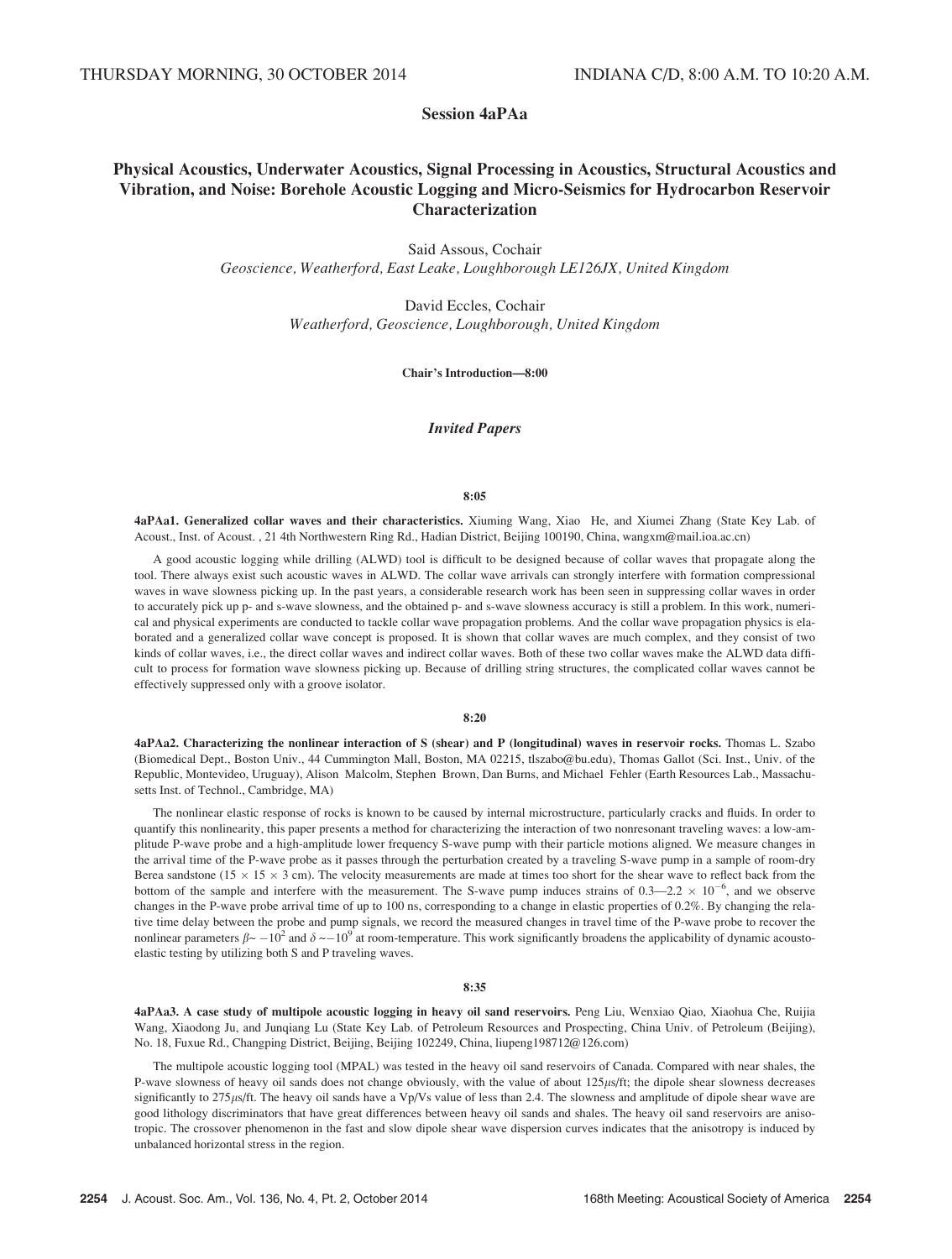4aPAa4. Borehole sonic imaging applications. Jennifer Market (Weatherford, 19819 Hampton Wood Dr, Tomball, TX 77377, jennifer.market@weatherford.com)

The advent of azimuthal logging-while-drilling (LWD) sonic tools has opened up a surfeit of near-real time applications. Azimuthal images of compressional and shear velocities allow for geosteering, fracture identification, stress profiling, production enhancement, and 3D wellbore stability analysis. Combining borehole sonic images with electrical, gamma ray, and density images yields a detailed picture of the near- and far-wellbore nature of the stress field and resultant fracturing. A brief review of the physics of azimuthal sonic logging will be presented, paying particular attention to azimuthal resolution and depth of investigation. Examples of combined interpretations of sonic, density, and electrical images will be shown to illustrate fracture characterization, unconventional reservoir completion planning, and geosteering. Finally, recommendations for the optimized acquisition of borehole sonic images will be discussed.

## Contributed Papers

## 9:05

4aPAa5. Numerical simulations of an electromagnetic actuator in a lowfrequency range for dipole acoustic wave logging. Yinqiu Zhou, Penglai Xin, and Xiuming Wang (Inst. of Acoust., Chinese Acad. of Sci., 21 North 4th Ring Rd., Haidian District, Beijing 100190, China, zhouyinqiu@mail. ioa.ac.cn)

In dipole acoustic logging, transducers are required to work in a low frequency range, such as 0.5–5 kHz, to measure shear wave velocities so as to accurately analyze the anisotropy parameters of formations. In this paper, an electromagnetic actuator is designed for more effective low-frequency excitations than conventional piezoelectric bender-bar transducers. A numerical model has been set up to simulate electromagnetic actuators to generate flexural waves. The Finite Element Method (FEM) has been applied to simulating the radiation modes and harmonic responses of the actuator in a fluid, such as air and water. In the frequency range of 0–5 kHz, the first ten vibration modes are simulated and analyzed. The simulation results of 3-D harmonic responses of the sound field, such as the deformation, acoustic sound pressure, and directivity pattern, have been conducted to evaluate the radiation performance. From the simulation results, it is concluded that the second asymmetric mode at 670 Hz could be excited more easily than the others. This oscillated-vibration mode is useful to be applied in a dipole source. The frequency response curve is broad and flat and the electromagnetic actuator is beneficial to generate the wideband signal in a required low frequency range, especially below 1 kHz.

#### 9:20

4aPAa6. Phase moveout method for extracting flexural mode dispersion and borehole properties. Said Assous, David Eccles, and Peter Elkington (GeoSci., Weatherford, Weatherford, East Leake, Loughborough, United Kingdom, david.eccles@eu.weatherford.com)

Among the dispersive modes encountered in acoustic well logging applications is the flexural mode associated with dipole source excitations whose low frequency asymptote provides the only reliable means of determining shear velocity in slow rock formations. We have developed a phase moveout method for extracting flexural mode dispersion curves from with excellent velocity resolution; the method is entirely data-driven, but in combination with a forward model able to generate theoretical dispersion curves, we are able to address the inverse problem and extract formation and borehole properties in addition to the rock shear velocity. The concept is demonstrated using data from isotropic and anisotropic formations.

4aPAa7. Borehole acoustic array processing methods: A review. Said Assous and Peter Elkington (GeoSci., Weatherford, East Leake, Loughborough LE126JX, United Kingdom, said.assous@eu.weatherford.com)

9:35

In this talk, we review the different borehole acoustic array methods and compare their effectiveness with simulated and real waveform examples: Starting from the slowness time coherence (STC) method, weighted semblance method (WSS), and many other common dispersive processing approaches including: Prony's method, maximum entropy (ARMA) methods, and predictive array processing and Matrix pencil technique. We also discuss the Methods include phase minimization or coherency maximization and phase-based approaches.

#### 9:50

4aPAa8. Classifying and removing monopole mode propagating through drill collar. Naoki Sakiyama (Schlumberger K.K., 2-18-3-406, Bessho, Hachio-ji 192-0363, Japan, NSakiyama@slb.com), Alain Dumont (Schlumberger K.K., Kawasaki, Japan), Wataru Izuhara (Schlumberger K.K., Inagi, Japan), Hiroaki Yamamoto (Schlumberger K.K., Kamakura, Japan), Makito Katayama (Schlumberger K.K., Yamato, Japan), and Takeshi Fukushima (Schlumberger K.K., Hachio-ji, Japan)

Understanding characteristics of the acoustic wave propagating through drill collars is important for formation evaluation with logging-while-drilling (LWD) sonic tools. Knowing the frequency-slowness information of different types of the wave propagating through the collar, we can minimize the unwanted wave propagating through the collar by processing and robustly identify formation compressional and shear arrivals. Extensional modes of the steel drill collar are generally dispersive and range from 180  $\mu$ s/m to 400  $\mu$ s/m depending on the frequency band. A fundamental torsional mode of the drill collar is nondispersive, but its slowness is sensitive to the geometry of the drill collar. Depending on the geometry and shear modulus of the material, the slowness of the torsional mode can be slower than 330  $\mu$ s/m. For identifying slowness of the formation arrivals, those different slownesses of the wave propagating through the collar need to be identified separately from those of the wave propagating through formations. Examining various types of the acoustic wave propagating through a drill collar, we determined that the waves can be properly muted by processing for the semblance of waveforms acquired with LWD sonic tools.

10:05–10:20 Panel Discussion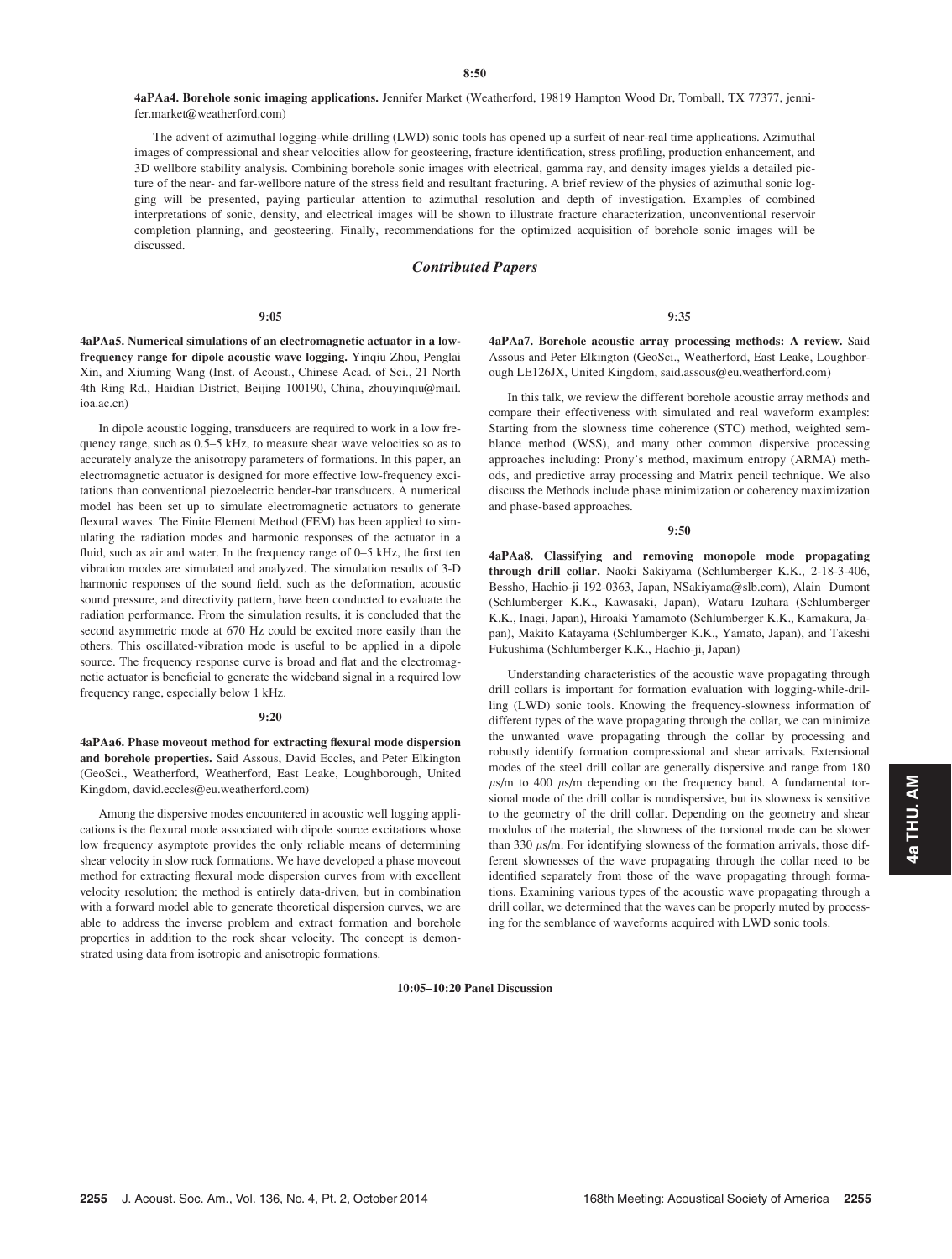# Session 4aPAb

# Physical Acoustics: Topics in Physical Acoustics I

Josh R. Gladden, Cochair

Physics & NCPA, University of Mississippi, 108 Lewis Hall, University, MS 38677

William Slaton, Cochair

Physics & Astronomy, The University of Central Arkansas, 201 Donaghey Ave, Conway, AR 72034

## Contributed Papers

#### 10:30

4aPAb1. Faraday waves on a two-dimensional periodic substrate. C. T. Maki (Phys., Hampden-Sydney College, 1 College Rd., Hampden-Sydney, VA 23943, MakiC15@hsc.edu), Peter Rodriguez, Purity Dele-Oni, Pei-Chuan Fu, and R. Glynn Holt (Mech. Eng., Boston Univ., Boston, MA)

A vertically oscillating body of liquid will exhibit Faraday waves when forced above a threshold interface acceleration amplitude. The patterns and their wavelengths at driving frequencies of order 100 Hz are well known in the literature. However, wave interactions influenced by periodic structures on a driving substrate are less well-studied. We report results of a Faraday experiment with a specific periodically structured substrate in the strong coupling regime where the liquid depth is of the order of the structure height. We observe patterns and pattern wavelengths versus driving frequency over the range of 50–350 Hz. These observations may be of interest in situations where Faraday waves appear or are applied.

#### 10:45

4aPAb2. Substrate interaction in ranged photoacoustic spectroscopy of layered samples. Logan S. Marcus, Ellen L. Holthoff, and Paul M. Pellegrino (U.S. Army Res. Lab., 2800 Powder Mill Rd., RDRL-SEE-E, Adelphi, MD 20783, loganmarcus@gmail.com)

Photoacoustic spectroscopy (PAS) is a useful monitoring technique that is well suited for ranged detection of condensed materials. Ranged PAS has been demonstrated using an interferometer as the sensor. Interferometric measurement of photoacoustic phenomena focuses on the measurement of changes in path length of a probe laser beam. That probe beam measures, without discrimination, the acoustic, thermal, and physical changes to the excited sample and the layer of gas adjacent to the surface of the solid sample. For layered samples, the photoacoustic response of the system is influenced by the physical properties of the substrate as well as the sample under investigation. We will discuss the affect that substrate absorption of the excitation source has on the spectra collected in PAS. We also discuss the role that the vibrational modes of the substrate have in photoacoustic signal generation.

#### 11:00

4aPAb3. Difference frequency scattered waves from nonlinear interactions of a solid sphere. Chrisna Nguon (Univ. of Massachusetts Lowell, 63 Hemlock St., Dracut, MA 01826, chrisna\_Nguon@student.uml.edu), Max Denis (Mayo Clinic, Rochester, MN), Kavitha Chandra, and Charles Thompson (Univ. of Massachusetts Lowell, Lowell, MA)

In this work, the generation of difference frequency waves arising from the interaction of dual-incident beams on a solid sphere is considered. The high-frequency incident beams induce a radiation force onto the fluid-saturated sphere causing the scatterer to vibrate. An analysis on the contribution between the difference frequency sound and radiation force pressure is of particular interest. The scattered pressure due to the two primary waves are obtained as solutions to the Kirchhoff–Helmholtz integral equation for the fluid–solid boundary. Due to the contrasting material properties between the host fluid and solid sphere, high-order approximations are used to evaluate the integral equation.

## 11:15

4aPAb4. Effect of surface irregularities on the stability of Stokes boundary. Katherine Aho, Jenny Au, Charles Thompson, and Kavitha Chandra (Elec. and Comput. Eng., Univ. of Massachusetts Lowell, 1 University Ave, Lowell, MA 01854, katherine\_aho@student.uml.edu)

In this work, we examine that impact that wall surface roughness plays on the stability of an oscillatory Stokes boundary layer. The temporal growth of three-dimensional disturbances excited by wall height variations is of particular interest. Floquet theory is used to identify linearly unstable region in parameter space. It is shown that disturbances become unstable at critical value of the Taylor number for a given surface curvature. The case of oscillatory flow in a two-dimensional rigid walled channel is considered in detail.

#### 11:30

4aPAb5. Novel optoacoustic source for arbitrarily shaped acoustic wavefronts. Weiwei Chan, Yuanxiang Yang, Manish Arora, and Claus-Dieter Ohl (Phys. and Appl. Phys., Nanyang Technolog. Univ., Nanyang Link 21 School of Physical and Mathematical Sci. Nanyang Technolog. University, Singapore 637371, Singapore, chan0700@e.ntu.edu.sg)

We present a novel approach to generate arbitrary acoustic wavefronts using the optoacoustic effect on custom designed PDMS substrates. PDMS blocks are casted into the desired shape with a 3D-printed mold and coated with a layer of an optical absorber. Acoustic wavefront corresponding to the geometry of coated surface is generated by exposing this structure to nanosecond laser pulse (Nd:YAG,  $\lambda$  = 532 nm). For a spherical shell design, pressure pulses of amplitude up to 6.1 bar peak to peak and frequency >30 MHz could be generated. By utilizing other geometries, we focus the acoustic waves from different sections of the transmitter onto a single focal point at different time delay, thus permitting generation of double-peak acoustic pulse from a single laser pulse. Further modification of the structure permits designing of multi-foci, multi-peak acoustic pulses from a single optical pulse.

## 11:45

4aPAb6. Accuracy of local Kramers–Kronig relations between material damping and dynamic elastic properties. Tamas Pritz (Budapest Univ. of Technol. and Economics, Apostol u 23, Budapest 1025, Hungary, tampri@ eik.bme.hu)

The local Kramers–Kronig (KK) relations are the differential form approximations of the general KK integral equations linking the damping properties (loss modulus or loss factor) and dynamic modulus of elasticity (shear, bulk, etc.) of linear solid viscoelastic materials. The local KK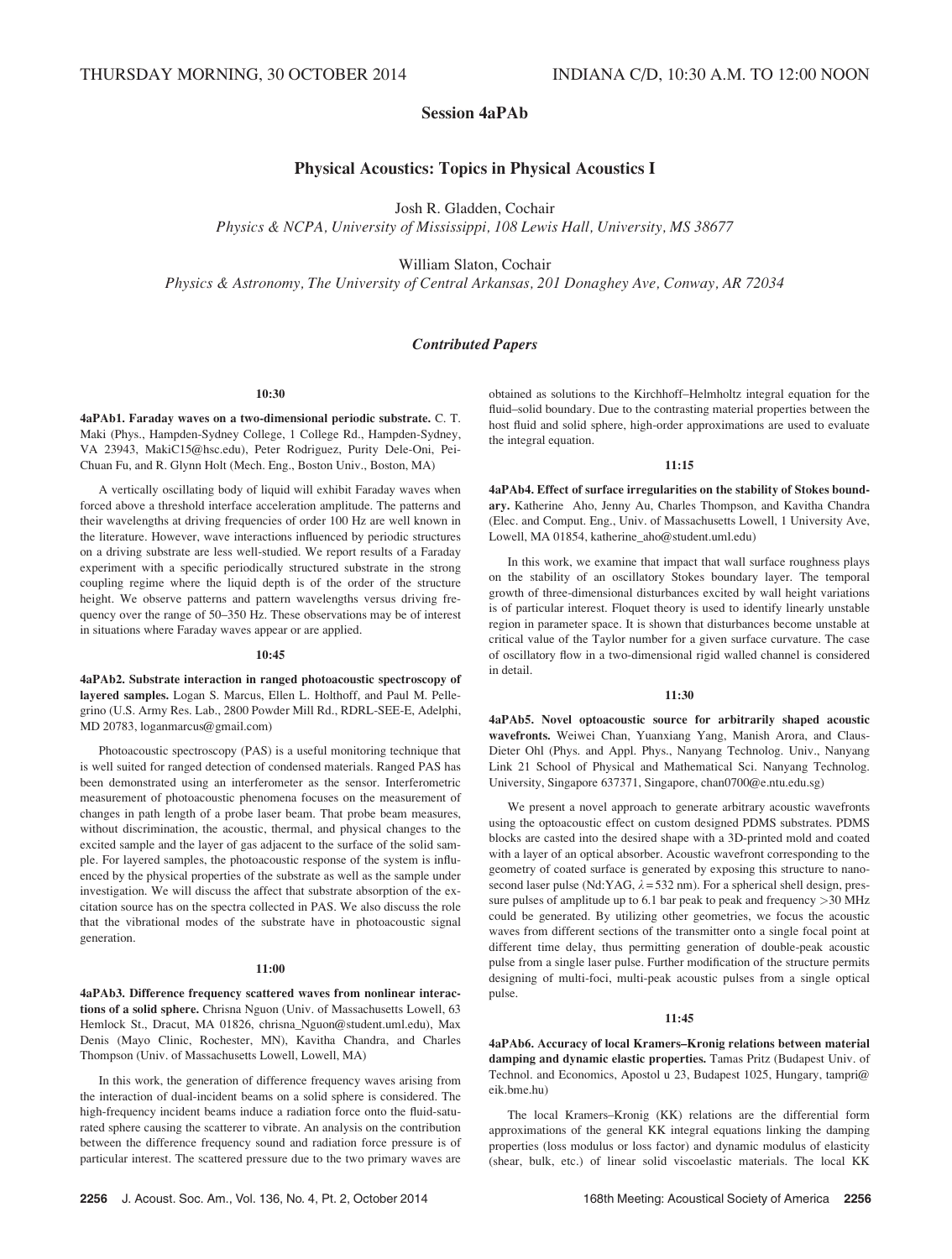relations are not exact; therefore, their accuracy is known to depend on the rate of frequency variations of material dynamic properties. The accuracy of the local KK relations is investigated in this paper under the assumption that the frequency dependence of the loss modulus obeys a simple power law. It is shown by analytic calculations that the accuracy of prediction of the local KK relations is better than 10% if the exponent in the loss modulus-

frequency function is smaller than 0.35. This conclusion supports the result of an earlier numerical study. Some experimental data verifying the theoretical results will be presented. The conclusions drawn in the paper can easily be extended to acoustic wave propagation, namely to the accuracy of local KK relations between attenuation and dispersion of phase velocity.

## THURSDAY MORNING, 30 OCTOBER 2014 MARRIOTT 1/2, 8:30 A.M. TO 12:00 NOON

Session 4aPP

# Psychological and Physiological Acoustics: Physiological and Psychological Aspects of Central Auditory Processing Dysfunction I

Frederick J. Gallun, Cochair

National Center for Rehabilitative Auditory Research, Portland VA Medical Center, 3710 SW US Veterans Hospital Rd., Portland, OR 97239

> Adrian KC Lee, Cochair Box 357988, University of Washington, Seattle, WA 98195

> > Chair's Introduction—8:30

## Invited Papers

#### 8:35

4aPP1. Auditory processing disorder: Clinical and international perspective. David R. Moore (Commun. Sci. Res. Ctr., Cincinnati Children's Hospital, 240 Albert Sabin Way, Rm. S1.603, Cincinnati, OH 45229, david.moore2@cchmc.org)

APD may be considered a developmental, hearing or neurological disorder, depending on etiology, but in all cases, it is a listening difficulty without an abnormality of pure tone sensitivity. It has been variously defined as a disorder of the central auditory system associated with impaired spatial hearing, auditory discrimination, temporal processing, and performance with competing or degraded sounds. Clinical testing typically examines perception, intelligibility and ordering of both speech and non-speech sounds. While deficits in higher-order cognitive, communicative, and language functions are excluded in some definitions, recent consensus accepts that these functions may be inseparable from active listening. Some believe that APD in children is predominantly or exclusively cognitive in origin, while others insist that true APD has its origins within the auditory brainstem. However, children or their carers presenting at clinics typically complain of difficulty hearing speech in noise, remembering or understanding instructions, and attending to sounds. APD usually occurs alongside other developmental disorders (e.g., language impairment) and may be indistinguishable from them. Consequently, clinicians are uncertain how to diagnose or manage APD; both test procedures and interventions vary widely, even within a single clinic. Effective remediation primarily consists of improving the listening environment and providing communication devices.

## 9:05

4aPP2. Caught in the middle: The central problem in diagnosing auditory-processing disorders in adults. Larry E. Humes (Indiana Univ., Dept. Speech & Hearing Sci., Bloomington, IN 47405-7002, humes@indiana.edu)

It is challenging to establish the existence of higher-level auditory-processing disorders in military veterans with mild Traumatic Brain Injury (TBI). Yet, mild TBI appears to be a highly prevalent disorder among U.S. veterans returning from recent military conflicts in Iraq and Afghanistan. Recent prevalence estimates for mild TBI, for example, among these military veterans have suggest a rate of 7– 9% [Carlson, K.F. et al. (2011), "Prevalence, assessment and treatment of mild Traumatic Brain Injury an Posttraumatic Stress Disorder: a systematic review of the evidence," J. Head Trauma Rehabil., 26, 103–115]. A key factor in diagnosing central components for auditory-processing disorders may lie in the potentially confounding influences of concomitant peripheral auditory and cognitive dysfunction in many veterans with TBI. This situation is strikingly similar to that observed in many older adults. Many older adults, for example, exhibit peripheral hearing loss and typical cognitive-processing deficits often associated with healthy aging. These concomitant problems make the diagnosis of centrally located auditory-processing problems in older adults extremely difficult. After building a case for many similarities between young veterans with mild TBI and older adults with presbycusis, this presentation will focus on several of the lessons learned from research with older adults. [Work supported, in part, by research grant R01 AG008293 from the NIA.]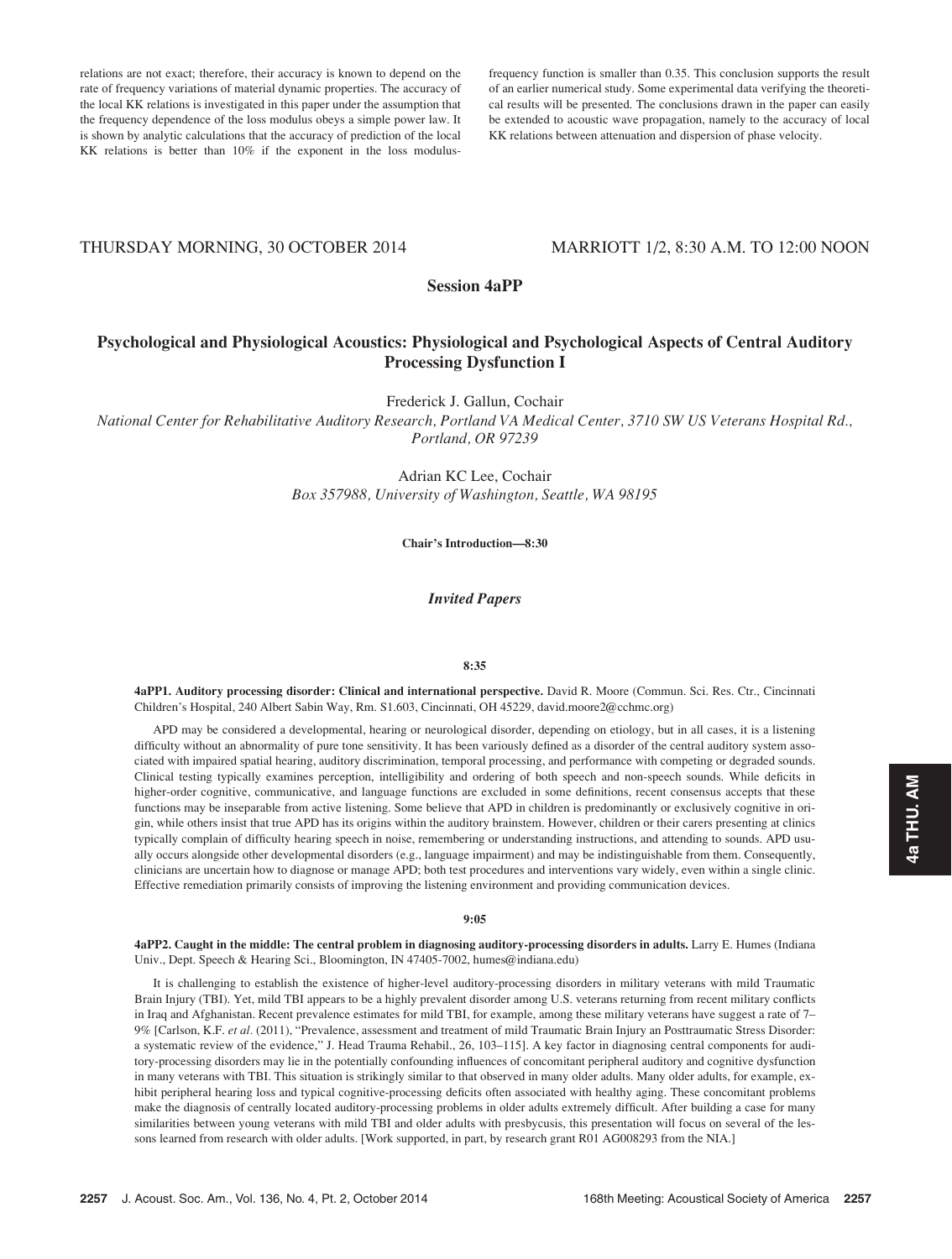4aPP3. Lack of a coherent theory limits the diagnosis and prognostic value of the central auditory processing disorder. Anthony T. Cacace (Commun. Sci. & Disord., Wayne State Univ., 207 Rackham, 60 Farnsworth, Detroit, MI 48202, cacacea@wayne.edu) and Dennis J. McFarland (Lab. of Neural Injury and Repair, Wadsworth Labs, NYS Health Dept., Albany, NY)

Spanning almost 6 decades, CAPD, defined as a modality specific perceptual dysfunction not due to peripheral hearing loss, still remains controversial and requires further development if it is to become a useful clinical entity. Early attempts to quantify the effects of central auditory nervous system lesions based on the use of filtered-speech material, dichotic presentation of digits, and various nonspeech tests have generally been abandoned due to lack-of-success. Site-of-lesion approaches have given way to functional considerations whereby attempts to understand underlying processes, improve specificity-of-diagnosis, and delineate modality-specific (auditory) disorders from "non-specific supramodal dysfunctions" like those related to attention and memory have begun to fill the gap. Furthermore, because previous work was generally limited to auditory tasks alone, functional dissociations could not be established and consequently, the need to show the modality-specific nature of the observed deficits has been compromised; further limiting progress in this area. When viewed as a whole, including information from consensus conferences, organizational guidelines, representative studies, etc., what is conspicuously absent is a well-defined theory that permeates all areas of this domain, including the neural substrates of auditory processing. We will discuss the implications of this shortcoming and propose ways to move forward in a meaningful manner.

## 10:05–10:30 Break

### 10:30

4aPP4. Cochlear synaptopathy and neurodegeneration in noise and aging: Peripheral contributions to auditory dysfunction with normal thresholds. Sharon G. Kujawa (Dept. of Otology and Laryngology, Harvard Med. School and Massachusetts Eye and Ear Infirmary, Massachusetts Eye and Ear Infirmary, 243 Charles St., Boston, MA 02114, sharon\_kujawa@meei.harvard.edu)

Declining auditory performance in listeners with normal audiometric thresholds is often attributed to changes in central circuits, based on the widespread view that normal thresholds indicate a lack of cochlear involvement. Recent work in animal models of noise and aging, however, demonstrates that there can be functionally important loss of sensory inner hair cell—afferent fiber communications that go undetected by conventional threshold metrics. We have described a progressive cochlear synaptopathy that leads to proportional neural loss with age, well before loss of hair cells or age-related changes in threshold sensitivity. Similar synaptic and neural losses occur after noise, even when thresholds return to normal. Since the IHC-afferent fiber synapse is the primary conduit for information to flow from the cochlea to the brain, and since each of these cochlear nerve fibers makes synaptic contact with one inner hair cell only, these losses should have significant perceptual consequences, even if thresholds are preserved. The prevalence of such pathology in the human is likely to be high, underscoring the importance of considering peripheral status when studying central contributions to auditory performance declines. [Research supported by R01 DC 008577 and P30 DC 05029.]

#### 11:00

4aPP5. Quantifying supra-threshold sensory deficits in listeners with normal hearing thresholds. Barbara Shinn-Cunningham (Biomedical Eng., Boston Univ., 677 Beacon St., Boston, MA 02215-3201, shinn@bu.edu), Hari Bharadwaj, Inyong Choi, Hannah Goldberg (Ctr. for Computational Neurosci. and Neural Technol., Boston Univ., Boston, MA), Salwa Masud, and Golbarg Mehraei (Speech and Hearing BioSci. and Technol., Harvard/MIT, Boston, MA)

There is growing suspicion that some listeners with normal-hearing thresholds may be suffering from a specific form of sensory deficit—a loss of afferent auditory nerve fibers. We believe such deficits manifest behaviorally in conditions where perception depends upon precise spectro-temporal coding of supra-threshold sound. In our lab, we find striking inter-subject differences in perceptual ability even among listeners with normal hearing thresholds who have no complaints of hearing difficulty and have never sought clinical intervention. Among such ordinary listeners, those who perform relatively poorly on selective attention tasks (requiring the listener to focus on one sound stream presented amidst competing sound streams) also exhibit relatively weak temporal coding in subcortical responses and have poor thresholds for detecting fine temporal cues in supra-threshold sound. Here, we review the evidence for supra-threshold hearing deficits and describe measures that reveal this sensory loss. Given our findings in ordinary adult listeners, it stands to reason that at least a portion of the listeners who are diagnosed with central auditory processing dysfunction may suffer from similar sensory deficits, explaining why they have trouble communicating in many everyday social settings.

#### 11:30

4aPP6. Neural correlates of central auditory processing deficits in the auditory midbrain in an animal model of age-related hearing loss. Joseph P. Walton (Commun. Sci. and Disord., Univ. of South Florida, 4202 Fowler Ave., PCD 1017, Tampa, FL 33620, jwalton1@usf.edu)

Age-related hearing loss (ARHL), clinically referred to as presbycusis, affects over 10 million Americans and is considered to be the most common communication disorder in the elderly. Presbycusis can be associated with at least two underlying etiologies, a decline in cochlear function resulting in sensorineural hearing loss, and deficits in auditory processing within the central auditory system. Previous psychoacoustic studies have revealed that aged human listeners display deficits in temporal acuity that worsen with the addition of background noise. Spectral and temporal acuity is essential for following the rapid changes in frequency and intensity that comprise most natural sounds including speech. The perceptual analysis of complex sounds depends to a large extent on the ability of the auditory system to follow and even sharpen neural encoding of rapidly changing acoustic signals, and the inferior colliculus (IC) is a key auditory nucleus involved in temporal and spectral processing. In this talk, I will review neural correlates of temporal and signal-in-noise processing at the level of the auditory midbrain in an animal model of ARHL. Understanding the neural substrate of these perceptual deficits will assist in its diagnosis and rehabilitation, and be crucial to further advances in the design of hearing aids and therapeutic interventions.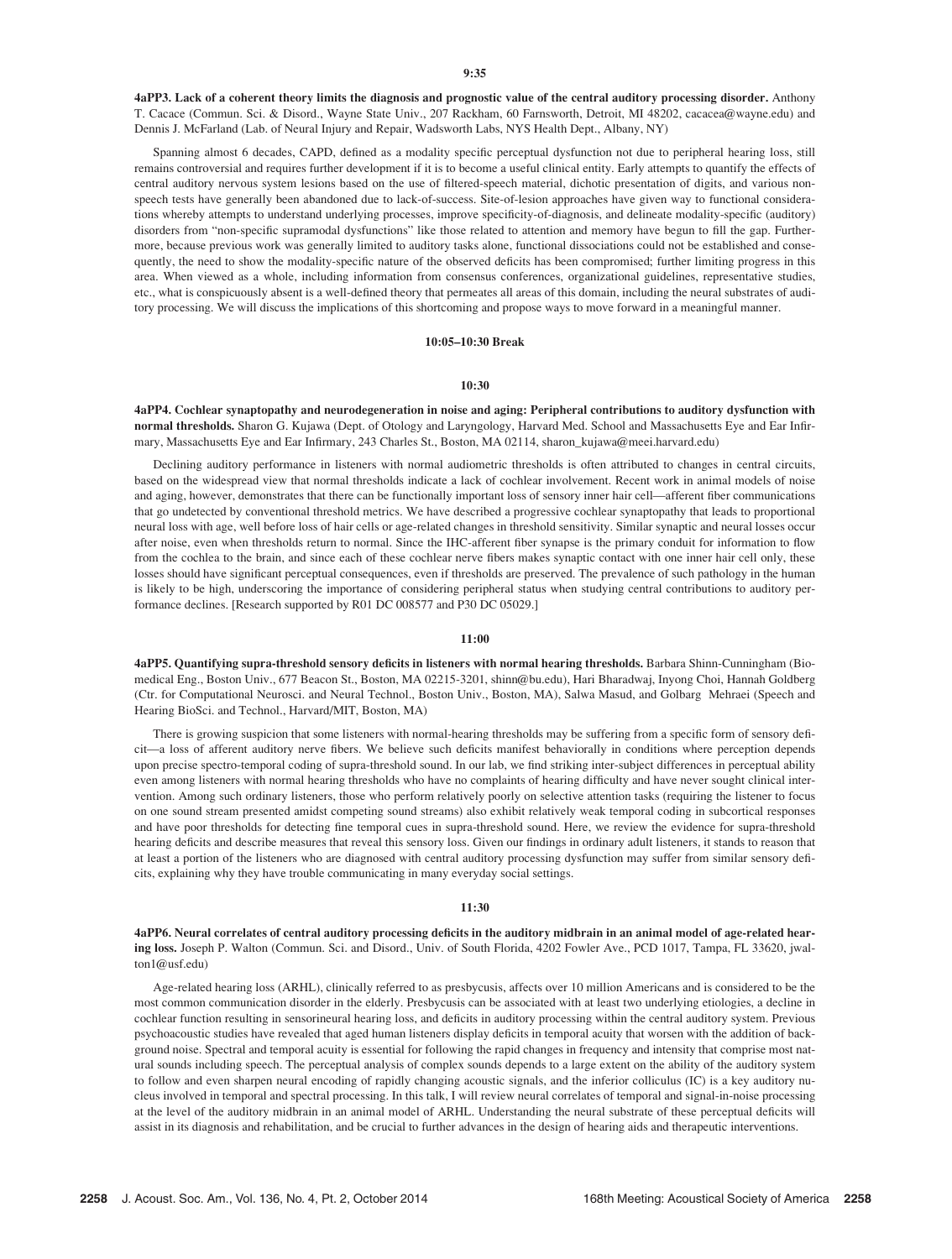# Session 4aSCa

## Speech Communication: Subglottal Resonances in Speech Production and Perception

Abeer Alwan, Cochair

Dept. of Electrical Eng., UCLA, 405 Hilgard Ave., Los Angeles, CA 90095

Steven M. Lulich, Cochair

Speech and Hearing Sciences, Indiana University, 4789 N White River Drive, Bloomington, IN 47404

Mitchell Sommers, Cochair

Psychology, Washington University, Campus Box 1125, 1 Brookings Drive, Saint Louis, MO 63130

Chair's Introduction—8:00

## Invited Papers

## 8:05

4aSCa1. The role of subglottal acoustics in speech production and perception. Mitchell Sommers (Indiana Univ., Saint Louis, MS), Abeer Alwan (Psych., Washington Univ., Los Angeles, CA), and Steven Lulich (Psych., Washington Univ., Dept. of Speech and Hearing Sci., Indiana University, Bloomington, IN, slulich@indiana.edu)

In this talk, we present an overview of subglottal acoustics, with emphasis on the significant anatomical structures that define subglottal resonances, and we present results from our experiments incorporating subglottal resonances into automatic speaker normalization and speech recognition technologies. Speech samples used in the modeling and perception studies were obtained from a new speech corpus (the UCLA-WashU subglottal database) of simultaneous microphone and (subglottal) accelerometer recordings of 50 adult speakers of American English (AE). We will discuss new findings about the Young's Modulus of tracheal soft tissue, the viscosity of tracheal cartilage, and the effect of going from a circular cross-section to a rectangular cross-section in the conus elasticus. We also present results from studies demonstrating a small, but significant, role of subglottal resonances in discriminating speaker height and of the interaction between subglottal resonances and formants in height discrimination.

#### 8:25

4aSCa2. The effect of subglottal acoustics on vocal fold vibration. Ingo R. Titze (National Ctr. for Voice and Speech, 136 South Main St., Ste. 320, Salt Lake City, UT 84101-3306, ingo.titze@ncvs2.org) and Ingo R. Titze (Dept. of Commun. Sci. and Disord., Univ. of Iowa, Iowa City, IA)

Acoustic pressures above and below the vocal folds produce a push-pull action on the vocal folds which can either help or hinder vocal fold vibration. The key variable is acoustic reactance, the energy-storage part of the complex acoustic impedance. For the subglottal airway, inertive (positive) reactance does not help vocal fold vibration, but helps to skew the glottal airflow waveform for high frequency harmonic excitation. Compliant (negative) reactance, on the contrary, helps vocal fold vibration but does not skew the waveform. Thus, the benefit of subglottal reactance is mixed. For supraglottal reactance, the benefit is additive. Inertive supraglottal reactance helps vocal fold vibration and skews the waveform, whereas compliant supraglottal reactance does neither. The effects will be demonstrated with source-filter interactive simulation.

#### 8:45

4aSCa3. Impact of subglottal resonances on bifurcations and register changes in laboratory models of phonation. David Berry, Juergen Neubauer, and Zhaoyan Zhang (Surgery, UCLA, 31-24 Rehab, Los Angeles, CA 90095-1794, daberry@ucla.edu)

Many laboratory studies of phonation have failed to fully specify the subglottal system employed during research. Many of these same studies have reported a variety of nonlinear phenomena, such as bifurcations and vocal register changes. While such phenomena are often presumed to result from changes in the biomechanical properties of the larynx, such phenomena may also be a manifestation of coupling between the voice source and the subglottal tract. Using laboratory models of phonation, a variety of examples will be given of nonlinear phenomena induced by both laryngeal and subglottal mechanisms. Moreover, using tracheal tube lengths commonly reported in the literature, it will be shown that most of the nonlinear phenomena commonly reported in voice production may be replicated solely on the acoustical resonances of the subglottal system. Finally, recommendations will be given regarding the experimental design of laboratory experiments which may allow laryngeally induced bifurcations to be distinguished from subglottally induced bifurcations.

9:05–9:25 Break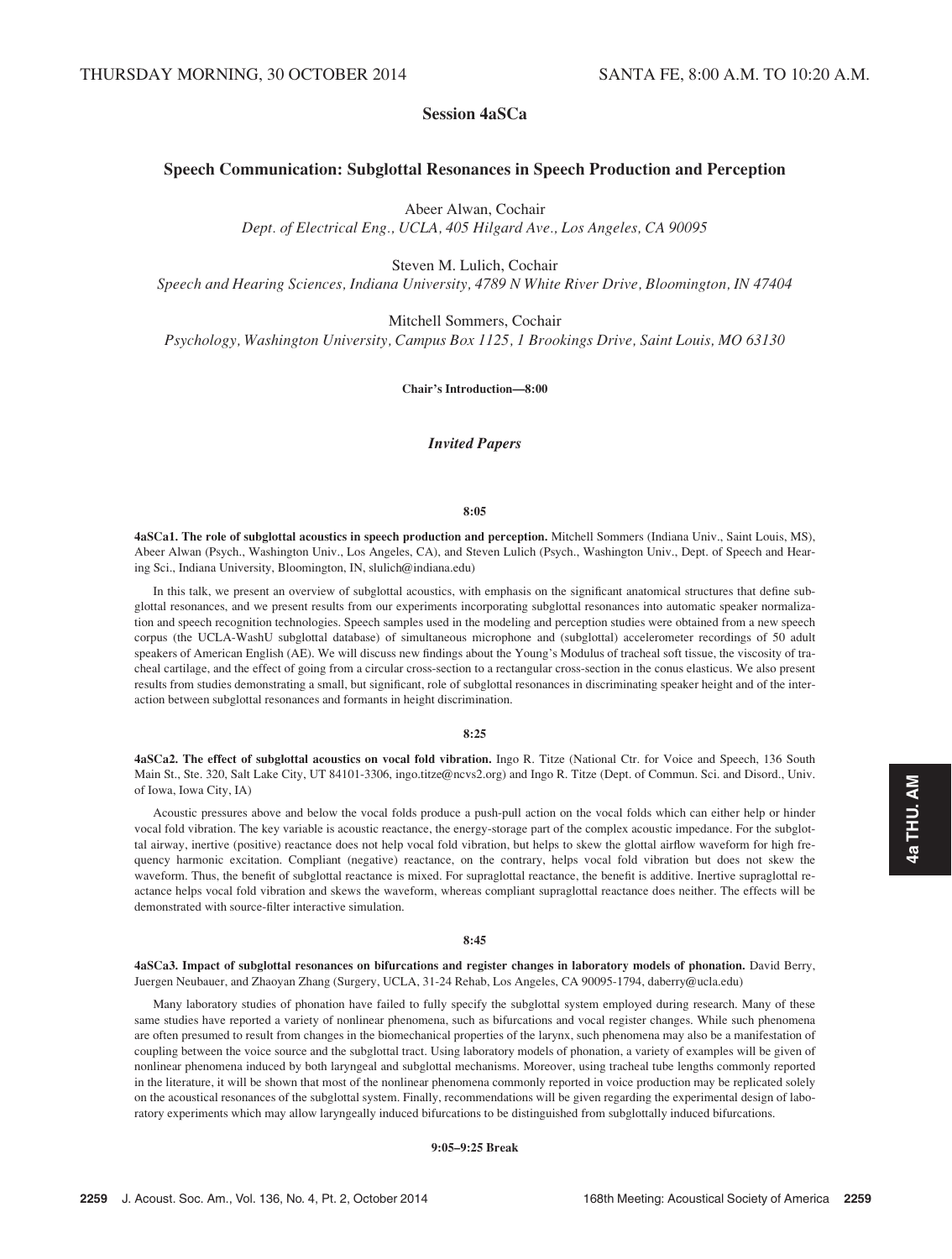4aSCa4. Subglottal ambulatory monitoring of vocal function to improve voice disorder assessment. Robert E. Hillman, Daryush Mehta, Jarrad H. Van Stan (Ctr. for Laryngeal Surgery and Voice Rehabilitation, Massachusetts General Hospital, One Bowdoin Square, 11th Fl., Boston, MA 02114, daryush.mehta@alum.mit.edu), Matias Zanartu (Dept. of Electron. Eng., Universidad Tecnica Federico Santa Mariıa, Valparaiso, Chile), Marzyeh Ghassemi, and John V. Guttag (Comput. Sci. and Artificial Intelligence Lab., Massachusetts Inst. of Technol., Cambridge, MA)

Many common voice disorders are chronic or recurring conditions that are likely to result from inefficient and/or abusive patterns of vocal behavior, referred to as vocal hyperfunction. The clinical management of hyperfunctional disorders would be greatly enhanced by the ability to monitor and quantify detrimental vocal behaviors during an individual's activities of daily life. This presentation will provide an update about ongoing work that is using a miniature accelerometer on the subglottal neck surface to collect a large set of ambulatory data on patients with hyperfunctional voice disorders (before and after treatment) and matched control subjects. Three types of analysis approaches are being employed in an effort to identify the best set of measures for differentiating among hyperfunctional and normal patterns of vocal behavior: (1) previously developed ambulatory measures of vocal function that include vocal dosages; (2) measures based on estimates of glottal airflow that are extracted from the accelerometer signal using a vocal system model, and (3) classification based on machine learning approaches that have been used successfully in analyzing long-term recordings of other physiologic signals (e.g., electrocardiograms).

#### 9:45

4aSCa5. Do subglottal resonances lead to quantal effects resulting in the features [back] and [low]?: A review. Helen Hanson (ECE Dept., Union College, 807 Union St., Schenectady, NY 12308, helen.hanson@alum.mit.edu) and Stefanie Shattuck-Hufnagel (Speech Commun. Group, Res. Lab. of Electronics, Massachusetts Inst. of Technol., Cambridge, MA)

A question of general interest is why languages have the sound categories that they do. K. N. Stevens proposed the Quantal Theory of phonological contrasts, suggesting that regions of discontinuity in the articulatory-acoustic mapping serve as category boundaries. H. M. Hanson and K. N. Stevens [Proc. ICPhS, 182–185, 1995] modeled the interaction of subglottal resonances with the vocal-tract filter, showing that when a changing supraglottal formant strays into the territory of a stationary tracheal formant, a discontinuity in supraglottal formant frequency and attenuation of the formant peak occurs. They suggested that vowel space and quality could thus be affected. K. N. Stevens [Acoustic Phonetics, MIT Press, 1998] went further, musing that because the first and second subglottal resonances lead to instabilities in supraglottal formant frequency and amplitude, vowel systems would benefit by avoiding vowels with formants at these frequencies. Avoiding the first subglottal resonance would naturally lead to the division of vowels into those with a low vs. non-low tongue body; avoiding the second would lead to the division of vowels into those having a back vs. front tongue body. We will review subsequent research that offers substantial support for this hypothesis, justifying inclusion of the effects of subglottal resonances in phonological models.

## Contributed Paper

#### 10:05

4aSCa6. Relationship between lung volumes and subglottal resonances. Natalie E. Duvanenko (Speech and Hearing Sci., Indiana Univ., 2416 Cibuta Court, West Lafayette, IN 47906, nduvanen@umail.iu.edu) and Steven M. Lulich (Speech and Hearing Sci., Indiana Univ., Bloomington, IN)

Subglottal resonances are dependent the anatomical structure of the lungs, but efforts to detect changes in subglottal resonances throughout an utterance have failed to show any effect of lung volume. In this study, we present the results of an experiment investigating the relationship between lung volumes and subglottal resonances. The pulmonary subdivisions for several speakers were established using a whole-body plethysmograph. Subsequently, lung volume and subglottal resonances were recorded simultaneously using a spirometer and an accelerometer while the speakers produced long sustained vowels.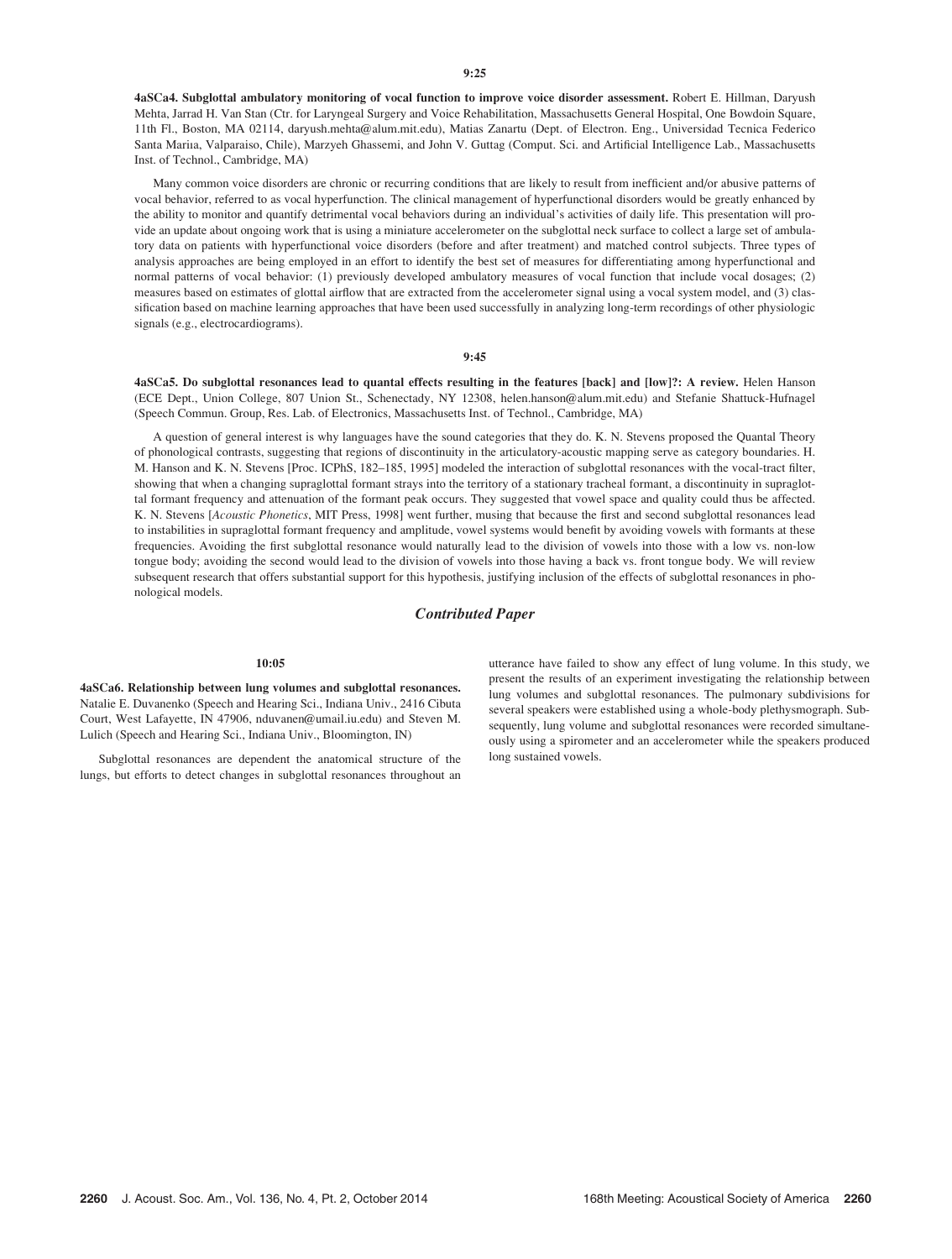# Session 4aSCb

# Speech Communication: Learning and Acquisition of Speech (Poster Session)

Maria V. Kondaurova, Chair

Otolaryngology – Head & Neck Surgery, Indiana University School of Medicine, 699 Riley Hospital Drive – RR044, Indianapolis, IN 46202

All posters will be on display from 8:00 a.m. to 12:00 noon. To allow contributors the opportunity to see other posters, the contributors of odd-numbered papers will be at their posters from 8:00 a.m. and 10:00 a.m. and contributors of even-numbered papers will be at their posters from 10:00 a.m. to 12:00 noon.

## Contributed Papers

8:00

4aSCb1. Labels facilitate the learning of competing abstract perceptual mappings. Shannon L. Heald, Nina Bartram, Brendan Colson, and Howard C. Nusbaum (Psych., Univ. of Chicago, 5848 S. University Ave., B406, Chicago, IL 60637, smbowdre@uchicago.edu)

Listeners are able to quickly adapt to synthetic speech, even though it contains misleading and degraded acoustic information. Previous research has shown that testing and training on a given synthesizer using only novel words leads listeners to form abstract or generalized knowledge for how that particular synthesizer maps different acoustic patterns onto their pre-existing phonological categories. Prior to consolidation, this knowledge has been shown to be susceptible to interference. Given that labels have been argued to stabilize abstract ideas in working memory and to help learners form category representations that are robust against interference, we examined how learning for a given synthesizer is affected by labeled or unlabeled immediate training on an additional synthesizer, which uses a different acoustic to phonetic mapping. We demonstrated that the learning of an additional synthesizer interferes with the retention of a previously learned synthesizer but that this is ameliorated if the additional synthesizer is labeled. Our findings indicate that labeling may be important in facilitating daytime learning for competing abstract perceptual mappings prior to consolidation and suggests that speech perception may be best understood through the lens of perceptual categorization.

4aSCb2. When more is not better: Variable input in the formation of robust word representations. Andrea K. Davis (Linguist, Univ. of Arizona, 1076 Palomino Rd., Cloverdale, CA 95425, davisak@email.arizona. edu) and LouAnn Gerken (Linguist, Univ. of Arizona, Tucson, AZ)

A number of studies with infants and with young children suggest that hearing words produced by multiple talkers helps learners to develop more robust word representations (Richtsmeier et al., 2009; Rost & McMurray, 2009, 2010). Native adult learners, however, do not seem to derive the same benefit from multiple talkers. A word-learning study with native adults was conducted, and a second study with second language learners will have been completed by this fall. Native-speaking participants learned four new minimal English-like minimal pair words either from a single talker or from multiple talkers. They were then tested with (a) a perceptual task, in which they saw the two pictures corresponding to a minimal pair, heard one of the pair, and had to choose the picture corresponding to the word they heard; (b) a speeded production task, in which they had to repeat the words they had just learned as quickly as possible. Unlike infants, the two groups did not differ significantly in perceptual accuracy. However, the single talker group had significantly higher variance in the speeded production task. It is hypothesized that this greater variance is due to individual differences in learning strategies, which are masked when learning from multiple talkers.

4aSCb3. A comparison of acoustic and perceptual changes in children's productions of American English /r/. Sarah Hamilton (Commun. Sci. and Disord., Univ. of Cincinnati, Cincinnati, OH), Casey Keck (Commun. Sci. and Disord., Univ. of Cincinnati, 408 Glengarry Way, Fort Wright, KY 41011, stewarce@mail.uc.edu), and Suzanne Boyce (Commun. Sci. and Disord., Univ. of Cincinnati, Cincinnati, OH)

Speech-language pathologists rely primarily on their perceptual judgments when evaluating whether children have made progress in speech sound therapy. Speech sound perception in normal listeners has been characterized as largely categorical, such that slight articulatory changes may go unnoticed unless they reach a specific acoustic signature assigned to a different category. While perception may be categorical, acoustic phenomena are largely measured in continuous units, meaning that there is a potential mismatch between the two methods of recording change. Clinicians, using perceptual categorization, commonly report that some children make no progress in therapy, yet acoustically, the children's productions may be shifting toward acceptable acoustic characteristics. Using subtle changes in the acoustic signal during therapy could potentially prevent these clients from being discharged due to a perceived lack of progress. This poster evaluates acoustic changes compared to perceptual changes in children's productions of the American English phoneme /r/ after receiving speech therapy using ultrasound supplemented with telepractice home practice. Preliminary data indicate that there are significant differences between participants' acoustic values of /r/ and perceptual ratings by clinicians.

4aSCb4. Perceptual categorization of /r/ for children with residual sound errors. Sarah M. Hamilton, Suzanne Boyce, and Lindsay Mullins (Commun. Sci. and Disord., Univ. of Cincinnati, 3433 Clifton Ave., Cincinnati, OH 45220, hamilsm@mail.uc.edu)

Many studies have found that children with resistant speech sound errors (RSSD) show (1) atypical category boundaries, and (2) difficulty identifying whether their own productions are correct or misarticulated. Historically, perceptual category discrimination tests use synthesized speech representing incremental change along an acoustic continuum, while tests of a child's self-perception are confined to categorical correct vs. error choices. Thus, it has not been possible to explore the boundaries of RSSD children's categorical self-perception in any detail or to customize perceptual training for therapeutic purposes. Following an observation of Hagiwara (1995), who noted that typical speakers show F3 values for /r/ between 80% and 60% of their average vowel F3, Hamilton et al (2014) found that this threshold largely replicates adult listener judgments, such that productions above and below the 80% threshold sounded consistently "incorrect" or "correct," but that productions closest to the 80% threshold were given more ambiguous judgments. In this study, we apply this notion of an F3 threshold to investigate whether children with RSD respond like adult listeners when presented with natural-speech stimuli along a continuum of correct and incorrect /r/. Preliminary results indicate that children with RSD do not make adult-like decisions when categorizing /r/ productions.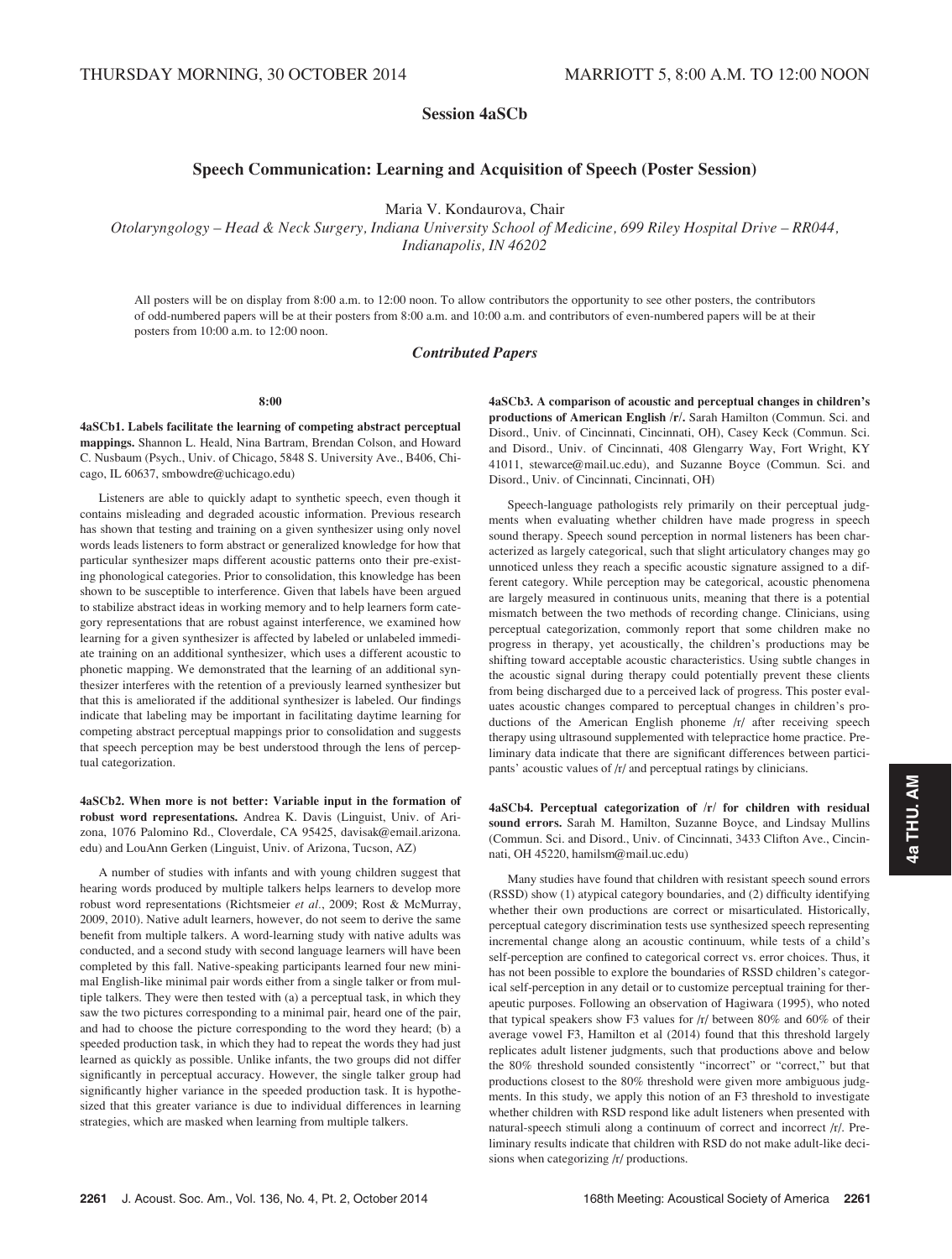4aSCb5. A child-specific compensatory mechanism in the acquisition of English /s/. Hye-Young Bang, Meghan Clayards, and Heather Goad (Linguist, McGill Univ., 1085 Dr. Penfield, Montreal, QC H3A 1A7, Canada, hye-young.bang@mail.mcgill.ca)

This study examines corpus data involving word-initial [sV] productions from 79 children aged 2–5 (Edwards & Beckman 2008) in comparison with a corpus of word-initial [sV] syllables produced by 13 adults. We quantified target-like /s/ production using spectral moment analysis on the frication portion (high center of gravity, low SD, and low skewness). In adults, we found that higher vowels (low F1 after normalization) were associated with more target-like /s/ productions, likely reflecting a tighter constriction. In children, older subjects produced more target-like outputs overall. However, unlike adults, children's outputs before low vowels were more target-like, regardless of age. This is unexpected given the articulatory challenges of producing /s/ in low vowel contexts. Further investigation found that high F1 (low vowels) was associated with louder /s/ (relative to V) and more encroachment of sibilant noise on the following vowel (high harmonics-tonoise ratio). This finding suggests that young children may be increasing airflow during /s/ production to compensate for a less tight constriction when the jaw must lower for the following vowel. Thus, children may adopt a more accessible mechanism, different from adults, to compensate for their immature lingual gestures, possibly in an attempt to maximize phonological contrasts in word-initial position.

4aSCb6. Moving targets and unsteady states: "Shifting" productions of sibilant fricatives by young children. Patrick Reidy (Dept. of Linguist, The Ohio State Univ., 24A Oxley Hall, 1712 Neil Ave., Columbus, OH 43210, patrick.francis.reidy@gmail.com)

The English voiceless sibilant  $/s$ / $-f$ / contrast is one that many children do not acquire until their adolescent years. This protracted acquisition may be due to the high level of articulatory control that is necessary to the successful production of an adult-like sibilant, which involves the coordination of lingual, mandibular, and pulmonic gestures. Poor coordination among these gestures can result in the acoustic properties of the noise source or the vocal tract filter changing throughout the timecourse of the frication, to the extent that the phonetic percept of the frication noise changes across its duration. The present study examined such "shifting" productions of sibilant fricatives by native English-acquiring two- through five-year-old children, which were identified from the Paidologos corpus as those productions where the interval of frication was transcribed phonetically as a sequence of fricative sounds. There were two types of shift in frication quality: (1) a gradual change in the resonant frequencies in the spectrogram, suggesting a repositioning of the oral constriction; and (2) an abrupt change in the level of the frication, suggesting a switch in the noise source. Work is underway to develop measures that differentiate these two types of shift, and that suggest their underlying articulatory causes.

4aSCb7. Effects of spectral smearing on sentence recognition by adults and children. Joanna H. Lowenstein (Otolaryngology-Head & Neck Surgery, Ohio State Univ., 915 Olentangy River Rd., Ste. 4000, Columbus, OH 43212, lowenstein.6@osu.edu), Eric Tarr (Audio Eng. Technol., Belmont Univ., Nashville, TN), and Susan Nittrouer (Otolaryngology-Head & Neck Surgery, Ohio State Univ., Columbus, OH)

Children's speech perception depends on dynamic formant patterns more than that of adults. Spectral smearing of formants, as found with the broadened auditory filters associated with hearing loss, should disproportionately affect children because of this greater dependence on formant patterns. Making formants more prominent, on the other hand, may result in improved recognition. Adults (40) and children age 5 and 7 (20 of each age) listened to 75 four-word syntactically correct, semantically anomalous sentences processed so that excursions around the mean spectral slope were sharpened by 50% (making individual formants more prominent), flattened by 50% (smearing individual formants), or left unchanged. These sentences were presented to children and to half of the adults in speech-shaped noise at 0 dB SNR. The rest of the adults listened to the sentences at -3 dB SNR. Results indicate that all listeners did more poorly with the smeared formants, with 5-year-olds showing the largest decrement in performance at 0 dB SNR. However, adults at -3 dB SNR showed an even greater decrement in performance. Making formants more prominent did not improve recognition, perhaps due to harmonic-formant mismatches. Thus, there is reason to explore processing strategies that might enhance formant prominence for listeners with hearing loss.

4aSCb8. Acoustic-phonetic characteristics of older children's spontaneous speech in interactions in conversational and clear speaking styles. Valerie Hazan, Michèle Pettinato, Outi Tuomainen, and Sonia Granlund (Speech, Hearing and Phonetic Sci., UCL, Chandler House, 2, Wakefield St., London WC1N 1PF, United Kingdom, v.hazan@ucl.ac.uk)

This study investigated (a) the acoustic-phonetic characteristics of spontaneous speech produced by talkers aged 9–14 years in an interactive (diapix) task with an interlocutor of the same age and gender (NB condition) and (b) the adaptations these talkers made to clarify their speech when speech intelligibility was artificially degraded for their interlocutor (VOC condition). Recordings were made for 96 child talkers (50 F, 46 M); the adult reference values came from the LUCID corpus recorded under the same conditions [Baker and Hazan, J. Acoustic. Soc. Am. 130, 2139–2152 (2011)]. Articulation rate, pause frequency, fundamental frequency, vowel area, and mean intensity (1–3 kHz range) were analyzed to establish whether they had reached adult-like values and whether young talkers showed similar clear speech strategies as adults in difficult communicative situations. In the NB condition, children (including the 13–14 year group) differed from adults in terms of their articulation rate, vowel area, median F0, and intensity. Child talkers made adaptations to their speech in the VOC condition, but adults and children differed in their use of F0 range, vowel hyperarticulation, and pause frequency as clear speech strategies. This suggests that further developments in speech production take place during later adolescence. [Work supported by ESRC.]

4aSCb9. Acoustic characteristics of infant-directed speech to normalhearing and hearing-impaired twins with hearing aids and cochlear implants: A case study. Maria V. Kondaurova, Tonya R. Bergeson-Dana (Otolaryngol. – Head & Neck Surgery, Indiana Univ. School of Medicine, 699 Riley Hospital Dr. – RR044, Indianapolis, IN 46202, mkondaur@iupui. edu), and Neil A. Wright (The Richard and Roxelyn Pepper Dept. of Commun. Sci. and Disord., Northwestern Univ., Evanston, IL)

The study examined acoustic characteristics of maternal speech to normal-hearing (NH) and hearing-impaired (HI) twins who received hearing aids (HAs) or a unilateral cochlear implant (CI). A mother of female-male NH twins (NH-NH; age 15.8 months), a mother of two male twins, one NH and another HI with HAs (NH-HA; age 11.8 months) and a mother of a NH female twin and a HI male twin with a CI (NH-CI; age 14.8 months) were recorded playing with their infants during three sessions across a 12-month period. We measured pitch characteristics (normalized F0 mean, F0 range, and F0 SD), utterance and pause duration, syllable number, and speaking rate. ANOVAs demonstrated that speech to NH-NH twins was characterized by lower, more variable pitch with greater pitch range as compared to speech to NH-HA and NH-CI pairs. Mothers produced more syllables, had faster speaking rate and longer utterance duration in speech to NH-NH than the other pairs. The results suggest that the pediatric hearing loss in one sibling affects maternal speech properties to both NH and HI infants in the same pair. Future research will investigate vowel space and lexical properties of IDS to three twin pairs as well as their language outcome measures.

4aSCb10. Effects of vowel position and place of articulation on voice onset time in children: Longitudinal data. Elaine R. Hitchcock (Dept. of Commun. Sci. and Disord., Montclair State Univ., 1515 BRd. St., Bloomfield, NJ 07444, hitchcocke@mail.montclair.edu) and Laura L. Koenig (Dept. of Commun. Sci. and Disord., Long Island Univ., Queens, NY)

Voice onset time (VOT) has been found to vary according to phonetic context, but past studies report varying magnitudes of effect, and no past work has evaluated the degree to which such effects are consistent over time for a single speaker. This study explores the relationships between vowel position, consonant place of articulation [POA], and voice onset time (VOT) in children, comparing the results to past adult work. VOT in CV/ CVC words was measured in nine children ages 5;3–7;6 every two-four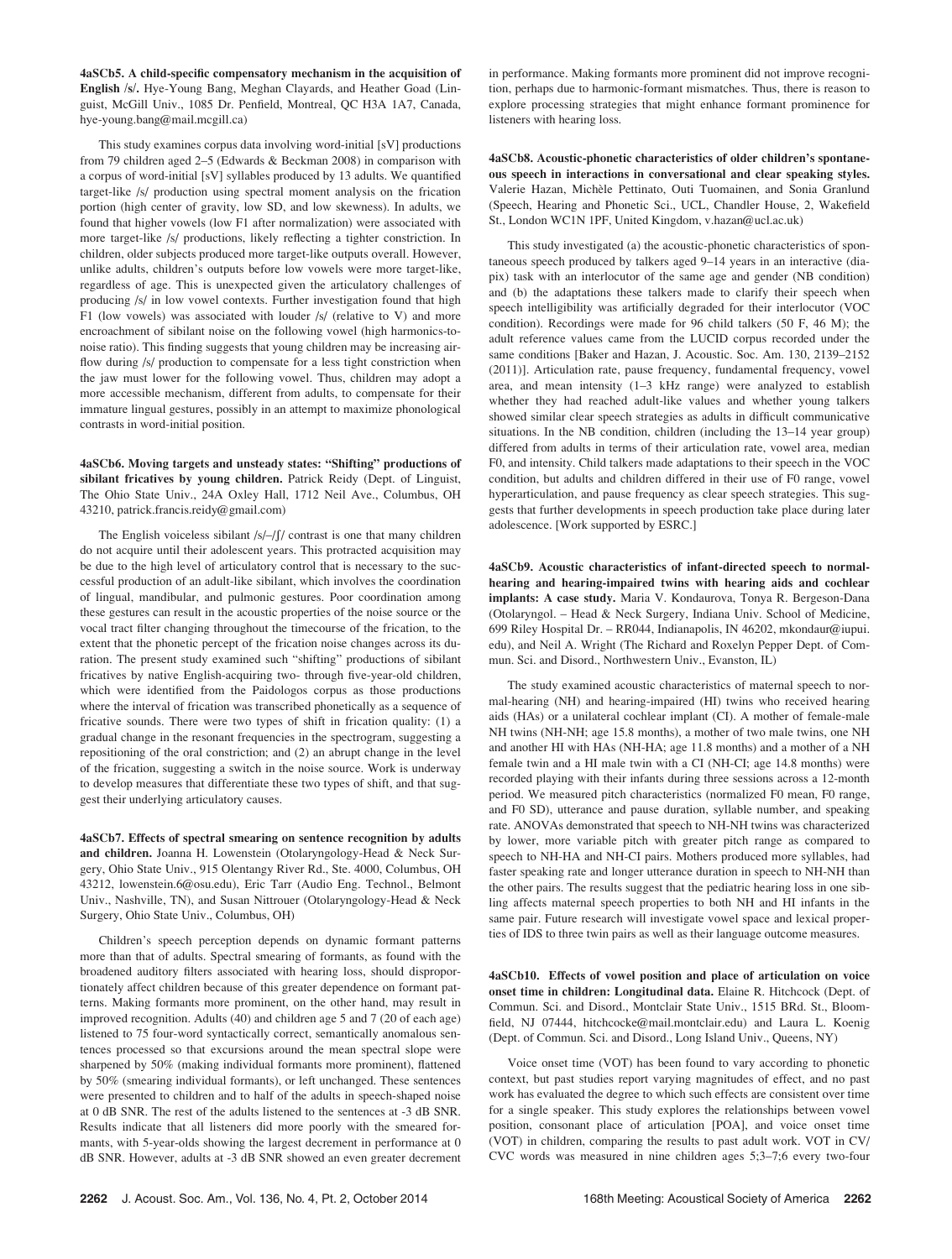weeks for 10 months, for a total of 18 sessions yielding approximately 18,000 tokens for analysis. Bilabial and velar cognate pairs targeted a frontback vowel difference (/i/-/u/, /e/-/o/), while alveolar cognate pairs targeted a mid high-low vowel difference  $(|o\rangle - |a\rangle)$ . VOT variability over time was also evaluated. Preliminary results suggest that POA yields a robust pattern of bilabial < alveolar < velar, but vowel effects are less clear. Vowel height shows the most obvious effect with consistently longer VOT values observed for mid high vowels. Front-back vowel comparisons yielded no obvious differences. On the whole, contextual variations based on POA and vowel context do not show clear correlations with overall VOT variation.

## 4aSCb11. Longitudinal data on the production of content versus function words in children's spontaneous speech. Jeffrey Kallay and Melissa A. Redford (Linguist, Univ. of Oregon, 1455 Moss St., Apt. 215, Eugene, Ohio 97403, jkallay@uoregon.edu)

Allen and Hawkins (1978; 1980) were among the first to note rhythmic differences in the speech of children and adults. Sirsa and Redford (2011) found that rhythmic differences between younger and older children's speech was best accounted for by age-related differences in function word production. In other on-going work (Redford, Kallay & Dilley) we found an effect of age on the perceived prominence of function words in children's speech, but no effect on content words. The current longitudinal study investigated the effect of word class (content versus function words) on the development of reduction in terms of syllable duration and pitch range (a correlate of accenting). Spontaneous speech was elicited for 3 years from 36 children aged 5; 2–6; 11 at time of first recording. There were effects of word class (content > function) and of time on median duration, but no interaction between these factors. The median duration decreased 13% in function words from the 1st to 3rd year; a similar decrease (15%) was found for content words. Pitch range only varied systematically with word class. Other spectral measures are being collected to further investigate the development of reduction in children's speech. [Work supported by NICHD.]

4aSCb12. Audiovisual speech integration development at varying levels of perceptual processing. Kaylah Lalonde (Speech and Hearing Sci., Indiana Univ., 200 South Jordan Ave., Bloomington, IN 47405, klalonde@indiana.edu) and Rachael Frush Holt (Speech and Hearing Sci., Ohio State Univ., Columbus, OH)

There are multiple mechanisms of audiovisual (AV) speech integration with independent maturational time courses. This study investigated development of both basic perceptual and speech-specific mechanisms of AV speech integration by examining AV speech integration development across three levels of perceptual processing. Twenty-two adults and 24 6- to 8 year-old children completed three auditory-only and AV yes/no tasks varying only in the level of perceptual processing required to complete them: detection, discrimination, and recognition. Both groups demonstrated benefits from matched AV speech and interference from mismatched AV speech relative to auditory-only conditions. Adults, but not children, demonstrated greater integration effects at higher levels of perceptual processing (i.e., recognition). Adults seem to rely on both general perceptual mechanisms of speech integration that apply to all levels of perceptual processing and speech-specific mechanisms of integration that apply when making phonetic decisions and/or accessing the lexicon; 6- to 8-year-old children seem to rely only on general perceptual mechanisms of AV speech integration. The general perceptual mechanism allows children to attain the same degree of AV benefit to detection and discrimination as adults, but the lack of a speech-specific mechanism in children might explain why they attain less AV recognition benefit than adults.

4aSCb13. Developmental and linguistic factors of audiovisual speech perception across different masker types. Rachel Reetzke, Boji Lam, Zilong Xie, Li Sheng, and Bharath Chandrasekaran (Commun. Sci. and Disord., Univ. of Texas at Austin, The University of Texas at Austin, 2504A Whitis Ave., Austin, TX 78751, rreetzke@gmail.com)

Developmental and linguistic factors have been found to influence listeners' ability to recognize speech-in-noise. However, there is paucity of evidence exploring how these factors modulate speech perception in everyday listening situations, such as multisensory environments and backgrounds with informational maskers. This study assessed sentence recognition for 30 children (14 monolingual, 16 simultaneous bilingual; ages 6–10) and 31 adults (21 monolingual, ten simultaneous bilingual; ages 18–22). Our experimental design included three within-subject variables: (a) masker type: pink noise or two-talker babble, (b) modality: audio-only and audiovisual, and (c) signal-to-noise ratio (SNR): 0 to -16 dB. Results revealed that across both modalities and noise types, adults performed better than children, and simultaneous bilinguals performed similarly to monolinguals. The age effect was largest at the lowest SNRs of -12 and -16 dB in the audiovisual two-talker babble condition. These findings suggest that children experience greater difficulty in segregation of target speech in informational maskers relative to adults, even with audiovisual cues. This may provide evidence for children's less developed higher-level cognitive strategies in dealing with speech-in-noise (e.g., selective attention). Findings from the second analysis suggest that despite two competing lexicons, simultaneous bilinguals do not experience a speech perception-in-noise deficit relative to monolinguals.

4aSCb14. Experience-independent effects of matching and non-matching visual information on speech perception. D. Kyle Danielson, Alison J. Greuel, Padmapriya Kandhadai, and Janet F. Werker (Psych., Univ. of Br. Columbia, 2136 West Mall, Vancouver, BC V6T 1Z4, Canada, kdanielson@psych.ubc.ca)

Infants are sensitive to the correspondence between visual and auditory speech. Infants exhibit the McGurk effect, and matching audiovisual information may facilitate discrimination of similar consonant sounds in an infant's native language (e.g., Teinonen et al., 2008). However, because most existing research in audiovisual speech perception has been conducted using native speech sounds with infants in their first year of life, little work has explored whether this link between the auditory and visual modalities of speech perception arises due to experience with the native language. In the present set of studies, English-learning six- and ten-month-old infants are tested for discrimination of a non-English speech contrast following familiarization with matching and mismatching audiovisual speech. Furthermore, the looking fixation behaviors of the two age groups are compared between the two conditions. Although it has been demonstrated that infants in the younger age range attend preferentially to the eye region when viewing matched audiovisual speech and that infants in the older age range temporarily attend to the mouth region (Lewkowicz & Hansen-Tift, 2012), here deviations in this behavior for matching and mismatching non-native speech are examined (a link that has only been previously explored in the native language (Tomalski et al., 2013)).

4aSCb15. Switched-dominance bilingual speech production: Continuous usage versus early exposure. Michael Blasingame and Ann R. Bradlow (Linguist, Northwestern Univ., 2016 Sheridan Rd., Evanston, IL 60208, mblasingame@u.northwestern.edu)

Switched dominance bilinguals (i.e., "heritage speakers," HS, with L2 rather than L1 dominance) have exhibited native-like heritage language (L1) sound perception (e.g., Korean three-way VOT contrast discrimination by Korean HS; Oh, Jun, Knightly, & Au, 2003) and sound production (e.g., Spanish VOT productions by Spanish HS; Au, Knightly, Jun, & Oh, 2002), but far from native-like proficiency in other aspects of L1 function, including morphosyntax (Montrul, 2010). We investigated whether native-like L1 sound production proficiency extended to heritage language sentence-in-noise intelligibility. We recorded English and Spanish sentences by Spanish HS (SHS) and monolingual English controls (English only). Native listeners of each language transcribed these recordings under easy (-4 dB SNR) and hard (-8 dB SNR) conditions. In easy conditions, SHS English and Spanish intelligibility were not significantly different, yet in hard conditions, SHS English intelligibility was significantly higher than SHS Spanish intelligibility. Furthermore, we observed no differences between SHS English and English-control intelligibility in both conditions. These results suggest for SHS, while early Spanish exposure provided some resistance to heritage language/L1 intelligibility degradation, the absence of continuous Spanish usage impacted intelligibility in severely degraded conditions. In contrast, the absence of early English exposure was entirely overcome by later English dominance.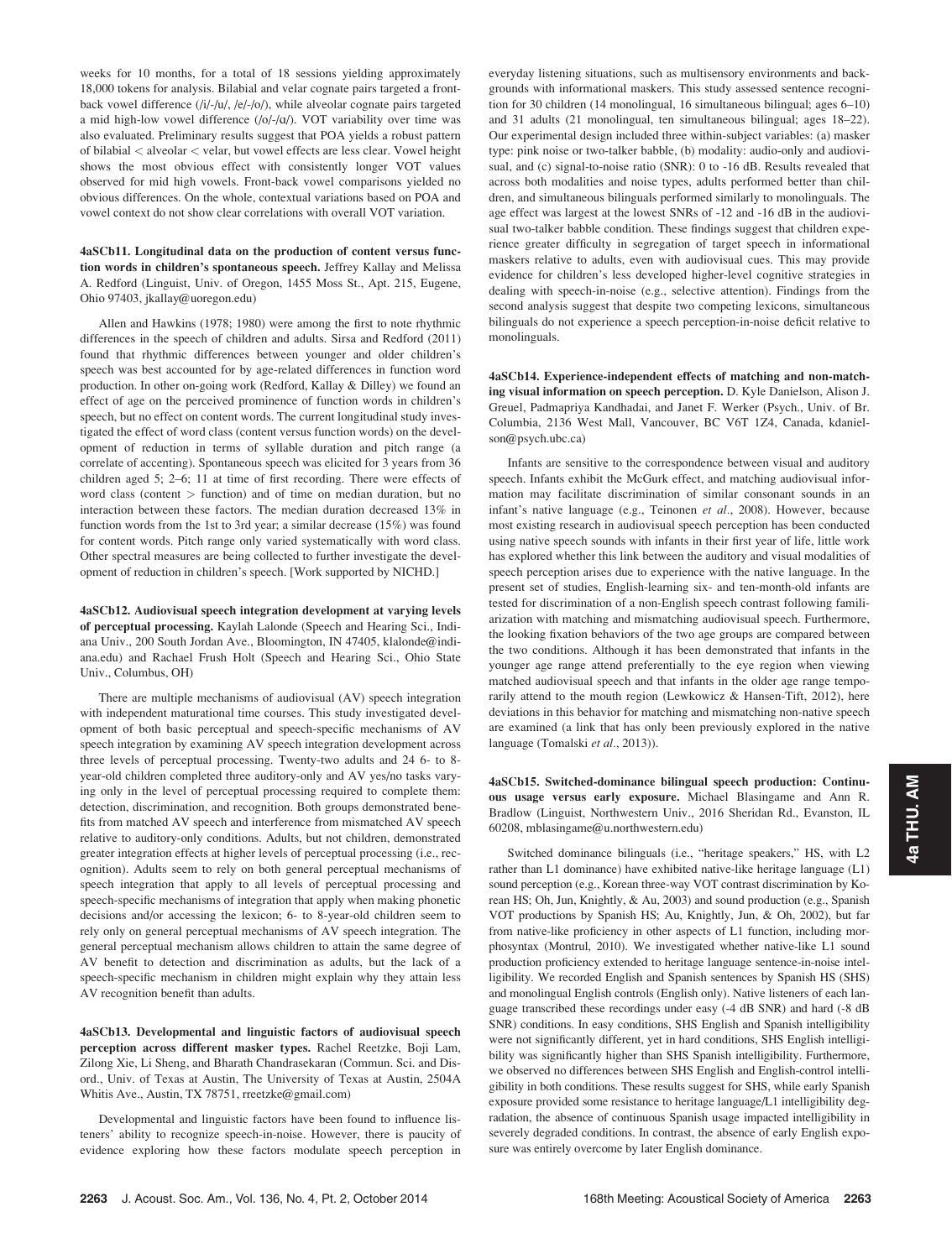4aSCb16. Genetic variation in catechol-O-methyl transferase activity impacts speech category learning. Han-Gyol Yi (Commun. Sci. and Disord., The Univ. of Texas at Austin, 2504 Whitis Ave., A1100, Austin, TX 78712, gyol@utexas.edu), W. T. Maddox (Psych., The Univ. of Texas at Austin, Austin, TX), Valerie S. Knopik (Behavioral Genetics, Rhode Island Hospital, Providence, RI), John E. McGeary (Providence Veterans Affairs Medical Ctr. , Providence, RI), and Bharath Chandrasekaran (Commun. Sci. and Disord., The Univ. of Texas at Austin, Austin, TX)

Learning non-native speech categories is a challenging task. Little is known about the neurobiology underlying speech category learning. In vision, two dopaminergic neurobiological learning systems have been identified: a rule-based reflective learning system mediated by the prefrontal cortex, wherein processing is under deliberative control, and an implicit reflexive learning system mediated by the striatum. During speech learning, successful learners initially use simple reflective rules but eventually transition to a multidimensional reflexive strategy during later learning. We use a neurocognitive-genetic approach to identify intermediate phenotypes that modulate reflective brain function and examine their effects on speech learning. We focus on the COMT Val158Met polymorphism, which is linked to altered prefrontal function. The COMT-Val variant catabolizes dopamine more rapidly and is linked to poorer performance on prefrontallymediated tasks. Adults (Met-Met: = 40; Met-Val= 75; Val-Val = 54) learned to categorize non-native Mandarin tones over five blocks of feedback-based training. Learning rates were the highest for the Met-Met genotype; the Val-Val genotype was associated with poorer overall learning. Poorer learning indicates increased perseveration of reflective unidimensional rule use, thereby preventing the transition to the reflexive system. We conclude that genetic variation is an important source of individual differences in complex phenotypes such as speech learning.

# THURSDAY MORNING, 30 OCTOBER 2014 INDIANA G, 9:00 A.M. TO 10:00 A.M.

Session 4aSPa

# Signal Processing in Acoustics: Imaging and Classification

Grace A. Clark, Chair Grace Clark Signal Sciences, 532 Alden Lane, Livermore, CA 94550

## Contributed Papers

## 9:00

4aSPa1. Optimal smoothing splines improve efficiency of entropy imaging for detection of therapeutic benefit in muscular dystrophy. Michael Hughes (Int. Med./Cardiology, Washington Univ. School of Medicine, 1632 Ridge Bend Dr., St Louis, MO 63108, mshatctrain@gmail.com), John McCarthy (Dept. of Mathematics, Washington Univ., St. Louis, MO), Jon Marsh (Int. Med./Cardiology, Washington Univ. School of Medicine, Saint Louis, MO), and Samuel Wickline (Dept. of Mathematics, Washington Univ., Saint Louis, MO)

We have reported previously on sensitivity comparisons of signal energy and several entropies to changes in skeletal muscle architecture in experimental muscular dystrophy before and after pharmacological therapeutic intervention [M. S. Hughes, IEEE Trans. UFFC. 54, 2291–2299 (2007)]. The study was based on a moving window analysis of simple cubic splines that were fit to the backscattered ultrasound and required that the radio frequency ultrasound (RF) be highly oversampled. The current study employs optimal smoothing splines instead to determine the effect of analyzing the same data with increasing levels of decimation. The RF data were obtained from selected skeletal muscles of muscular dystrophy mice (mdx: dystrophin -/-) that were randomly blocked into two groups: 4 receiving steroid treatment over 2 weeks, and 4 untreated positive controls. Ultrasonic imaging was performed on day 15. All mice were anesthetized then each forelimb was imaged in transverse cross sections using a Vevo-660 with a single-element 40 MHz wobbler-transducer (model RMV-704, Visualsonics). The result of each scan was a three dimensional data set  $384 \times 8192 \times #$  frames in size. We find the equivalent sensitivity of this new approach for detecting treatment benefits as before (p<0.03), but now at a decimated sampling rate slightly below the Nyquist frequency. This implies that optimal smoothing splines are useful for analysis of data acquired from point of care imaging devices where hardware cost and power consumption must be minimized.

9:15

4aSPa2. Waveform processing using entropy instead of energy: A quantitative comparison based on the heat equation. Michael Hughes (Int. Med./Cardiology, Washington Univ. School of Medicine, 1632 Ridge Bend Dr., St Louis, MO 63108, mshatctrain@gmail.com), John McCarthy (Mathematics, Washington Univ., St Louis, MO), Jon Marsh (Int. Med./Cardiology, Washington Univ. School of Medicine, Saint Louis, MO), and Samuel Wickline (Mathematics, Washington Univ., Saint Louis, MO)

Virtually all modern imaging devices function by collecting electromagnetic or acoustic backscattered waves and using the energy carried by these waves to determine pixel values that build up what is basically an "energy" picture. However, waves also carry "information" that also may be used to compute the pixel values in an image. We have employed several measures of information, most sensitive being the "joint entropy" of the backscattered wave and a reference signal. Numerous published studies have demonstrated the advantages of "information imaging," over conventional methods for materials characterization and medical imaging. A typical study is comprised of repeated acquisition of backscattered waves from a specimen that is changing slowing with acquisition time or location. The sensitivity of repeated experimental observations of such a slowly changing quantity may be defined as the mean variation (i.e., observed change) divided by mean variance (i.e., observed noise). Assuming the noise is Gaussian and using Wiener integration to compute the required mean values and variances, solutions to the Heat equation may be used to express the sensitivity for joint entropy and signal energy measurements. There always exists a reference such that joint entropy has larger variation and smaller variance than the corresponding quantities for signal energy, matching observations of several studies. A general prescription for finding an "optimal" reference for the joint entropy emerges, which has been validated in several studies.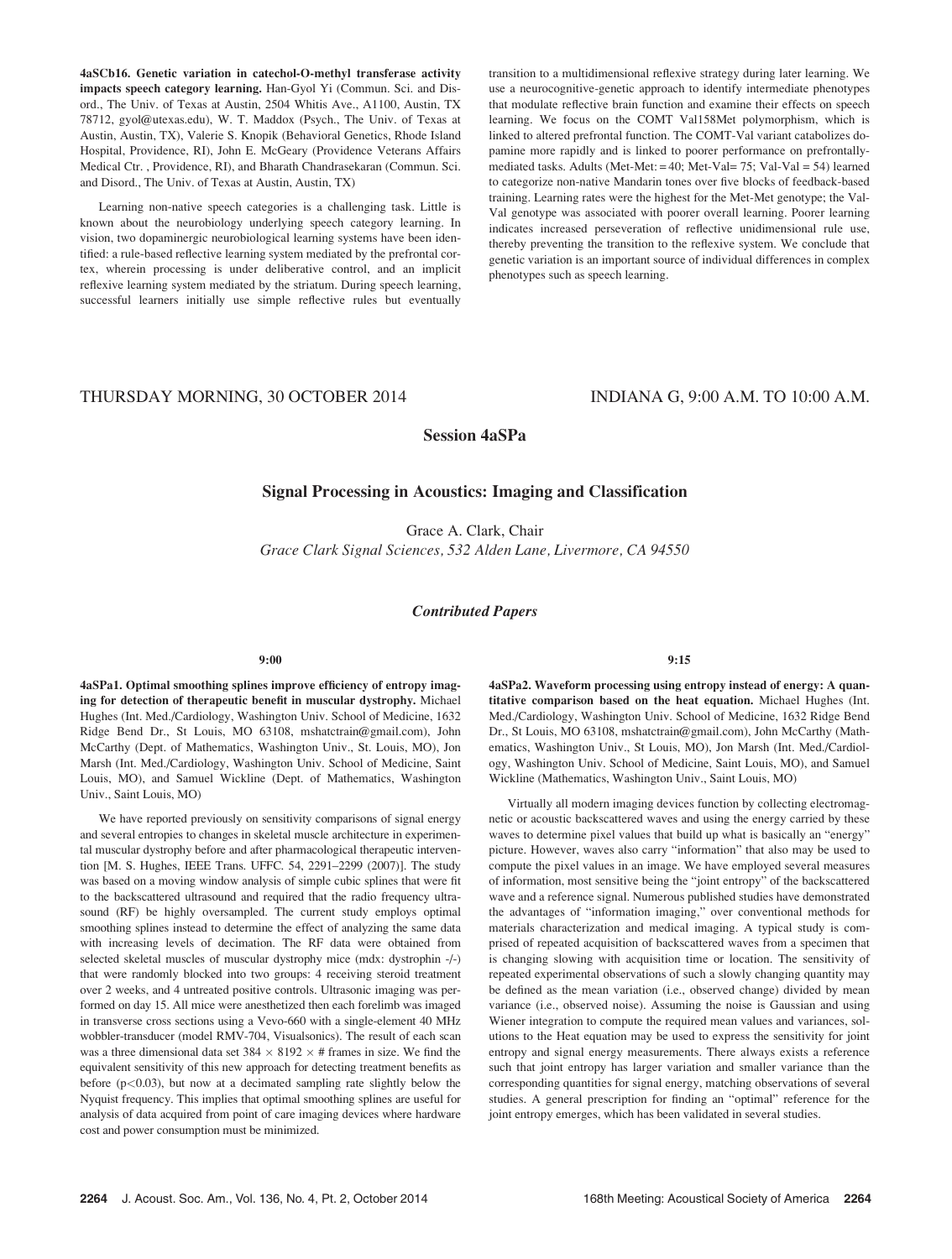2265 J. Acoust. Soc. Am., Vol. 136, No. 4, Pt. 2, October 2014 168th Meeting: Acoustical Society of America 2265

The sound of propeller is a remarkable feature of ship-radiated noise, the loudness and timbre of which are usually applied to identify types of ships. Since the information of loudness and timbre is indicated in the wave structure of time series, the feature of wave structure can be extracted to classify types of various underwater acoustic targets. In this paper, the method of feature vector extraction of underwater acoustic signals based on wave structure is studied. The nine-dimension features are constructed via signal statistical characteristics of zero-crossing wavelength, peek-to-peek amplitude, zero-crossing wavelength difference, and wave train areas. And then, the support vector machine (SVM) is applied as a classifier for two kinds of underwater acoustic target signals. The kernel function is set radial basis function (RBF). By properly setting the penalty factor and parameter of RBF, the recognition rate reaches over 89.5%, respectively. The sea-test data shows the validity of target recognition ability of the method above.

4aSPa4. Determination of Room Impulse Response for synthetic data acquisition and ASR testing. Philippe Moquin (Microsoft, One Microsoft Way, Redmond, WA 98052, pmoquin@microsoft.com), Kevin Venalainen (Univ. of Br. Columbia, Vancouver, BC, Canada), and Dinei A. Flor^encio (Microsoft, Redmond, WA)

Automatic Speech Recognition (ASR) works best when the speech signal best matches the ones used for training. Training, however, may require thousands of hours of speech, and it is impractical to directly acquire them in a realistic scenario. Some improvement can be obtained by incorporating typical building acoustics measurement parameters such as RT, Cx, LF, etc., with limited gain. Instead, we estimate Room Impulse Responses (RIRs), and convolve speech and noise signals with the estimated RIRs. This produces realistic signals, which can then be processed by the audio pipeline, and used for ASR training. In our research, we use rooms with variable acoustics and repeatable source-receiver positions. The receivers are microphone arrays making the relative phase and magnitude critical. A standard mouth simulator for voice signals at various positions in the room is under robot control. A limited corpus of speech data as well as noise sources is recorded and the RIR at these 27 positions is determined using a variety of methods (chirp, MLS, impulse, and noise). The convolved RIR with the "clean speech" is compared to the actual measurements. Test methods used, differences from the measurements, and the difficulty of determining the unique RIR will be presented.

THURSDAY MORNING, 30 OCTOBER 2014 INDIANA G, 10:15 A.M. TO 12:00 NOON

Session 4aSPb

# Signal Processing in Acoustics: Beamforming, Spectral Estimation, and Sonar Design

Brian E. Anderson, Cochair Geophysics Group, Los Alamos National Laboratory, MS D443, Los Alamos, NM 87545

> R. Lee Culver, Cochair ARL, Penn State University, PO Box 30, State College, PA 16804

## Contributed Papers

## 10:15

4aSPb1. Quantifying the depth profile of time reversal focusing in elastic media. Brian E. Anderson, Marcel C. Remillieux, Timothy J. Ulrich, and Pierre-Yves Le Bas (Geophys. Group (EES-17), Los Alamos National Lab., MS D446, Los Alamos, NM 87545, bea@lanl.gov)

A focus of elastic energy on the surface of a solid sample can be useful to nondestructively evaluate whether the surface or the near-surficial region is damaged. Time reversal techniques allow one to focus energy in this manner. In order to quantify the degree to which a time reversal focus can probe near-surficial features, the depth profile of a time reversal focus must be quantified. This presentation will discuss numerical modeling and experimental results used to quantify the depth profile. [This work was supported by the U.S. Dept. of Energy, Fuel Cycle R&D, Used Fuel Disposition (Storage) Campaign.]

#### 10:30

4aSPb2. Competitive algorithm blending for enhanced source separation of convolutive speech mixtures. Keith Gilbert (Elec. and Comput. Eng., Univ. of Massachusetts Dartmouth, 36 Walnut St., Berlin, MA 01503, kgilbert@umassd.edu), Karen Payton (Elec. and Comput. Eng., Univ. of Massachusetts Dartmouth, N. Dartmouth, MA), Richard Goldhor, and Joel MacAuslan (Speech Technol. & Appl. Res., Corp., Bedford, MA)

This work investigates an adaptive filter network in which multiple blind source separation methods are run in parallel, and the individual outputs are combined to produce estimates of acoustic sources. Each individual algorithm makes assumptions about the environment (dimensions of enclosure, reflections, reverberation, etc.) and the sources (speech, interfering noise, position, etc.), which constitutes an individual hypothesis about the observed microphone outputs. The goal of this competitive algorithm blending (CAB) approach is to achieve the performance of the "true" method, i.e., the method that has full knowledge of the environment's and the sources' characteristics a priori, without any prior information. Results are given for time-invariant, critically- and over- determined, convolutive mixtures of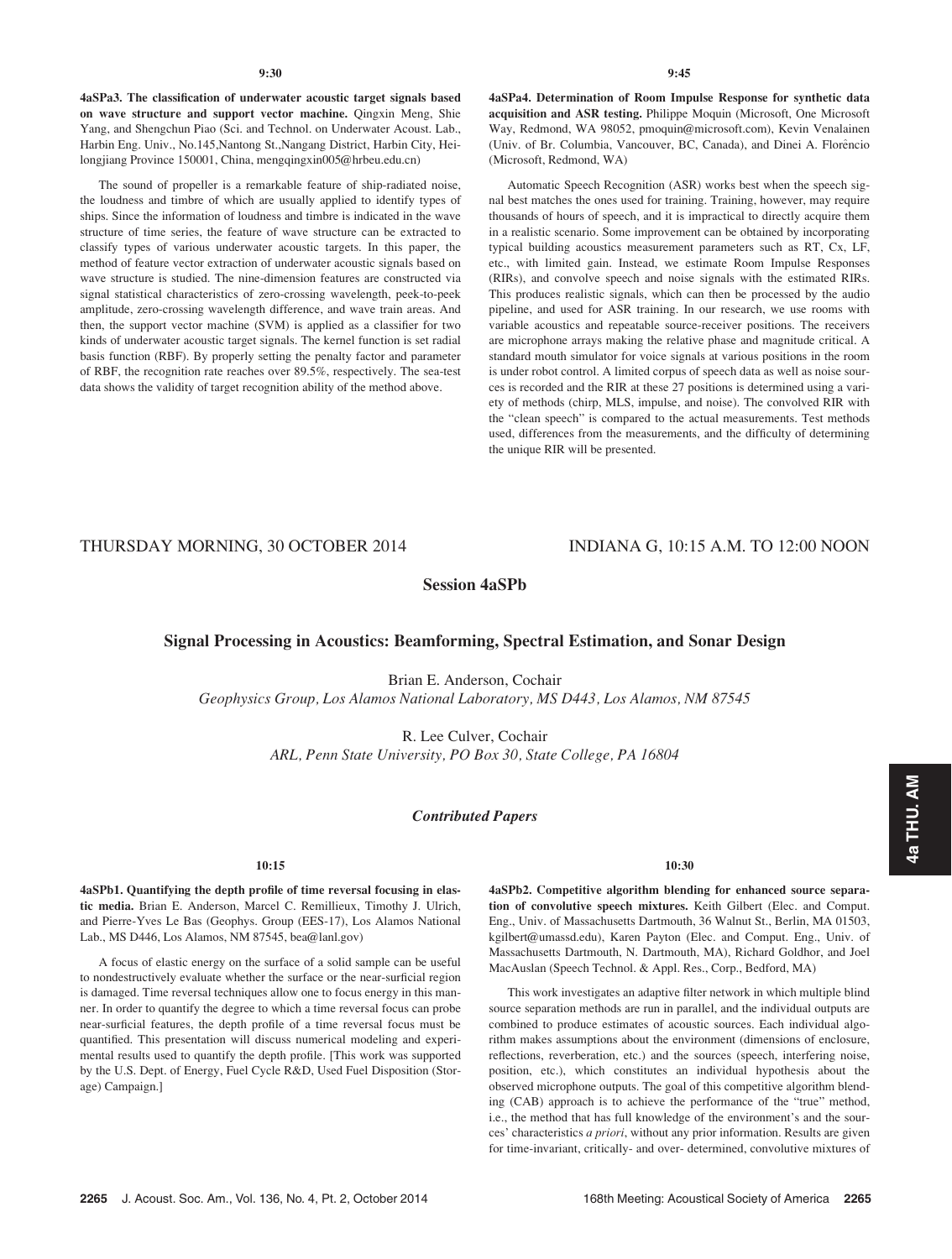speech and interfering noise sources, and the performance of the CAB method is compared with the "true" method in both the transient adaptation phase and in steady state.

#### 10:45

4aSPb3. Structural infrasound signals in an urban environment. Sarah McComas, Henry Diaz-Alvarez, Mike Pace, and Mihan McKenna (US Army Engineer Res. and Development Ctr., 3909 Halls Ferry Rd., Vicksburg, MS 39180, sarah.mccomas@usace.army.mil)

Historically, infrasound arrays have been deployed in rural environments where anthropological noise sources are limited. As interest in monitoring sources at local distances grows in the infrasound community, it will be vital to understand how to monitor infrasound sources in an urban environment. Arrays deployed in urban centers have to overcome the decreased signal to noise ratio and reduced amount of real estate available to deploy an array. To advance the understanding of monitoring infrasound sources in urban environments, we deployed local and regional infrasound arrays on building rooftops of the campus of Southern Methodist University (SMU) and collected data for one seasonal cycle. The data was evaluated for structural source signals (continuous-wave packets) and when a signal was identified the back azimuth to the source was determined through frequency wavenumber analysis. This information was used to identify hypothesized structural sources; these sources were verified through direct measurement, structural numerical modeling and/or full waveform propagation modeling. Permission to publish was granted by Director, Geotechnical & Structures Laboratory.

#### 11:00

4aSPb4. Design of a speaker array system based on adaptive time reversal method. Gee-Pinn J. Too, Yi-Tong Chen, and Shen-Jer Lin (Dept. of Systems and Naval Mechatronic Eng., National Cheng Kung Univ., No. 1 University Rd., Tainan 701, Taiwan, z8008070@email.ncku.edu.tw)

A system for focusing sound around desired locations by using a speaker array of controlled sources is proposed. To increase acoustic signal in certain locations where the user is within but to reduce it in the other certain locations by controlling source signals is the main objective of this study. Based on adaptive time reversal theory, input weighting coefficients for speakers are evaluated for the speaker sources. Experiments and simulations with a speaker array of controlled sources are established in order to observe the distribution of sound field under different boundary and control conditions. The results indicate that based on the current algorithm, the difference of sound pressure level between bright point and dark point can be as high as 12 dB with an eight speakers array system.

#### 11:15

4aSPb5. Focusing the acoustic signal of a maneuvering rotorcraft. Geoffrey H. Goldman (U.S. Army Res. Lab., 2800 Powder Mill Rd., Adelphi, MD 20783-1197, geoffrey.h.goldman.civ@mail.mil)

An algorithm was developed and tested to blindly focus the acoustic spectra of a rotorcraft that was blurred by time-varying Doppler shifts and other effects such atmospheric distortion. First, the fundamental frequency generated by the main rotor blades of a rotorcraft was tracked using a fixlag smoother. Then, the frequency estimates were used to resample the data in time using interpolation. Next, the motion compensated data were further focused using a technique based upon the phase gradient autofocus algorithm. The performance of the focusing algorithm was evaluated by analyzing the increase in the amplitude of the harmonics. For most of the data, the algorithm focused the harmonics between approximately 10–90 Hz to within 1–2 dB of an estimated upper bound obtained from conservation of energy and estimates of the Doppler shift. In addition, the algorithm was able to separate two closely spaced frequencies in the spectra of the rotorcraft. The algorithm developed can be used to preprocess data for classification, nulling, and tracking algorithms.

#### 11:30

4aSPb6. Representing the structure of underwater acoustic communication data using probabilistic graphical models. Atulya Yellepeddi (Elec. Engineering/Appl. Ocean Phys. and Eng., Massachusetts Inst. of Technology/Woods Hole Oceanographic Inst., 77 Massachusetts Ave., Bldg. 36- 683, Cambridge, MA 02139, atulya@mit.edu) and James C. Preisig (Appl. Ocean Phys. and Eng., Woods Hole Oceanographic Inst., Woods Hole, MA)

Exploiting the structure in the output of the underwater acoustic communication channel in order to improve the performance of the communication system is a problem that has received much recent interest. Methods such as physical constraints and sparsity have been used to represent such structure in the past. In this work, we consider representing the structure of the received signal using probabilistic graphical models (more specifically Markov random fields), which capture the conditional dependencies amongst a collection of random variables. In the frequency domain, the inverse covariance matrix of the received signal is shown to have a sparse structure. Under the assumption that the signal may be modeled as a multivariate Gaussian random variable, this corresponds to a Markov random field. It is argued that the underlying cause of the structure is the cyclostationary nature of the signal. In practice, the received signal is not exactly cyclostationary, but data from the SPACE08 acoustic communication experiment is used to demonstrate that field data exhibits exploitable structure. Finally, techniques to exploit graphical model structure to improve the performance of wireless underwater acoustic communication are briefly considered.

#### 11:45

4aSPb7. Choice of acoustics signals family in multi-users environment. Benjamin Ollivier, Frédéric Maussang, and René Garello (ITI, Institut Mines-Telecom / Telecom Bretagne - Lab-STICC, 655 Ave. du Technopole, Plouzané 29200, France, benjamin.ollivier@telecom-bretagne.eu)

Our application concerns a system immersed in an underwater acoustical context, with Nt transmitters and Nr slowly moving receivers. The objective is that all receivers detect the transmitted signals, in order to estimate the time of arrival (TOA) and then to facilitate the localization when several TOA (more than 3) are present. We have to choose a method to generate a number Ns of broad-band signals to use the Code Division Multiple Access (CDMA) modulation, specially adapted to our problem. This work is devoted to selecting Nt signals among the Ns available. The aim is to choose the most distinctly detectable ones. First, in a no Doppler context, the criterion of signals selection is based on a ratio between maximum of auto-correlation and cross-correlation. Second, in the presence of Doppler, we rely on Ambiguity Function which allows representing the correlation function to several frequency Doppler shifts. The choice of Nt signals is then based on ratio between maximum of auto-ambiguity and cross-ambiguity. In this paper we will highlight the relevance of the criteria (correlation, ambiguity function) in the choice of the most appropriate signals in function of the multi-users context.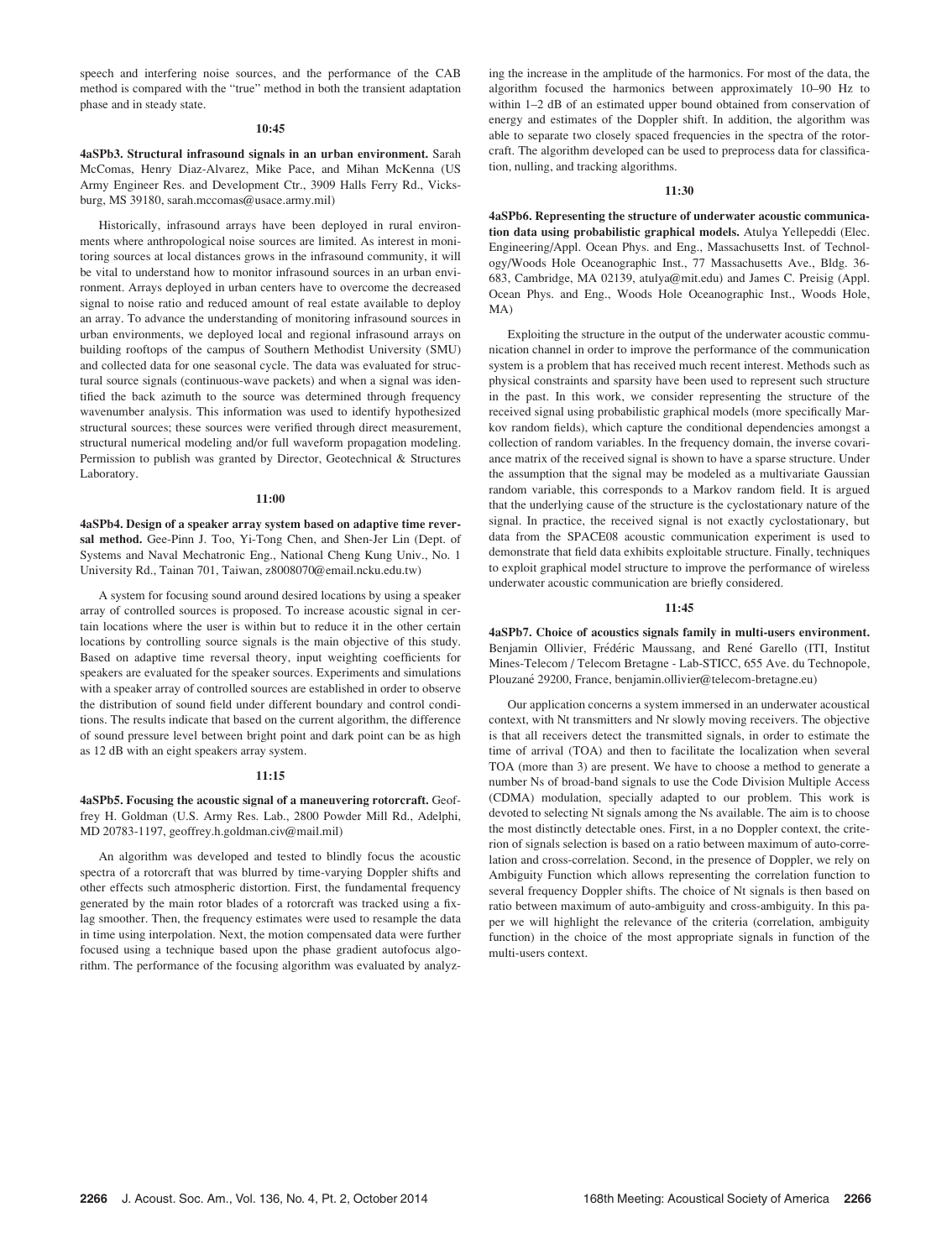# Session 4aUW

# Underwater Acoustics: Shallow Water Reverberation II

Brian T. Hefner, Chair

Applied Physics Laboratory, University of Washington, Applied Physics Laboratory, University of Washington, 1013 NE 40th Street, Seattle, WA 98105

Chair's Introduction—8:00

## Contributed Paper

8:05

4aUW1. SONAR Equation perspective on TREX13 measurements. Dajun Tang and Brian T. Hefner (Appl. Phys. Lab, Univ of Washington, 1013 NE 40th St., Seattle, WA 98105, djtang@apl.washington.edu)

Modeling shallow water reverberation is a problem that can be approximated as two-way propagation (including multiple forward scatter) and a single backward scatter. This can be effectively expressed in terms of the SONAR equation:  $RL = SL-2$  x  $TL + SS$ , where RL is reverberation level, SL is the source level, TL is the one way transmission loss, and SS is the integrated scattering strength. In order to understand the reverberation problem at the basic research level, both propagation and scattering physics need to be properly addressed. A major goal of TREX13 (Target and Reverberation EXperiment 2013) is to quantitatively investigate reverberation with sufficient environmental measurement to support full modeling of reverberation data. Along a particular reverberation track at the TREX13 site, TL and direct-path backscatter were separately measured. Environmental data were extensively collected along this track. This talk will bring together all the components of the SONAR equation measured separately at the TREX13 site to provide an assessment of the reverberation process along with environmental factors impacting each of the components.

Invited Papers

#### 8:20

4aUW2. Environmental measurements collected during TREX13 to support acoustic modeling. Brian T. Hefner and Dajun Tang (Appl. Phys. Lab., Univ. of Washington, Appl. Phys. Lab., University of Washington, 1013 NE 40th St., Seattle, WA 98105, hefner@ apl.washington.edu)

The major goal of TREX13 (Target and Reverberation EXperiment 2013) was to quantitatively investigate reverberation with sufficient environmental measurements to support full modeling of reverberation data. The collection of environmental data to support reverberation modeling is usually limited by the large ranges (10s of km) involved, the temporal and spatial variability of the environment and the time variation of towed source/receiver locations within this environment. In order to overcome these difficulties, TREX13 was carried out in a 20 m deep shelf environment using horizontal line arrays mounted on the seafloor. The water depth and well controlled array geometry allowed environmental characterization to be focused on the main beam of the array, i.e., along a track roughly 5 km long and 500 m wide. This talk presents an overview of the efforts made to characterize the sea surface, water column, seafloor, and subbottom along this track to support the modeling of acoustic data collected over the course of the experiment. [Work supported by ONR Ocean Acoustics.]

#### 8:40

4aUW3. Persistence of sharp acoustic backscatter transitions observed in repeat 400 kHz multibeam echosounder surveys offshore Panama City, Florida, over 1 and 24 months. Christian de Moustier (10dBx LLC, PO Box 81777, San Diego, CA 92138, cpm@ieee.org) and Barbara J. Kraft (10dBx LLC, Barrington, New Hampshire)

The Target and Reverberation Experiment 2013 (TREX13), conducted offshore Panama City, FL, from April to June 2013, sought to determine which environmental parameters contribute the most to acoustic reverberation and control sonar performance prediction modeling for acoustic frequencies between 1 kHz and 10 kHz. In that context, a multibeam echosounder operated at 400 kHz was used to map the seafloor relief and its high-frequency acoustic backscatter characteristics along the acoustic propagation path of the reverberation experiment. Repeat surveys were conducted a month apart, before and after the main reverberation experiment. In addition, repeat surveys were conducted at 200 kHz in April 2014. Similar mapping work was also conducted in April 2011 during a pilot experiment (GulfEx11) near the site chosen for TREX13. Both experiments revealed a persistent occurrence of sharp transitions from high to low acoustic backscatter at the bottom of swales. Hypotheses are presented for observable differences in bathymetry and acoustic backscatter in the overlap region between the GulfEx11 survey and the TREX13 surveys conducted 2 y apart. [Work supported by ONR 322 OA.]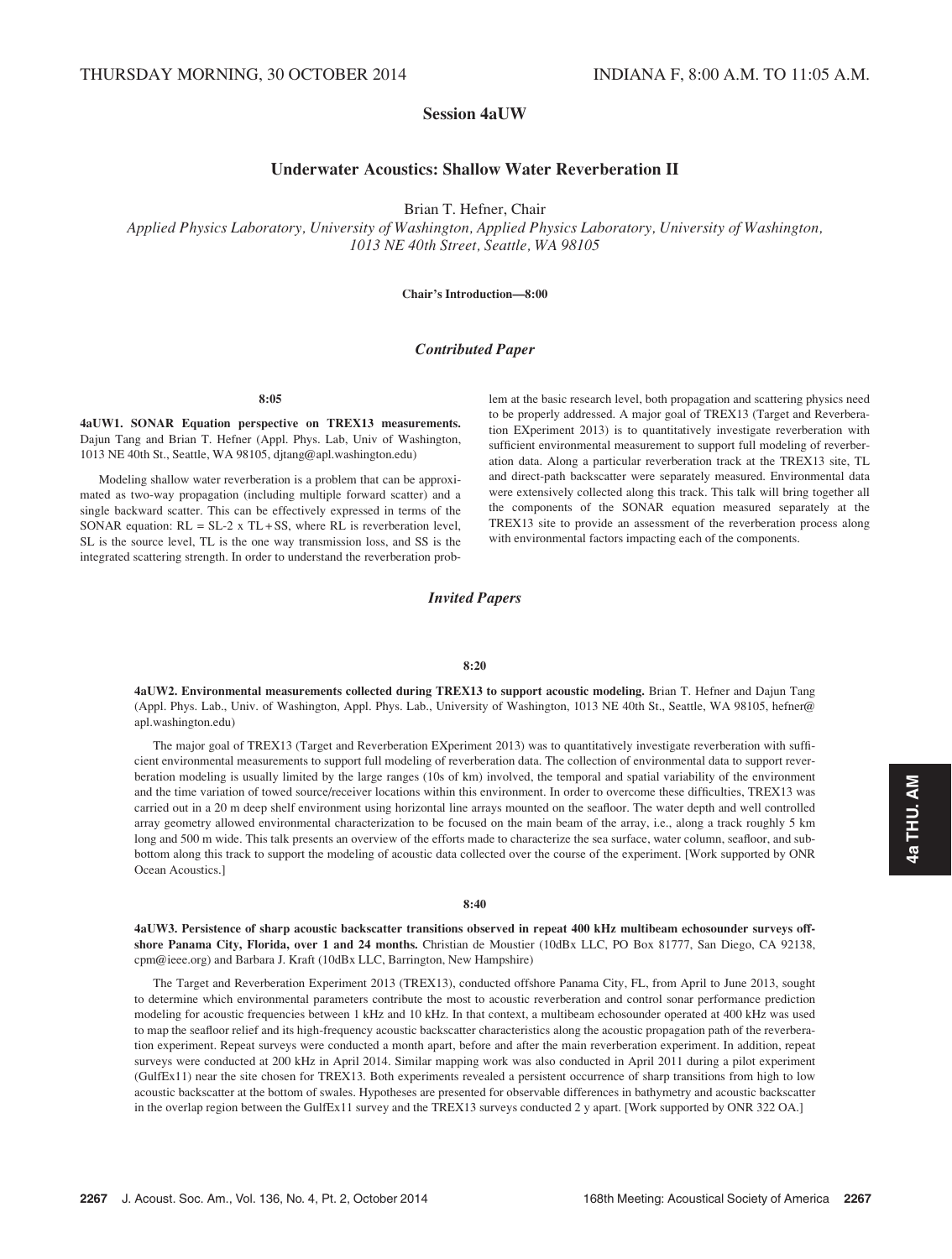4aUW4. Roughness measurement by laser profiler and acoustic scattering strength of a sandy bottom. Nicholas P. Chotiros, Marcia J. Isakson, Oscar E. Siliceo, and Paul M. Abkowitz (Appl. Res. Labs., Univ. of Texas at Austin, PO Box 8029, Austin, TX 78713-8029, chotiros@arlut.utexas.edu)

The roughness of a sandy seabed off Panama City, FL, was measured with a laser profiler. This was the site of the target and reverberation experiment of 2013 (TREX13) in which propagation loss and reverberation strength were measured. The area may be characterized as having small scale roughness due to bioturbation overlaying larger sand ripples due to current activity. The area was largely composed of sand with shell hash crossed by ribbons of softer sediment at regular intervals. The roughness measurements were concentrated in the areas where the ribbons intersected the designated sound propagation track. Laser lines projected on the sand were imaged by a high-definition video recorder. The video images were processed to yield bottom profiles in three dimensions. Finally, the roughness data are used to estimate acoustic bottom scattering strength. [Work supported by the Office of Naval Research, Ocean Acoustics Program.]

#### 9:15

4aUW5. Seafloor sub-bottom Imaging along the TREX reverberation track. Joseph L. Lopes, Rodolf Arrieta, Iris Paustian, Nick Pineda (NSWC PCD, 110 Vernon Ave, Panama City, FL 32407-7001, joseph.l.lopes@navy. mil), and Kevin Williams (Appl. Phys. Lab. / Univ. of Washington, Seattle, WA)

The Buried Object Scanning Sonar (BOSS) integrated into a Bluefin12 autonomous underwater vehicle was used to collect seafloor sub-bottom data along the TREX reverberation track. BOSS is a downward looking sonar and employs an omni-directional source to transmit a 3 to 20 kHz linear frequency modulated (LFM) pulse. Backscattered signals are received by two 20-channel linear hydrophone arrays. The BOSS survey was carried out to support long-range reverberation measurements at 3 kHz. The data were beamformed in three dimensions and processed into 10cm x 10cm x 10cm voxel maps of backscattering to a depth of 1 m. Comparison of the BOSS imagery with 400 kHz multibeam sonar imagery of the seafloor allows muddy regions to be identified and shows differences rationalized by the differences in sediment penetration of the two frequency ranges utilized. Processed BOSS data are consistent with observations from diver cores and the reverberation data collected by stationary arrays deployed on the seafloor. Specifically, stronger and deeper backscattering from muddy regions is observed (relative to near-by sandy regions). This correlates well with the large amounts of detritus (e.g., shell fragments) and complicated vertical layering within cores, and the enhanced reverberation, from those regions. [Work supported by ONR.]

4aUW6. Seabed characterisation using a low cost digital thin line array: Results from the Target and Reverberation Experiments 2013. Unnikrishnan K. Chandrika, Venugopalan Pallayil (Acoust. Res. Lab, TMSI, National Univ. of Singapore, Acoust. Res. Lab, 18 Kent Ridge Rd., Singapore 119227, Singapore, venu@arl.nus.edu.sg), Nicholas Chotiros (Appl. Res. Lab, Univ. of Texas, Austin, TX), and Marcia Isakson (Appl. Res. Lab, Univ. of Texas, Ausitn, TX)

During TREX-13 experiments in the Gulf of Mexico in May 2013, the use of a low cost digital thin line array (DTLA) developed at the Acoustic Research Lab, National University of Singapore was explored towards seabottom characterisation. The array, developed for use from AUV platforms, was hosted on a Sea-eye ROV from UT Austin and towed using R/V Smith, as no AUV platform was available during the course of the above experiment. The ROV was also hosting a wide-band acoustic source sending out chirp waveforms in the frequency range of 3 to 15 kHz. It has been observed that despite the complexity of set-up used, the array dynamics could be maintained well during the tow test and also the data collected were useful in estimating the bottom type from reflection coefficient measurements and comparing with the models available. Our analysis by matched filtering the received data and estimating the bottom reflection coefficient showed that the bottom type at the experimental site was sandy-silt, which fairly compared with observations on the same by other means. Details of experiments performed and the results from the data analyzed would be presented during the meeting. Some suggestions for improvement for future experiments will be discussed.

#### 9:45

4aUW7. Wide-angle reflection measurements (TREX13): Evidence of strong seabed lateral heterogeneity at two scales. Charles W. Holland, Chad Smith (Appl. Res. Lab., The Penn State Univ., P.O. Box 30, State College, PA 16804, cwh10@psu.edu), Paul Hines (Elec. and Comput. Eng., Dalhousie Univ., Dalhousie, NS, Canada), Jan Dettmer, Stan Dosso (School of Earth and Ocean Sci., Univ. of Victoria, Victoria, BC, Canada), and Samuel Pinson (Appl. Res. Lab., The Penn State Univ., State College, PA)

Broadband wide-angle reflection data possess high information content, yielding both depth and frequency dependence of sediment wave velocities, attenuations, and density. Measurements at two locations off Panama City, FL (TREX13), however, presented a surprise: over the measurement aperture (a few tens of meters) the sediment was strongly laterally variable. This prevented the usual analysis in terms of depth dependent geoacoustic properties. Only rough estimates could be made. On the other hand, the data provide clear evidence of lateral heterogeneity at  $O(10^{0} - 10^{1})$  m scale. The two sites were separated by  $\sim$ 6 km, one on a ridge (lateral dimension  $10^2$  m) and one in a swale of comparable dimension; the respective sound speeds are roughly 1680 m/s and 1585 m/s. The lateral variability, especially at the 1– 10 m scale is expected to impact both propagation and reverberation. Characteristics of the reflection data and its attendant "surprise" suggest the possibility of objectively separating the intermingled angle and range dependence; this would open the door to detailed geoacoustic estimation in areas of strong lateral variability. [Research supported by ONR Ocean Acoustics.]

# Invited Papers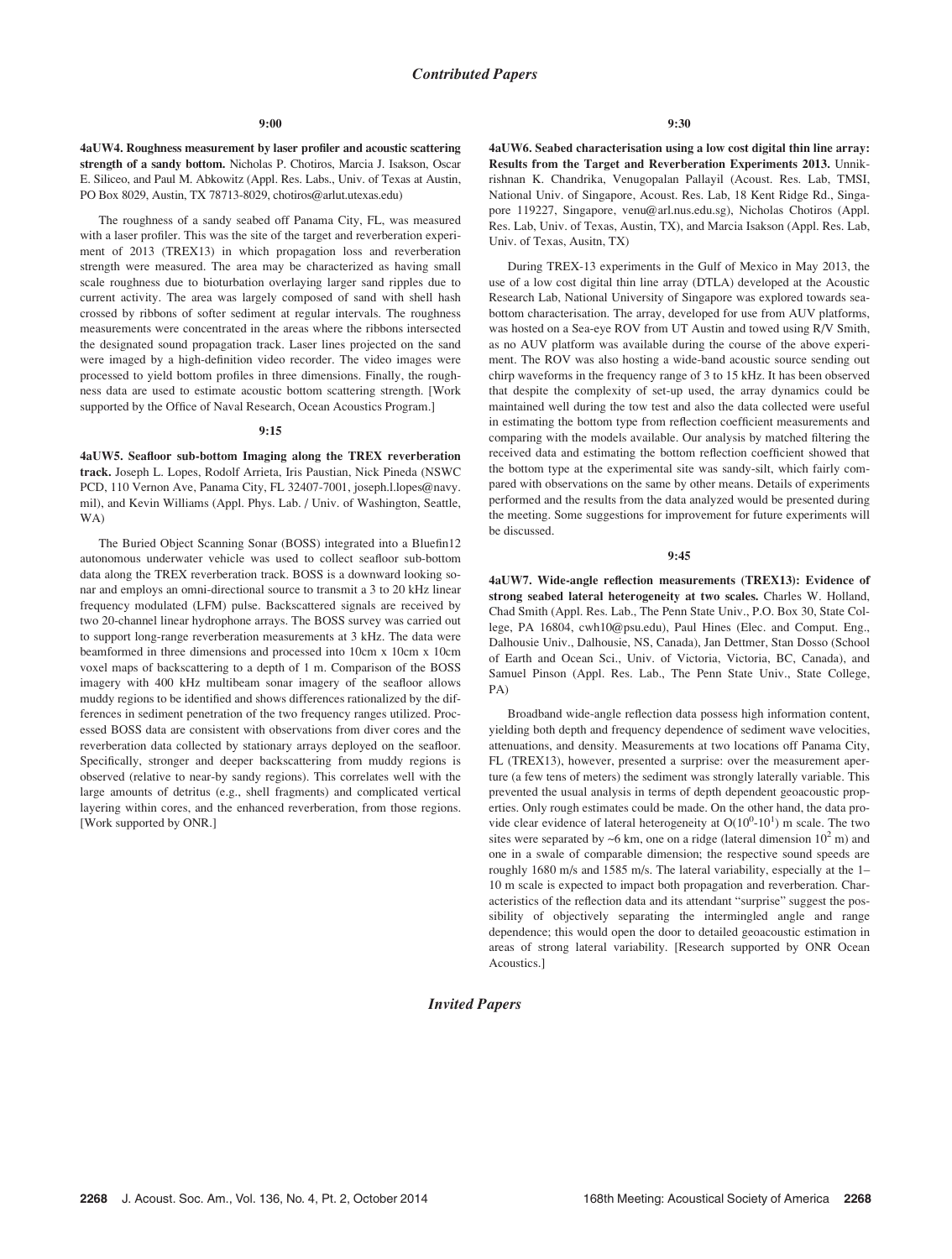4aUW8. Modeling reverberation in a complex environment with the finite element method. Marcia J. Isakson and Nicholas P. Chotiros (Appl. Res. Labs., The Univ. of Texas at Austin, 10000 Burnet Rd., Austin, TX 78713, misakson@arlut.utexas.edu)

Acoustic finite element models solve the Helmholtz equation exactly and are customizable to the scale of the discretization of the environment. This makes them an ideal candidate for reverberation studies in complex environments. In this study, reverberation is calculated for a realistic shallow water waveguide. The environmental parameters are taken from the extensive characterization completed for the Target and Reverberation Experiment (TREX) conducted off the coast of the Florida panhandle in 2013. Measured sound speed profiles, sea surface roughness, bathymetry, and measured ocean bottom roughness are included in the model. Measurements of the normal incidence bottom loss are used as a proxy for range dependent sediment density. Results are compared with a closed form solution for reverberation. [Work sponsored by ONR, Ocean Acoustics.]

10:20–10:35 Break

## Contributed Papers

### 10:35

4aUW9. Normal incidence reflection measurements (TREX13): Inferences for lateral heterogeneity over a range of scales. Charles W. Holland, Chad Smith (Appl. Res. Lab., The Penn State Univ., P.O. Box 30, State College, PA 16804, cwh10@psu.edu), and Paul Hines (Elec. and Comput. Eng., Dalhousie Univ., Dalhousie, NS, Canada)

Normal incidence seabed reflection data suffer from a variety of ambiguities that make quantitative interpretation difficult. The reflection coefficient has an inseparable ambiguity between bulk density and compressional sound speed. Even more serious, reflection data are a function of other sediment characteristics including interface roughness, volume heterogeneities, and local bathymetry. Seafloor interface curvature is especially important and can lead to focusing/defocusing of the reflected field. An attempt is made with ancillary data including bathymetry, 400 kHz backscatter, and wide angle seabed reflection data to separate some of the mechanisms. Resulting analysis of 1–12 kHz reflection data suggest: (1) strong lateral sediment heterogeneity exists on scales of 10–100 m; (2) there are distinct geoacoustic regimes on the lee and stoss side of the ridge crest, and also between crest and the swale, and (3) the ridge crest geoacoustic properties are similar across distances of 6 km along two perpendicular transects (1 correlation). [Research supported by ONR Ocean Acoustics.]

4aUW10. Acoustic measurements on mid-shelf sediments with cobble: Implications for reverberation. Charles W. Holland (Appl. Res. Lab., The Penn State Univ., P.O. Box 30, State College, PA 16804, cwh10@psu.edu), Gavin Steininger, Jan Dettmer, Stan Dosso (School of Earth and Ocean Sci., Univ. of Victoria, Victoria, BC, Canada), and Allen Lowrie (Picayune, MS)

10:50

The vast majority of sediment acoustics research has focused on rather homogeneous sandy sediments. Measurements for sediments containing cobbles (grain size greater than 6 cm) are rare. Here, measurements are presented for mid-shelf sediments containing pebbles/cobbles mixed with other grain sizes spanning 7 orders of magnitude, including silty clay, sand, and shell hash. The 2 kHz sediment sound speed in two distinct layers with cobble is  $1531\pm5$  m/s and  $1800\pm20$  m/s at the 95% credibility interval. The dispersion over the 400–2000 Hz band was relatively weak, 2 and 7 m/s respectively. The objective is to (1) present results for a sediment type for which little is known, (2) motivate development of theoretical wave propagation models for wide grain size distributions, and (3) speculate on the possibility of cobble as a scattering mechanism for mid shelf reverberation. The presence of cobbles from 1 to 3 m (possibly extending to 6 m) sub-bottom suggest they are the dominant scattering mechanism at this site. Though sediments with cobbles might be considered unusual, especially on the midshelf, they may be more common than the paucity of measurements would suggest since typical direct sampling techniques (e.g., cores and grab samples) have fundamental sampling limitations. [Research supported by ONR Ocean Acoustics.]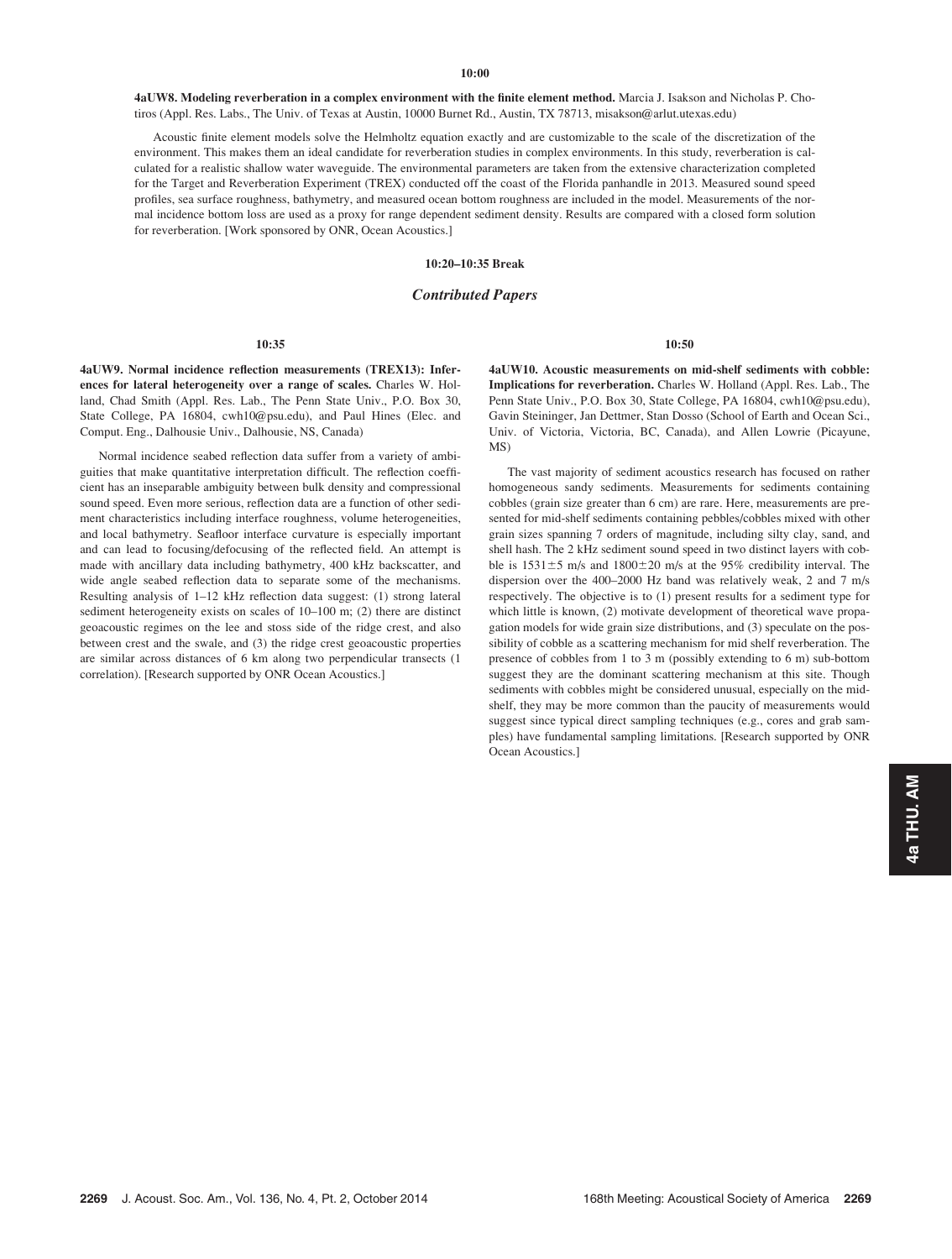# Session 4pAAa

# Architectural Acoustics and Speech Communication: Acoustic Trick-or-Treat: Eerie Noises, Spooky Speech, and Creative Masking

Alexander U. Case, Cochair

Sound Recording Technology, University of Massachusetts Lowell, 35 Wilder St., Suite 3, Lowell, MA 01854

Eric J. Hunter, Cochair

Department of Communicative Sci., Michigan State University, 1026 Red Cedar Road, East Lansing, MI 48824

Chair's Introduction—1:10

## Invited Papers

## 1:15

4pAAa1. Auditory illusions of supernatural spirits: Archaeological evidence and experimental results. Steven J. Waller (Rock Art Acoust., 5415 Lake Murray Blvd. #8, La Mesa, CA 91942, wallersj@yahoo.com) and Miriam A. Kolar (Amherst College, Amherst, MA 01002)

Sound reflection, reverberation, ricochets, and interference patterns were perceived in the past as eerie sounds attributable to invisible echo spirits, thunder gods, ghosts, and sound-absorbing bodies. These beliefs in the supernatural were recorded in ancient myths, and expressed in tangible archaeological evidence including canyon petroglyphs, cave paintings, and megalithic stone circles including Stonehenge. Disembodied voices echoing throughout canyons gave the impression of echo spirits calling out from the rocks. Thunderous reverberation filling deep caves gave the impression of the same thundering stampedes of invisible hoofed animals that were believed to accompany thunder gods in stormy skies. If you did not know about sound wave reflection, would the inexplicable noise of a ricochet in a large room have given you the impression of a ghost moaning "BOOoo" over your shoulder? Mysterious silent zones in an open field gave the impression of a ring of large phantom objects blocking pipers' music. Complex behaviors of sound waves such as reflection and interference (which scientists today dismiss as acoustical artifacts) can experimentally give rise to psychoacoustic misperceptions in which such unseen sonic phenomena are attributed to the supernatural. See https://sites.google.com/site/rockartacoustics/ for further details.

## 1:35

4pAAa2. Pututus, resonance and beats: Acoustic wave interference effects at Ancient Chavín de Huántar, Perú. Miriam A. Kolar (Program in Architectural Studies and Dept. of Music, Amherst College, Barrett Hall, 21 Barrett Hill Dr., AC# 2255, PO Box 5000, Amherst, MA 01002, mkolar@amherst.edu)

Acoustic wave interference produces audible effects observed and measured in archaeoacoustic research at the 3,000-year-old Andean Formative site at Chavín de Huántar, Perú. The ceremonial center's highly-coupled network of labyrinthine interior spaces is riddled with resonances excited by the lower-frequency range of site-excavated conch shell horns. These pututus, when played together in near-unison tones, produce a distinct "beat" effect heard as the result of the amplitude variation that characterizes this linear interaction. Despite the straightforward acoustic explanation for this architecturally enhanced instrumental sound effect, the performative act reveals an intriguing perceptual complication. While playing pututus inside Chavín's substantially intact stone-and-earthen-mortar buildings, pututu performers have reported an experience of having their instruments' tones "guided" or "pulled" into tune with the dominant spatial resonances of particular locations. In an ancient ritual context, the recognition and understanding of such a sensory component would relate to a particular worldview beyond the reach of present-day investigators. Despite our temporal distance, an examination of the intertwined acoustic phenomena operative to this architectural–instrumental–experiential puzzle enriches the interdisciplinary research perspective, and substantiates perceptual claims.

## 1:55

4pAAa3. Tapping into the theatre of the mind; creating the eerie scene through sound. Jonathon Whiting (Media and Information, Michigan State Univ., College of Commun. Arts and Sci., 404 Wilson Rd., Rm. 409, East Lansing, MI 48824, whitin26@msu.edu)

Jaws. Psycho. Halloween. Halo. Movies and video games depend on music and acoustics to evoke certain emotional states in the audience or game player. But what is the recipe for creating a haunting scene? A creaky door, a scream, a minor chord on a piano. How and why are certain emotions pulled out of a listener in response to sound? From sound environments to mental expectations, the media industry uses a variety of techniques to elicit responses from an audience. This presentation will discuss and present examples of the principles behind the sound of fright.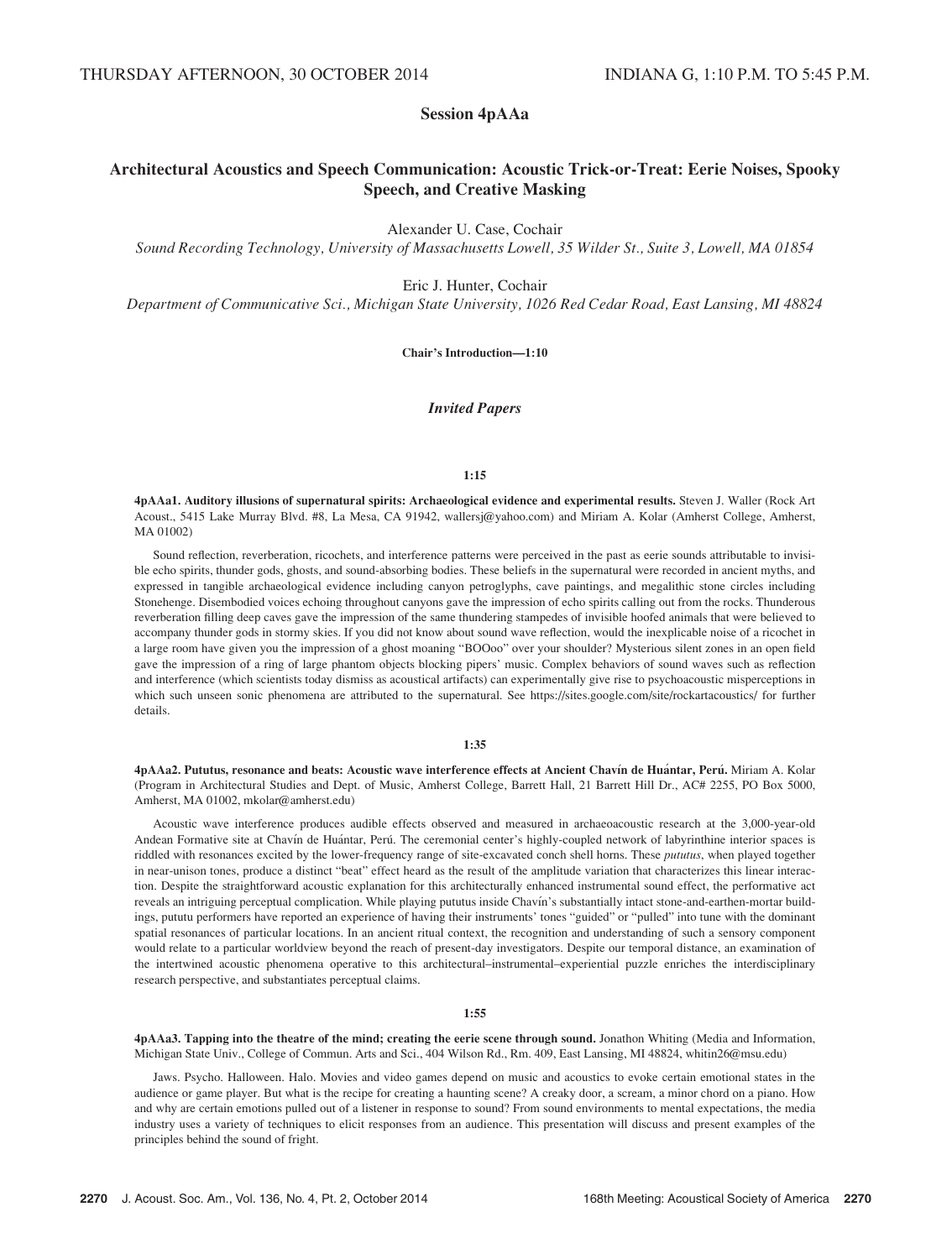4pAAa4. Disquiet: Epistemological bogeymen and other exploits in audition. Ean White (unaffiliated, 1 Westinghouse Plaza C-216, Boston, MA 02136-2079, ean@eanwhite.org)

Beginning with an interest in "physiological musics," Ean White's sound art exploits interstices in our sensory apparatus with unnerving results. He will recount a series of audio experiments with effects ranging from involuntary muscle contractions to the creation of sounds eerily unique to each listener. The presentation will include discussion of his techniques and how they inform his artistic practice.

#### 2:35

4pAAa5. Removing the mask in multitrack music mixing. Alexander U. Case (Sound Recording Technol., Univ. of Massachusetts Lowell, 35 Wilder St., Ste. 3, Lowell, MA 01854, alex@fermata.biz)

The sound recording heard via stereo loudspeakers and headphones is made up of many dozens—sometimes more than 100—discrete tracks of musical elements. Multiple individual performances across a variety of instruments are fused into the final, two-channel recording—left and right—that is released to consumers. Achieving sonic success in this many-into-two challenge requires strategic, creative release from masking. Part of the artistry of multitrack mixing includes finding innovative signal processing approaches that enable the full arrangement and the associated interaction among the multitrack components of the music to be heard and enjoyed. Masking among tracks clutters and obscures the music. But audio engineers are not afraid. They want you hear what's behind the mask. Hear how. Happy Halloween.

2:55

4pAAa6. Documenting and identifying things that go bump in the night. Eric L. Reuter (Reuter Assoc., LLC, 10 Vaughan Mall, Ste. 201A, Portsmouth, NH 03801, ereuter@reuterassociates.com)

Acoustical consultants are occasionally asked to help diagnose mysterious noises in buildings, and it can be difficult to be present and ready to make measurements when such noises occur. This paper will presents some of the tools and methods the author uses for recording and analyzing these events. These include the use of tablet-based measurement devices and high-speed playback of long-term recordings.

3:15–3:30 Break

## 3:30

4pAAa7. Inaudible information, disappearing declamations, misattributed locations, and other spooky ways your brain fools you—every day. Barbara Shinn-Cunningham (Biomedical Eng., Boston Univ., 677 Beacon St., Boston, MA 02215-3201, shinn@bu. edu)

We bumble through life convinced that our senses provide reliable, faithful information about the world. Yet on closer inspection, our brains constantly misinform us, creepily convincing us of "truths" that are just plain false. We hear information that is not really there. We are oblivious to sounds that are perfectly audible. For sounds that we do hear, we cannot tell when they actually occurred. We completely overlook changes that even a simple acoustic analysis would detect with 100% accuracy. In short, we misinterpret the sounds reaching our ears all the time, and do not even realize it. This talk will review the evidence for how unreliable and biased we are in interpreting the world—and why the chilling failures of our perceptual machinery may be excusable, or even useful, as we navigate the complex world in which we live.

#### 3:50

4pAAa8. The mysterious case of the singing toilets and other nerve wracking tales of unwanted sound. David S. Woolworth (Oxford Acoust., 356 CR 102, Oxford, MS 38655, dave@oxfordacoustics.com)

Lightweight construction nightmares, devilish designs that never see acoustic review, improper purposing of spaces, and other stories involving the relentless torture of building occupants. Will they survive?

#### $4:10$

4pAAa9. Sound effects with AUditory syntaX—A high-level scripting language for sound processing. Bomjun J. Kwon (Hearing, Speech and Lang., Gallaudet University, 800 Florida Ave NE, Washington, DC 20002, bomjun.kwon@gallaudet.edu)

AUditory syntaX (AUX) is a high-level scripting programming language specifically crafted for the generation and processing of auditory signals (Kwon, 2012; Behav Rev 44, 361–373). AUX does not require knowledge or prior experience in computer programming. Rather, AUX provides an intuitive and descriptive environment where users focus on perceptual components of the sound, without tedious tasks unrelated to the perception such as memory management or array handling often required in other computer languages such as C + + or MATLAB that are popularly used in auditory science. This presentation provides a demonstration of AUX for the generation and processing of various sound effects, particularly "fun" or "spooky" sounds. Processing methods for sound effects widely used in arts, films and other media, such as reverberation, echoes, modulation, pitch shift, and flanger/phaser, will be reviewed and coding in AUX to generate those effects and the generated sounds will be demonstrated.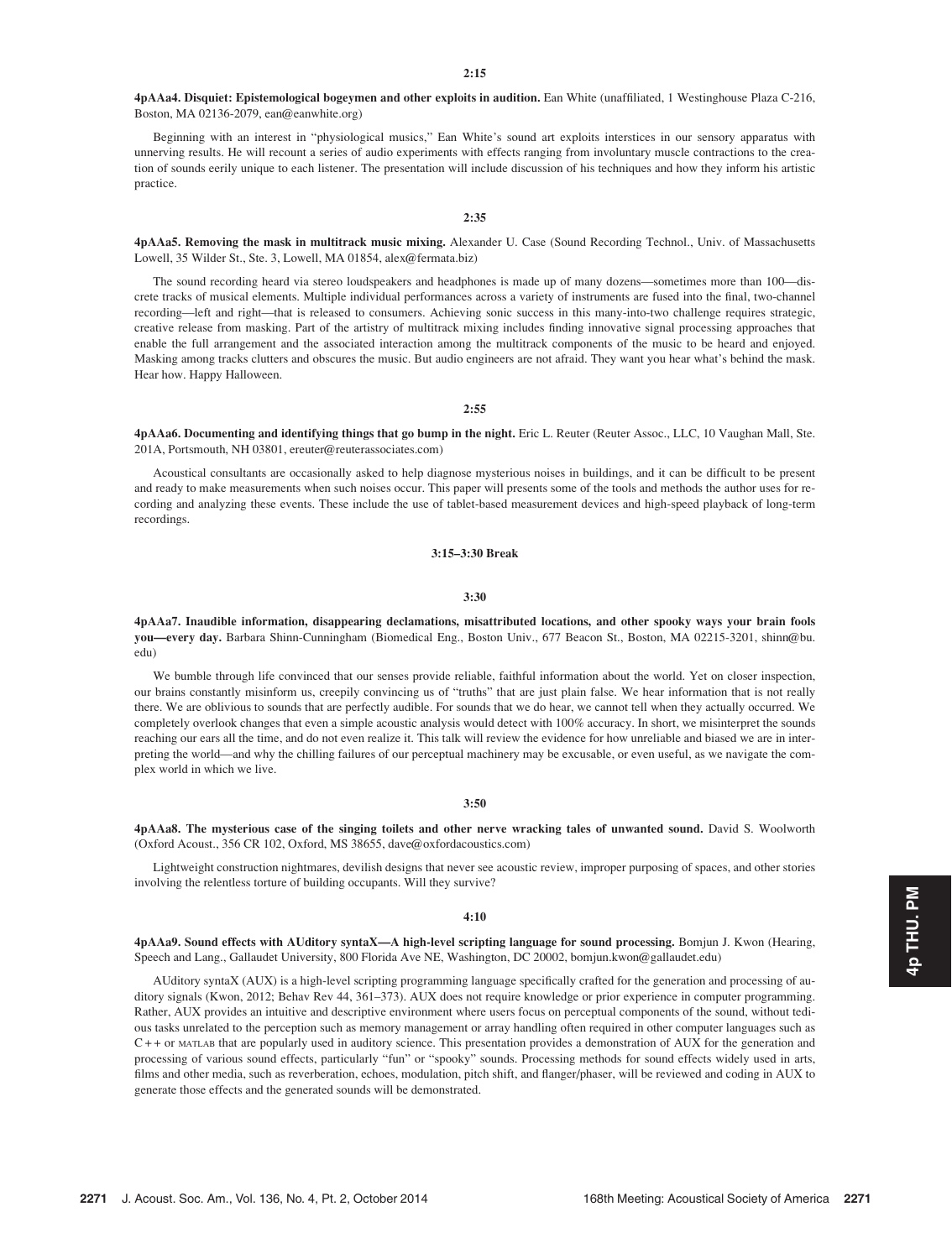4pAAa10. Eerie voices: Odd combinations, extremes, and irregularities. Brad H. Story (Speech, Lang., and Hearing Sci., Univ. of Arizona, 1131 E. 2nd St., P.O. Box 210071, Tucson, AZ 85721, bstory@email.arizona.edu)

The human voice can project an eerie quality when certain characteristics are present in a particular context. Some types of eerie voices may be derived from physiological scaling of the speech production system that is either humanly impossible or nearly so. By combining previous work on adult speech, and current research on speech development, the purpose of this study was to simulate vocalizations and speech based on unusual configurations of the vocal tract and vocal folds, and by imposing irregularities on movement and vibration. The resulting sound contains qualities that are human-like, but not typical, and hence may give the perceptual impression of eeriness. [Supported in part by NIH R01-DC011275.]

## 4:50

4pAAa11. Segregation of ambiguous pulse-echo streams and suppression of clutter masking in FM bat sonar by anticorrelation signal processing. James A. Simmons (Neurosci., Brown Univ., 185 Meeting St., Box GL-N, Providence, RI 02912, james\_simmons@ brown.edu)

Big brown bats often fly in conditions where the density and spatial extent of clutter requires a high rate of pulse emissions. Echoes from one broadcast still are arriving when the next broadcast is sent out, creating ambiguity about matching echoes to corresponding broadcasts. Biosonar sounds are widely beamed and impinge on the entire surrounding scene. Numerous clutter echoes typically are received from different directions at similar times. The multitude of overlapping echoes and the occurrence of pulse-to-echo ambiguity compromises the bat's ability to peer into the upcoming path and determine whether it is free of collision hazards. Bats have to associate echoes with their corresponding broadcasts to prevent ambiguity, and off-side clutter echoes have to be segregated from on-axis echoes that inform the bat about its immediate forward path. In general, auditory streaming to resolve elements of an auditory scene depends on differences in pitch and temporal pattern. Bats use a combination of temporal and spectral pitch to assign echoes to "target" and "clutter" categories within the scene, which prevents clutter masking, and they associate incoming echoes with the corresponding broadcast by treating the mismatch of echoes with the wrong broadcast as a type of clutter. [Supported by ONR.]

#### 5:10

4pAAa12. Are you hearing voices in the high frequencies of human speech and voice? Brian B. Monson (Pediatric Newborn Medicine, Brigham and Women's Hospital, Harvard Med. School, 75 Francis St., Boston, MA 02115, bmonson@research.bwh.harvard.edu)

The human voice produces acoustic energy at frequencies above 6 kHz. Energy in this high-frequency region has long been known to affect perception of speech and voice quality, but also provides non-qualitative information about a speech signal. This presentation will demonstrate how much useful information can be gleaned from the high frequencies with a report on studies where listeners were presented with only high-frequency energy extracted from speech and singing. Come to test your own abilities and decide if you can hear strange voices or just chirps and whistles in the high frequencies of human speech and voice.

## Contributed Paper

#### 5:30

4pAAa13. Measuring the impact of room acoustics on emotional responses to music using functional neuroimaging: A pilot study. Martin S. Lawless and Michelle C. Vigeant (Graduate Program in Acoust., The Penn State Univ., 201 Appl. Sci. Bldg., University Park, PA 16802, msl224@psu.edu)

Past cognitive neuroscience studies have established links between music and an individual's emotional response. Specifically, music can induce activations in brain regions most commonly associated with reward and pleasure (Blood/Zatorre PNAS 2001). To further develop concert hall design criteria, functional magnetic resonance imaging (fMRI) techniques can be used to investigate the emotional preferences of room acoustics stimuli. Auralizations were created under various settings ranging from anechoic to extremely reverberant. These stimuli were presented to five participants in an MRI machine, and the subjects were prompted to rate the stimuli in terms of preference. Noise stimuli that matched the acoustic stimuli temporally and spectrally were also presented to the participants for the analysis of main contrasts of interest. In addition, the participants were first tested in a mock scanner to acclimatize the subjects to the environment and later validate the results of the study. Voxel-wise region of interest analysis was used to locate the emotion and reward epicenters of the brain that were activated when the subjects enjoyed a hall's acoustics. The activation levels of these regions, which are associated with positive-valence emotions, were examined to determine if the activations correlate with preference ratings.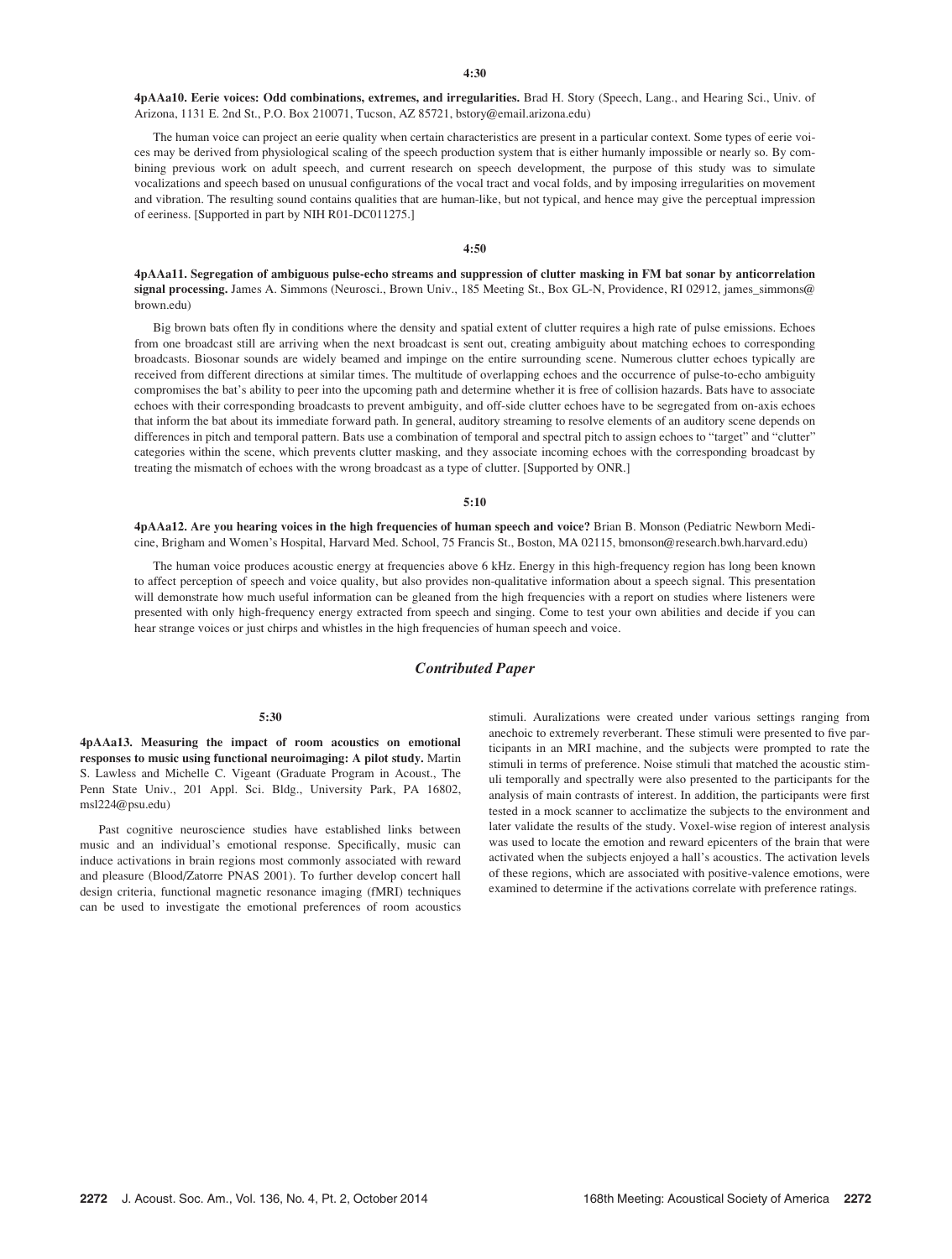# Session 4pAAb

# Architectural Acoustics, Speech Communication, and Noise: Room Acoustics Effects on Speech Comprehension and Recall II

Lily M. Wang, Cochair

Durham School of Architectural Engineering and Construction, University of Nebraska - Lincoln, PKI 101A, 1110 S. 67th St., Omaha, NE 68182-0816

David H. Griesinger, Cochair

Research, David Griesinger Acoustics, 221 Mt Auburn St #504, Cambridge, MA 02138

## Invited Papers

#### 1:15

4pAAb1. Challenges for second-language learners in difficult acoustic environments. Catherine L. Rogers (Dept. of Commun. Sci. and Disord., Univ. of South Florida, USF, 4202 E. Fowler Ave., PCD1017, Tampa, FL 33620, crogers2@usf.edu)

Most anyone who has lived in a foreign country for any length of time knows that even everyday tasks can become tiring and frustrating when one must accomplish them while navigating a seemingly endless maze of unfamiliar social customs, vocabulary and speech that seem far removed from one's language laboratory experience. Add to these challenges noise, reverberation, and/or cognitive demand (e.g., learning caculus, responding to multiple customer, and co-worker demands) and even experienced learners may begin to question their proficiency. This presentation will provide an overview of the speech perception and production challenges faced by second-language learners in difficult acoustic environments that we may encounter every day, such as in large lecture halls, retail or customer service, to name a few. Past and current research investigating the effects of various environmental challenges on both relatively early and later learners of a second language will be considered, as well as strategies that may mitigate challenges for both speakers and listeners in some of these conditions.

## 1:35

4pAAb2. Development of speech perception under adverse listening conditions. Tessa Bent (Dept. of Speech and Hearing Sci., Indiana Univ., 200 S. Jordan Ave., Bloomington, IN 47405, tbent@indiana.edu)

Speech communication success is dependent on interactions among the talker, listener, and listening environment. One such important interaction is between the listener's age and the noise and reverberation in the environment. Previous work has demonstrated that children have greater difficulty than adults in noisy and highly reverberant environments, such as those frequently found in classrooms. I will review research that considers how a talker's production patterns also contribute to speech comprehension, focusing on nonnative talkers. Studies from my lab have demonstrated that children have more difficulty than adults perceiving speech that deviates from native language norms, even in quiet listening conditions in which adults are highly accurate. When a nonnative talker's voice was combined with noise, children's word recognition was particularly poor. Therefore, similar to the developmental trajectory for speech perception in noise or reverberation, the ability to accurately perceive speech produced by nonnative talkers continues to develop well into childhood. Metrics to quantify speech intelligibility in specific rooms must consider both listener characteristics, talker characteristics, and their interaction. Future research should investigate how children's speech comprehension is influenced by the interaction between specific types of background noise and reverberation and talker production characteristics. [Work supported by NIH-R21DC010027.]

#### 1:55

4pAAb3. Measurement and prediction of speech intelligibility in noise and reverberation for different sentence materials, speakers, and languages. Anna Warzybok, Sabine Hochmuth (Cluster of Excellence Hearing4All, Medical Phys. Group, Universität Oldenburg, Oldenburg D-26111, Germany, a.warzybok@uni-oldenburg.de), Jan Rennies (Cluster of Excellence Hearing4All, Project Group Hearing, Speech and Audio Technol., Fraunhofer Inst. for Digital Media Technol. IDMT, Oldenburg, Germany), Thomas Brand, and Birger Kollmeier (Cluster of Excellence Hearing4All, Medical Phys. Group, Universität Oldenburg, Oldenburg, Germany)

The present study investigates the role of the speech material type, speaker, and language for speech intelligibility in noise and reverberation. The experimental data are compared to predictions of the speech transmission index. First, the effect of noise only, reverberation only, and the combination of noise and reverberation was systematically investigated for two types of sentence tests. The hypothesis to be tested was that speech intelligibility is more affected by reverberation when using an open-set speech material consisting of everyday sentences than when using a closed-set test with syntactically fixed and semantically unpredictable sentences. In order to distinguish between the effect of speaker and language on speech intelligibility in noise and reverberation, the closed-set speech material was recorded using bilingual speakers of German-Spanish and German-Russian. The experimental data confirmed that the effect of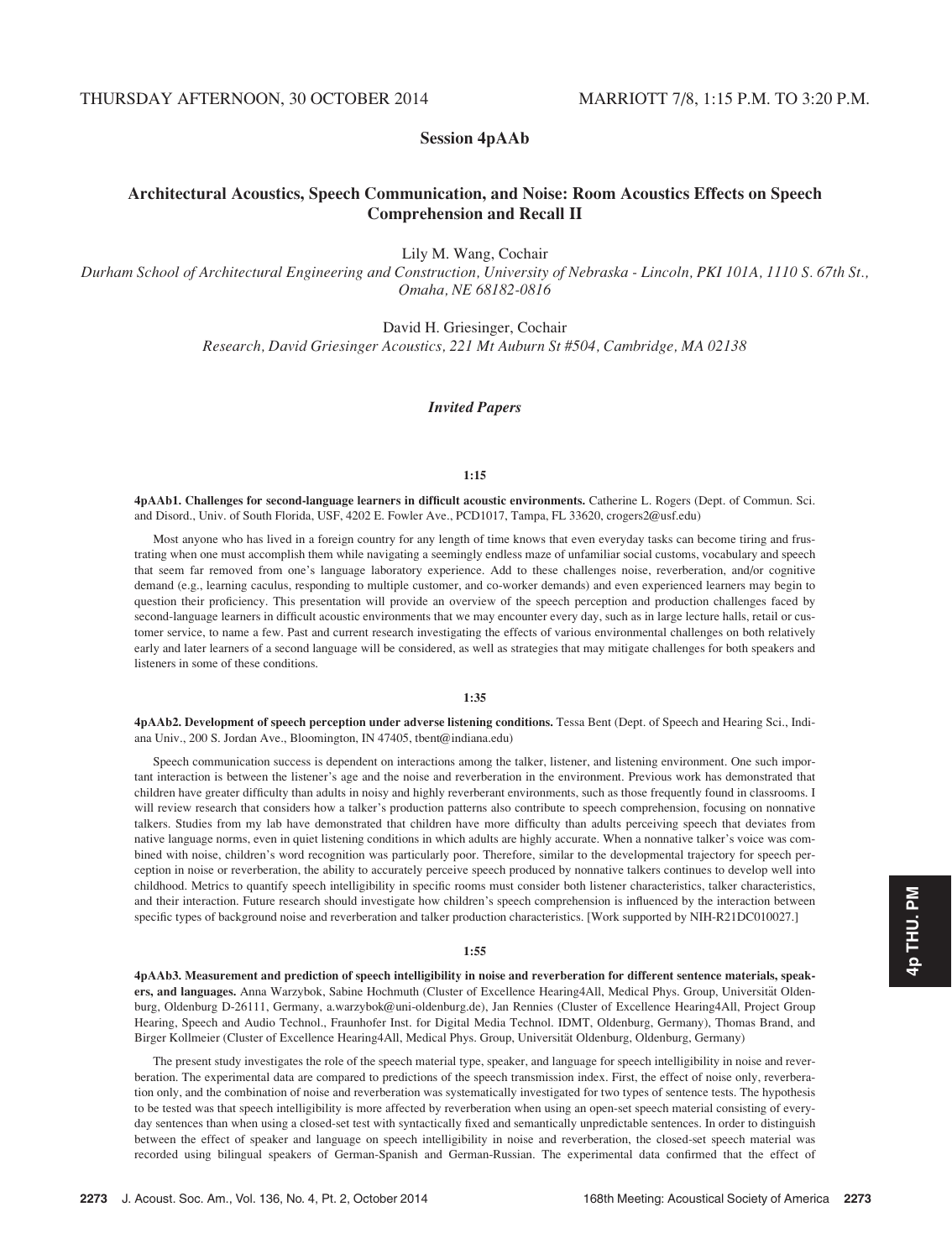reverberation was stronger for an open-set test than for a closed-set test. However, this cannot be predicted by the speech transmission index. Furthermore, the inter-language differences in speech reception thresholds were on average up to 5 dB, whereas inter-talker differences were of about 3 dB. The Spanish language suffered more under reverberation than German and Russian, what again challenged the predictions of the speech transmission index.

## 2:15

4pAAb4. Speech comprehension in realistic classrooms: Effects of room acoustics and foreign accent. Zhao Peng, Brenna N. Boyd, Kristin E. Hanna, and Lily M. Wang (Durham School of Architectural Eng. and Construction, Univ. of Nebraska-Lincoln, 1110 S. 67th St., Omaha, NE 68182, zpeng@huskers.unl.edu)

The current classroom acoustics standard (ANSI S12.60) recommends that core learning spaces shall not exceed reverberation time (RT) of 0.6 second and background noise level (BNL) of 35 dBA, based on speech intelligibility performance mainly by the native English-speaking population. This paper presents two studies on the effects of RT and BNL on more realistic classroom learning experiences. How do native and non-native English-speaking listeners perform on speech comprehension tasks under adverse acoustic conditions, if the English speech is produced by talkers whose native language is English (Study 1) versus Mandarin Chinese (Study 2)? Speech comprehension materials were played back in a listening chamber to individual listeners: native and non-native English-speaking in Study 1; native English, native Mandarin Chinese, and other non-native English-speaking in Study 2. Each listener was screened for baseline English proficiency for use as a covariate in the statistical analysis. Participants completed dual tasks simultaneously (speech comprehension and adaptive dot-tracing) under 15 different acoustic conditions, comprised of three BNL conditions (RC-30, 40, and 50) and five RT scenarios (0.4–1.2 s). Results do show distinct differences between the listening groups. [Work supported by a UNL Durham School Seed Grant and the Paul S. Veneklasen Research Foundation.]

## Contributed Papers

## 2:35

4pAAb5. Speech clarity in lively theatres. Gregory A. Miller and Carl Giegold (Threshold Acoust., LLC, 53 W. Jackson Boulevard, Ste. 815, Chicago, IL 60604, gmiller@thresholdacoustics.com)

By their very nature, theatres must be "lively" acoustic spaces. The audience must hear one another, so laughter and applause can ripple around the room, and they must have the aural sensation of being in a large space heightens the excitement of being at a live performance. Similarly, the theatre must reflect sound back to the actors in a way that helps them to gauge how well their voices are filling the room, and to gauge audience response throughout the performance. And yet this liveliness runs counter to much of conventional wisdom regarding the acoustic conditions to support speech clarity. This paper will describe ways in which the acoustic response of a room can be built up to support both speech clarity and liveliness, with a particular emphasis on theatre spaces in which the actors are placed in the same volume as the audience (thrust and surround stages).

#### $2:50$

4pAAb6. Speech communication in noise to valid the virtual sound capturing system. Hyung Suk Jang, Seongmin Oh, and Jin Yong Jeon (Dept. of Architectural Eng., Hanyang Univ., Seoul 133-791, South Korea, janghyungs@gmail.com)

The microphone systems were designed to capture the real sound field for the creation of the remote virtual coexistence space: omnidirectional microphone, binaural dummy head, linear array microphones, and spherical microphone. The captured signals were applied to synthesize into the binaural signal. These binaural cues were generated using head-related transfer function (HRTF) through headphone. For the validation, the sentence recognition tests were carried out to quantify the ability of speech perception with the sentence lists for normal listeners. In addition, the readability and the naturalness were used to assess the quality of the synthesized sounds. The different noise environments were applied with different signal to noise ratio and an efficient sound capturing system was suggested by the comparing the results of the sentence recognition tests.

#### 3:05

4pAAb7. Quantifying a measure and exploring the effect of varying reflection densities from realistic room impulse responses. Hyun Hong and Lily M. Wang (Durham School of Architectural Eng. and Construction, Univ. of Nebraska-Lincoln, 1110 S. 67th St., Omaha, NE 68182-0816, hhong@huskers.unl.edu)

Perceptual studies using objective acoustic metrics calculated from room impulse responses, such as reverberation time and clarity index, are common. Less work has been conducted looking explicitly at the reflection density, or the number of reflections per second. The reflection density, though, may well have its own perceptual influence when reverberation time and source-receiver distances are controlled, particularly in relation to room size perception. This paper presents first an investigation into quantifying the reflection density from realistic room impulse responses that may be measured or simulated. The resolution of the sampling frequency, time window applied, and cut-off level for including a reflection in the count are considered. The quantification method is subsequently applied to select a range of realistic RIRs for use in a perceptual study on determining the maximum audible reflection density by humans, using both speech and clapping signals. Results from this study are compared to those from similar previous work by the authors which used artificially simulated impulse responses with constant reflection densities over time.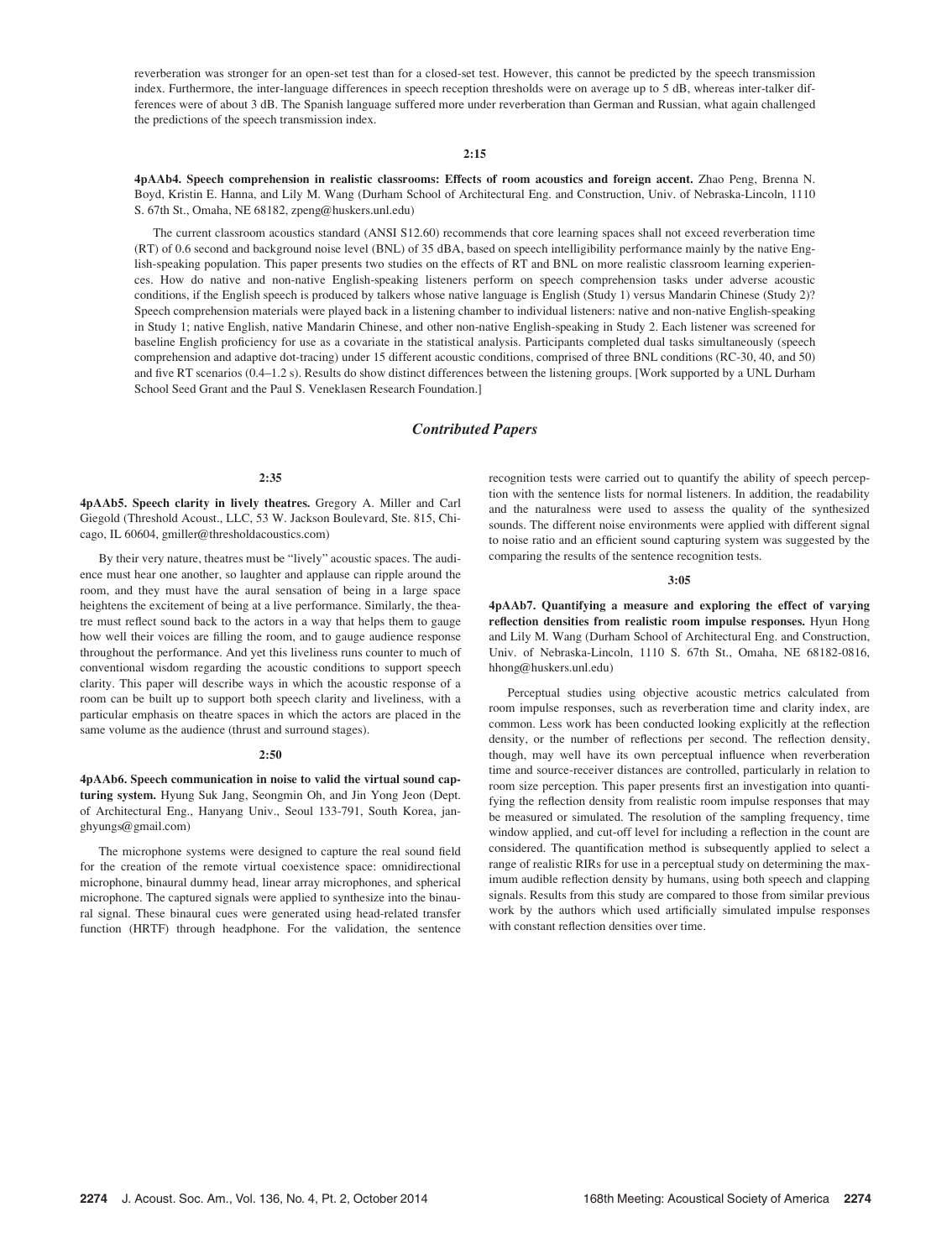# Session 4pAB

# Animal Bioacoustics and Acoustical Oceanography: Use of Passive Acoustics for Estimation of Animal Population Density II

Tina M. Yack, Cochair Bio-Waves, Inc., 364 2nd Street, Suite #3, Encinitas, CA 92024

Danielle Harris, Cochair

Centre for Research into Ecological and Environmental Modelling, University of St. Andrews, The Observatory, Buchanan Gardens, St. Andrews KY16 9LZ, United Kingdom

Chair's Introduction—1:15

# Invited Papers

#### 1:20

4pAB1. Estimating singing fin whale population density using frequency band energy. David K. Mellinger (Cooperative Inst. for Marine Resources Studies, Oregon State Univ., 2030 SE Marine Sci. Dr., Newport, OR 97365, David.Mellinger@oregonstate.edu), Elizabeth T. Küsel (NW Electromagnetics and Acoust. Res. Lab., Portland State Univ., Portland, OR), Danielle Harris, Len Thomas (Ctr. for Res. into Ecological and Environ. Modelling, Univ. of St. Andrews, St. Andrews, United Kingdom), and Luis Matias (Instituto Dom Luiz, Faculdade de Ciências, Universidade de Lisboa, Lisbon, Portugal)

Fin whale (Balaenoptera physalus) song occurs in a narrow frequency band between approximately 15 and 25 Hz. During the breeding season, the sound from many distant fin whales in tropical and subtropical parts of the world may be seen as a "hump" in this band of the ocean acoustic spectrum. Since a higher density of singing whales leads to more energy in the band, the size of this hump—the total received acoustic energy in this frequency band—may be used to estimate the population density of singing fin whales in the vicinity of a sensor. To estimate density, a fixed density of singing whales is simulated; using acoustic propagation modeling, the energy they emit is propagated to the sensor, and the received level calculated. Since received energy in the fin whale band increases proportionally with the density of whales, the density of whales may then be estimated from the measured received energy. This method is applied to a case study of sound recorded on ocean-bottom recorders southwest of Portugal; issues covered include variance due to acoustic propagation modeling, reception area, variation in whale song acoustic level and frequency, and elimination of interfering sounds. [Funding from ONR.]

4pAB2. Large-scale passive-acoustics-based population estimation of African forest elephants. Yu Shiu, Sara Keen, Peter H. Wrege, and Elizabeth Rowland (BioAcoust. Res. Program, Cornell Univ., 159 Sapsucker Woods Rd, Ithaca, NY 14850, atoultaro@ gmail.com)

African forest elephants (Loxodonta cyclotis) live in tropical rainforests in Central Africa and often use low-frequency vocalizations for long-distance communication and coordination of group activities. There is great interest in monitoring population size in this species; however, the dense rainforest canopy severely limits visibility, making it difficult to estimate abundance using traditional methods such as aerial surveys. Passive acoustic monitoring offers an alternative approach of estimating its abundance in a low visibility environment. The work we present here can be divided into three steps. First, we apply an automatic elephant call detector, which enables the processing of large-scale acoustic signals in a reasonable amount of time. Second, we apply a density estimation method we designed for a single microphone. Because microphones are often positioned far apart in order to cover a large area in the rainforest, meaning that the same call will not produce multiple arrivals on different recording units. Lastly, we examine results from our historic data across five years in six locations in central Africa, which includes over 1000 days of sound stream. We will address the feasibility of long-term population monitoring and also the potential impact of human activity on elephant calling behavior.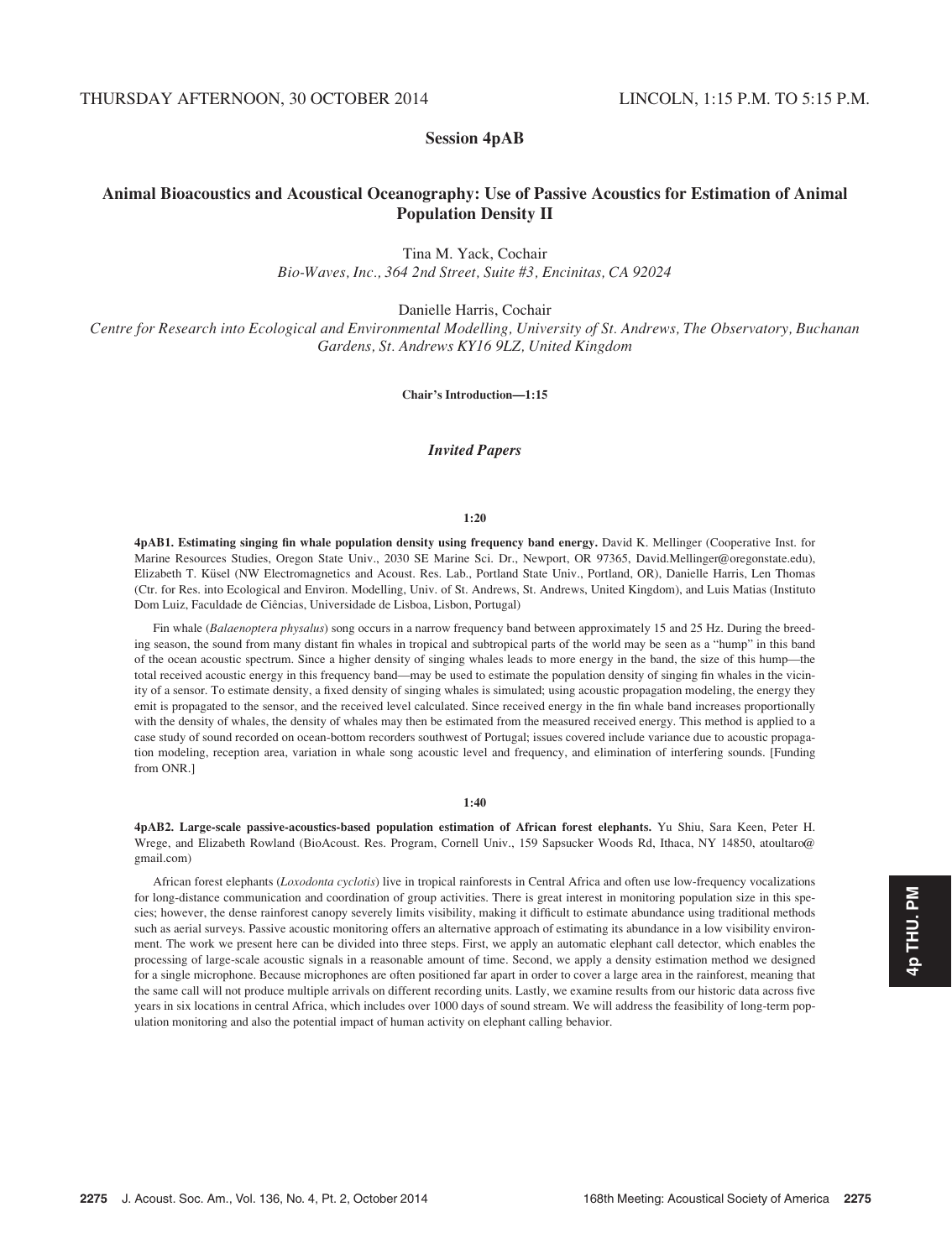4pAB3. A generalized random encounter model for estimating animal density with remote sensor data. Elizabeth Moorcroft, Tim C. D. Lucas (Ctr. for Mathematics, Phys. and Eng. in the Life Sci. and Experimental Biology, UCL, CoMPLEX, University College London, Gower St., London WC1E 6BT, United Kingdom, e.moorcroft@ucl.ac.uk), Robin Freeman, Marcus J. Rowcliffe (Inst. of Zoology, Zoological Society of London, London, United Kingdom), and Kate E. Jones (Ctr. for Biodiversity and Environment Res., UCL, London, United Kingdom)

Acoustic detectors are commonly being used to monitor wildlife. Current estimators of abundance or density require recognition of individuals or the distance of the animal from the sensor, which is often difficult. The random encounter model (REM) has been successfully applied to count data without these requirements. However, count data from acoustic detectors do not fit the assumptions of the REM due to the directionality of animal signals. We developed a generalized REM (gREM), to estimate animal density from count data, derived for different combinations of sensor detection widths and animal signal widths. We tested the accuracy and precision of this model using simulations for different combinations of sensor detection and animal signal widths, number of captures, and animal movement models. The gREM produces accurate estimates of absolute animal density. However, larger sensor detection and animal signal widths, and larger number of captures give more precise estimates. Different animal movement models had no effect on the gREM. We conclude that the gREM provides an effective method to estimate animal densities in both marine and terrestrial environments. As acoustic detectors become more ubiquitous, the gREM will be increasingly useful for monitoring animal populations across broad spatial, temporal, and taxonomic scales.

#### 2:20

4pAB4. Using sound propagation modeling to estimate the number of calling fish in an aggregation from single-hydrophone sound recordings. Mark W. Sprague (Phys., East Carolina Univ., M.S. 563, Greenville, NC 27858, spraguem@ecu.edu) and Joseph J. Luczkovich (Biology, East Carolina Univ., Greenville, NC)

Many fishes make sounds during spawning events that can be used to estimate abundance. Spawning stock size is a measure of fish population size that is used by fishery biologists to manage harvests levels. It is desirable that such an estimate be assessed easily and remotely using passive acoustics. Passive acoustics techniques (hydrophones) can be used to identify sound-producing species, but it is difficult to count individual sound sources in the sea, where it is dark, background noise levels can be high, but species can be identified by their sounds. We have developed a method that can estimate the density of calling fish in an aggregation from single-hydrophone recordings. Our method requires a sound propagation model for the area in which the aggregation is located. We generate a library of modeled sounds of virtual Monte-Carlo generated distributions of fish to determine the range of fish population densities that match the characteristics of single-hydrophone sound recording. Such a model could be used from a fixed station (e.g., an observatory) to estimate the population size of the sound producers. In this presentation, we will present some calculations made using this method and will examine the benefits and limitations of the technique.

## Contributed Papers

## 2:40

4pAB5. An experimental evaluation of the performance of acoustic recording systems for estimating avian species richness and abundance. Antonio Celis Murillo (Natural Resources and Environmental Sci., Univ. of Illinois at Urbana-Champaign, 1704 Harrington Dr., Champaign, IL 61821, celismu1@illinois.edu), Jill Deppe (Biological Sci., Eastern Illinois Univ., Champaign, IL), Jason Riddle (Natural Resources, Univ. of Wisconsin at Stevens Point, Stevens Point, WI), Michael P. Ward (Natural Resources and Environmental Sci., Univ. of Illinois at Urbana-Champaign, Champaign, IL), and Theodore Simons (USGS cooperative fish and Wildlife Res. unit, North Carolina State Univ., Raleigh, NC)

Comparisons between field observers and acoustic recording systems have shown great promise for sampling birds using acoustics methods. Comparisons provide information about the performance of recording systems and field observers but do not provide a robust validation of their true sampling performance—i.e., precision and accuracy relative to known population size and richness. We used a 35-speaker bird song simulation system to experimentally test the accuracy and precision of two stereo (Telinga and SS1) and one quadraphonic recording system (SRS) for estimating species richness, abundance, and total abundance (across all species) of vocalizing birds. We simulated 25 bird communities under natural field conditions by placing speakers in a wooded area at 4–119 m from the center of the survey at differing heights and orientations. We assigned recordings randomly to one of eight skilled observers. We found a significant difference among microphones in their ability to accurately estimate richness ( $p = 0.0019$ ) and total bird abundance ( $p = < 0.0001$ ). Our study demonstrates that acoustic recording systems can potentially estimate bird abundance and species richness accurately; however, their performance is likely to vary by its technical characteristics (recording pattern, microphone arrangement, etc.).

#### 2:55–3:15 Break

3:15

4pAB6. Spatial variation of the underwater soundscape over coral reefs in the Northwestern Hawaiian Islands. Simon E. Freeman (Marine Physical Lab., Scripps Inst. of Oceanogr., 7038 Old Brentford Rd., Alexandria, VA 22310, simon.freeman@gmail.com), Lauren A. Freeman (Marine Physical Lab., Scripps Inst. of Oceanogr., La Jolla, CA), Marc O. Lammers (Oceanwide Sci. Inst., Honolulu, HI), and Michael J. Buckingham (Marine Physical Lab., Scripps Inst. of Oceanogr., La Jolla, CA)

Coral reefs create a complex acoustic environment, dominated by sounds produced by benthic creatures such as crustaceans and echinoderms. While there is growing interest in the use of ambient underwater biological sound as a gauge of ecological state, extracting meaningful information from recordings is a challenging task. Single hydrophone (omnidirectional) recorders can provide summary time and frequency information, but as the spatial distribution of reef creatures is heterogeneous, the properties of reef sound arriving at the receiver vary with position and arrival angle. Consequently, the locations and acoustic characteristics of individual sound producers remain unknown. An L-shaped hydrophone array, providing direction-and-range sensing capability, can be used to reveal the spatial variability of reef sounds. Comparisons can then be made between sound sources and other spatially referenced information such as photographic data. During the summer of 2012, such an array was deployed near four different benthic ecosystems in the Northwestern Hawaiian Islands, ranging from high-latitude coral reefs to communities dominated by algal turf. Using conventional and adaptive acoustic focusing (equivalent to curved-wavefront beamforming), time-varying maps of sound production from benthic organisms were created. Comparisons with the distribution of nearby sea floor features, and the makeup of benthic communities, will be discussed.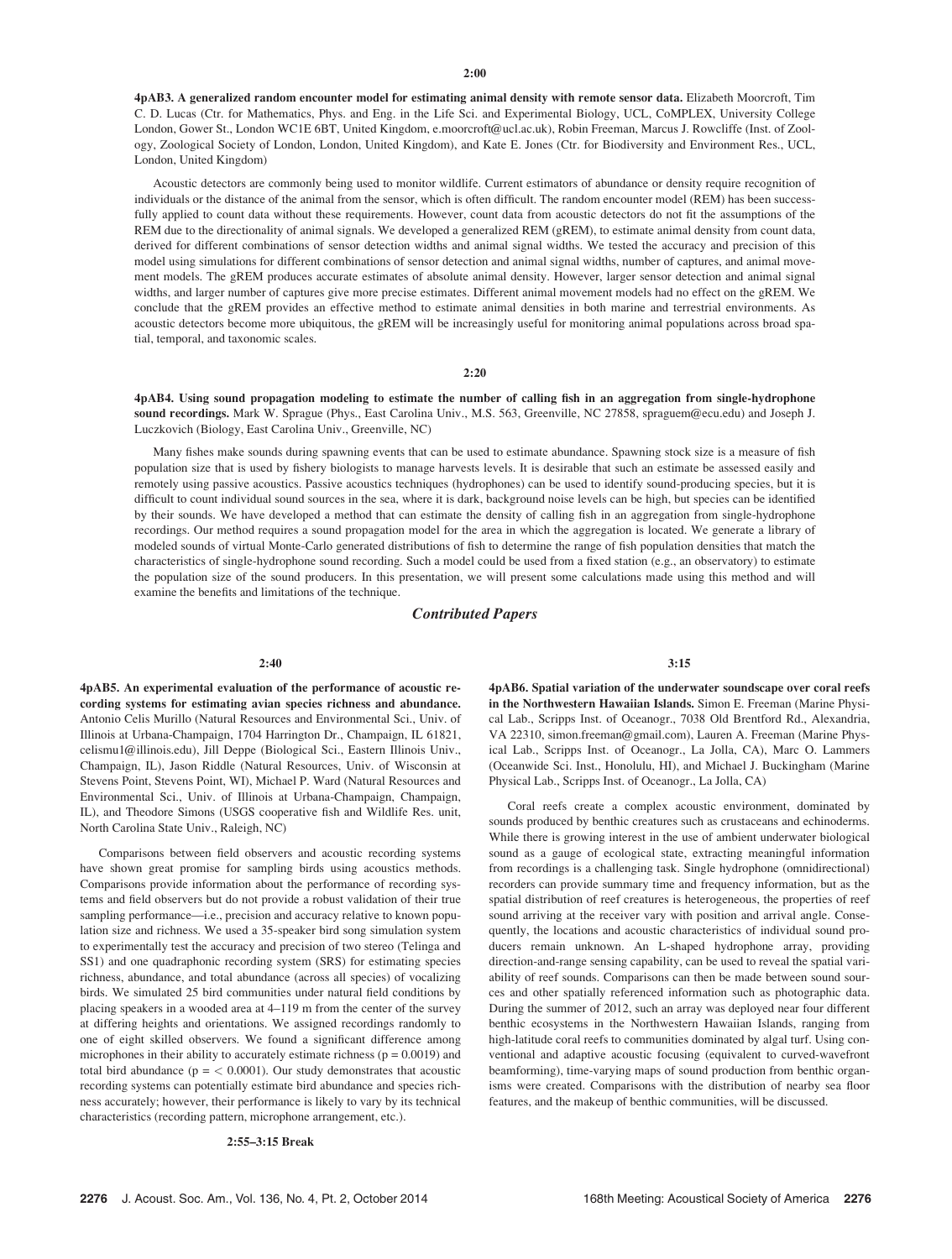4pAB7. Density estimates of odontocetes in an active military base using passive acoustic monitoring. Bethany L. Roberts (School of Biology, Univ. of St. Andrews, Sea Mammal Res. Unit, St. Andrews, Fife KY16 8LB, United Kingdom, blr2@st-andrews.ac.uk), Zach Swaim, and Andrew J. Read (Duke Marine Lab, Duke Univ., Beaufort, NC)

We deployed passive acoustic monitoring devices in Camp Lejeune, North Carolina, USA, to estimate density of odontocete populations. Four C-PODs (echolocation click detectors) were deployed in water depths ranging from 13 to 21 meters from 30 November 2012 to 13 November 2013. Two species of odontocetes are known to inhabit the survey area: bottlenose dolphins and Atlantic spotted dolphins. These methods incorporate (i) the rate at which the animals produce echolocation cues, (ii) the probability of detecting cues, and (iii) the false positive rate of detections. To determine the cue rate of bottlenose dolphins, we attached DTAGs to 14 bottlenose dolphins during 2012 and 2013 in Sarasota, Florida. To determine cue rate of spotted dolphins, we used six recordings of focal follows from 2001-2003 in an area adjacent to C-POD deployment locations. Echolocation playbacks to C-PODs were used to obtain false positive rate and detection radius of each C-POD. Furthermore, we obtained proportions of bottlenose and spotted dolphins in the survey area from concurrent line transect surveys. Preliminary results indicate that dolphins were detected on all four C-PODs during every month of the survey period. Future studies in areas where multiple species are present could potentially use methods described here.

#### 3:45

4pAB8. Preliminary calculation of individual echolocation signal emission rate of Franciscana dolphins (Pontoporia blainvillei). Artur Andriolo (Zoology Dept., Federal Univ. of Juiz de Fora, Universidade Federal de Juiz de Fora, Rua José Lourenço Kelmer, s/n - Campus Universitário Bairro São Pedro, Juiz de Fora, Minas Gerais 36036-900, Brazil, artur.andriolo@ufjf.edu. br), Federico Sucunza (Ecology Graduate Program, Federal Univ. of Juiz de Fora, Juiz de Fora, Brazil), Alexandre N. Zerbini (Ecology, Instituto Aqualie, Juiz de Fora, Brazil), Daniel Danilewicz (Zoology Graduate Program, State Univ. of Santa Cruz, Ilhéus, Brazil), Marta J. Cremer (Biological Sci., Univ. of Joinville Region, Joinville, Brazil), and Annelise C. Holz (Graduate Program in Health and Environment, Univ. of Joinville Region, Joinville, Brazil)

Calculation of echolocation signals emission rate is necessary to estimate how many individuals are vocalizing, especially if passive acoustic density estimation methods are to be implemented. We calculated the individual emission rate of echolocation signals of franciscana dolphin. Fieldwork was between 22 and 31 January of 2014 at Babitonga Bay, Brazil. Acoustic data and group size were registered when animals were within visual range at maximum distance of 50 meters. We used a Cetacean ResearchTM hydrophone. The sound was digitized by Analogic/Digital IOtech, stored as wav-files and analyzed with Raven software. A band limited energy detector was set to automatically extract echolocation signals. The emission rate was calculated dividing the clicks registered for each file by the file duration and by the number of individuals in the group. We analyzed 240 min of sound of 36 groups. A total of 29,164 clicks were detected. The median individual click rate was  $0.290$  clicks/s  $(10th = 0.036$  and 90th = 1.166 percentiles). The result is a general approximation of the individual echolocation signal emission rate. Sound production rates are potentially dependent on a number of factors, like season, group size, sex, or even density itself. [This study was supported by IWC/Australia, Petrobras, Fundo de Apoio à Pesquisa/UNIVILLE.]

## 4:00

4pAB9. Investigating the potential of a wave glider for cetacean density estimation—A Scottish study. Danielle Harris (Ctr. for Res. into Ecological and Environ. Modelling, Univ. of St. Andrews, The Observatory, Buchanan Gardens, St. Andrews KY16 9LZ, United Kingdom, dh17@standrews.ac.uk) and Douglas Gillespie (Sea Mammal Res. Unit, Univ. of St. Andrews, St. Andrews, United Kingdom)

A major advantage of autonomous vehicles is their ability to provide both spatial and temporal coverage of an area during a survey. However, there is a need to assess whether these technologies are suitable for monitoring cetacean population densities. Data are presented from a Wave Glider deployed off the east coast of Scotland between March and April 2014. Key areas of survey design, data collection, and analysis were investigated. First, the ability of the glider to complete a designed line transect survey was assessed. Second, the encounter rates of all detected species were estimated. Harbour porpoise (Phocoena phocoena) was the most commonly encountered species and became the focal species in this study. Using the harbor porpoise encounter rate, the amount of survey effort required to estimate density with a suitable level of uncertainty was estimated. A separate experiment was designed to estimate the average probability of harbor porpoise detection by the glider. The glider was deployed near an array of nine C-PODs (odontocete detection instruments) and the same harbor porpoise click events were matched across instruments. Such matches can be analyzed using spatially explicit capture recapture methods, which allow the detection efficiency of the glider to be estimated.

#### 4:15

4pAB10. Toward acoustically derived population estimates in marine conservation: An application of the spatially-explicit capture-recapture methodology for North Atlantic right whales. Danielle Cholewiak, Steven Brady, Peter Corkeron, Genevieve Davis, and Sofie Van Parijs (Protected Species Branch, NOAA Northeast Fisheries Sci. Ctr., 166 Water St., Woods Hole, MA 02543, danielle.cholewiak@noaa.gov)

Passive acoustics provide a flexible tool for developing understanding of the ecology and behavior of vocalizing marine animals. Yet despite a robust capacity for detecting species presence, our ability to estimate population abundance from acoustics still remains poor. Critically, abundance estimates are precisely what conservation practitioners and policymakers often require. In the current study, we explored the application of acoustic data in the spatially-explicit capture-recapture (SECR) methodology, to evaluate whether acoustics can be used to infer abundance in the endangered North Atlantic right whale. We sub-sampled a year-long acoustic dataset from archival recorders deployed in Massachusetts Bay. Multichannel data were reviewed for the presence of up-calls. A total of 1659 unique up-calls were detected. Estimates of up-call density ranged from zero to  $608 (\pm 70 \text{ SE})$ up-calls/hour. Estimates of daily abundance, when corrected for average calling rate, ranged from  $0$ —69 ( $\pm$  21 SE) individuals per day. These results qualitatively compare well with patterns in right whale occurrence reported from aerial-based visual surveys. Since acoustic abundance calculations are affected by variation in calling behavior, estimates should be interpreted cautiously; however, these results indicate that passive acoustics has the potential to directly inform conservation and management strategies.

#### 4:30

4pAB11. Statistical mechanics techniques applied to the analysis of humpback whale inter-call intervals. Gerald L. D'Spain (Scripps Inst. of Oceanogr., Univ. of California, San Diego, 291 Rosecrans St., San Diego, CA 92106, gdspain@ucsd.edu), Tyler A. Helble (SPAWAR SSC Pacific, San Diego, CA), Heidi A. Batchelor, and Dennis Rimington (Scripps Inst. of Oceanogr., Univ. of California, San Diego, San Diego, CA)

Techniques developed in statistical mechanics recently have been applied to the analysis of the topology of complex human communication networks. These methods examine the network's macroscopic statistical properties rather than the details of individual interactions. Here, these methods are applied to the analysis of the time intervals between humpback whale calls detected in passive acoustic monitoring data collected by the bottom-mounted hydrophones on the Pacific Missile Range Facility (PMRF) west of Kauai, Hawaii. Recently developed localization and tracking algorithms for use with PMRF data have been applied to separate the calls of an individual animal from those of a collection of animals. As with the distributions of time intervals between human communications, the distributions of time intervals between humpback whale call detections are distinctly different than those expected for a purely independent, random (Poisson) process. This conclusion holds both for time intervals between calls from individual animals and from the collection of animals vocalizing simultaneously. although significant differences in these probability distributions occur. A model based on the migration of clusters of animals is developed to fit the distributions. Possible mechanisms giving rise to aspects of the distributions are discussed. [Work supported by the Office of Naval Research, Code 322-MMB.]

## 4:45–5:15 Panel Discussion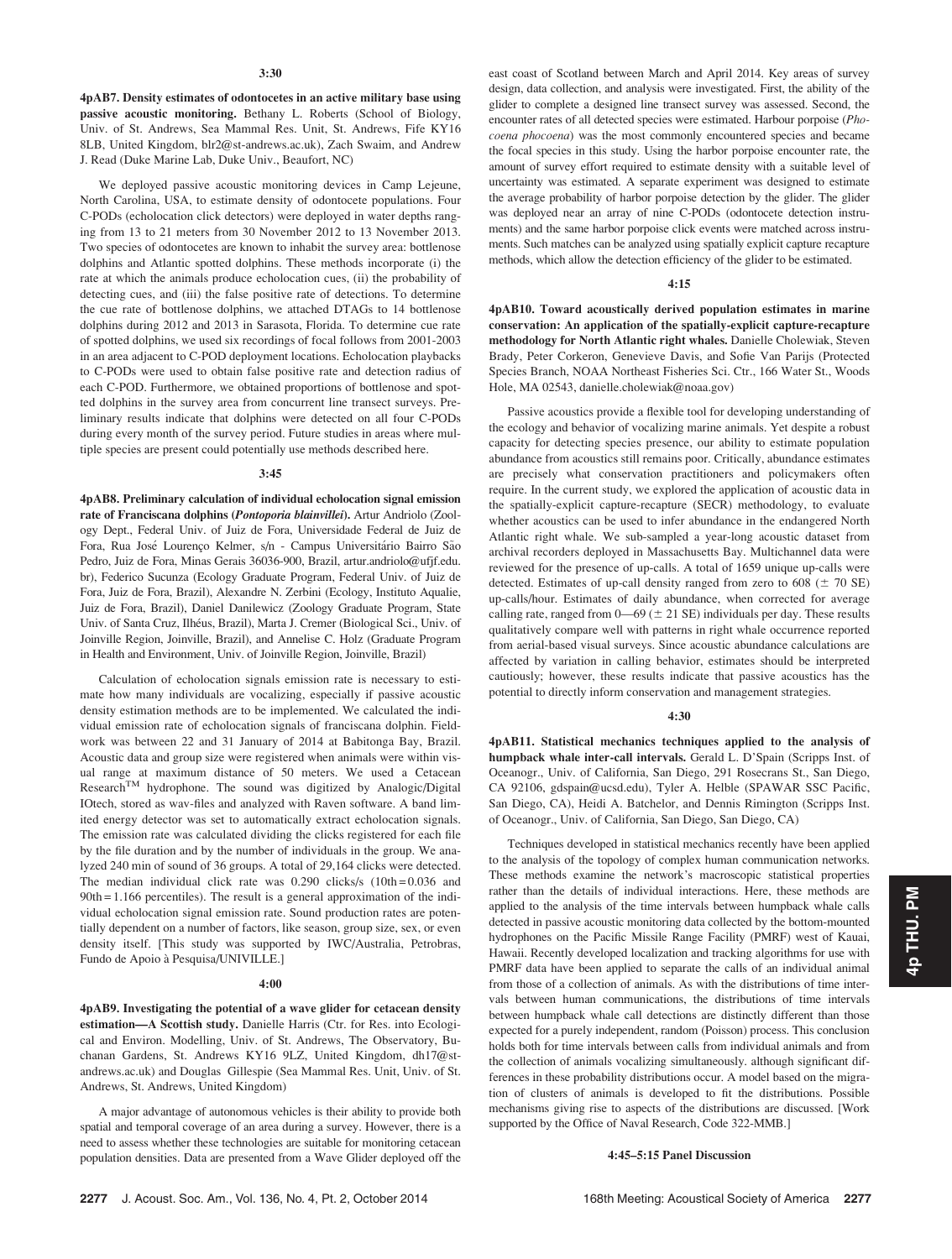# Session 4pBA

# Biomedical Acoustics: Mechanical Tissue Fractionation by Ultrasound: Methods, Tissue Effects, and Clinical Applications II

Vera A. Khokhlova, Cochair University of Washington, 1013 NE 40th Street, Seattle, WA 98105

Jeffrey B. Fowlkes, Cochair

Univ. of Michigan Health System, 3226C Medical Sciences Building I, 1301 Catherine Street, Ann Arbor, MI 48109-5667

## Invited Papers

## 1:30

4pBA1. High intensity focused ultrasound-induced bubbles stimulate the release of nucleic acid cancer biomarkers. Tatiana Khokhlova (Medicine, Univ. of Washington, Harborview Medical Ctr., 325 9th Ave. Box 359634, Seattle, WA 98104, tdk7@uw.edu), John R. Chevillet (Inst. for Systems Biology, Seattle, WA), George R. Schade (Urology, Univ. of Washington, Seattle, WA), Maria D. Giraldez (Medicine, Univ. of Michigan, Ann Arbor, MI), Yak-Nam Wang (Appl. Phys. Lab., Univ. of Washington, Seattle, WA), Joo Ha Hwang (Medicine, Univ. of Washington, Seattle, WA), and Muneesh Tewari (Medicine, Univ. of Michigan, Ann Arbor, MI)

Recently, several nucleic acid cancer biomarkers, e.g., microRNA and mutant DNA, have been identified and shown promise for improving cancer diagnostics. However, the abundance of these biomarker classes in the circulation is low, impeding reliable detection and adoption into clinical practice. Here, the ability of HIFU-induced bubbles to stimulate release of cancer-associated microRNAs by tissue fractionation or permeabilization was investigated in a heterotopic syngeneic rat prostate cancer model. A 1.5 MHz HIFU transducer was used to either mechanically fractionate subcutaneous tumor with boiling histotripsy (BH)  $(-20 \text{ kW/cm}^2, 10 \text{ ms pulses},$  and duty factor 0.01) or to permeabilize tumor tissue with inertial cavitation activity (p-=16 MPa, 1 ms pulses, duty factor 0.001). Blood was collected immediately prior to and serially up to 24-hours after treatments. Plasma concentrations of microRNAs were measured by quantitative RT-PCR. Both exposures resulted in a rapid (within 15 min), short  $(\leq 3$  h) and dramatic (over ten-fold) increase in relative plasma concentrations of tumor-associated microRNAs, Histologic examination of excised tumor confirmed complete fractionation of targeted tumor by BH and localized areas of intraparenchymal hemorrhage and tissue disruption by cavitation-based treatment. These data suggest a clinically useful application of HIFU-induced bubbles for non-invasive molecular biopsy. [Grant support: NIH 1K01EB015745, R01CA154451, R01DK085714.]

## 1:50

4pBA2. Tissue decellularization with boiling histotripsy and the potential in regenerative medicine. Yak-Nam Wang (APL, CIMU, Univ. of Washington, 1013 NE 40th St., Seattle, WA 98105, ynwang@u.washington.edu), Tatiana Khokhlova (Dept. of Medicine, Univ. of Washington, Seattle, WA), Adam Maxwell (Dept. of Urology, Univ. of Washington, Seattle, WA), Wayne Kreider (APL, CIMU, Univ. of Washington, Seattle, WA), Ari Partanen (Clinical Sci. MR Therapy, Philips Healthcare, Andover, Maryland), Navid Farr (Dept. of BioEng., Univ. of Washington, Seattle, WA), George Schade (Dept. of Urology, Univ. of Washington, Seattle, WA), Michael Bailey (APL, CIMU, Univ. of Washington, Seattle, WA), and Vera Khokhlova (Dept. of Acoust., Phys. Faculty, Moscow State Univ., Moscow, Russian Federation)

There have been major advances in the development of replacement organs by tissue engineering (TE); however, one of the holy grails is still in the development of biomimetic structures that replicate the complex 3-D vasculature. Creation of bioartificial organs by decellularization shows greater promise in reaching the clinic compared to TE. However, current decellularization techniques require the use of chemical and biological agents, often in combination with physical force, which could result in damage to the matrix. Here we evaluate the use of boiling histotripsy (BH) to selectively decellularize large volumes of tissue. BH lesions (10–20 mm diameter) were produced in bovine liver with a clinical 1.2 MHz MR-HIFU system (Sonalleve, Philips, Finland), using thirty 10 ms pulses, and pulse repetition frequencies of 1–10 Hz. Peak acoustic powers corresponding to an estimated in situ shock front amplitude of 65 MPa were used. Macroscopic and histological evaluation revealed treatment conditions that produced decellularized lesions in which major fibrous structures such as stroma and vasculature remained intact while parenchymal cells were mostly lyzed. With further tailoring of the pulsing scheme parameters, this treatment modality could potentially be optimized for organ decellularization. [Work supported by NIH EB007643, K01-EB-015745-01, T32-DK007779, and NSBRI NASA-NCC 9-58.]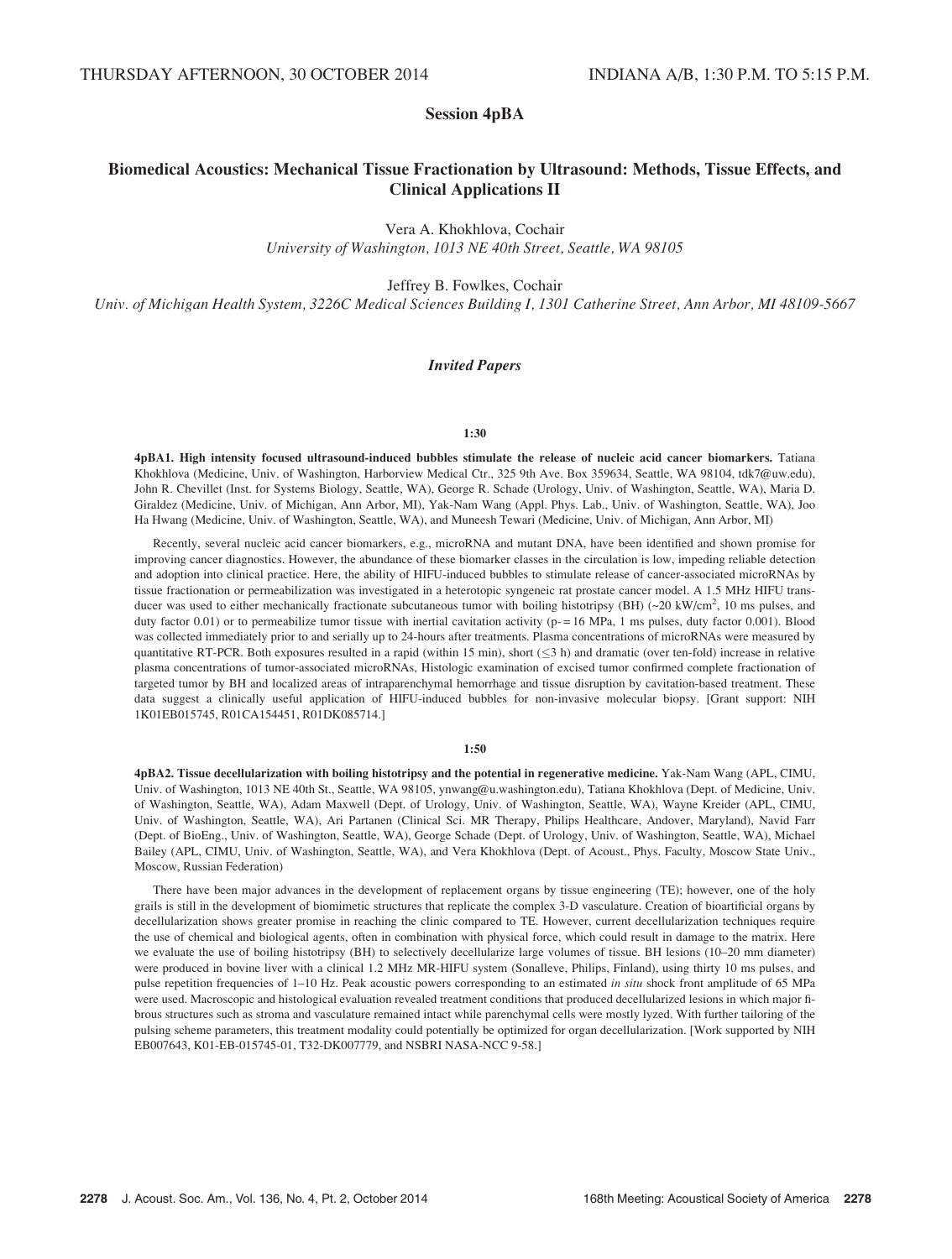4pBA3. Destruction of microorganisms by high-energy pulsed focused ultrasound. Timothy A. Bigelow (Elec. and Comput. Eng., Mech. Eng., Iowa State Univ., 2113 Coover Hall, Ames, IA 50011, bigelow@iastate.edu)

The use of high-energy ultrasound pulses to generate and excite clouds of microbubbles has shown great potential to mechanically destroy soft tissue in a wide range of clinical applications. In our work, we have focused on extending the application of cavitation based histotripsy to the destruction of microorganisms such as bacteria biofilms and microalgae. Bacteria biofilms pose a significant problem when treating infections on medical implants while the fractionation of microalgae in an efficient manner could lower the production cost of biofuels. In the past, we have shown a 4.4-log10 reduction of viable *Escherichia coli* bacteria capable of forming a colony in a biofilm following a high-energy pulsed focused ultrasound exposure. We have also shown complete removal of Pseudomonas aeruginosa biofilms from a Pyrolytic graphite substrate based on fluorescence imaging following live/dead staining. We also showed minimal temperature increase when the appropriate ultrasound pulse parameters were utilized. Recently, we have shown that high-energy pulsed ultrasound at 1.1 MHz can fractionate the microalgae model system Chlamydomonas reinhardtii for lipid extraction/biofuel production in both flow and stationary exposure systems with improved efficiency over traditional sonicators. In these studies, the fractionation of the cells was quantified by protein and chlorophyll release following exposure.

#### Contributed Papers

#### 2:30

4pBA4. Dependence of ablative ability of high-intensity focused ultrasound cavitation-based histotripsy on mechanical properties of agar. Jin Xu (Eng., John Brown Univ., Siloam Springs, AR), Timothy Bigelow (Elec. and Comput. Eng., Iowa State Univ., Iowa State University, 2113 Coover Hall, Ames, IA 50011, bigelow@iastate.edu), Gabriel Davis, Alex Avendano, Pranav Shrotriya, Kevin Bergler (Mech. Eng., Iowa State Univ., Ames, IA), and Zhong Hu (Elec. and Comput. Eng., Iowa State Univ., Ames, IA)

Cavitation-based histotripsy uses high-intensity focused ultrasound (HIFU) at low duty factor to create bubble clouds inside tissue to liquefy a region and provides better fidelity to planned lesion coordinates and the ability to perform real-time monitoring. The goal of this study was to identify the most important mechanical properties for predicting lesion dimensions, among these three: Young's modulus, bending strength, and fracture toughness. Lesions were generated inside tissue-mimicking agar, and correlations were examined between the mechanical properties and the lesion dimensions, quantified by lesion volume and by the width and length of the equivalent bubble cluster. Histotripsy was applied to agar samples with varied properties. A cuboid of 4.5 mm width (lateral to focal plane) and 6 mm depth (along beam axis) was scanned in a raster pattern with respective step sizes of 0.75 mm and 3 mm. The exposure at each treatment location was 15 s, 30 s, or 60 s long. Results showed that only Young's modulus influenced histotripsy's ablative ability and was significantly correlated with lesion volume and bubble cluster dimensions. The other two properties had negligible effects on lesion formation. Also, exposure time differentially affected the width and depth of the bubble cluster volume.

#### 2:45

4pBA5. Shear waves induced by Lorentz force in soft tissues. Stefan Catheline, Graland-Mongrain Pol, Ali Zorgani, Remi Souchon, Cyril Lafon, and Jean-yves Chapelon (LabTAU, INSERM, Univ. of Lyon, 151 cours albert thomas, Lyon 69003, France, stefan.catheline@inserm.fr)

This study presents the observation of elastic shear waves generated in soft solids using a dynamic electromagnetic field. The first and second experiments of this study show that Lorentz force can induce a displacement in a soft phantom and that this displacement is detectable by an ultrasound scanner using speckle-tracking algorithms. For a 100 mT magnetic field and a 10 ms, 100 mA peak-to-peak electrical burst, the displacement reached a magnitude of 1 m. In the third experiment, we show that Lorentz force can induce shear waves in a phantom. A physical model using electromagnetic and elasticity equations is proposed and computer simulations are in good agreement with experimental results. The shear waves induced by Lorentz force are used in the last experiment to estimate the elasticity of a swine liver sample.

#### 3:00–3:15 Break

3:15

4pBA6. Acoustic field characterization of the Waterlase2: Acoustic characterization and high speed photomicrography of a clinical laser generated shock wave therapy device for the treatment of periodontal biofilms in orthodontics and periodontics. Camilo Perez, Yak-Nam Wang (BioEng. and Ctr. for Industrial and Medical Ultrasound, CIMU, Appl. Phys. Lab., Univ. of Washington, 1013 NE 40th St., Seattle, WA 98105-6698, camipiri@ uw.edu), Alina Sivriver, Dmitri Boutoussov, Vladimir Netchitailo (Biolase Inc., Irvine, CA), and Thomas J. Matula (Ctr. for Industrial and Medical Ultrasound, Appl. Phys. Lab., Univ. of Washington, Seattle, WA)

Recent applications in endodontics and periodontics use erbium solid state lasers with fiber delivery in order to effectively kill bacteria and biofilms. In this paper, the acoustic field together with the bubble dynamics of a clinical portable Er,Cr:YSGG laser-generating device (Waterlase 2) was characterized. Field mapping with a calibrated PVDF hydrophone together with high speed imaging were performed in water for two different tip geometries (flat or tapered), three different tip diameters (200, 300, or 400 $\mu$ m), and two different laser pulse durations  $(60 \text{ or } 700 \mu s)$  at several laser pulse energy settings (5 mJ–400 mJ) for individual pulses and at different pulse repetition frequencies (5, 20, and 100 Hz). Peak positive pressures 5–50 mm away from the tip ranged from 0.1 to 2MPa, while peak negative pressures ranged from 0.1 to 1.2 MPa. There was a strong correlation between the acoustic emissions generated by the bubble and the high speed imaging dynamics of the bubble. An initial thermoelastic response, initial bubble collapse and further rebounds where analyzed individually and compared across different test parameters. For the initial thermoelastic pulse (laser generated), pulse rise times ranged from 40 to 200 ns. Differences between flat and tapered tips will be discussed.

## 3:30

4pBA7. Simulations of focused shear shock waves in soft solids and the brain. Bruno Giammarinaro, François Coulouvrat, and Gianmarco Pinton (Institut Jean le Rond d'Alembert UMR 7190, CNRS, Université Pierre et Marie Curie, d'alembert, case 162, 4, Pl. Jussieu, Paris cedex 05 75252, France, bruno.giam@hotmail.fr)

Because of a very small speed, shear waves in soft solids are extremely nonlinear, with nonlinearities four orders of magnitude larger than in classical solids. Consequently, these nonlinear shear waves can transition from a smooth to a shock profile in less than one wavelength. We hypothesize that traumatic brain injuries (TBI) could be caused by the sharp gradients resulting from shear shock waves. However, shear shock waves are not currently modeled by simulations of TBI. The objective of this paper is to describe shear shock wave propagation in soft solids within the brain, with source geometry determined by the skull. A 2D nonlinear paraxial equation with cubic nonlinearities is used as a starting point. We present a numerical scheme based on a second order operator splitting which allows the application of optimized numerical methods for each terms. We then validate the scheme with Guiraud's nonlinear self-similarity law applied to cusped caustics. Once validated, the numerical scheme is then applied to a blast wave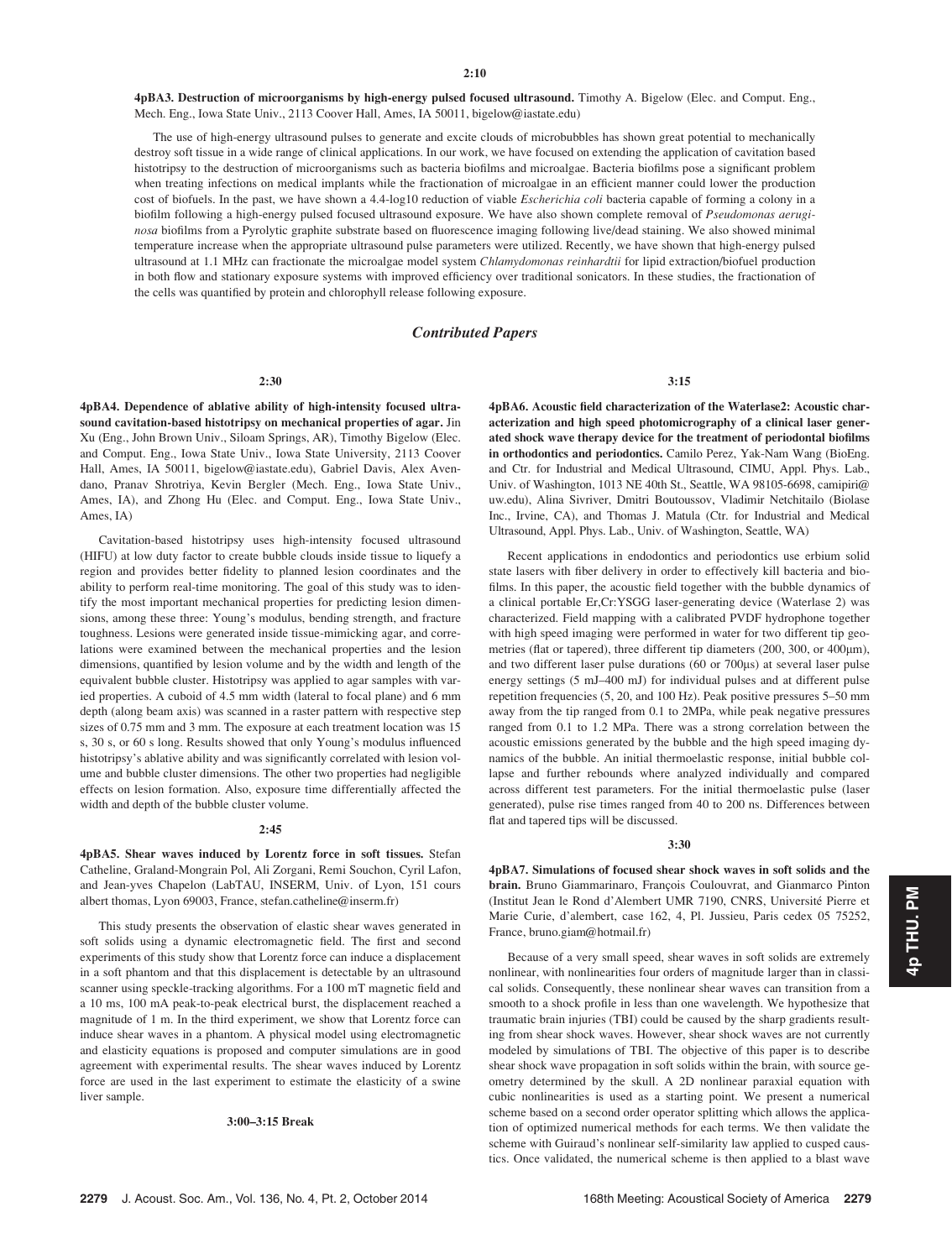problem. A CT measurement of the human skull is used to determine the initial conditions and shear shock wave simulations are presented to demonstrate the focusing effects of the skull geometry.

#### 3:45

4pBA8. Tissue damage produced by cavitation: The role of viscoelasticity. Eric Johnsen (Mech. Eng., Univ. of Michigan, 1231 Beal Ave., Ann Arbor, MI 48104, ejohnsen@umich.edu) and Matthew Warnez (Eng. Phys., Univ. of Michigan, Ann Arbor, MI)

Cavitation may cause damage at the cellular level in a variety of medical applications, e.g., therapeutic and diagnostic ultrasound. While cavitation damage to bodies in water has been studied for over a century, the dynamics of bubbles in soft tissue remain vastly unexplored. One difficulty lies in the viscoelasticity of tissue, which introduces additional physics and time scales. We developed a numerical model to investigate acoustic cavitation in soft tissue, which accounts for liquid compressibility, full thermal effects, and viscoelasticity (including nonlinear relaxation and elasticity). The bubble dynamics are represented by a Keller-Miksis formulation and a spectral collocation method is used to solve for the stresses in the surrounding medium. Our numerical studies of a gas bubble exposed to a relevant waveform indicate that under inertial conditions high pressures and velocities are generated at collapse, though they are lower than those observed in water due to the elasticity and viscosity of the medium. We further find that significant deviatoric stresses and increased heating in tissue are attributable to viscoelasticity, due to material properties and different bubble responses compared to water.

#### 4:00

4pBA9. Comparison of Gilmore-Akulichev's, Keller-Miksis's and Rayleigh-Plesset's equations on therapeutic ultrasound bubble cavitation. Zhong Hu (Elec. and Comput. Eng., Mech. Eng., Iowa State Univ., 2201 Coover Hall, Ames, IA 50011, zhonghu@iastate.edu), Jin Xu (Eng., John Brown Univ., Siloam Springs, AR), and Timothy A. Bigelow (Elec. and Comput. Eng., Mech. Eng., Iowa State Univ., Ames, IA)

Many models have been utilized to simulate inertial cavitation for ultrasound therapies such as histotripsy. The models range from the very simple Rayleigh-Plesset model to the complex Gilmore-Akulichev model. The computational time increases with the complexity of the model, so it is important to know when the results from the simpler models are sufficient. In this paper the simulation performance of the widely used Rayleigh-Plesset model, Keller-Miksis model, and Gilmore-Akulichev model both with and without gas diffusion are compared by calculating the bubble radius response and bubble wall velocity as a function the ultrasonic pressure and frequency. The bubble oscillates similarly with the three models within the first collapse for small pressures (<3MPa), but the Keller-Miksis model diverges at higher pressures. In contrast, the maximum expansion radius of the bubble is similar at all pressures with Rayleigh-Plesset and Gilmore-AKulichev although the collapse velocity is unrealistically high with Rayleigh-Plesset model. After multiple cycles, the Rayleigh-Plesset model starts to behave disparately both in the expansion and collapse stages. The inclusion of rectified gas diffusion lengthens the collapse time and increases the expansion radius. However, for frequency smaller than 1 MHz, the impact of gas diffusion is not significant.

#### 4:15

4pBA10. Removal of residual bubble nuclei to enhance histotripsy soft tissue fractionation at high rate. Alexander P. Duryea, Charles A. Cain (Biomedical Eng., Univ. of Michigan, 2131 Gerstacker Bldg., 2200 Bonisteel Blvd., Ann Arbor, MI 48109, duryalex@umich.edu), William W. Roberts (Urology, Univ. of Michigan, Ann Arbor, MI), and Timothy L. Hall (Biomedical Eng., Univ. of Michigan, Ann Arbor, MI)

Previous work has shown that the efficacy of histotripsy soft tissue fractionation is dependent on pulse repetition frequency, with histotripsy delivered at low rates producing more efficient homogenization of the target volume in comparison to histotripsy delivered at high rates. This is attributed to the cavitation memory effect: microscopic residual cavitation nuclei that persist for hundreds of milliseconds following bubble cloud collapse can seed the repetitive nucleation of cavitation at a discrete set of sites within the target volume, producing heterogeneous lesion development. To mitigate this effect, we have developed low amplitude  $(MI<1)$  acoustic pulses to actively remove residual nuclei from the field. These bubble removal pulses utilize the Bjerknes forces to stimulate the aggregation and subsequent coalescence of remnant nuclei, consolidating the population from a very large number to a countably small number of remnant bubbles within several milliseconds. The effect is attainable in soft tissue mimicking phantoms following a very minimal degree of fractionation (within the first ten histotripsy pulses). Incorporation of this bubble removal scheme in histotripsy tissue phantom treatments at high rate (100 pulses/second) resulted in highly homogeneous lesions that closely approximated those achieved using an equal number of pulses applied at low rate (1 pulse/second); lesions generated at high rate without bubble removal had heterogeneous structure with increased collateral damage.

## 4:30

4pBA11. Two-dimensional speckle tracking using zero phase crossing with Riesz transform. Mohamed Khaled Almekkawy (Elec. Eng., Western New England, 2056 Knapp St., Saint Paul, MN 55108, alme0078@umn. edu), Yasaman Adibi, Fei Zheng (Elec. Eng., Univ. of Minnesota, Minneapolis, MN), Mohan Chirala (Samsung Res. America, Richardson, TX), and Emad S. Ebbini (Elec. Eng., Univ. of Minnesota, Minneapolis, MN)

Ultrasound speckle tracking provides robust estimates of fine tissue displacements along the beam direction due to the analytic nature of echo data. We introduce a new multi-dimensional ST method (MDST) with subsample accuracy in all dimensions. The algorithm based on the gradient of the magnitude and the zero-phase crossing of 2D complex correlation of the generalized analytic signal. The generalization method utilizes the Riesz transform which is the vector extension of the Hilbert transform. Robustness of the tracking algorithm is investigated using a realistic synthetic data sequences created with (Field II) for which the bench mark displacement was known. In addition, the new MDST method is used in the estimation of the flow and surrounding tissue motion on human carotid artery in vivo. The data was collected using a linear array probe of a Sonix RP ultrasound scanner at 325 fps. The vessel diameter has been calculated from the upper and lower vessel walls displacement, and clearly shows a blood pressure wave like pattern. The results obtained show that using Riesz transform produces more robust estimation of the true displacement of the simulated model compared to previously published results. This could have significant impact on strain calculations near vessel walls.

#### 4:45

4pBA12. 1-MHz ultrasound stimulates in vitro production of cardiac and cerebrovascular endothelial cell vasodilators. Azzdine Y. Ammi (Knight Carviovascular Inst., OHSU, 3181 SW Sam Jackson Park Rd., Portland, OR 97239, ammia@ohsu.edu), Catherine M. Davis (Dept. of Anesthesiology and Perioperative Medicine, OHSU, Portland, OR), Brian Mott (Knight Carviovascular Inst., OHSU, Portland, OR), Nabil J. Alkayed (Dept. of Anesthesiology and Perioperative Medicine, OHSU, Portland, OR), and Sanjiv Kaul (Knight Carviovascular Inst., OHSU, Portland, OR)

Ultrasound exposure of the heart and brain during vessel occlusion reduces infarct size. Our aim was to study the production of vasodilatory compounds by endothelial cells after ultrasound stimulation. A 1.05-MHz single element transducer was used to insonify primary mouse endothelial cells (ECs) from heart and brain with a 50-cycle tone burst at a pulse repetition frequency of 50 Hz. Two time points were studied after ultrasound exposure: 15 and 45 minutes. In heart ECs, EETs levels increased significantly with 0.5 MPa (139  $\pm$  16%, p<0.05) and 0.3 MPa (137  $\pm$  15%, p<0.05) at 15 and 45 min post stimulation, respectively. HETEs and DHETs did not change significantly. There was a trend toward increased adenosine, with maximum release at 0.5 MPa (332  $\pm$  73% vs. 100% control, p<0.05). The trend toward increased eNOS phosphorylation was greater at 15 than 45 min. In brain ECs adenosine release was increased, however increased eNOS phosphorylation was not significant. 11, 12- and 14, 15- EETs were increased while 5- and 15-HETEs were decreased. Pulsed ultrasound at 1.05 MHz has the ability to increase adenosine, p-eNOS, and EET production by cardiac and cerebrovascular ECs. Interestingly, in brain ECs, the vasoconstricting HETEs were decreased.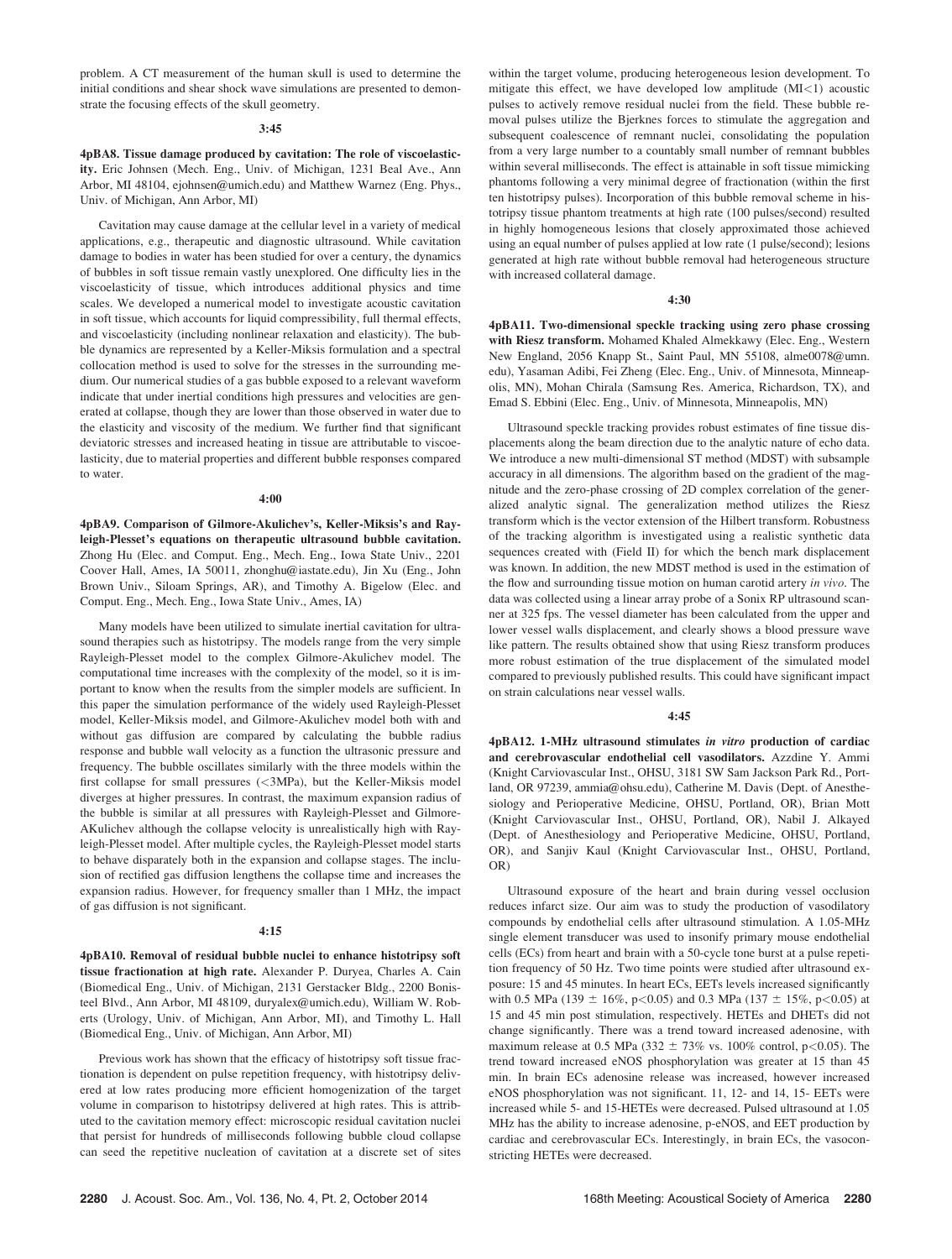## 5:00

4pBA13. Ultrasound-induced fractionation of the intervertebral disk. Delphine Elbes, Olga Boubriak, Shan Qiao, Michael Molinari (Inst. of Biomedical Eng., Dept. of Eng. Sci., Univ. of Oxford, Oxford, United Kingdom), Jocelyn Urban (Dept. of Physiol., Anatomy and Genetics, Univ. of Oxford, Oxford, United Kingdom), Robin Cleveland, and Constantin Coussios (Inst. of Biomedical Eng., Dept. of Eng. Sci., Univ. of Oxford, Inst. of Biomedical Eng., Old Rd. Campus Res. Bldg., Oxford, Oxfordshire, United Kingdom, constantin.coussios@eng.ox.ac.uk)

Current surgical treatments for lower back pain, which is strongly associated with degeneration of the intervertebral disk, are highly invasive and have low long-term success rates. The present work thus aims to develop a novel, minimally invasive therapy for disk replacement without the need for surgical incision. Using ex vivo bovine coccygeal spinal segments as an experimental model, two confocally aligned 0.5 MHz HIFU transducers were positioned with their focus inside the disc and used to generate peak rarefactional pressures in the range of 1–12 MPa. Cavitation activity was monitored, characterized, and localized in real time using both a single-element passive cavitation detector and a 2D Passive Acoustic Mapping array. The inertial cavitation threshold in the central portion of the disk, the nucleus pulposus (NP), was first determined both in the absence and in the presence of externally injected cavitation nuclei. HIFU exposure parameters were subsequently optimized to maximize sustained inertial cavitation over 10 min and achieve fractionation of the NP. Following sectioning of treated disks, staining of live and dead cells as well as microscopy under polarized light were used to assess the impact of the treatment on cell viability and collagen structure within the NP, inner annulus and outer annulus.

# THURSDAY AFTERNOON, 30 OCTOBER 2014 MARRIOTT 9/10, 1:30 P.M. TO 4:00 P.M.

Session 4pEA

## Engineering Acoustics: Acoustic Transduction: Theory and Practice II

Roger T. Richards, Chair US Navy, 169 Payer Ln, Mystic, CT 06355

## Contributed Papers

### 1:30

4pEA1. Vibration sensitivity measurements of silicon and acoustic-gradient microphones. Marc C. Reese (Harman Embedded Audio, Harman Int.., 6602 E 75th St. Ste. 520, Indianapolis, IN 46250, marc.reese@harman. com)

Microphones are often required to record audio while in a vibration environment. Therefore, it is important to maximize the acoustic-to-vibration sensitivity of such microphones. It has previously been shown that the vibration sensitivity of a microphone is, to first order, proportional to the mass per unit area of the diaphragm including the air loading effect. Although the air loading is generally minimal for omnidirectional condenser microphones with thick diaphragms, these measurements show that it cannot be ignored for newer silicon-based micro-electro-mechanical-system (MEMS) and acoustic-gradient microphones. Additionally, since microphone vibration sensitivities are typically not reported by microphone manufacturers, nor measured using standardized equipment, the setup of an inexpensive vibration measurement apparatus and associated challenges are discussed.

#### 1:45

4pEA2. Non-reciprocal acoustic devices based on spatio-temporal angular-momentum modulation. Romain Fleury, Dimitrios Sounas, and Andrea Alu (ECE Dept., The Univ. of Texas at Austin, 1 University Station C0803, Austin, TX 78712, romain.fleury@utexas.edu)

Acoustic devices that break reciprocity, for instance acoustic isolators or circulators, may find exciting applications in a variety of fields, including imaging, acoustic communication systems, and noise control. Non-reciprocal acoustic propagation has typically been achieved using non-linear phenomena, which require high input power levels and introduce distorsions. In contrast, we have recently demonstrated compact linear isolation for audible airborne sound by means of angular momentum bias [Fleury et al., Science 343, 516 (2014)], exploiting modal splitting in a ring cavity polarized by an internal, constantly circulating fluid, whose motion is imparted using lownoise CPU fans. We present here an improved design with no moving parts, which is directly scalable to ultrasonic frequencies and fully integrable. Instead of imparting angular momentum in the form of a moving medium as in our previous approach, we make use of spatio-temporal acoustic modulation of three coupled acoustic cavities, a strategy that can be readily implemented in integrated ultrasonic devices, for instance, using piezoelectric effects. In this new paradigm, the required modulation frequency is orders of magnitude lower than the signal frequency, and the modulation efficiency is maximized. This constitutes a pivotal step towards practically realizing compact, linear, noise-free, tunable non-reciprocal acoustic components for full-duplex acoustic communications and isolation.

### 2:00

4pEA3. An analysis of multi-year acoustic and energy performance data for bathroom and utility residential ventilation fans. Wongyu Choi, Antonio Gomez, Michael B. Pate, and James F. Sweeney (Mech. Eng., Texas A&M Univ., 2401 Welsh Ave. Apt. 615, 615, College Station, TX 77845, wongyuchoi@tamu.edu)

Loudness levels have been established as a new requirement in residential ventilation standards and codes including ASHRAE and IECC. Despite the extensive application of various standards and codes, the control of loudness has not been a common target in past whole-house ventilation standards and codes. In order to evaluate the appropriate loudness of ventilation fans, especially in terms of leading standards and codes, a statistical analysis is necessary. Therefore, this paper provides statistical data for bathroom and utility ventilation fans over a nine year period from 2005 to 2013. Specifically, this paper presents an evaluation of changes in fan loudness over the 9 year test period and the relevance of loudness to leading standards including HVI and ASHRAE. The loudness levels of brushless DC-motor fans are also evaluated in comparison to the loudness of AC-motor fans. For AC and DC motor fans, relationships between loudness and efficacy was determined and then explained with regression models. Based on observations, this paper introduces a new "loudness-to-energy ratio" coefficient, L/E, which is a measure of the acoustic and energy performance of a fan. Relationships between acoustic and energy performances are established by using L/E coefficients with supporting statistics for bathroom and utility fans.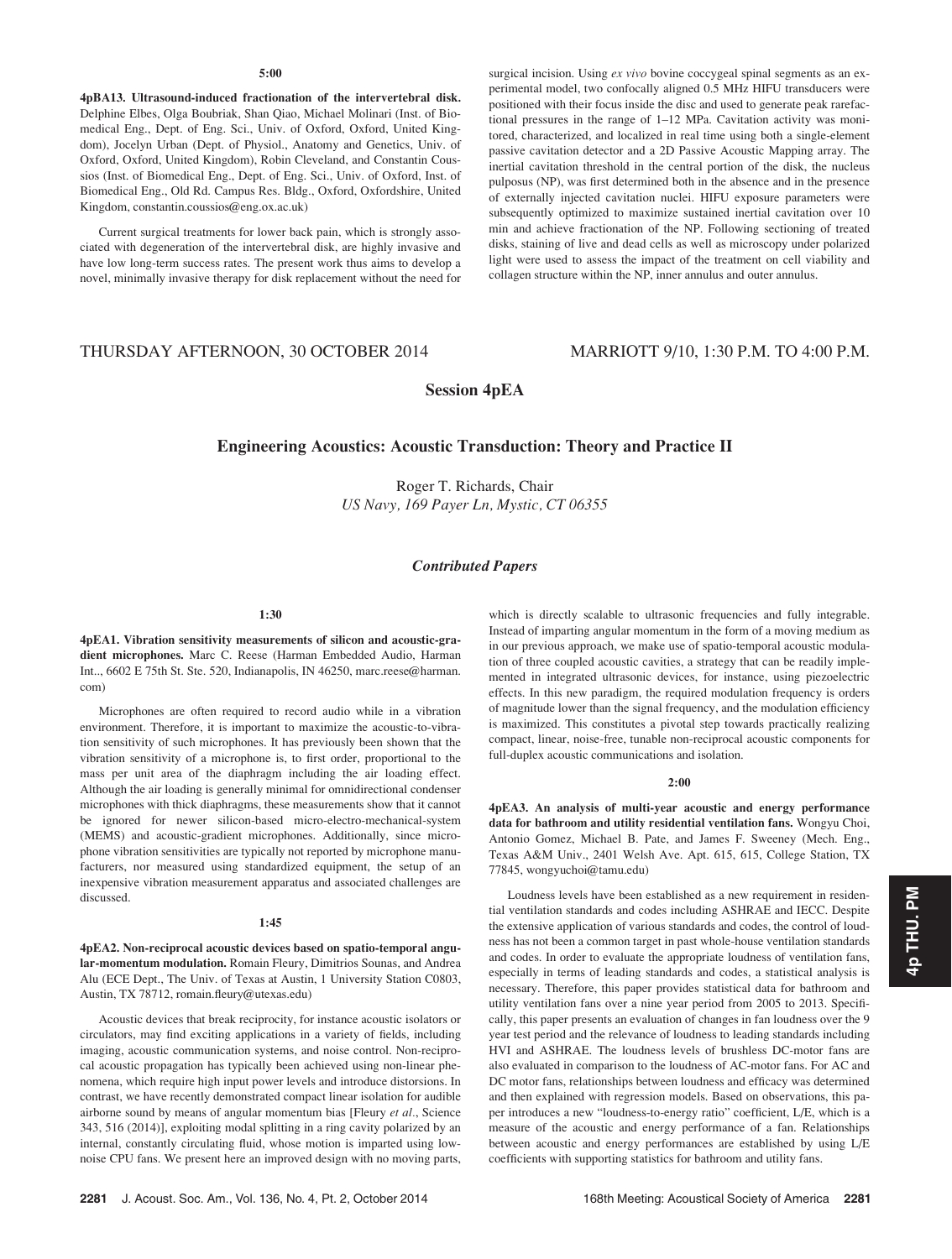4pEA4. Non contact ultrasound stethoscope. Nathan Jeger, Mathias Fink, and Ros Kiri Ing (Institut Langevin, ESPCI ParisTech, 1 rue Jussieu, Paris 75005, France, nathan.jeger@espci.fr)

Heartbeat and respiration are very important vital signs that indicate health and psychological states of a person. Recent technologies allow to detect both physical parameters on a human subject by using different techniques with and without contact. Noncontact systems often use electromagnetic waves for contactless measurement but approaches based on ultrasound waves, laser or video processes are also proposed. In this abstract an alternative ultrasound system for non-contact and local measurement is presented. The system works in echographic mode and ultrasound signals are processed using two methods. The experimental setup uses an elliptic mirror to focus ultrasonic waves onto the skin surface. Backscattered waves are recorded by a microphone located close to the emitting transducer. Heartbeat and respiration signals are determined from the skin displacement caused by the chest-wall motion. For comparison purpose, the cross-correlation method, which uses broadband signal, and the Doppler method, which uses narrowband signal, are applied to measure the skin displacement. Sensitivity and accuracy parameters of the two methods are compared. At least, as the measurement is local, the system can act as a noncontact stethoscope to listen the internal sounds of the human body even through the light clothes of the patient.

#### 2:30

4pEA5. High sensitivity imaging of resin-rich regions in graphite/epoxy laminates using joint entropy. Michael Hughes (Int. Med./Cardiology, Washington Univ. School of Medicine, School of Medicine Campus Box 8215, St. Louis, MO 63108, mshatctrain@gmail.com), John McCarthy (Mathematics, Washington Univ., St. Louis, MO), Jon Marsh, and Samuel Wickline (Int. Med./Cardiology, Washington Univ. School of Medicine, Saint Louis, MO)

The continuing difficulty of detecting critical flaws in advanced materials requires novel approaches that enhance sensitivity to defects that might impact performance. This study compares different approaches for imaging a near-surface resin-rich defect in a thin graphite/epoxy plate using backscattered ultrasound. The specimen, having a resin-rich void immediately below the top surface ply, was scanned with a 1 in. dia., 5 MHz center frequency, and 4 in. focal length transducer. A computer controlled apparatus comprised of an x-y-z motion controller, a digitizer (LeCroy 9400A), and an ultrasonic pulser/receiver (Panametrics 5800) was used to acquire data on a 100  $\times$ 100 grid of points covering a 3  $\times$  3 in. square. At each grid point 256 512-word, 8-bit backscattered waveforms, were digitized, signal averaged, and then stored on computer for off-line analysis. The same backscattered waveforms were used to produce peak-to-peak, signal energy, as well as entropy images. All of the entropy images exhibit better border delineation and defect contrast than the either peak-to-peak or signal energy. The best results are obtained using the joint entropy of the backscattered waveforms with a reference function. Two different references are examined: a reflection from a stainless steel reflector, and an approximate optimum obtained from an iterative parametric search. The joint entropy images produced using the optimum reference exhibit ~3 times the contrast obtained in previous studies.

#### 2:45

4pEA6. New compensation factors for the apparent propagation speed In transmission line matrix uniform grid meshes. Alexandre Brandao (Graduate Program in Elec. and Telecommunications Eng., Universidade Federal Fluminense, Rua Passo da Patria, 156, Sao Domingos, Niteroi, RJ 24210-240, Brazil, abrand@operamail.com), Edson Cataldo (Appl. Mathematics Dept., Universidade Federal Fluminense, Niteroi, RJ, Brazil), and Fabiana R. Leta (Mech. Eng. Dept., Universidade Federal Fluminense, Niteroi, RJ, Brazil)

Numerical models consisting of two-dimensional (2D) and three-dimensional (3D) uniform grid meshes for the Transmission Line Matrix Method (TLM), use sqrt(2) and sqrt(3), respectively, to compensate for the apparent sound speed. In this work, new compensation factors are determined from a priori simulations, performed without compensation, in 2D and 3D TLM one-section cylindrical waveguide acoustic models. The mistuned resonance peaks obtained from these simulations are substituted in the corresponding equations for the resonance frequencies in one-section cylindrical acoustical waveguides to find the mesh apparent sound speed and, thus, the necessary compensation. The TLM meshes are constructed over the voxels (Volumetric Picture Elements) of segmented MRI volumes, so that the extracted mesh fits the segmented object. The TLM method provides a direct simulation approach instead of solving a PDE by variational methods that must consider the plane wave assumption to run properly. Results confirm the improvement over the conventional compensation factors, particularly for frequencies above 4 kHz, providing a concrete reduction of the topology-dependent numerical dispersion for both 2D and 3D TLM lattices. Since this dispersion problem is common to all TLM applications using uniform grids, investigators in other areas of wave propagation can also benefit from these findings.

#### 3:00–3:15 Break

#### 3:15

4pEA7. A low-cost alternative power supply for integrated electronic piezoelectric transducers. Ricardo Brum, Sergio L. Aguirre, Stephan Paul, and Fernando Corrêa (Centro de Tecnologia, Universidade Federal de Santa Maria, Rua Erly de Almeida Lima, 650, Santa Maria, RS 97105-120, Brazil, ricardozbrum@yahoo.com.br)

Comercial hardware compatible with IEPE precision sensors normally are expensive and often coupled to proprietary and expensive software packages. commercially available sound cards are a low cost option for AD, but are incompatible with IEPE sensors. To create 4 mA constant current for IEPE transducers commercial solutions are available and labs also have created such solutions, e.g., ITA at RWTH Aachen University. Unfortunately, commercially available circuits are still to expensive for large scale classroom use in Brazil and circuits created elsewhere contain parts subject to US export restrictions or require machines for creation of circuits. Thus, based on a previous project, a new low-cost prototype was mounted on phenolic board. The circuit was tested with an IEPE microphone connected to a commercial soundcard and ITA-Toolbox software and compared to a commercial hardware/software package. The results were very similar in the frequency range between 20 Hz and 10 kHz. The difference below 20 Hz probably occurs due the different high pass filters in the AD-cards. The differences in the high frequency range are very likely due to differences in the electrical background noise. The results suggest the device works well and is a good alternative to make measurements with IEPE sensors.

#### 3:30

4pEA8. Determination of the characteristic impedance and the complex wavenumber of an absorptive material used in dissipative silencer. Key F. Lima, Nilson Barbieri (Mech. Eng., PUCPR, Imaculada Conceição, 1155, Curitiba, Paraná 80215901, Brazil, keyflima@gmail.com), and Renato Barbieri (Mech. Eng., UDESC, Joinville, Brazil)

The silencers are acoustic filters that have the purpose of reducing unwanted noise emitted by engines or equipment to acceptable levels. The vehicular silencers have large volume and dissipative properties. Dissipative silencers have absorptive material inside. These materials are typically fibrous and have good acoustic dissipation. However, few works depict the acoustic behavior of silencers with absorptive materials. The difficulty in evaluating this type of silencer is determining the acoustic properties of the absorptive material: the characteristic impedance and the complex wavenumber. This work shows an inverse methodology for determining the acoustic properties of the absorptive material used in silencers. First, it is found the silencer's acoustic efficiency in terms of the experimental sound transmission loss. Second, the absorptive material properties are determined with a parameters adjustment through a direct search optimization algorithm. In this step, the adjustment is done by applying The Finite Element Method in the search for the silencer's computational efficiency. The final step is to verify the difference between the experimental and computational results. For this work is used the acoustic efficiency of a silencer that has already been published in the literature. The results show good agreement.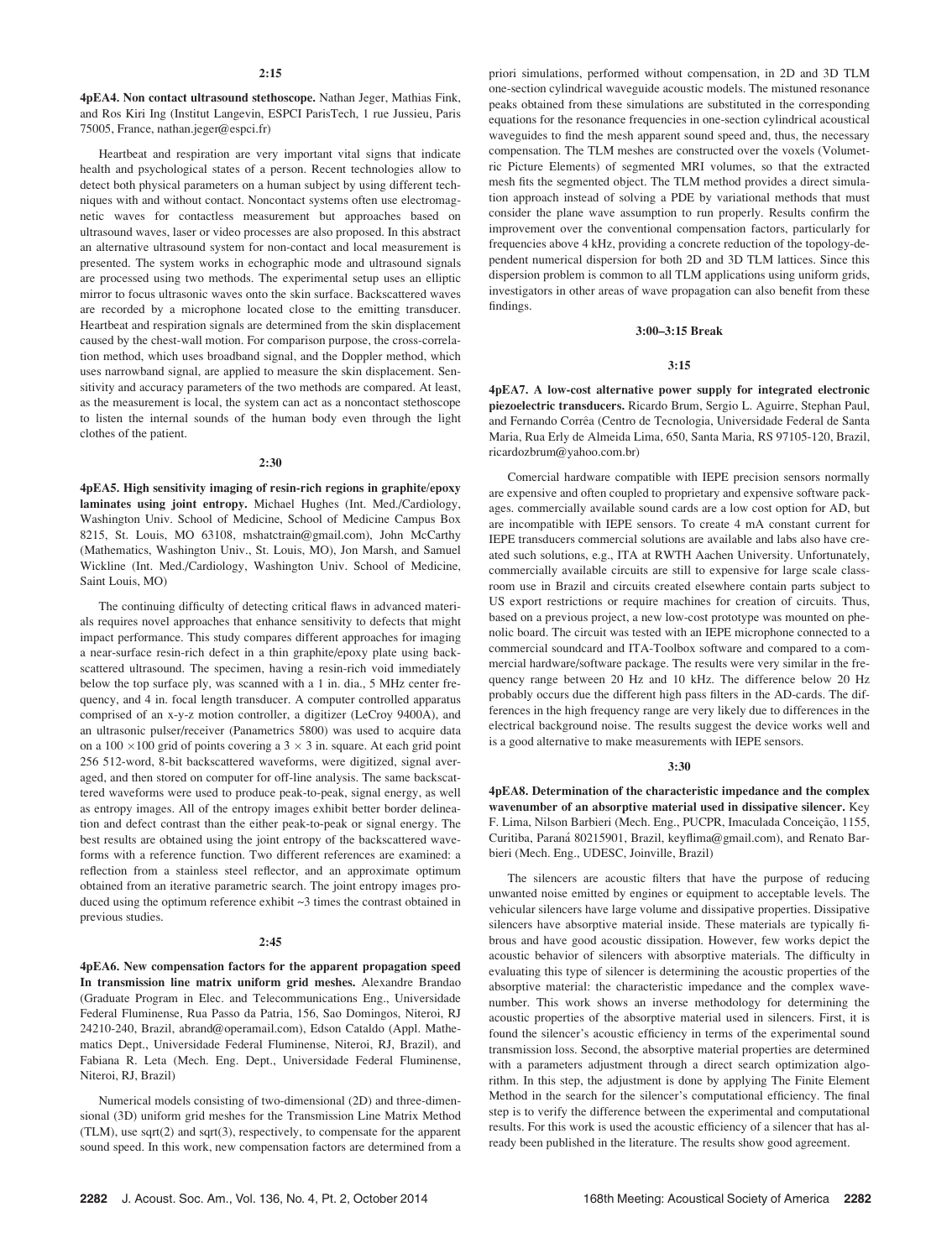#### 3:45

4pEA9. Flat, lightweight, transparent acoustic transducers based on dielectric elastomer and gel. Kun Jia (The State Key Lab. for Strength and Vib. of Mech. Structures, Xian Jiaotong Univ., South 307 Rm., 1st Teaching Bldg.,West of the Xianning Rd. No.28, Xian, Shannxi 710049, China, kunjia@mail.xjtu.edu.cn)

The advances in flat-panel displays and Super Hi-Vision with a 22.2 multichannel sound system exhibit an entirely new viewing and listening environment for the audience; however, flat and lightweight acoustic transducers are required to fulfill this prospect. In this paper, a flat lightweight acoustic transducer with a rather simple structure is proposed. Polyacrylic elastomer membrane (VHB4905, 3M corporation) with 4 mm diameter, 0.5 mm thickness is biaxially prestretched and fixed on a polyurethane ring as the vibrator, then ionic gel is painted on the center region of the membrane as electrodes, finally, conducting wires which are also made by ionic gel is attached to the edge of the electrodes for applying the AC voltage with a DC bias. The ultrahigh transmittance of the VHB4905, gel, and polyurethane makes the transducer totally transparent, which is of great interest in advanced media technology. The dynamic properties of the membrane are studied experimentally along with its acoustic performance. It has been found that the behavior of the dielectric elastomer membrane is quite complicated, both of the in plane and out of plane vibration mode exist. The transducer shows better performance below 10 kHz for the low elastic modular of the membrane.

# THURSDAY AFTERNOON, 30 OCTOBER 2014 SANTA FE, 1:00 P.M. TO 4:10 P.M.

## Session 4pMU

# Musical Acoustics: Assessing the Quality of Musical Instruments

Andrew C. H. Morrison, Chair Joliet Junior College, 1215 Houbolt Rd., Natural Science Department, Joliet, IL 60431

## Invited Papers

#### 1:00

4pMU1. Bamboo musical instruments: Some physical and mechanical properties related to quality. James P. Cottingham (Phys., Coe College, 1220 First Ave., Cedar Rapids, IA 52402, jcotting@coe.edu)

Bamboo is one of the most widely used materials in musical instruments, including string instruments and percussion as well as wind instruments. Bamboo pipe walls are complex, composed of a layered structure of fibers. The pipe walls exhibit non-uniformity in radial structure and density, and there is a significant difference between the elastic moduli parallel to and perpendicular to the bamboo fibers. This paper presents a summary of results from the literature on bamboo as a material for musical instruments. In addition, results are presented from recent measurements of the physical and mechanical properties of materials used in some typical instruments. In particular, a case study will be presented comparing measurements made on reeds and pipes from two Southeast Asian khaen. Of the two khaen discussed, one is a high quality khaen made by craftsmen in northeastern Thailand, while the other is an inexpensive instrument purchased at an import shop. For this pair of instruments, analysis and comparison have been made of the material properties of the bamboo pipes and the composition and mechanical properties of the metal alloy reeds.

#### 1:20

4pMU2. Descriptive maps to illustrate the quality of a clarinet. Whitney L. Coyle (The Penn State Univ., 201 Appl. Sci. Bldg., University Park, PA 16802, wlc5061@psu.edu), Philippe Guillemain, Jean-Baptiste Doc, Alexis Guilloteau, and Christophe Vergez (Laboratroire de mécanique et d'acoustique, Marseille, France)

Generally, subjective opinions and decisions are made when judging the quality of musical instruments. In an attempt to become more objective, this research presents methods to numerically and experimentally create maps, over a range of control parameters, that describe instrument behavior for a variety of different sounds features or "quality markers" (playing regime, intonation, loudness, etc.). The behavior of instruments is highly dependent on the control parameters that are adjusted by the musician. Observing this behavior as a function of one control parameter (e.g., blowing pressure) can hide diversity of the overall behavior. An isovalue quality marker can be obtained for a multitude of control parameter combinations. Using multidimensional maps, where quality markers are a function of two or more control parameters, can solve this problem. Numerically: in two dimensions, a regular discretization on a subspace of control parameters can be implemented while conserving a reasonable calculation time. However, in higher dimensions (if, for example, aside from the blowing pressure and the lip force, we vary the reed parameters), it is necessary to use auto-adaptive sampling methods. Experimentally: the use of an artificial mouth allows us to maintain control conditions while creating these maps. We can also use an instrumented mouthpiece: this allows us to measure simultaneously and instantly these control parameters and create the maps "on the fly."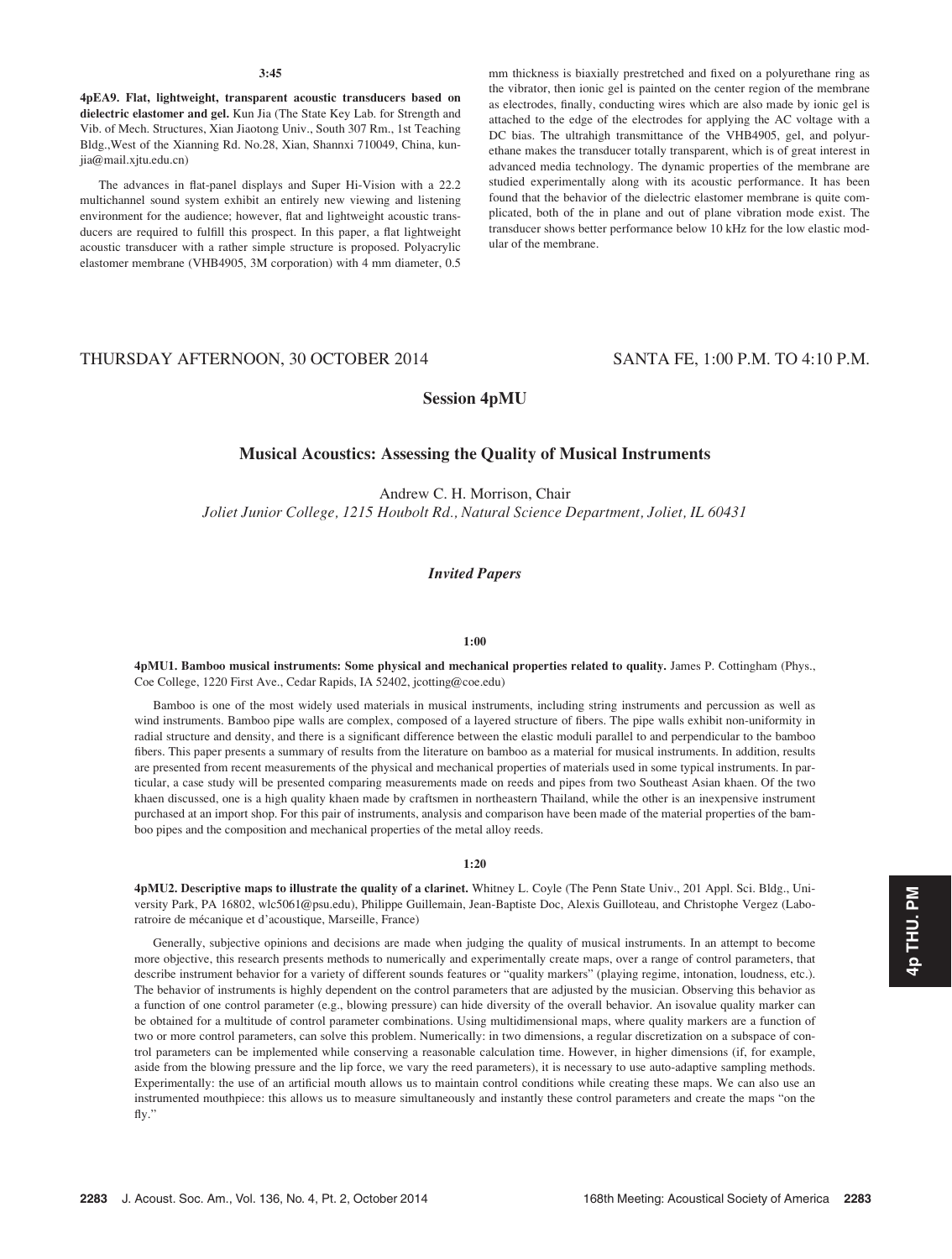4pMU3. Recent works on the (psycho-)acoustics of wind instruments. Adrien Mamou-Mani (IRCAM, 1 Pl. Stravinsky, Paris 75004, France, adrien.mamou-mani@ircam.fr)

Two experiments aiming at linking acoustical properties and perception of wind instruments will be presented. The first one is a comparison between five oboes of the same model type. An original methodology is proposed, based on discrimination tests in playing conditions and default detection using acoustical measurements. The second experiment has been done on a simplified bass clarinet with an embedded active control system. A comparison of perceptual attributes, like sound color and playability, for different acoustical configurations (frequency and damping of resonances) is possible to test using a single system. A specific methodology and first results will be presented.

4pMU4. The importance of structural vibrations in brass instruments. Thomas R. Moore (Dept. of Phys., Rollins College, 1000 Holt Ave., Winter Park, FL 32789, tmoore@rollins.edu) and Wilfried Kausel (Inst. of Musical Acoust., Univ. of Music and Performing Arts, Vienna, Austria)

2:00

It is often thought that the input impedance uniquely determines the quality of a brass wind instrument. However, it is known that structural vibrations can also affect the playability and perceived sound produced by these instruments. The processes by which the structural vibrations affect the quality of brass instruments are not completely understood, but it is likely that vibrations of the metal couple to the lips as well as introducing small changes in the input impedance. We discuss the mechanisms by which structural vibrations can affect the quality of a brass instrument and suggest methods of incorporating these effects into an objective assessment of instrument quality.

#### 2:20–2:40 Break

## Contributed Papers

4pMU5. Investigating the colloquial description of sound by musicians and non-musicians. Jack Dostal (Phys., Wake Forest Univ., P.O. Box 7507, Winston-Salem, NC 27109, dostalja@wfu.edu)

What is meant by the words used in a subjective judgment of sound? Interpreting these words accurately allows these musical descriptions of sound to be related to scientific descriptions of sound. But do musicians, scientists, instrument makers, and others mean the same things by the same words? When these groups converse about qualities of sound, they often use an expansive lexicon of terms (bright, brassy, dark, pointed, muddy, etc.). It may be inaccurate to assume that the same terms and phrases have the same meaning to these different groups of people or even remain self-consistent for a single individual. To investigate the use of words and phrases in this lexicon, subjects with varying musical and scientific backgrounds were surveyed. The subjects were asked to listen to different pieces of recorded music and asked to use their own colloquial language to describe the musical qualities and differences they perceived in these pieces. In this talk, I describe some qualitative results of this survey and identify some of the more problematic terms used by these various groups to describe sound quality.

#### 2:55

4pMU6. Chaotic behavior of the piccolo? Nicholas Giordano (Phys., Auburn Univ., College of Sci. and Mathematics, Auburn, AL 36849, njg0003@auburn.edu)

A direct numerical solution of the Navier-Stokes equations has been used to calculate the sound produced by a model of the piccolo. At low to moderate blowing speeds and at appropriate blowing angles, the sound pressure is approximately periodic with the expected frequency. As the blowing speed is increased or as the blowing angle is varied, the time dependence of the sound pressure becomes more complicated, and examination of the spectrum and the sensitivity of the sound pressure to initial conditions suggest that the behavior becomes chaotic. Similarities with the behavior found in Taylor-Couette and Rayleigh-Bènard instabilities of fluids are noted and possible implications for the nature of the piccolo tone are discussed.

3:10

4pMU7. Modeling the low-frequency response of an acoustic guitar. Micah R. Shepherd (Appl. Res. Lab, Penn State Univ., PO Box 30, mailstop 3220B, State College, PA 16801, mrs30@psu.edu)

The low-frequency response of an acoustic guitar is strongly influenced by the combined behavior of the air cavity and the top plate. The sound hole–air cavity resonance (often referred to as the Helmholtz resonance) interacts with the first elastic mode of the top plate creating a coupled oscillator with two resonance frequencies that are shifted away from the frequencies of the two original, uncoupled oscillators. This effect was modeled using finite elements for the top plate and boundary elements for the air cavity with rigid sides and back and no strings. The natural frequencies of the individual and combined oscillators were then predicted and compared to measurements. The model predicts the mode shapes, natural frequencies, and damping well thus validating the modeling procedure. The effect of changing the cavity volume was then simulated to predict the behavior for a deeper air cavity.

#### 3:25

4pMU8. Experiment to evaluate musical qualities of violin strings. Maxime Baelde (Acoust. & Environ. HydroAcoust. Lab, Université Libre de Bruxelles, 109 rue Barthélemy Delespaul, Lille 59000, France, maxime. baelde@centraliens-lille.org), Jessica De Saedeleer (Jessica De Saedeleer Luthier, Brussels, Belgium), and Jean-Pierre Hermand (Acoust. & Environ. hydroAcoust. lab, Université Libre de Bruxelles, Brussels, Belgium)

Most of violin strings on the market are made of different materials and size. They have different musical qualities: full, mellow, warm, and round, for example. Nevertheless, this description is subjective and related to string manufacturers. The aim of this study is to provide an experiment which gives an evaluation of the musical qualities of strings. This study is based on "musical descriptors," which gives information about a musical sound and psychoacoustics in order to match the musician point of view. "Musical descriptors" are also used for music classification. We use two sets of topend strings model from two different brands. These strings are mounted on two similar violins and the strings are excited on their normal modes with harpsichord damper mechanism like and other means. The sound radiated is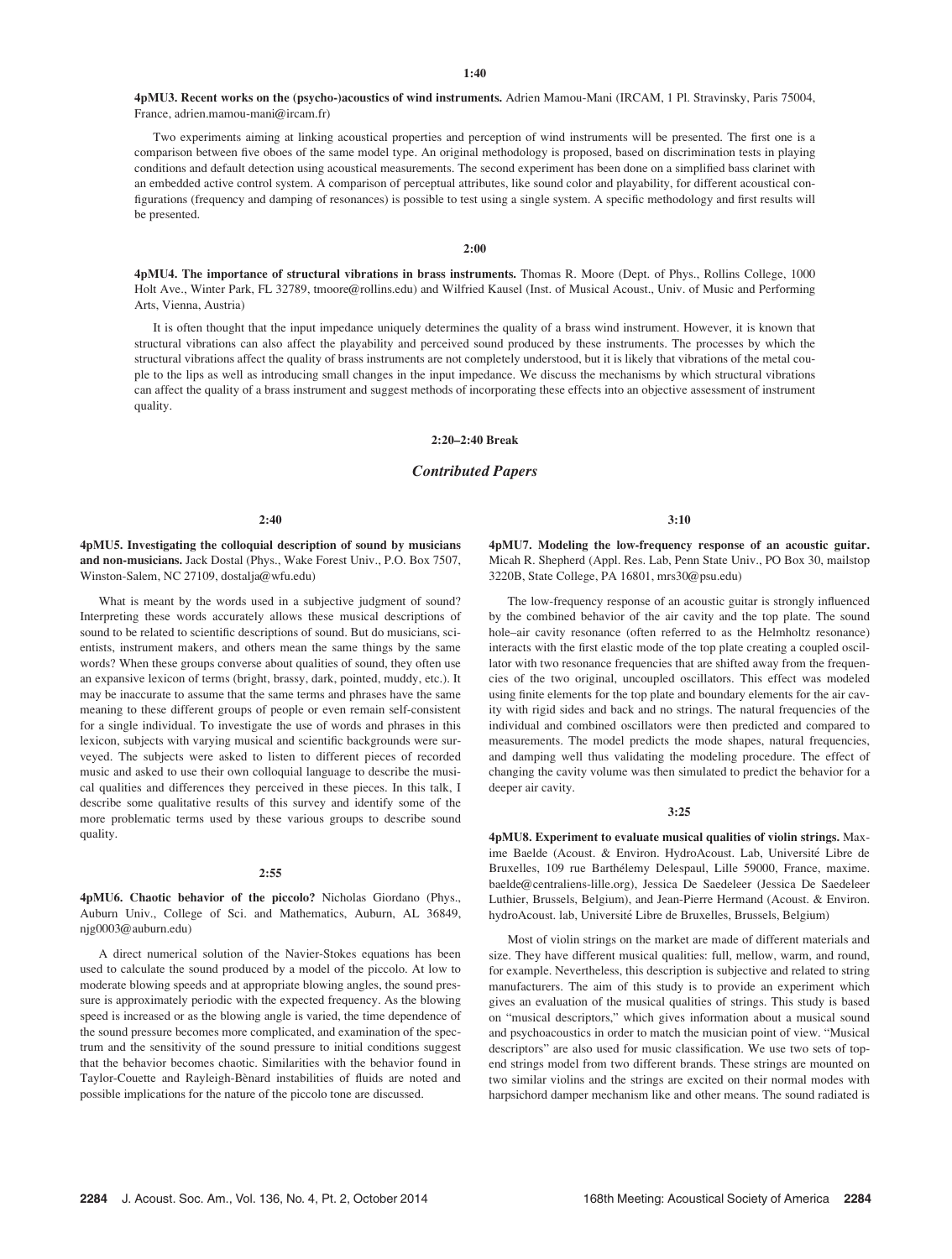recorded with a microphone and the vibration of the string with a coil-magnet device so as to have intrinsic and extrinsic string properties. Some musicians tried these strings and expressed what they thought about it. These acoustical and psychoacoustical analyzes will give information to the luthiers to know what string property allow one adjustment, in order to provide better advice aside from string manufacturers descriptions.

## 3:40

4pMU9. Vibration study of Indian folk instrument sambal. Ratnaprabha F. Surve (Phys., Nowrosjee Wadia College, 15 Tulip, Neco Gardens, Viman Nagar, Pune 21 411001, India, rfsurve@hotmail.com), Keith Desa (Phys., Nowrosjee Wadia College, 27, Maharashtra, India), and Dilip S. Joaj (Phys., Univ. of Pune, Pune, Maharashtra, India)

The percussion instruments family, in its folk category has many instruments like Dholki, Dimdi, Duff, Halagi, and Sambal. The Sambal is a folk membranophone made up of wood, played mainly in western India. Sambal a traditional drum, which is used in some religious functions. It is played by the people who are believed to be servants of goddess Mahalaxmi Devi. This instrument is made up of two approximately cylindrical wooden drums united along a common edge, having skin membranes stretched over their mouths. This instrument is played using two wooden sticks, of which one has a curved end. The right hand side drum's pitch is higher than the left. Its membrane is excited by striking repeatedly to generate sound of a constant pitch. This paper relates to vibrational analysis of the Sambal. A study has been carried out to check it's vibrational properties like modes of the vibration. The study is done by spectrum analysis (Fast Fourier Transform) using a simple Digital Storage Oscilloscope. The tonal quality of wood used for the cylinders and membrane is compared.

4pMU10. Experimental investigation of crash cymbal acoustic quality. Devyn P. Curley (Mech. Eng., Tufts Univ., 200 College Ave., Medford, MA 02155), Zachary A. Hanan (Elec. Eng., Univ. of Colorado, Boulder, CO), Dan Luo (Mech. Eng., Tufts Univ., Medford, MA), Christopher W. Penny (Phys., Tufts Univ., Medford, MA), Christopher F. Rodriguez (Elec. and Comput. Eng., Tufts Univ., Medford, MA), Paul D. Lehrman (Music, Tufts Univ., Medford, MA), Chris B. Rogers, and Robert D. White (Mech. Eng., Tufts Univ., Medford, MA, r.white@tufts.edu)

A methodology to quantitatively evaluate the quality of the transmitted acoustic signature of cymbals is under development. High speed video recordings of a percussionist striking both a Zildjian 14 in. A-custom crash cymbal and a Zildjian Gen 16 low volume 16 in. crash cymbal were recorded and used to determine biometrically accurate crash and ride striking motions. A two degree of freedom robotic arm has been developed to mimic human striking motion. The robotic arm includes a high torque elbow joint driven in closed loop trajectory tracking and an impedance controlled wrist joint to approximate the variable stiffness of the stick grip. A quantitative comparison of robotic and human strikes will be made using high speed video. Repeatable strikes will be carried out using the robotic system in an anechoic chamber for different grades of Zildjian cymbals, including low volume Gen 16 cymbals. Acoustic features of the measured sound output will be compared to seek quantitative metrics for evaluating cymbal sound quality that compare favorably with the results of qualitative human assessments that are currently in use by the industry. Preliminary results indicate noticeable differences in cymbal acoustic output including variations in modal density, decay time, and beating phenomena.

# THURSDAY AFTERNOON, 30 OCTOBER 2014 MARRIOTT 3/4, 1:15 P.M. TO 4:20 P.M.

# Session 4pNS

## Noise: Virtual Acoustic Simulation

Stephen A. Rizzi, Cochair NASA Langley Research Center, 2 N Dryden St, MS 463, Hampton, VA 23681

Patricia Davies, Cochair Ray W. Herrick Labs., School of Mechanical Engineering, Purdue University, 177 South Russell Street, West Lafayette, IN 47907-2099

Chair's Introduction—1:15

## Invited Papers

## 1:20

4pNS1. Recent advances in aircraft source noise synthesis. Stephen A. Rizzi (AeroAcoust. Branch, NASA Langley Res. Ctr., 2 N Dryden St., MS 463, Hampton, VA 23681, stephen.a.rizzi@nasa.gov), Daniel L. Palumbo (Structural Acoust. Branch, NASA Langley Res. Ctr., Hampton, VA), Jonathan R. Hardwick (Dept. of Mech. Eng., Virginia Tech, Blacksburg, VA), and Andrew Christian (National Inst. of Aerosp., Hampton, VA)

For several decades, research and development has been conducted at the NASA Langley Research Center directed at understanding human response to aircraft flyover noise. More recently, a technology development effort has focused on the simulation of aircraft flyover noise associated with future, large commercial transports. Because recordings of future aircraft are not available, the approach taken utilizes source noise predictions of engine and airframe components which serve as a basis for source noise syntheses. Human subject response studies have been conducted aimed at determining the fidelity of synthesized source noise, and the annoyance and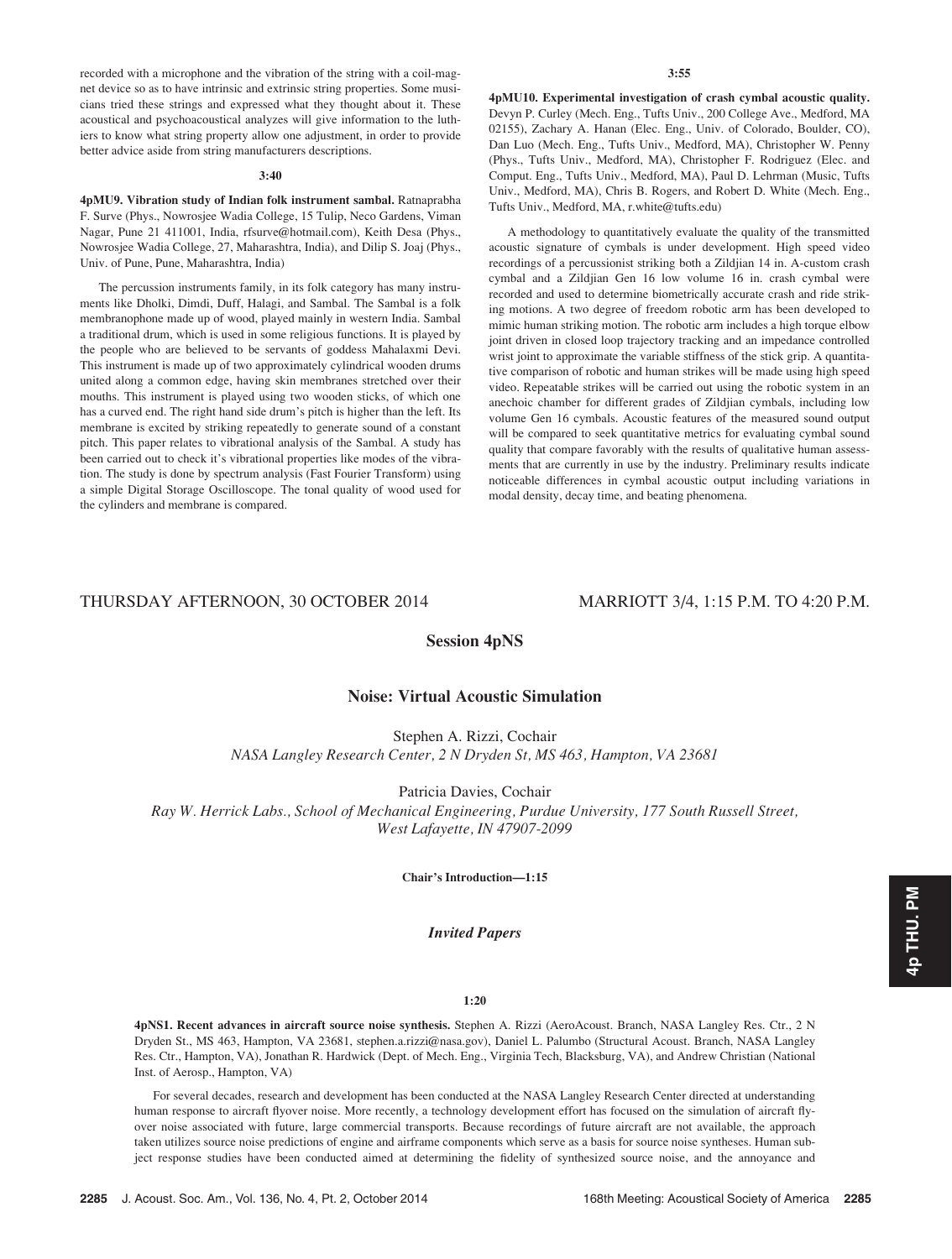detectability once the noise is propagated (via simulation) to the ground. Driven by various factors, human response to less common noise sources are gaining interest. Some have been around for a long time (rotorcraft), some have come and gone, and are back again (open rotors), and some are entirely new (distributed electric driven propeller systems). Each has unique challenges associated with source noise synthesis. Discussed in this work are some of those challenges including source noise characterization from wind tunnel data, flight data, or prediction; factors affecting perceptual fidelity including tonal/broadband separation, and amplitude and frequency modulation; and a potentially expansive range of operating conditions.

## 1:40

4pNS2. An open architecture for auralization of dynamic soundscapes. Aric R. Aumann (Analytical Services & Mater., Inc., 107 Res. Dr., Hampton, VA 23666-1340, aric.r.aumann@nasa.gov), William L. Chapin (AuSIM, Inc., Mountain View, CA), and Stephen A. Rizzi (AeroAcoust. Branch, NASA Langley Res. Ctr., Hampton, VA)

An open architecture for auralization has been developed by NASA to support research aimed at understanding human response to sound within a complex and dynamic soundscape. The NASA Auralization Framework (NAF) supersedes an earlier auralization tool set developed for aircraft flyover noise auralization and serves as a basis for a future auralization plug-in for the NASA Aircraft Noise Prediction Program (ANOPP2). It is structured as a set of building blocks in the form of dynamic link libraries, so that other soundscapes, e.g., those involving ground transportation, wind turbines, etc., and other use cases, e.g., inverse problems, may easily be accommodated The NAF allows users to access auralization capabilities in several ways. The NAF's built-in functionality may be exercised utilizing either basic (e.g., console executable) or advanced (e.g., MATLAB, LabView, etc.) host environments. The NAF's capabilities can also be extended by augmenting or replacing major activities through programming its open architecture. In this regard, it is envisioned that third parties will develop plug-in capabilities to augment those included in the NAF.

#### $2:00$

4pNS3. Simulated sound in advanced acoustic model videos. Kenneth Plotkin (Wyle, 200 12th St. South, Ste. 900, Arlington, VA 22202, kenneth.plotkin@wyle.com)

The Advanced Acoustic Model (AAM) and other time-step aircraft noise simulation models developed by Wyle can generate video animations of the noise environment. The animations are valuable for understanding details of noise footprints and for community outreach. Using algorithms developed by NASA, audio simulation for jet aircraft noise has recently been added to the video capability. Input data for the simulations consist of AAM's one-third octave band sound level time history output, plus flight path geometry and ground properties. Working at an audio sample rate of 44.1 kHz and a sample "hop" period of 0.0116 s, a random phase narrow band sample is shaped to match spectral amplitudes. Ground reflection and low frequency oscillation are added to the hops, which are merged into a WAV file. The WAV file is then mixed with an existing animation generated from the same AAM run. The process takes place in near-real time, based on a location that a user selects from a site map. The presentation includes demonstrations of the results for a simple level flyover and for the departure of a high performance jet aircraft from an airbase.

#### 2:20

4pNS4. Combining local source propagation modeling results with a global acoustic ray tracer. Michael Williams, Darrel Younk, and Steve Mattson (Great Lakes Sound and Vib., 47140 N. Main St., Houghton, MI 49931, mikew@glsv.com)

A common method of sound auralization in large virtual environments is through acoustic ray tracing. The purpose of an acoustic ray tracer is to supply accurate source to listener impulse response functions for a virtual scene. Currently, sources are modeled as an omnidirectional point source in the ray tracer. This limits the fidelity of the results and is not accurate for complicated noise sources involving multiple audible parts. The proposed method is to simulate local source propagation to a sphere using various energy modeling techniques. These results may be used to increase the fidelity of a ray trace by giving directionality to the source and allowing for source audio to be mixed from recordings of components of the source. This is especially relevant when a full source has not yet been constructed. Because of this, there are many real world applications in engineering, architecture, and other fields that need high fidelity auralization of future products.

#### 2:40

4pNS5. Modelling sound propagation in the presence of atmospheric turbulence for the auralization of aircraft noise. Frederik Rietdijk, Kurt Heutschi (Acoust. / Noise Control, Empa, Überlandstrasse 129, Dübendorf, Zurich 8600, Switzerland, frederik.rietdijk@ empa.ch), and Jens Forssén (Appl. Acoust., Chalmers Univ. of Technol., Gothenburg, Sweden)

A new tool for the auralization of aircraft noise in an urban environment is in development. When listening to aircraft noise sound level fluctuations caused by atmospheric turbulence are clearly audible. Therefore, to create a realistic auralization of aircraft noise, atmospheric turbulence needs to be included. Due to spatial inhomogeneities of the wind velocity and temperature in the atmosphere acoustic scattering occurs, affecting the transfer function between source and receiver. Both these inhomogeneities and the aircraft position are time-dependent, and therefore the transfer function varies with time resulting in the audible fluctuations. Assuming a stationary (frozen) atmosphere, the movement of the aircraft alone gives rise to fluctuations. A simplified model describing the influence of turbulence on a moving elevated source is developed, which can then be used to simulate the influence of atmospheric turbulence in the auralization of aircraft noise.

3:00–3:20 Break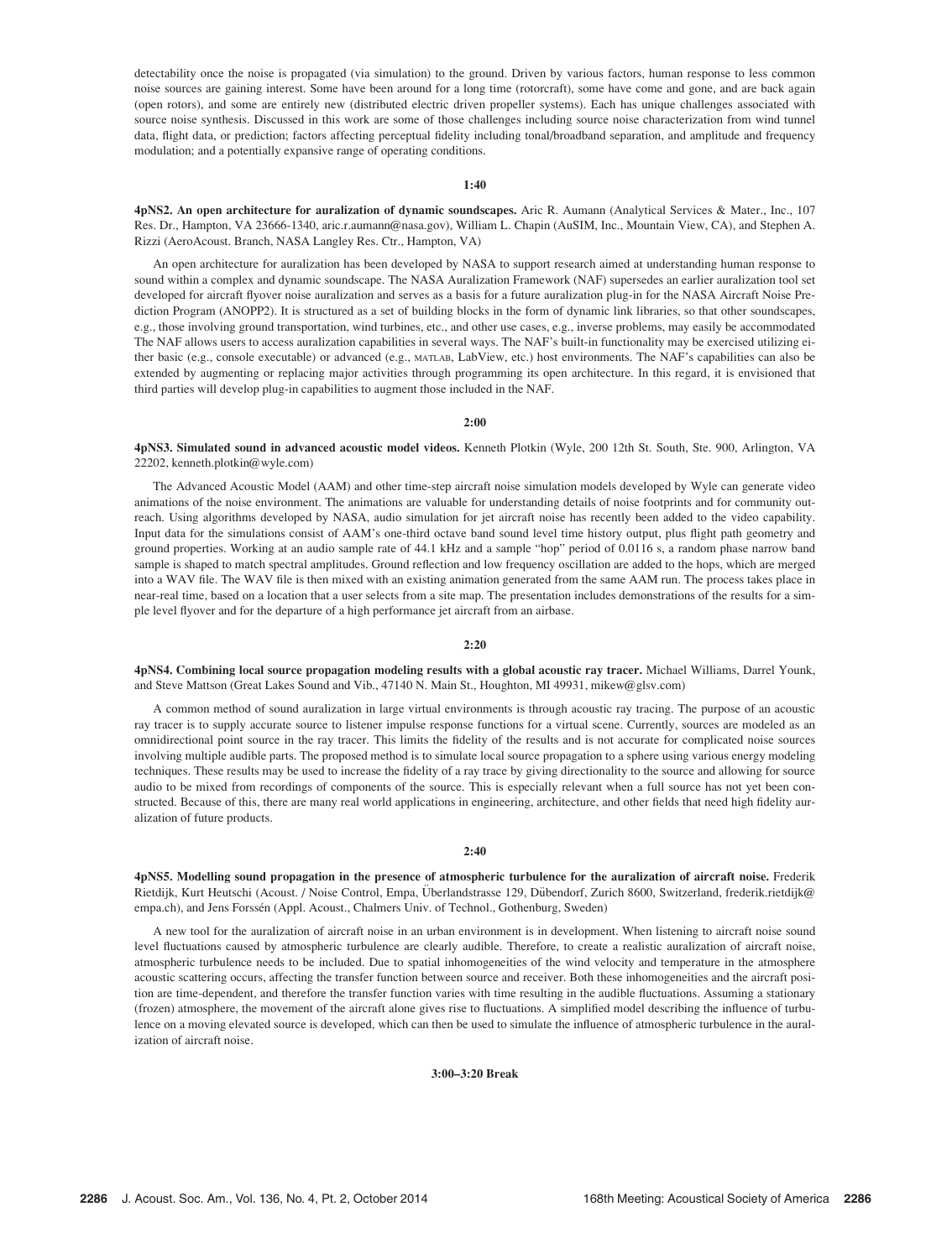4pNS6. Simulation of excess ground attenuation for aircraft flyover noise synthesis. Brian C. Tuttle (Analytical Mech. Assoc., Inc., 1318 Wyndham Dr., Hampton, VA 23666, btuttle1@gmail.com) and Stephen A. Rizzi (AeroAcoust. Branch, NASA Langley Res. Ctr., Hampton, VA)

Subjective evaluations of noise from proposed aircraft and flight operations can be performed using simulated flyover noise. Such simulations typically involve three components: generation of source noise, propagation of that noise to a receiver on or near the ground, and reproduction of that sound in a subjective test environment. Previous work by the authors focused mainly on development of high-fidelity source noise synthesis techniques and sound reproduction methods while assuming a straight-line propagation path with standard atmospheric absorption and simple (plane-wave) ground reflection models. For aircraft community noise applications, this is usually sufficient because the aircraft are nearly overhead. However, when simulating noise sources at low elevation angles, the plane-wave assumption is no longer valid and must be replaced by a model that takes into account the reflection of spherical waves from a ground surface of finite impedance. Recent additions to the NASA Community Noise Test Environment (CNoTE) software suite have improved real-time simulation capabilities of ground-plane reflections for low incidence angles. The models are presented along with the resulting frequency response of the filters representing excess ground attenuation. Discussion includes an assessment of the performance and limitations of the filters in a real-time simulation.

#### 3:40

4pNS7. Evaluation of the perceptual fidelity of a novel rotorcraft noise synthesis technique. Jonathan R. Hardwick (Dept. of Mech. Eng., Virginia Polytechnic Inst. and State Univ., Blacksburg, VA), Andrew Christian (National Inst. of Aerosp., 100 Exploration Way, Hampton, VA 23666, andrew.christian@nasa.gov), and Stephen A. Rizzi (AeroAcoust. Branch, NASA Langley Res. Ctr., Hampton, VA)

A human subject experiment was recently conducted at the NASA Langley Research Center to evaluate the perceptual fidelity of synthesized rotorcraft source noise. The synthesis method combines the time record of a single blade passage (i.e., of a main or tail rotor) with amplitude and frequency modulations observed in recorded rotorcraft noise. Here, the single blade passage record can be determined from a time-averaged recording or from a modern aeroacoustic analysis. Since there is no predictive model available, the amplitude and frequency modulations were derived empirically from measured flyover noise. Thus, one research question was directed at determining the fidelity of four synthesis implementations (unmodulated and modulated main rotor only, and unmodulated and modulated main and tail rotor) under thickness and loading noise dominated conditions, using modulation data specific to those conditions. A second research question was aimed at understanding the sensitivity of fidelity to the choice of modulation method. In particular, can generic modulation data be used in lieu of data specific to the condition of interest, and how do modifications of generic and specific modulation data affect fidelity? The latter is of importance for applying the source noise synthesis to the simulation of complete flyover events.

## 4:00

4pNS8. A comparison of subjects' annoyance ratings of rotorcraft noise in two different testing environments. Andrew McMullen and Patricia Davies (Purdue Univ., 177 S Russel Dr, West Lafayette, IN 47906, almvz5@mail.missouri.edu)

Two subjective tests were conducted to investigate people's responses to rotorcraft noise. In one test subjects heard the sounds in a room designed to simulate aircraft flyovers. The frequency range of the Exterior Effects Room (EER) at NASA Langley is 17 Hz to 18,750 Hz. In the other test, subjects heard the sounds over earphones and the frequency range of the playback was 25 Hz–16 kHz. Some of the sounds in this earphone test, high-pass filtered at 25 Hz, were also played in the EER. Forty subjects participated in each of the tests. Subjects' annoyance responses in each test were highly correlated with EPNL, ASEL, and Loudness exceeded 20% of the time (correlation coefficient close to 0.9). However, at some metric values there was a large variation in response levels, which could be linked to characteristics of harmonic families present in the sound. While the results for both tests are similar, subjects in the EER generally found the sounds less annoying than the subjects who heard the sounds over earphones. Certain groups of signals were rated similarly in one test environment, but differently in the other. This may be due to playback method, subject population, or other factors.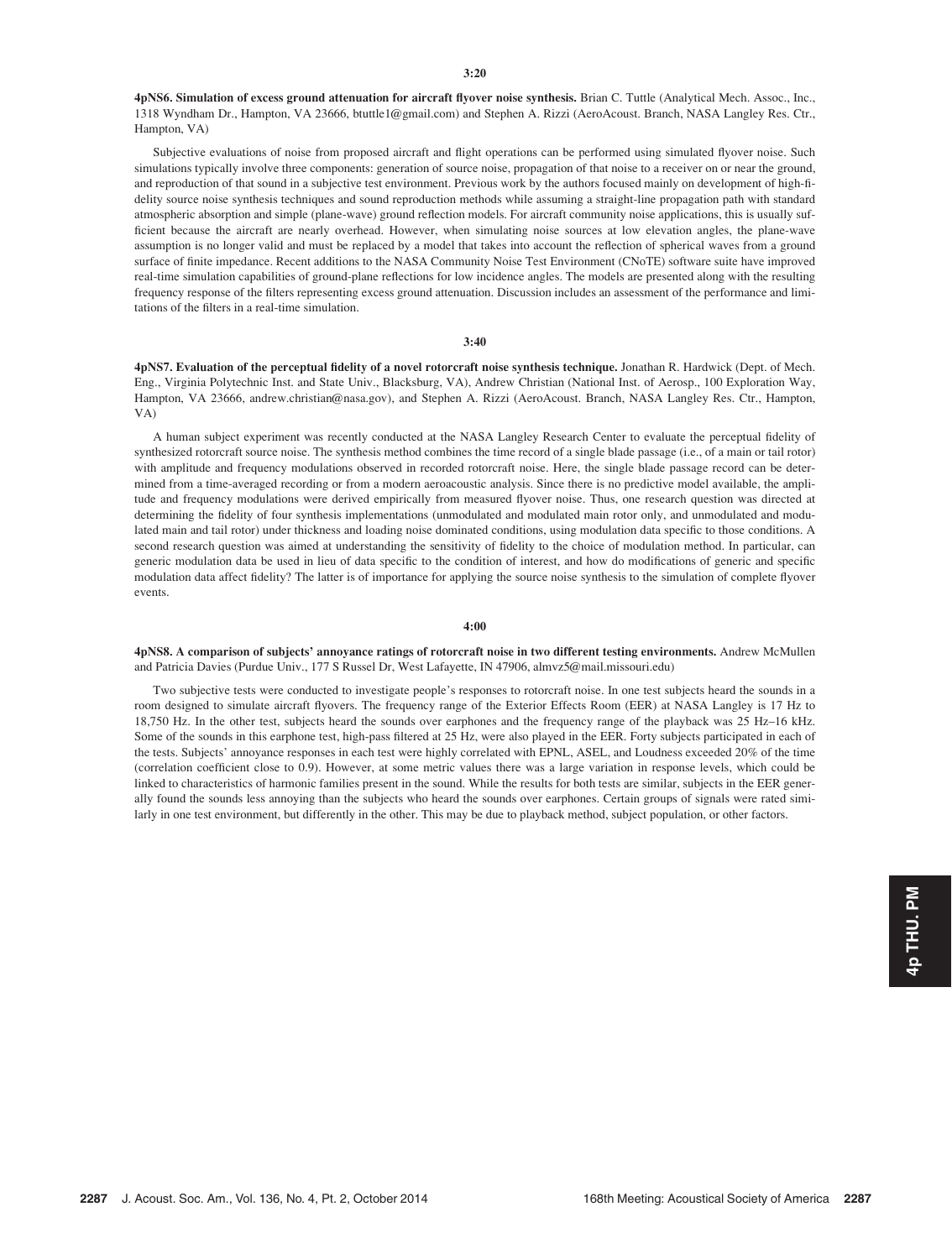# Session 4pPA

# Physical Acoustics: Topics in Physical Acoustics II

Josh R. Gladden, Cochair

Physics & NCPA, University of Mississippi, 108 Lewis Hall, University, MS 38677

William Slaton, Cochair

Physics & Astronomy, The University of Central Arkansas, 201 Donaghey Ave., Conway, AR 72034

## Contributed Papers

## 1:30

4pPA1. Aeroacoustic response of coaxial Helmholtz resonators in a lowspeed wind tunnel. William Slaton (Phys. & Astronomy, The Univ. of Central Arkansas, 201 Donaghey Ave., Conway, AR 72034, wvslaton@uca. edu)

The aeroacoustic response of coaxial Helmholtz resonators with different neck geometries in a low-speed wind tunnel has been investigated. Experimental test results of this system reveal strong aeroacoustic response over a Strouhal number range of 0.25–0.1 for both increasing and decreasing the flow rate in the wind tunnel. Ninety-degree bends in the resonator necks does not significantly change the aeroacoustic response of the system. Aeroacoustic response in the low-amplitude range has been successfully modeled by describing-function analysis. This analysis, coupled with a turbulent flow velocity distribution model, gives reasonable values for the location in the flow of the undulating stream velocity that drives vortex shedding at the resonator mouth. Having an estimate for the stream velocity that drives the flow-excited resonance is crucial when employing the describing-function analysis to predict aeroacoustic response of resonators.

#### 1:45

4pPA2. Separation of acoustic waves in isentropic flow perturbations. Christian Henke (ATLAS ELEKTRONIK, Sebaldsbruecker Heerstrasse 235, Bremen 28309, Germany, christian.henke@atlas-elektronik.com)

The present contribution investigates the mechanisms of sound generation and propagation in the case of highly-unsteady flows. It is based on the linearisation of the isentropic Navier-Stokes equation around a new pathline-averaged base flow. As a consequence of this unsteady and non-radiating base flow, the perturbation equations satisfy a conservation law. It is demonstrated that this flow perturbations can be split into acoustic and vorticity modes, with the acoustic modes being independent of the vorticity modes. Moreover, we conclude that the present acoustic perturbation is propagated by the convective wave equation and fulfills Lighthill's acoustic analogy. Therefore, we can define the deviations from the convective wave equation as the "true" sound sources. In contrast to other authors, no assumptions on a slowly varying or irrotational flow are necessary.

#### 2:00

4pPA3. The sliding mode controller on the rijke-type combustion systems with mean temperature gradients. Dan Zhao and Xinyan Li (Mech. and Aerosp. Eng., Nanyang Technolog. Univ., 50 Nanyang Ave. Singapore, Singapore 639798, Singapore, xli037@e.ntu.edu.sg)

Thermoacoustic instabilities are typically generated due to the dynamic coupling between unsteady heat release and acoustic pressure waves. To eliminate thermoacoustic instability, the coupling must be somehow interrupted. In this work, we designed and implemented a sliding mode controller to mitigate self-sustained thermoacoustic oscillations in a Rijke-type combustion system. An acoustically-compact heat source is confined and modeled by using a modified King's Law. The mean temperature gradient is considered by expanding the acoustic waves via Galerkin series. Coupling the unsteady heat release with the acoustic model enables the flow disturbances to be calculated, thus providing a platform on which to evaluate the performance of the controller. As the controller is actuated, the limit cycle oscillations are quickly dampened and the thermoacoustic system with multiple eigenmodes is stabilized. The successful demonstration indicates that the sliding mode controller can be applied to stabilize unstable thermoacoustic systems.

#### 2:15

4pPA4. Feedback control of thermoacoustic oscillation transient growth of a premixed Laminar flame. Dan Zhao and Xy Li (Aerosp. Eng. Div., Nanyang Technolog. Univ., 50 Nanyang Ave., Singapore, Singapore, XLI037@e.ntu.edu.sg)

Transient growth of combustion-excited oscillations could trigger thermoacoustic instability in a combustion system with nonorthogonal eigenmodes. In this work, feedback control of transient growth of combustionexcited oscillation in a simplified thermoacoustic system with Dirichlet boundary conditions is considered. For this a thermoacoustic model of a premixed laminar flame with an actuator is developed. It is formulated in statespace by expanding acoustic disturbances via Galerkin series and linearizing flame model and recasting it into the classical time-lag  $N-\tau$  for controllers implementation. As a linear-quadratic-regulator (LQR) controller is implemented, the system becomes asymptotically stable. However, it is associated with transient growth of thermoacoustic oscillations, which may potentially trigger combustion instability. To eliminate the oscillations transient growth, a strict dissipativity controller is then implemented. Comparison is then made between the performances of these controllers. It is found that the strict dissipativity controller achieves both exponential decay of the oscillations and unity maximum transient growth.

#### 2:30

4pPA5. Nonlinear self-sustained thermoacoustic instability in a combustor with three bifurcating branches. Dan Zhao and Shihuai Li (Aerosp. Eng. Div., Nanyang Technolog. Univ., 50 Nanyang Ave., Singapore, Singapore, LISH0025@e.ntu.edu.sg)

In this work, experimental investigations of a bifurcating thermoacoustic system are conducted first. It has a mother tube splitting into three bifurcating branches. It is surprisingly found that the flow oscillations in the bifurcating branches resulting from unsteady combustion in the bottom stem are at different temperatures. Flow visualization reveals that one branch is associated with "cold" pulsating flow, while the other two branches are "hot." Such unique flow characteristics cannot be predicted by simply assuming the bifurcating combustor consisting of three curved Rijke tube. 3D Numerical investigations are then conducted. Three parameters are identified and studied one by one: (1) the heat source location, (2) the heat flux, and (3) the flow direction in the bifurcating branches. As each of the parameters is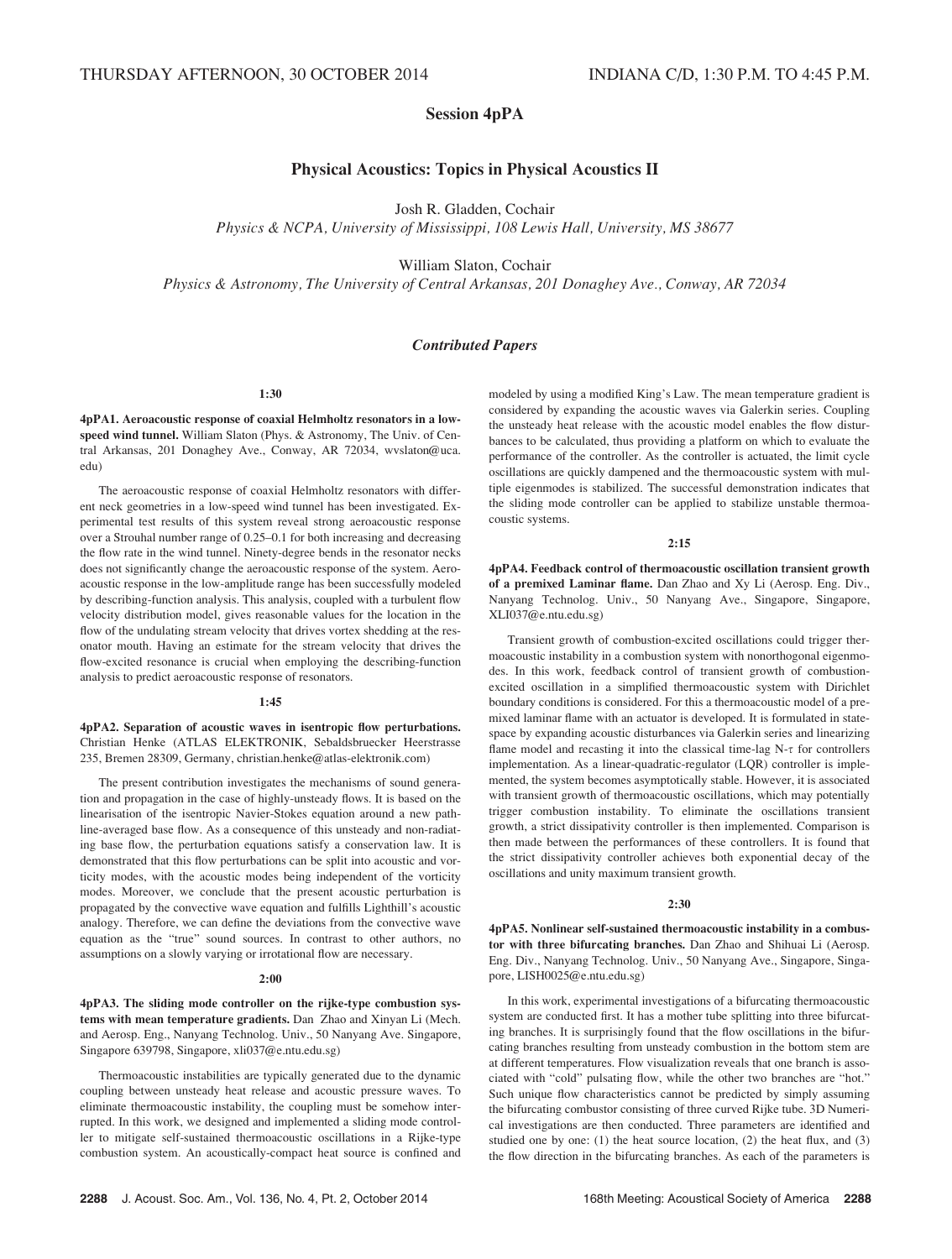varied, the heat-driven acoustics signature is found to change. The main nonlinearity is identified in the heat fluxes. Comparing the numerical and experimental results reveals that good agreement is obtained in terms of mode frequencies, mode shapes, sound pressure level and supercritical Hopf bifurcating behavior.

#### 2:45

4pPA6. Application of Mach-Zehnder interferometer to measure irregular reflection of a spherically divergent N-wave from a plane surface in air. Maria M. Karzova (LMFA UMR CNRS 5509, Ecole Centrale de Lyon, Université Lyon I, Leninskie Gory 1/2, Phys. Faculty, Dept. of Acoust., Moscow 119991, Russian Federation, masha@acs366.phys.msu. ru), Petr V. Yuldashev (Phys. Faculty, M.V. Lomonosov Moscow State Univ., Moscow, Russian Federation), Sebastien Ollivier (LMFA UMR CNRS 5509, Ecole Centrale de Lyon, Université Lyon I, Lyon, France), Vera A. Khokhlova (Phys. Faculty, M.V. Lomonosov Moscow State Univ., Moscow, Russian Federation), and Philippe Blanc-Benon (LMFA UMR CNRS 5509, Ecole Centrale de Lyon, Université Lyon I, Lyon, France)

Mach stem is a well-known structure typically observed in the process of strong (acoustical Mach numbers greater than 0.4) step-shock waves reflection from a rigid boundary. However, this phenomenon has been much less studied for weak shocks in nonlinear acoustic fields where Mach numbers are in the range from 0.001 to 0.01 and pressure waveforms have more complicated temporal structure than step shocks. In this work, the results are reported for Mach stem formation observed in the experiment of Nwave reflections from a plane surface. Spherically divergent N-waves were generated by a spark source in air and were measured using a Mach-Zehnder interferometer. Pressure waveforms were reconstructed using the inverse Abel transform applied to the phase of the interferometer measurement signal. Temporal resolution of 0.4  $\mu$ s was achieved. Regular and irregular types of reflection were observed. It was shown that the length of the Mach stem increased linearly while the N-wave propagated along the surface. In addition, preliminary results of the influence of surface roughness on the Mach stem formation will be presented. [Work supported by the President of Russia MK-5895.2013.2 grant, student stipend from the French Government, and by LabEx CeLyA ANR-10-LABX-60/ANR-11-IDEX-0007.]

## 3:00–3:15 Break

#### 3:15

4pPA7. Statistical inversion approach to estimating water content in an aquifer from seismic data. Timo Lähivaara (Appl. Phys., Univ. of Eastern Finland, P.O. Box 1627, Kuopio 70211, Finland, timo.lahivaara@uef.fi), Nicholas F. Dudley Ward (Otago Computational Modelling Group Ltd., Dunedin, New Zealand), Tomi Huttunen (Kuava Ltd, Kuopio, Finland), and Jari P. Kaipio (Mathematics, Univ. of Auckland, Auckland, New Zealand)

This study focuses on developing computational tools to estimate water content in an aquifer from seismic measurements. The poroelastic signature from an aquifer is simulated and methods that use this signature to estimate the water table level and aquifer thickness are investigated. In this work, the spectral-element method is used to solve the forward model that characterizes the propagation of seismic waves. The inverse problem is formulated in the Bayesian framework, so that all uncertainties are explicitly modelled as probability distributions, and the solution is given as summary statistics over the posterior distribution of parameters relative to data. For the inverse problem, we use the Bayesian approximation error method which reduces the overall computational demand. In this study, results in the two-dimensional case with simulated data are presented.

#### 3:30

4pPA8. Surfactant-free emulsification in microfluidics using strongly oscillating bubbles. Siew-Wan Ohl, Tandiono Tandiono, Evert Klaseboer (Inst. of High Performance Computing, 1 Fusionopolis Way, #16-16 Connexis North, Singapore 138632, Singapore, ohlsw@ihpc.a-star.edu.sg), Dave Ow, Andre Choo (Bioprocessing Technol. Inst., Singapore, Singapore), Fenfang Li, and Claus-Dieter Ohl (Division of Phys. and Appl. Phys., School of Physical and Mathematical Sci., Nanyang Technol. Univ., Singapore, Singapore)

In this study, two immiscible liquids in a microfluidics channel has been successfully emulsified by acoustic cavitation bubbles. These bubbles are generated by the attached piezo transducers which are driven to oscillate at resonant frequency of the system (about 100 kHz) [1, 2]. The bubbles oscillate and induce strong mixing in the microchamber. They induce the rupture of the liquid thin layer along the bubble surface due to the high shear stress and fast liquid jetting at the interface. Also, they cause the big droplets to fragment into small droplets. Both water-in-oil and oil-in-water emulsions with viscosity ratio up to 1000 have been produced using this method without the application of surfactant. The system is highly efficient as submicron monodisperse emulsions (especially for water-in-oil emulsion) could be created within milliseconds. It is found that with a longer ultrasound exposure, the size of the droplets in the emulsions decreases, and the uniformity of the emulsion increases. Reference: [1] Tandiono, SW Ohl et al., "Creation of cavitation activity in a microfluidics device through acoustically driven capillary waves," Lab Chip 10, 1848–1855 (2010). [2] Tandiono, SW Ohl et al., "Sonochemistry and sonoluminescence in microfluidics," Proc. Natl. Acad. Sci. U.S.A. 108(15), 5996–5998 (2011).

#### 3:45

4pPA9. Ultrasonic scattering from poroelastic materials using a mixed displacement-pressure formulation. Max denis (Mayo Clinic, 200 First St. SW, Rochester, MN 55905, denis.max@mayo.edu), Chrisna Nguon, Kavitha Chandra, and Charles Thompson (Univ. of Massachusetts Lowell, Lowell, MD)

In this work, a numerical technique suitable for evaluating the ultrasonic scattering from a three-dimensional poroelastic material is presented. Following Biot's derivation of the macroscopic governing equations for a fluid saturated poroelastic material, the predicted two propagating wave equations are formulated in terms of displacement and pressure. Assuming that porosity variations on a microscopic scale have a cumulative effect in generating a scattered field, the scattering attenuation coefficient of a Biot medium can be determined. The scattered fields of the wave equations are numerically evaluated as Neumann series solutions of the Kirchhoff-Helmholtz integral equation. A Padé approximant technique is employed to extrapolate beyond the Neumann series' radius of convergence (weak scattering regime). In the case of bovine trabecular bone, the relationship between the scattering attenuation coefficient and the structural and mechanical properties of the trabecular bone is of particular interest. The results demonstrate the validity of the linear frequency-dependent assumption of attenuation coefficient n the low frequency range. Further comparisons, between measured observations and the numerical results will be discussed.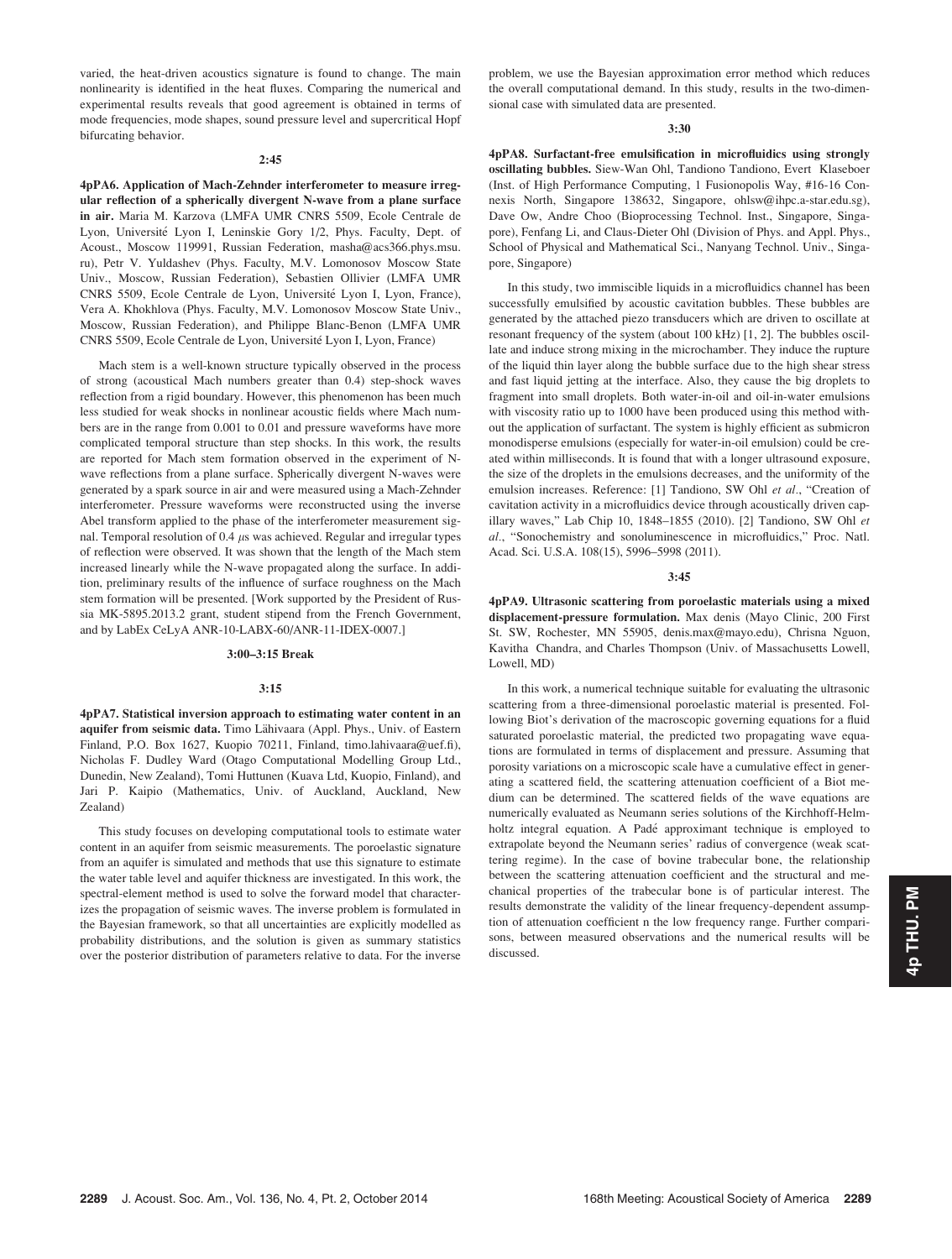4pPA10. High temperature resonant ultrasound spectroscopy study on Lead Magnesium Niobate—Lead Titanate (PMN-PT) relaxor ferroelectric material. Sumudu P. Tennakoon and Joseph R. Gladden (Phys. and Astronomy, Univ. of MS, 1 Coliseum Dr., Phys.& NCPA, Univ. of MS, University, MS 38677, sptennak@go.olemiss.edu)

Lead magnesium niobate-lead titanate  $[(1-x)PbMg_{1/3}Nb_{2/3}O_3-xPbTiO_3]$ is a perovskite relaxor ferroelectric material exhibiting superior electromechanical coupling compared to the conventional piezoelectric materials. In this work, non-poled single crystal PMN-PT material with the composition near morphotropic phase boundary (MPB) was investigated in the temperature range of 400 K—800 K where the material is reported to be in the cubic phase. High temperature resonant ultrasound spectroscopy (HT-RUS) technique was used to probe temperature dependency of elastic constants derived from the measured resonant modes. Non-monotonic resonant frequency trends in the temperature regime indicate stiffening of the material, followed by gradual softening typically observed in heated materials. Elastic constants confirmed this stiffening in the temperature range of 400 K—673 K, where the stiffness constants  $C_{11}$  and  $C_{44}$  increased approximately by 40% and 33% respectively. Acoustic attenuation, derived from the quality factor (Q), exhibits a minimum around the temperature where the stiffness is maximum and, significantly higher attenuation observed at temperatures below 400 K. The temperature range 395 K—405 K was identified as a transition temperature range, where the material showed an abrupt change in the resonant spectrum and, the material emerges from the MPB characterized by this very high acoustic attenuation. This transition temperature compares favorably with dielectric constant measurements reported in the literature.

#### 4:15

4pPA11. Structure of cavitation zones in a heavy magma under explosive character of its decompression. Valeriy Kedrinskiy (Physical Hydro-Dynam.., Lavrentyev Inst. of HydroDynam.., Russian Acad. of Sci., Lavrentyev prospect 15, Novosibirsk 630090, Russian Federation, kedr@ hydro.nsc.ru)

The paper is devoted to the investigation of a dynamics of state and structure of compressed magma flow saturated by gas and microcrystallites which is characterized by phase transitions, diffusive processes, by increase of a magma viscosity magnitude by the orders and bubbly cavitation development behind the decompression wave front formed in the result of volcanic channel depressurization. The multi-phase mathematical model, which includes well-known conservation laws for mean pressure, mass velocity, and density as well as the system of the kinetic equations describing the physical processes that occur in a compressed magma during its explosive decompression, is considered. The results of numerical analysis show that the processes of a magma saturation by cavitation nuclei as their density magnitude increases by a few orders lead to the formation of separate zone with anomalously high values of the flow parameters. As it has turned out the abnormal zone is located in the vicinity of a free surface of a cavitating magma column. The mechanism of its formation is determined by diffusion flows redistribution as the nuclei density increases as well as by the change of the distribution character of main flow parameters in the abnormal zone from a gradual to an abrupt increase of their values on the lower zone bound. Note, the mass velocity jump by the order magnitude relatively main flow allows to conclude that the flow disintegration on the lower bound of the zone is quite probable. [Supp. RAS Presidium Program, Project 2.6].

4:30

4pPA12. Cavity collapse in a bubbly liquid. Ekaterina S. Bolshakova (Phys., Novosibirsk State Univ., Novosibirsk, Russian Federation) and Valeriy Kedrinskiy (Physical HydroDynam., Lavrentyev Inst. of HydroDynam., Russian Acad. of Sci., Lavrentyev prospect 15, Novosibirsk 630090, Russian Federation, kedr@hydro.nsc.ru)

The effect of an ambient liquid state on a spherical cavity dynamics under atmospheric hydrostatic pressure p and extremely low initial gas pressure p(0) inside was investigated. The equilibrium bubbly (cavitating) medium with sound velocity C as the function of gas phase concentration k was considered as the ambient liquid model. The cavity dynamics is analyzed within the framework of Herring-equation for the following diapasons of main parameters :  $k = 0$ —5%,  $p(0) = 0.02$ —10(-6) atm. Numerical analysis has shown that the deceleration C by two order does not have an influence neither on an asymptotic value of collapsed cavity radius nor on the acoustical losses under its collapse. It means than in the whole the integral acoustical losses remain invariable. However the collapse cavity dynamics and the radiation structure are essentially changed: from numerous pulsations with a decreasing amplitudes up to a single collapse and from a wave packet up to a single wave, correspondingly. It has turned out that the acoustic corrections in the Herring-equation don't influence practically on the cavity dynamics if the term of equation with dH/dt is absent. Naturally, the deceleration C exerts essential influence on an empty cavity dynamics. The graphs of dR/Cdt values as a function of R/Ro for different C values are located higher the data of classical models of Herring, Gilmore and Hunter. So the value  $M = 1$  is reached at  $R/Ro = 0.023$  for  $k = 0$ , and at the value 0.23 when k = 5 %. [Support RFBR, grant 12-01-00314.]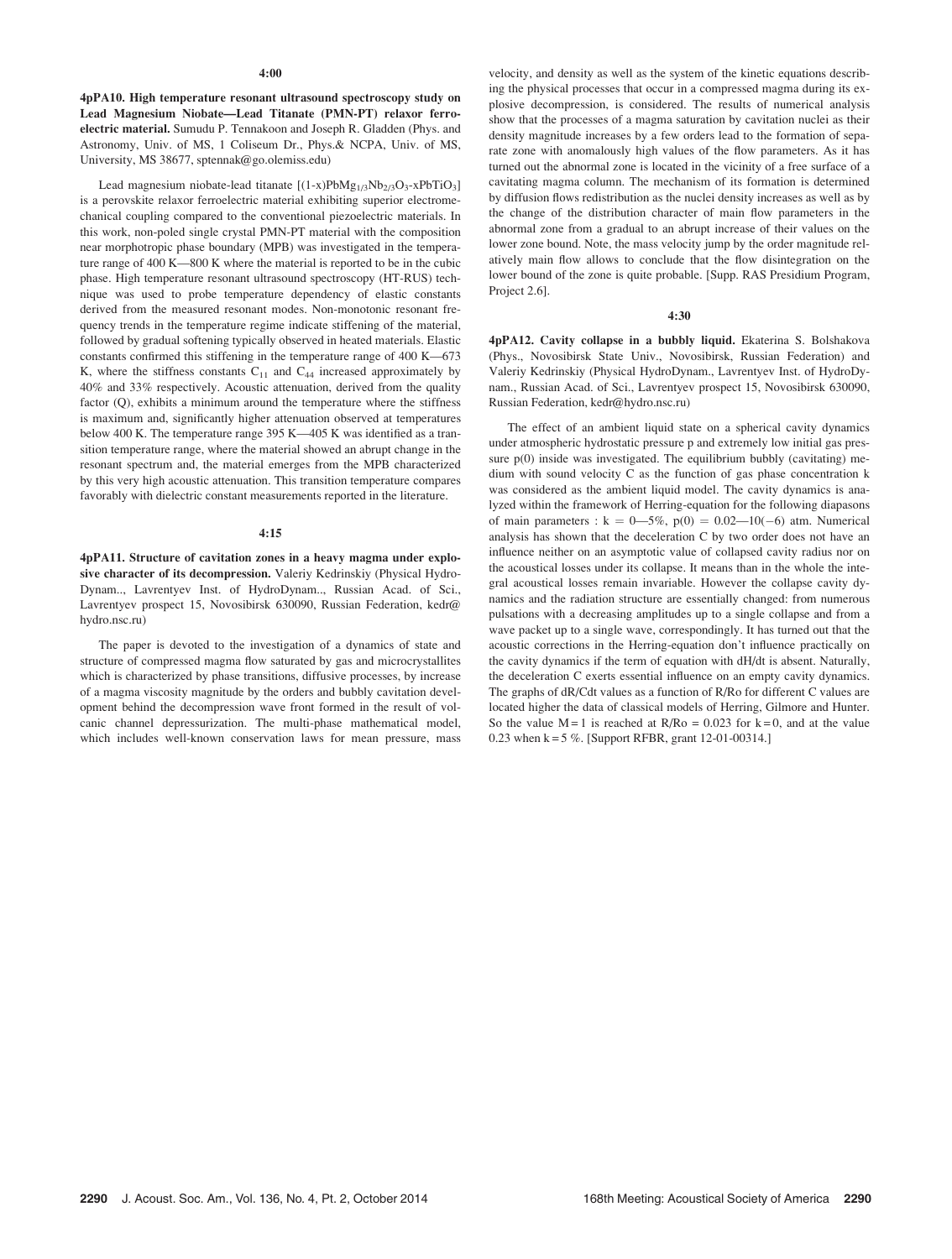# Session 4pPP

# Psychological and Physiological Acoustics: Physiological and Psychological Aspects of Central Auditory Processing Dysfunction II

Frederick J. Gallun, Cochair

National Center for Rehabilitative Auditory Research, Portland VA Medical Center, 3710 SW US Veterans Hospital Rd., Portland, OR 97239

Adrian KC Lee, Cochair

University of Washington, Box 357988, University of Washington, Seattle, WA 98195

## Invited Papers

## 1:30

4pPP1. Aging as a window into central auditory dysfunction: Combining behavioral and electrophysiological approaches. David A. Eddins, Erol J. Ozmeral, and Ann C. Eddins (Commun. Sci. & Disord., Univ. of South Florida, 4202 E. Fowler Ave., PCD 1017, Tampa, FL 33620, deddins@usf.edu)

Central auditory processing involves a complex set of feed-forward and feedback processes governed by a cascade of dynamic neuro-chemical mechanisms. Central auditory dysfunction can arise from disruption of one or more of these processes. With hearing loss, dysfunction may begin with reduced and/or altered input to the central auditory system followed by peripherally induced central plasticity. Similar central changes may occur with advancing age and neurological disorders even in the absence of hearing loss. Understanding the behavioral and physiological consequences of this plasticity on the processing of basic acoustic features is critical for effective clinical management. Major central auditory processing deficits include reduced temporal processing, impaired binaural hearing, and altered coding of spectro-temporal features. These basic deficits are thought to be primary contributing factors to the common complaint of difficulty understanding speech in noisy environments in persons with hearing loss, brain injury, and advanced age. The results of investigations of temporal, spectral, and spectro-temporal processing, binaural hearing, and loudness perception will be presented with a focus on central auditory deficits that occur with advancing age and hearing loss. Such deficits can be tied to reduced peripheral input, altered central coding, and complex changes in cortical representations.

## 2:00

4pPP2. Age-related declines in hemispheric asymmetry as revealed in the binaural interaction component. Ann C. Eddins, Erol J. Ozmeral, and David A. Eddins (Commun. Sci. & Disord., Univ. of South Florida, 4202 E. Fowler Ave., PCD 1017, Tampa, FL 33620, aeddins@usf.edu)

The binaural interaction component (BIC) is a physiological index of binaural processing. The BIC is defined as the brain activity resulting from binaural (diotic or dichotic) stimulus presentation minus the brain activity summed across successive monaural stimulus presentations. Smaller binaural-induced activity relative to summed monaural activity is thought to reflect neural inhibition in the central auditory pathway. Since aging is commonly associated with reduced inhibitory processes, we evaluate the hypothesis that the BIC is reduced with increasing age. Furthermore, older listeners typically have reduced hemispheric asymmetry relative to younger listeners, interpreted in terms of compensation or recruitment of neural resources and considered an indication of age-related neural plasticity. Binaural stimuli designed to elicit a lateralized percept generate maximum neural activity in the hemisphere opposite the lateralized position. In this investigation, we evaluated the hypothesis that the BIC resulting from stimuli lateralized to one side (due to interaural time differences) results in less hemispheric asymmetry in older than younger listeners with normal hearing. Behavioral data were obtained to assess the acuity of binaural processing. Data support the interpretation that aging is marked by reduced central auditory inhibition, reduced temporal processing, and broader distribution of activity across hemispheres compared to young adults.

#### 2:30

4pPP3. Effects of blast exposure on central auditory processing. Melissa Papesh, Frederick Gallun, Robert Folmer, Michele Hutter, M. Samantha Lewis, Heather Belding (National Ctr. for Rehabilitative Auditory Res., Portland VA Medical Ctr., 6303 SW 60th Ave., Portland, OR 97221, Melissa.Papesh@va.gov), and Marjorie Leek (Res., Loma Linda VA Medical Ctr., Loma Linda, CA)

Exposure to high-intensity blasts is the most common cause of injury in recent U.S. military conflicts. Prior work indicates that blast-exposed Veterans report significantly more hearing handicap than non-blast-exposed Veterans, often in spite of clinically normal hearing thresholds. Our research explores the auditory effects of blast exposure using a combination of self-report, behavioral, and electrophysiological measures of auditory processing. Results of these studies clearly indicate that blast-exposed individuals are significantly more likely to perform poorly on tests requiring the use of binaural information and tests of pitch sequencing and temporal acuity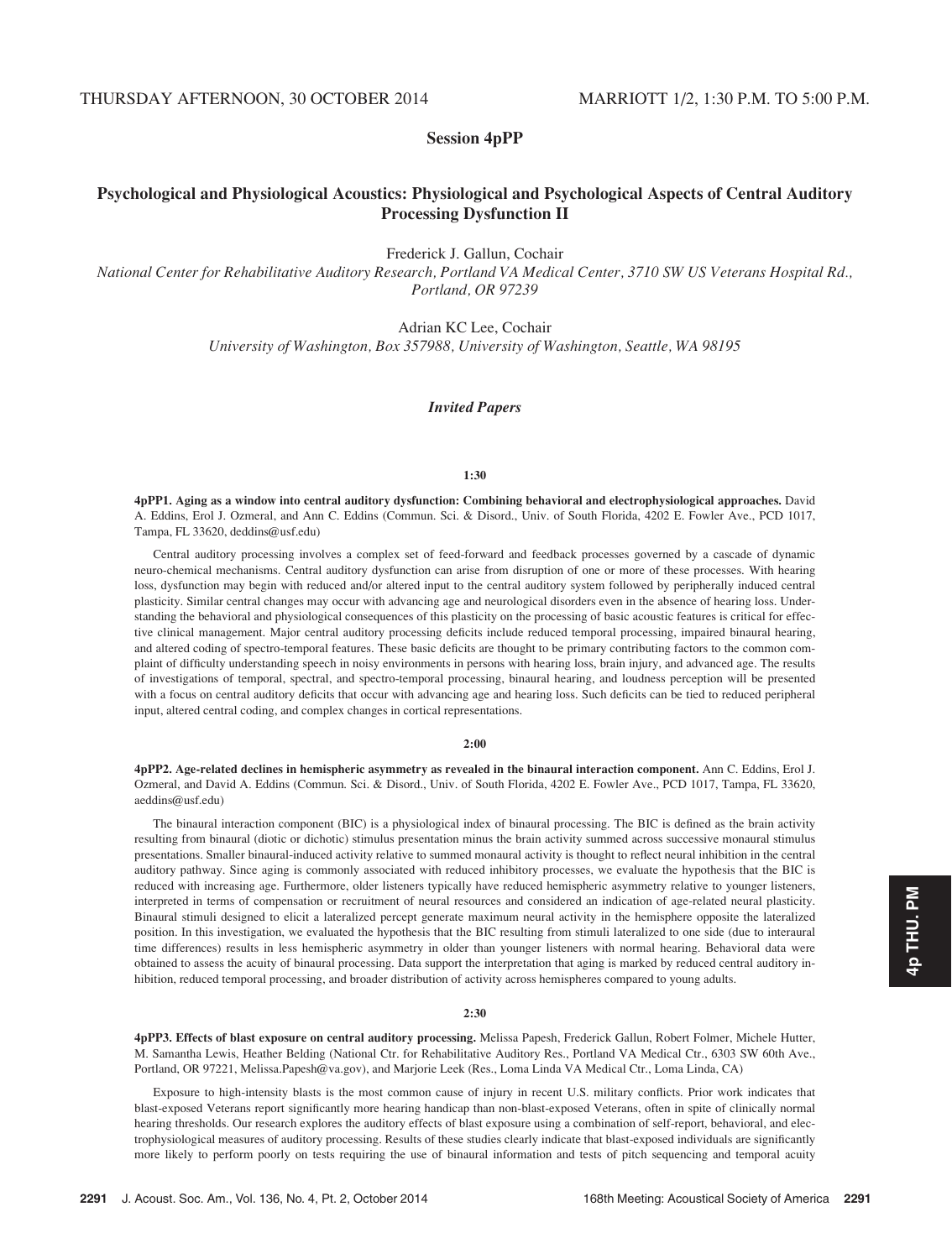compared to non-blast-exposed control subjects. Behavioral measures are corroborated by numerous objective electrophysiological measures, and are not necessarily attributable to peripheral hearing loss or impaired cognition. Thus, evidence indicates that blast exposure can lead to acquired deficits in central auditory processing (CAP) which may persist for at least 10 years following blast exposure. Future studies of these deficits in this and other adult populations are needed to address important issues such as individual susceptibility, anatomical, and physiological changes in auditory pathways which contribute to symptoms of these types of deficits, and development of effective evidence-based methods of rehabilitation in adult patients. [Work supported by the VA Rehabilitation Research & Development Service and the VA Office of Academic Affiliations.]

## 3:00–3:30 Break

#### 3:30

4pPP4. Auditory processing demands and working memory span. Margaret K. Pichora-Fuller (Dept. of Psych., Univ. of Toronto, 3359 Mississauga Rd., Mississauga, ON L5L 1C6, Canada, k.pichora.fuller@utoronto.ca) and Sherri L. Smith (Audiologic Rehabilitation Lab., Veterans Affairs, Mountain Home, TN)

The (in)dependence of auditory and cognitive processing abilities is a controversial topic for hearing researchers and clinicians. Some advocate for the need to isolate auditory and cognitive factors. In contrast, we argue for the need to understand how they interact. Working memory span (WMS) is a cognitive measure that has been related to language comprehension in general and also to speech understanding in noise. In healthy adults with normal hearing, there is typically a strong correlation between reading and listening measures of WMS. Some investigators have opted to use visually presented stimuli when testing people who do not have normal hearing in order to avoid the influence of modality-specific auditory processing deficits on WMS. However, tests conducted using auditory stimuli are necessary to evaluate how cognitive processing is affected by the auditory processing demands experienced by different individuals over a range of conditions in which the tasks to be performed, the availability of supportive context, and the acoustical and linguistic characteristics of targets and maskers are varied. Attempts to measure auditory processing independent of cognitive processing will fall short in assessing listening function in realistic conditions.

## 4:00

4pPP5. Auditory perceptual learning as a gateway to rehabilitation. Beverly A. Wright (Commun. Sci. and Disord., Northwestern Univ., 2240 Campus Dr., Evanston, IL 60202, b-wright@northwestern.edu)

A crucial aspect of the central nervous system is that it can be modified through experience. Such changes are thought to occur in two learning phases: acquisition—the actual period of training—and consolidation—a post-training period during which the acquired information is transferred to long-term memory. My coworkers and I have been addressing these principles in auditory perceptual learning by characterizing the factors that induce and those that prevent learning during the acquisition and consolidation phases. We also have been examining how these factors change during development and aging and are affected by hearing loss and other conditions that alter auditory perception. Application of these principles could improve clinical training strategies. Further, though learning is the foundation for behavioral rehabilitation, the capacity to learn can itself be impaired. Therefore, an individual's response to perceptual training could be used as an objective, clinical measure to guide diagnosis and treatment of a cognitive disorder. [Work supported by NIH.]

## 4:30–5:00 Panel Discussion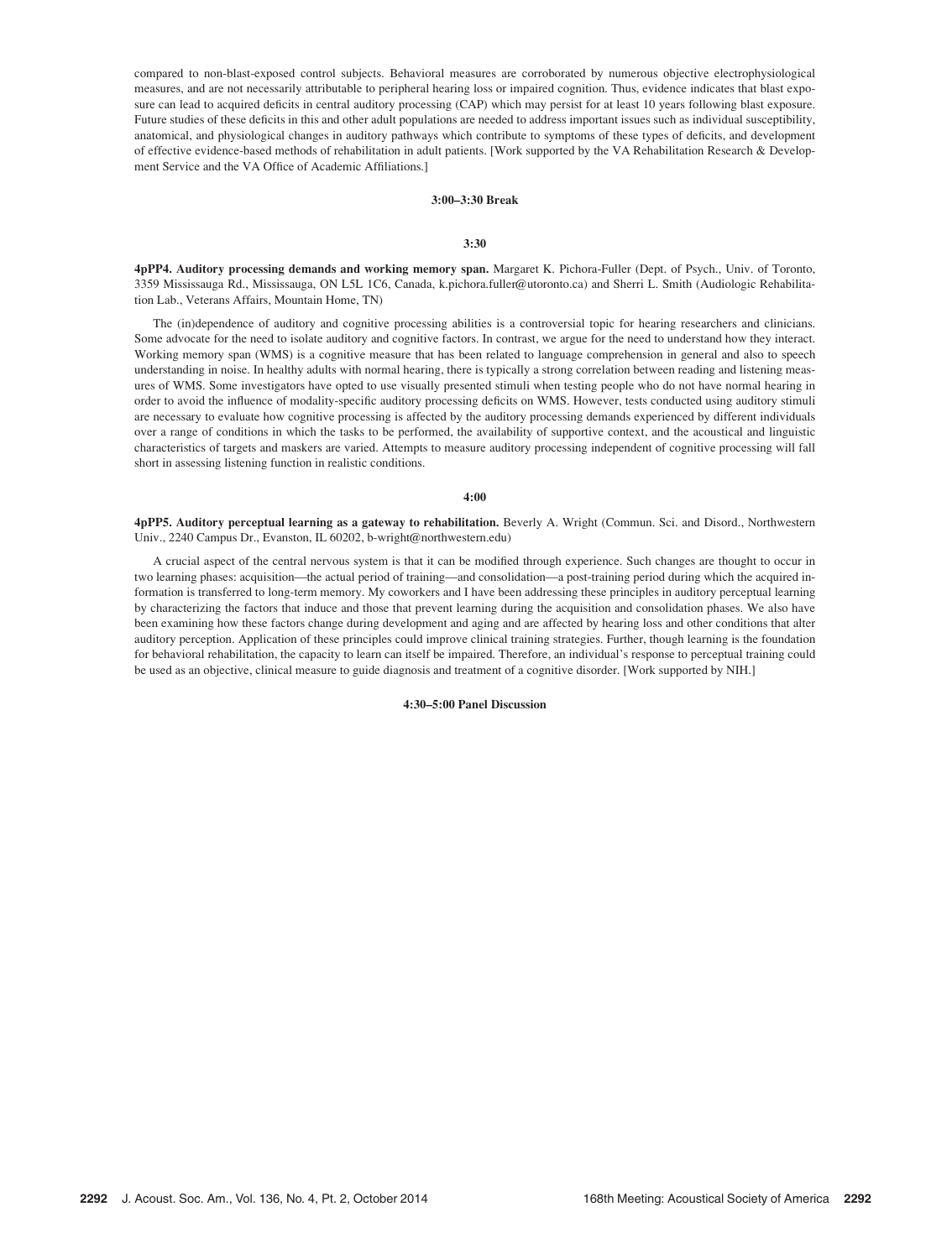# Session 4pSC

# Speech Communication: Voice (Poster Session)

Richard J. Morris, Chair

Communication Science and Disorders, Florida State University, 201 West Bloxham Road, 612 Warren Building, Tallahassee, FL 32306-1200

All posters will be on display from 1:00 p.m. to 4:00 p.m. To allow contributors an opportunity to see other posters, the contributors of odd-numbered papers will be at their posters from 1:00 p.m. and 2:30 p.m. and contributors of even-numbered papers will be at their posters from 2:30 p.m. to 4:00 p.m.

## Contributed Papers

4pSC1. Acoustical bases for the perception of simulated laryngeal vocal tremor. Rosemary A. Lester, Brad H. Story, and Andrew J. Lotto (Speech, Lang., and Hearing Sci., Univ. of Arizona, P.O. Box 210071, Tucson, AZ 85721, rosemary.lester@gmail.com)

Vocal tremor involves atypical modulation of the fundamental frequency (F0) and intensity of the voice. Previous research on vocal tremor has focused on measuring the modulation rate and extent of the F0 and intensity without characterizing other modulations present in the acoustic signal (i.e., modulation of the harmonics). Characteristics of the voice source and vocal tract filter are known to affect the amplitude of the harmonics and could potentially be manipulated to reduce the perception of vocal tremor. The purpose of this study was to determine the adjustments that could be made to the voice source or vocal tract filter to alter the acoustic output and reduce the perception of modulation. This research was carried out using a computational model of speech production that allows for precise control and modulation of the glottal and vocal tract configurations. Results revealed that listeners perceived a higher magnitude of voice modulation when simulated samples had a higher mean F0, greater degree of vocal fold adduction, and vocal tract shape for /i/ vs. /a/. Based on regression analyses, listeners' judgments were predicted by modulation information present in both low and high frequency bands. [Work supported by NIH F31-DC012697.]

4pSC2. Perception of breathiness in pediatric speakers. Lisa M. Kopf, Rahul Shrivastav (Communicative Sci. and Disord., Michigan State Univ., Rm. 109, Oyer Speech and Hearing Bldg., 1026 Red Cedar Rd., East Lansing, MI 48824, kopflisa@msu.edu), David A. Eddins (Commun. Sci. and Disord., Univ. of South Florida, Tampa, FL), and Mark D. Skowronski (Communicative Sci. and Disord., Michigan State Univ., East Lansing, MI)

Extensive research has been done to determine acoustic metrics for voice quality. However, few studies have focused on voice quality in the pediatric population. Instead, metrics evaluated on adults have directly been applied to children's voices. Some variables, such as pitch, that differ between adult and pediatric voices, have been shown to be critical in the perception of breathiness. Furthermore, it is not known whether adults perceive voice quality similarly for pediatric and adult speakers. In this experiment, 10 listeners judged breathiness for 28 stimuli using a single-variable matching task. The stimuli were modeled after four pediatric speakers and synthesized using a Klatt-synthesizer to have a wide range of aspiration noise and open quotient. Both of these variables have been shown to influence the perception of breathiness. The resulting data were compared to that previously obtained for adult speakers using the same matching task. Comparison of adult and pediatric voices will help identify differences in the perception of breathiness for these groups of speakers and to develop more accurate metrics for voice quality in children. [Research supported by NIH (R01 DC009029).]

1:00

4pSC3. Combining differentiated electroglottograph and differentiated audio signals to reliably measure vocal fold closed quotient. Richard J. Morris (Commun. Sci. and Disord., Florida State Univ., 201 West Bloxham Rd., 612 Warren Bldg., Tallahassee, FL 32306-1200, richard.morris@cci. fsu.edu), Shonda Bernadin (Elec. and Comput. Eng., Florida A & M Univ., Tallahassee, FL), David Okerlund (College of Music, Florida State Univ., Tallahassee, FL), and Lindsay B. Wright (Commun. Sci. and Disord., Florida State Univ., Tallahassee, FL)

Over the past few decades researchers have explored the use of the electroglottograph (EGG) as a non-invasive method for representing vocal fold contact during vowel production and to measure the closed quotient (CQ) and open quotient (OQ) of the glottal cycle. The first derivative of the EGG signal (dEGG) can be used to indicate these moments (Childers & Krishnamurthy, 1985). However, there can be double positive peaks in the dEGG as well as a variety of negative peak patterns (Herbst et al., 2010). Obviously these variations will alter any measurements made from the signal. Recently, the use of the dEGG with dAudio signal was reported as a means for more reliable measurement of the CQ from the EGG signal in combination with a time synchronized audio signal. The purpose of this study is to demonstrate the reliability of the dEGG and dAudio for determining CQ across a variety of vocal conditions. Files recorded from group of 15 trained females singing an octave that included their primo passaggio provided the data. Preliminary results indicate high reliability of the CQ measurements in both the chest and middle registers of all of the singers.

4pSC4. A reduced-order three-dimensional continuum model of voice production. Zhaoyan Zhang (UCLA School of Medicine, 1000 Veteran Ave., 31-24 Rehab Ctr., Los Angeles, CA 90095, zyzhang@ucla.edu)

Although vocal fold vibration largely occurs in the transverse plane, control of voice is mainly achieved by adjusting vocal fold stiffness along the anterior–posterior direction through muscle activation. Thus, models of voice control need to be at least three-dimensional on the structural side. Modeling the detailed three-dimensional interaction between vocal fold dynamics, glottal aerodynamics, and the sub- and supra-glottal acoustics is computationally expensive, which prevents parametric studies of voice production using threedimensional models. In this study, a Galerkin-based reduced-order threedimensional continuum model of phonation was presented. Preliminary results showed that this model was able to qualitatively reproduce previous experimental observations. This model is computationally efficient and thus ideal for parametric studies in phonation research as well as practical applications such as speech synthesis. [Work supported by NIH.]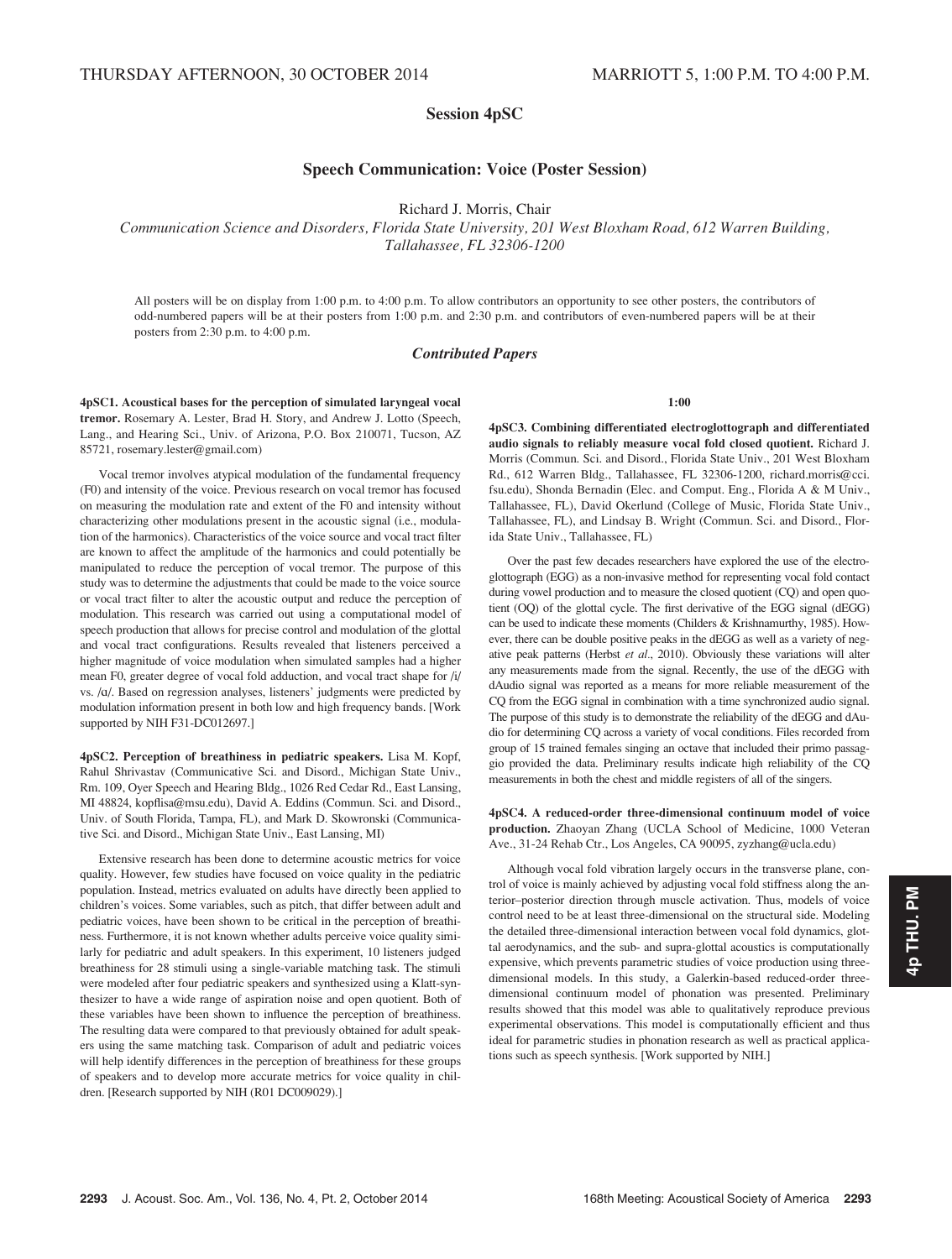4pSC5. The influence of attentional focus on voice control. Eesha A. Zaher and Charles R. Larson (Commun. Sci. and Disord., Northwestern Univ., 2240 Campus Dr., Evanston, IL 60208, EeshaZaheer2014@u.northwestern.edu)

The present study tested the role of attentional focus on control of voice fundamental frequency (F0). Subjects vocalized an "ah" sound while hearing their voice auditory feedback randomly shifted upwards or downwards in pitch. In the "UP" condition, subjects vocalized, listened for and pressed a button for each upward pitch shift stimulus. In the "DOWN" condition, subjects listened for and pressed a button for each downward shift. In the CONTROL condition, subjects vocalized without paying attention to the stimulus direction or pressing a button. Data were analyzed by averaging voice F0 contours across several trials for each pitch shift stimulus in all conditions. Response magnitudes were larger for the CONTROL than for the UP or DOWN conditions. Responses for the UP and DOWN conditions did not differ. Results suggest that when subjects focus their attention to identify specific stimuli and produce a non-vocal motor response conditional upon the identification, the neural mechanisms involved in voice control are reduced, possibly because of a reduction in the error signal resulting from the comparison of the efference copy of voice output with auditory feedback. Thus, focusing attention away from vocal control reduces neural resources involved in control of voice F0.

4pSC6. Attention-related modulation of involuntary audio-vocal response to pitch feedback errors. Hanjun Liu, Huijing Hu, and Ying Liu (Rehabilitation Medicine, The First Affiliated Hospital of Sun Yat-sen Univ., 58 Zhongshan 2nd Rd., Guangzhou, Guangdong 510080, China, lhanjun@mail.sysu.edu.cn)

It has been demonstrated that unexpected alterations in auditory feedback elicit fast compensatory adjustments in vocal production. Although generally thought to be involuntary in nature, whether these adjustments can be influenced by cognitive function such as attention remains unknown. The present event-related potential (ERP) study investigated whether neurobehavioral processing of auditory-vocal integration can be affected by attention. While sustaining a vowel phonation and hearing pitch-shifted feedback, participants were required to either ignore the auditory feedback perturbation, or attend to it with two levels of attention load. The results revealed enhancement of P2 response to the attended auditory perturbation with the low load level as compared to the unattended auditory perturbation. Moreover, increased auditory attention load led to a significant decrease of P2 response. By contrast, there was no attention-related change of vocal response. These findings provide the first neurophysiological evidence that involuntary auditory-vocal integration can be modulated as a function of auditory attention. Furthermore, it is suggested that auditory attention load can result in a decrease of the cortical processing of auditory-vocal integration in pitch regulation.

4pSC7. A study on the effect of intraglottal vortical structures on vocal fold vibration. Mehrdad H Farahani and Zhaoyan Zhang (Head and Neck Surgery, UCLA, 31-24 Rehab Ctr., UCLA School of Medicine, 1000 Veteran Ave., Los Angeles, CA 90095, mh.farahani@gmail.com)

Recent investigations suggested possible formation of the vortical structures in the intraglottal region during the closing phase of the phonation cycle. Vortical regions in the flow field are locations of negative pressure, and it has been hypothesized that this negative pressure might facilitate the glottal closure and thus affects the vibration pattern and voice production for high subglottal pressures. However, it is unclear whether the vortexinduced negative pressure is large enough, compared with vocal fold inertia and elastic recoil, to have a noticeable effect on glottal closure. In addition, the intraglottal vortical structures generally exist only for a small fraction of the closing phase when the glottis becomes divergent enough to induce flow separation. In the current work, oscillation of the vocal folds and the flow field are modeled using a non-linear finite element solver and a reduced order flow solver, respectively. The effect of vortical structures is modeled as a sinusoidal negative pressure wave applied to vocal fold surface between the flow separation point and the superior edge of the vocal folds. The effects of this vortex-induced negative pressure are quantified at different conditions of vocal fold stiffness and subglottal pressures. [Work supported by NIH.]

4pSC8. Effects of thyroarytenoid muscle activation on phonation in an in vivo canine larynx model. Georg Luegmair, Dinesh Chhetri, and Zhaoyan Zhang (Dept. of Head and Neck Surgery, Univ. of California Los Angeles, 1000 Veteran Ave., Rehab 31-24, Los Angeles, CA 90095, gluegmair@ucla.edu)

Previous studies have shown that the thyroarytenoid (TA) muscle plays an important role in the control of vocal fold adduction and stiffness. The effects of TA stimulation on vocal fold vibration, however, are still unclear. In this study, the effects of TA muscle activation on phonation were investigated in an in vivo canine larynx model. Laryngeal muscle activation was achieved through parametric stimulation of the thyroarytenoid, the lateral cricoarytenoid (LCA), and the cricothyroid (CT) muscles. For each stimulation level, the subglottal pressure was gradually increased to produce phonation. The subglottal pressure, the volume flow, and the outside acoustic pressure were measured together with high-speed recording of vocal fold vibration from a superior view. The results show that, without TA activation, phonation was limited to conditions of medium to high levels of LCA and CT activations. TA activation allowed phonation to occur at a much lower activation level of the LCA and CT muscles. Compared to conditions of no TA activation, TA activation led to decreased open quotient. Increasing TA activation also allow phonation to occur at a much larger range of the subglottal pressure while still maintaining certain degree of glottal closure during vibration. [Work supported by NIH.]

4pSC9. Voice accumulation and voice disorders in primary school teachers. Pasquale Bottalico (Dept. of Communicative Sci. and Disord., Michigan State Univ., 1026 Red Cedar Rd., East Lansing, MI 10125, pasqualebottalico@yahoo.it), Lorenzo Pavese, Arianna Astolfi (Dipartimento di Energia, Politecnico di Torino, Torino, Italy), and Eric J. Hunter (Dept. of Communicative Sci. and Disord., Michigan State Univ., East Lansing, MI)

Statistics on professional voice users with vocal health issues demonstrate the significance of the problem. However, such disorders are not currently recognized as an occupational disease in Italy. Conducting studies examining the vocal health of occupational voice users is an important step in identifying this as an important public health issue. The current study was conducted in six primary schools in Italy with 25 teachers, one of the most affected occupational categories. A clinical examination was conducted (consisting of hearing and voice screening, a VHI, etc.). On this basis, teachers were divided into three groups: healthy subjects, subject with logopaedic disorders, and subjects with objectively measured pathological symptoms. The distributions of voicing and silence periods for the teachers at work were collected using the Ambulatory Phonation Monitor (APM3200), a device for long-term monitoring of vocal parameters. The APM senses the vocal fold vibrations at the base of the neck by means of a small accelerometer. Correlations were calculated between the voice accumulation slope (obtained by multiplying the number of occurrences for each period by the corresponding duration) and the clinical status of the teachers. The differences in voice accumulation distributions among the three groups were analyzed.

4pSC10. Room acoustics and vocal comfort in untrained vocalists. Eric J. Hunter, Pasquale Bottalico, Simone Graetzer, and Russell Banks (Dept. of Communicative Sci. and Disord., Michigan State Univ., 1026 Red Cedar Rd., East Lansing, MI 48824, ejhunter@msu.edu)

Talkers have long been studied in their speech accommodation strategies in noise. Vocal effort and comfort within noisy situations have also been studied. In this study, untrained vocalists were exposed to a range of room acoustic conditions. In each environment, the subject performed a vocal task, with a goal of being "heard" by a listener 5 m away. After each task, the subject completed a series of questions addressing vocal effort and comfort. Additionally, using a head and torso simulator (HATS), the environment was assessed using a sine sweep presented at the HATS mouth and recorded at the ears. It was found that vocal clarity (C50) and the initial reflection related to vocal comfort. The results are not only relevant to room design but also to understanding talkers' acuity to acoustic conditions and their adjustments to them.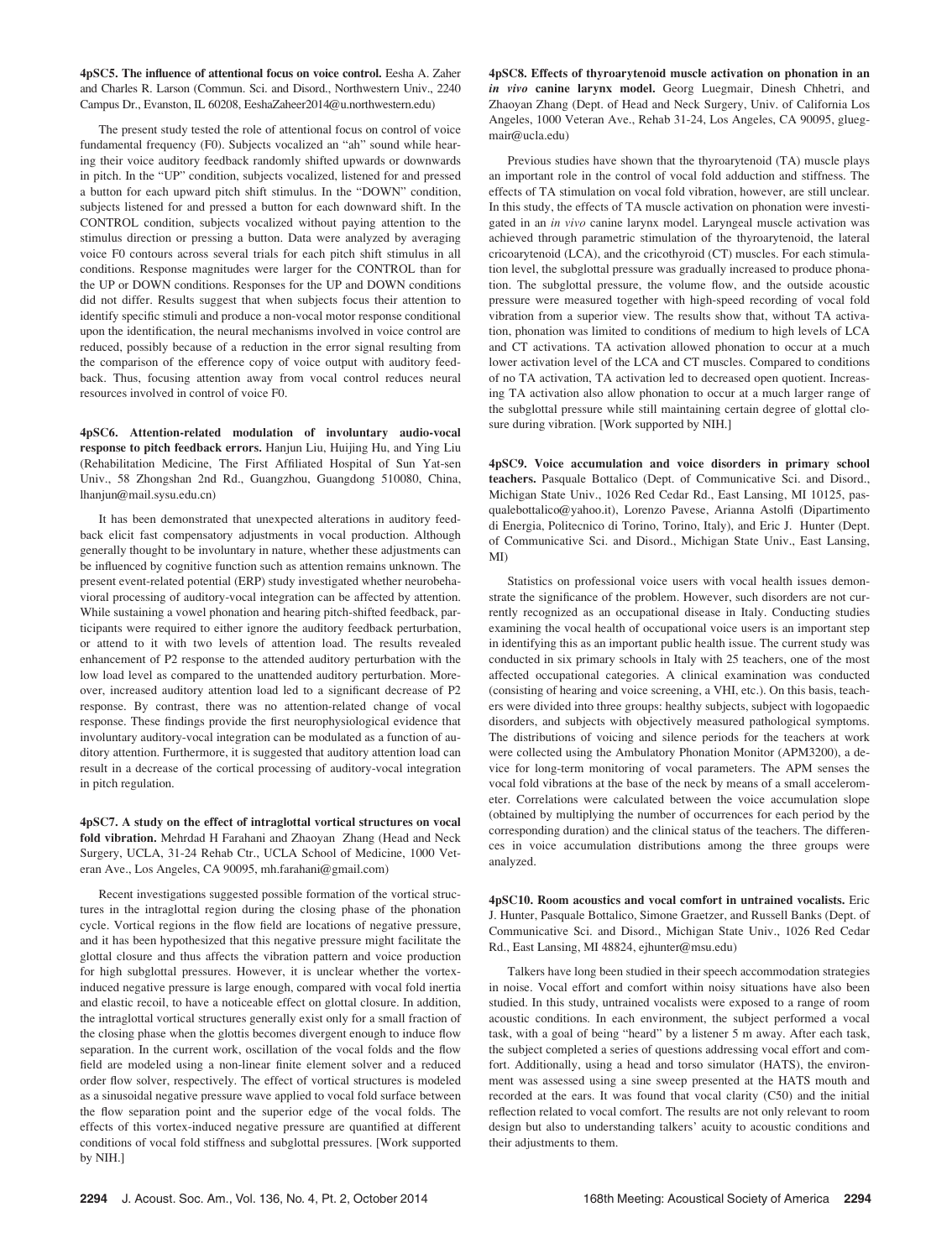4pSC11. Flow vibrato in singers. Srihimaja Nandamudi and Ronald C. Scherer (Commun. Sci. and Disord., Bowling Green State Univ., 200 Health and Human Services Bldg., Bowling Green, OH 43403, nandas@bgsu. edu)

Frequency (F0) vibrato is commonly known, but not so for flow vibrato, the mean flow variation that accompanies frequency vibrato. Two classically trained singers, each with over 20 years professional experience, a soprano and a tenor, recorded /pa:pa:pa:/ sequences on three pitches (C4, A4, and G5 for the soprano, D3, D4, and G4 for the tenor) and three loudness levels (p, mf, and f) at each pitch. Each vowel had 3–6 frequency vibrato cycles. For both singers, flow vibrato (obtained using the Glottal Enterprises aerodynamic system) was present, and the lowest pitch had the most variability; otherwise, flow vibrato was fairly sinusoidal in shape. For the soprano, flow vibrato cycle extents were: 21–88 cc/s, lowest pitch; 60–147 cc/ s, middle pitch; 115–214 cc/s, highest pitch, across loudness levels. For the soprano, the phase difference for the flow was 120–180 degrees ahead of the F0 vibrato. For the tenor, the flow vibrato cycle extents were: 32–85 cc/s, lowest pitch; 98–113 cc/s, middle pitch; 76–240 cc/s, highest pitch, across loudness levels. Flow vibrato for the tenor led the F0 vibrato typically by 40–120 degrees. For both subjects, some flow vibrato cycles had double peaks. Flow vibrato needs further study to determine its origin, shapes, and magnitudes.

4pSC12. Impact of vocal tract resonance on the perception of voice quality changes caused by vocal fold stiffness. Rosario Signorello, Zhaoyan Zhang, Bruce Gerratt, and Jody Kreiman (Head and Neck Surgery, Univ. of California Los Angeles David Geffen School of Medicine, 31-24 Rehab Ctr., UCLA School of Medicine, 1000 Veteran Ave., Los Angeles, CA 90095, rsignorello@ucla.edu)

Experiments using animal and human larynx models are often conducted without a vocal tract. While it is reasonable to assume the absence of a vocal tract has only small effects on vocal fold vibration, it is unclear how sound production and its perception will be affected. In this study, the validity of using data obtained in the absence of a vocal tract for voice perception studies was investigated. Using a two-layer self-oscillating physical model, three series of voice stimuli were created: one produced with conditions of leftright symmetric vocal fold stiffness, and two with left-right asymmetries in vocal fold body stiffness. Each series included a set of stimuli created with a physical vocal tract, and a second set created without a physical vocal tract. Stimuli were re-synthesized to equalize the mean F0 for each series and normalized for amplitude. Listeners were asked to evaluate the three series in a sort-and-rate task. Multidimensional scaling analysis will be applied to examine the perceptual interaction between the voice source and the vocal tract resonances. [Work supported by NIH.]

4pSC13. Perceptual differences among models of the voice source: Further evidence. Marc Garellek (Linguist, UCSD, La Jolla, CA), Gang Chen (Elec. Eng., UCLA, Los Angeles, CA), Bruce R. Gerratt (Head and Neck Surgery, UCLA, 31-24 Rehab Ctr., 1000 Veteran Ave., Los Angeles, CA 90403), Abeer Alwan (Elec. Eng., UCLA, Los Angeles, CA), and Jody Kreiman (Head and Neck Surgery, UCLA, Los Angeles, CA, jkreiman@ ucla.edu)

Models of the voice source differ in how they fit natural voices, but it is still unclear which differences in fit are perceptually salient. This study describes ongoing analyses of differences in the fit of six voice source models to 40 natural voices, and how these differences relate to perceptual similarities among stimuli. Listeners completed a visual sort-and-rate task to compare versions of each voice created with the different source models, and the results were analyzed using multi-dimensional scaling (MDS). Perceptual spaces were interpreted in terms of variations in model fit in both the time and spectral domains. The discussion will focus on the perceptual importance of matches to both time-domain and spectral features of the voice. [Work supported by NIH/NIDCD grant DC01797 and NSF grant IIS-1018863.]

4pSC14. The biological function of fundamental frequency in leaders' charismatic voices. Rosario Signorello (Head and Neck Surgery, Univ. of California Los Angeles David Geffen School of Medicine, 31-24 Rehab Ctr., UCLA School of Medicine, 1000 Veteran Ave., Los Angeles, CA 90095, rsignorello@ucla.edu)

Charismatic leaders use voice based on two functions: a primary biological function and a secondary language and culture-based function (Signorello, 2014). In order to study the primary function in more depth, we conducted acoustic and perceptual studies on the use of F0 by French, Italian and Brazilian charismatic political leaders. Results show that leaders manipulate F0 in significantly different manners relative to: (1) the context of communication (persuasive goal, the place where communication occurs and the type of audience) in order to be recognized as the leader of the group; and (2) the elapse of time (from the beginning to the end of the speech) in order to create a climax with the audience. Results of a perceptual test show that the leader's use of low F0 voice results in the perception of the leader as a dominant or threatening leader and the use of higher F0 conveys sincere, calm, and reassuring leadership. These results show cross-language and cross-cultural similarities in leaders' vocal behavior and listeners' perception, and robustly demonstrate the two different functions of leaders' voices.

4pSC15. Voice quality variation and gender. Kara Becker, Sameer ud Dowla Khan, and Lal Zimman (Linguist, Reed College, Reed College, 3203 SE Woodstock Boulevard, Portland, OR 97202, kbecker@reed.edu)

Recent work on American English has established that speakers increasingly use creaky phonation to convey pragmatic information, with young urban women assumed to be the most active users of this phonetic feature. However, no large-scale acoustic or articulatory study has established the actual range and diversity of voice quality variation along gender identities, encompassing different sexual orientations, regional backgrounds, and socioeconomic statuses. The current study does exactly that, through four methods: (1) subjects identifying with a range of gender and other demographic identities were audio recorded while reading wordlists as well as a scripted narrative assuming characters' voices designed to elicit variation in vowel quality. Simultaneously, (2) electroglottographic readings were taken and analyzed to determine the glottal characteristics of this voice quality variation. (3) Subjects were then asked to rate recordings of other people's voices to identify the personal characteristics associated with the acoustic reflexes of phonation; in the final task, (4) subjects were explicitly asked about their language ideologies as they relate to gender. Thus, the current study explores the relation between gender identity and phonetic features, measured acoustically, articulatorily, and perceptually. This work is currently underway and preliminary results are being compiled at this time.

4pSC16. Towards standard scales for dysphonic voice quality: Magnitude estimation of reference stimuli. David A. Eddins (Commun. Sci. & Disord., Univ. of South Florida, 4202 E. Fowler Ave., PCD 1017, Tampa, FL 33620, deddins@usf.edu) and Rahul Shrivastav (Communicative Sci. & Disord., Michigan State Univ., East Lansing, MI)

This work represents a critical step in developing standard measurement scales for the dysphonic voice qualities of breathiness and roughness. Methods such as Likert ratings, visual analog scales and magnitude estimation result in arbitrary units, limiting their clinical usefulness. A single-variable matching task can quantifying voice quality in terms of physical units but is too time consuming for clinical use. None of these methods result in information that has a direct or intuitive relationship with the underlying percept. A proven approach for the perception of loudness is the Sone scale which ties physical units to the perceptual estimates of loudness magnitude. As a first step in developing such a scale for breathiness and roughness, here we establish the relationship between the change in perceived VQ magnitude and the change in physical units along the continuum of each VQ dimension. A group of 25 listeners engaged in a magnitude estimation task to determine perceived magnitude associated with the comparison stimuli used in our single-variable matching tasks. This relationship is analogous to mapping intensity in dB to perceived loudness in Phons and is a critical step in developing a Sone-like scale for breathiness and roughness.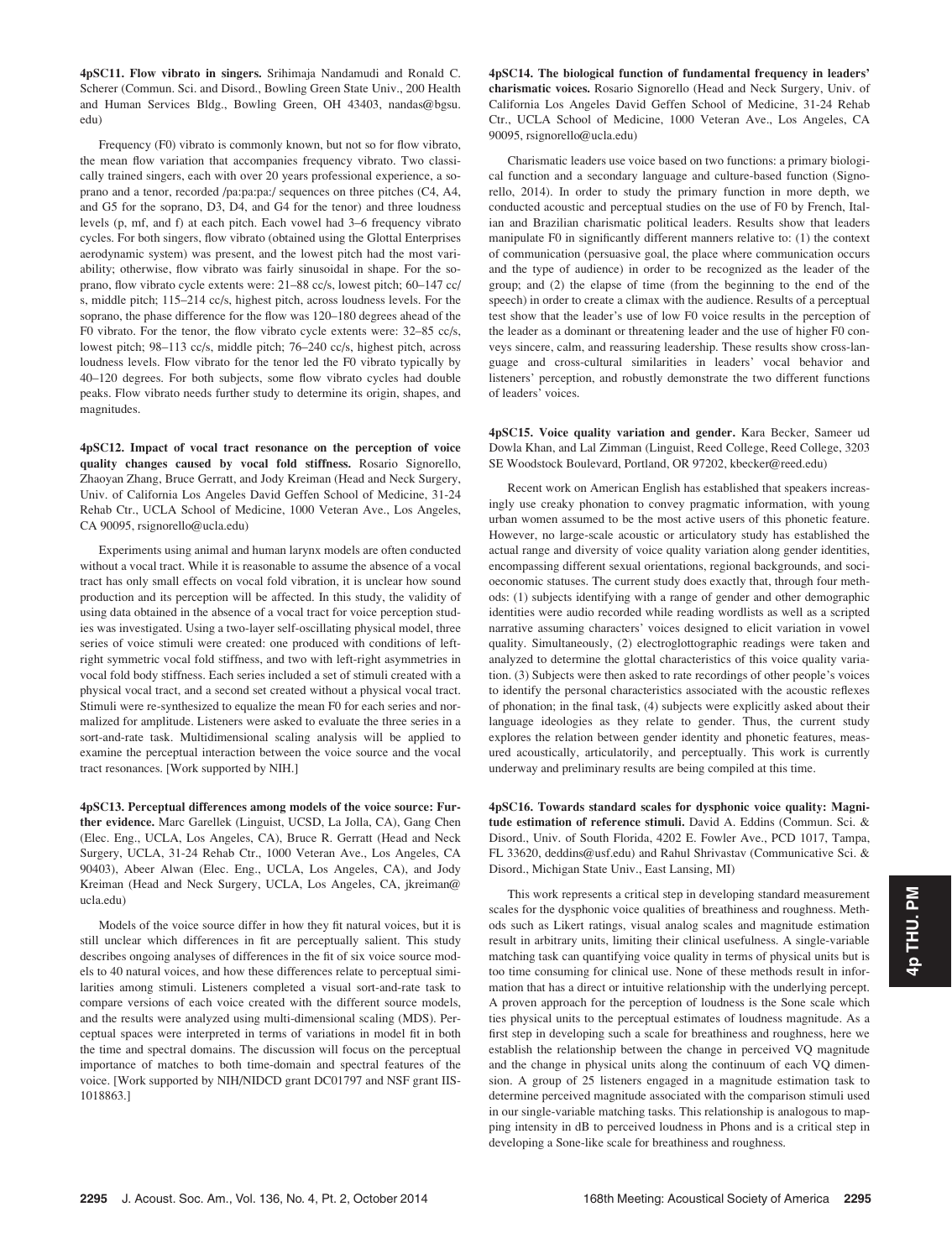4pSC17. Divergent or convergent glottal angles: Which give greater flow? Ronald Scherer (Commun. Sci. and Disord., Bowling Green State Univ., 200 Health Ctr., Bowling Green, OH 43403, ronalds@bgsu.edu)

During phonation, the glottis alters between convergent and divergent angles. For the same angle value, diameter, and transglottal pressure, which angle, divergent or convergent, results in greater flow? The symmetric glottal angles of the physical static model M5 were used. Characteristics (lifesize) of the model were: axial glottal length 0.30 cm; angles of 5, 10, 20, and 40 degrees; diameters of 0.005, 0.01, 0.02, 0.04, 0.08, 0.16, and 0.32 cm; transglottal pressures from 1 to 25 cm H2O; resulting in flows from 2.7 to 1536 cc/s and Reynolds number from 29.4 to 13,058. Results: (1) For diameters of 0.04, 0.08 and 0.16 cm, the divergent angle always gave more flow than the convergent angle (about  $5-25\%$ ); (2) for the smallest (0.005 cm) and largest diameter (0.32 cm), the divergent angles always gave less flow (10–30%); (3) for diameters of 0.01 and 0.02 cm, flow was greater for divergent 5 and 10 degrees, and less for divergent 20 and 40 degrees. These results suggest that the divergent glottal angle will increase the glottal flow for midrange glottal diameters (skewing the glottal flow further "to the right"?), and create less flow at very small diameters (increasing energy in the higher harmonics?).

4pSC18. Methodological issues when estimating subglottal pressure from oral pressure. Brittany Frazer (Commun. Sci. and Disord., Bowling Green State Univ., 200 Marie Pl., Perrysburg, OH 43551, bfrazer@bgsu. edu) and Ronald C. Scherer (Commun. Sci. and Disord., Bowling Green State Univ., Bowling Green, OH)

A noninvasive method to estimate subglottal pressure for vowel productions is to smoothly utter a CVCV string such as /p:i:p:i:p:i:…/ using a short tube in the mouth with the tube attached to a pressure transducer. The pressure during the lip occlusion estimates the subglottal pressure during the adjacent vowel. What should the oral pressure look like for it to provide accurate estimates? The study compared results using various conditions against a standard condition that required participants to produce /p:i:p:i:../ syllables smoothly and evenly at approximately 1.5 syllables per second. The non-standard tasks were: performing the task without training, increasing syllable rate, using a voiced /b/ instead of a voiceless /p/ initial syllable, adding a lip or velar leak, or using a two syllable production ("peeper") instead of a single syllable production. Lip leak, velar leak, and lack of time to equilibrate air pressure throughout the airway caused estimates of subglottal pressure to be inaccurate. Accuracy was better when estimates of subglottal pressure were obtained using the voiced initial consonant and the two-syllable word. Training improved the consistency of the oral pressure profiles and thus the assurance in estimating the subglottal pressure. Oral pressures with flat plateaus appear most accurate.

# THURSDAY AFTERNOON, 30 OCTOBER 2014 INDIANA F, 1:00 P.M. TO 4:45 P.M.

## Session 4pUW

## Underwater Acoustics: Shallow Water Reverberation III

Kevin L. Williams, Chair

Applied Physics Lab., University of Washington, 1013 NE 40th St., Seattle, WA 98105

## Contributed Paper

#### 1:00

4pUW1. Seafloor sound-speed profile and interface dip angle measurement by the image source method: Application to real data. Samuel Pinson (Laboratório de Vibrações e Acústica, Universidade Federal de Santa Catarina, LVA Dept de Engenharia Mecânica, UFSC, Bairro Trindade, Florianópolis, SC 88040-900, Brazil, samuelpinson@yahoo.fr) and Charles W. Holland (Penn State Univ., State College, PA)

The image source method characterizes the sediment sound-speed profile from seafloor reflection data with a low computational cost compared with inversion techniques. Recently, the method has been extended to treat non-parallel sediment layering. The method is applied to data from an autonomous underwater vehicle (AUV) towing a source (1600–3500 Hz) and an horizontal array of hydrophones. AUV reflection measurements were acquired every 3 m along 10 criss-cross lines over a  $1km < +>2 < +>$  area with evidently dipping layers. Mapping the along track sound-speed profiles in geographical coordinates results in a pseudo-3D (Nx2D) sediment structure characterization of the area down to several tens of meters in the subbottom. The sound speed profile agreement at crossing points is quite good.

Invited Papers

# 1:15

4pUW2. Requirements, technology, and science drivers of applied reverberation modeling. Anthony I. Eller and Kevin D. Heaney (OASIS, Inc., 11006 Clara Barton Dr., Fairfax Station, VA 22039, ellera@oasislex.com)

The historical development of reverberation modeling is a story driven by both supporting and sometimes conflicting features of application requirements, measurement and computing capability, and scientific understanding. This paper presents an overview of how underwater reverberation modeling technology has responded to application needs and how this process has helped the community to identify and resolve related science issues. Emphasis is on the areas of System Design and Acquisition Support, Deployment and Operational Support, and Training Support. Gaps in our scientific knowledge are identified and recent advances are described that help push forward our collective understanding of how to predict and mitigate reverberation.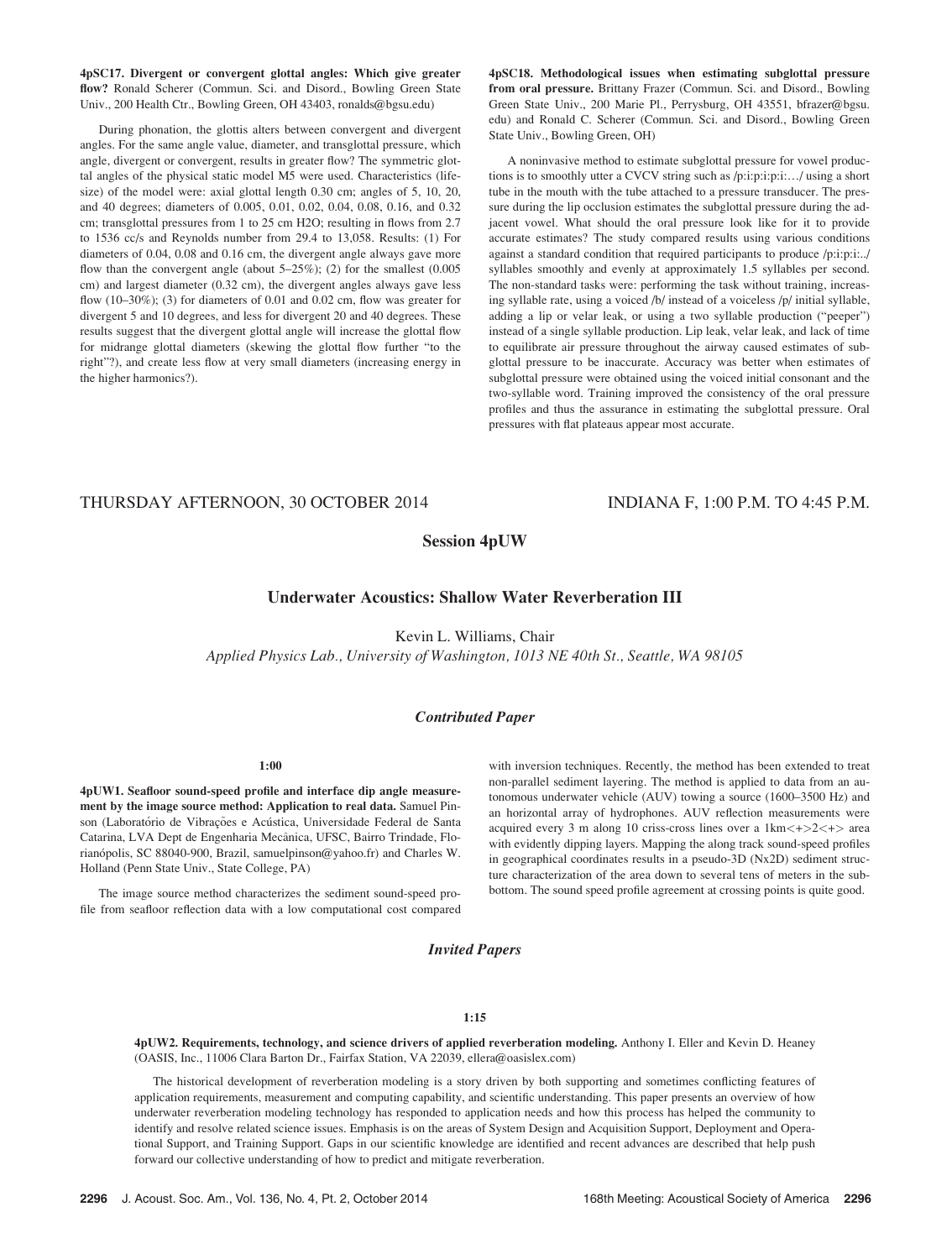4pUW3. Reverberation models as an aid to interpret data and extract environmental information. Dale D. Ellis (Phys., Mount Allison Univ., 18 Hugh Allen Dr., Dartmouth, NS B2W 2K8, Canada, daledellis@gmail.com) and John R. Preston (Appl. Res. Lab., The Penn State Univ., State College, PA)

Reverberation measurements obtained with towed arrays are a valuable tool to extract information about the ocean environment. Preston pioneered the use of polar plots to display reverberation and superimpose the beam time series on bathymetry maps. As part of Rapid Environmental Assessment (REA) exercises Ellis and Preston [J. Marine Syst. 78, S359–S371, S372–S381] have used directional reverberation measurements to detect uncharted bottom features, and to extract environmental information using model-data comparisons. One enthusiast declared "This is like doing 100 simultaneous transmission loss runs and having the results available immediately." Though that was clearly an exaggeration and the results are not precise, the approach provides valuable information to direct more accurate and detailed surveys. The early work used range-independent (flat bottom) models for the model-data comparisons, while current work includes a range-dependent model based on adiabatic normal modes. A model has been developed which calculates reverberation from range-dependent bottom bathymetry, echoes from targets and discrete clutter objects, then outputs beam time series directly comparable with measured ones. Recent work has identified interesting effects in sea bottom sand dunes in the TREX experiments. This paper will provide an overview of the earlier work, and examples from the recent TREX experiment.

#### 1:55

4pUW4. Reverberation data/model comparisons using transport theory. Eric I. Thorsos, Jie Yang, Frank S. Henyey, and W. T. Elam (Appl. Phys. Lab., Univ. of Washington, 1013 NE 40th St., Seattle, WA 98105, eit@apl.washington.edu)

Transport theory has been developed for modeling shallow water propagation and reverberation at mid frequencies (1–10 kHz) where forward scattering from a rough sea surface is taken into account in a computationally efficient manner. The method is based on a decomposition of the field in terms of unperturbed modes, and forward scattering at the sea surface leads to mode coupling that is treated with perturbation theory. Reverberation measurements made during TREX13 combined with extensive environmental measurements provide an important test of transport theory predictions. Modeling indicates that the measured reverberation was dominated by bottom reverberation, and the reverberation level in the 2-4 kHz band was observed to decrease as the sea surface conditions increased from a low sea state to a higher sea state. This suggests that surface forward scattering was responsible for the change in reverberation level. Results of data/model comparisons examining this effect will be shown. [Work supported by ONR Ocean Acoustics.]

## Contributed Papers

#### 2:15

4pUW5. Physics of backscattering in terms of mode coupling applied to measured seabed roughness spectra in shallow water. David P. Knobles (ARL, UT at Austin, PO BOX 8029, Austin, TX 78713-8029, dpknobles@ yahoo.com)

Energy conserving coupled integral equations for the forward and backward propagating modal components have been previously developed [J. Acoust. Soc. Am. 130, 2673–2680 (2011)]. A rough seabed surface leads to a backscattered field and modifies the interference structure of the forward propagating field. Perturbation theory applied to the basic coupled integral equations allows for physical insight into the correlation of the roughness spectrum to the forward and backward modal intensities and cross mode coherence. This study applies the Nx2D integral equation coupled-mode approach to 3-D roughness measurements and examines the physics of the coupling of the forward and backward field components and computes the modal intensities as a function of azimuth. The roughness measurements were made in about 20 m of water off Panama City, Florida. [Work supported by ONR Code 322 OA.]

#### 2:30

4pUW6. Energy conservation via coupled modes in waveguides with an impedance boundary condition. Steven A. Stotts and Robert A. Koch (Environ. Sci. Lab., Appl. Res. Labs/The Univ. of Texas at Austin, 10000 Burnet Rd., Austin, TX 78758, stotts@arlut.utexas.edu)

A statement of energy conservation for a coupled mode formulation with real mode functions and eigenvalues has been demonstrated to be consistent with the statement of conservation derivable from the Helmholtz equation. The restriction to real mode functions and eigenvalues precludes coupled mode descriptions with waveguide absorption or untrapped modes. The demonstration, along with the derivation of the coupled mode range equation, relies on orthonormality in terms of a product of two modal depth functions integrated to infinite depth. This paper shows that energy conservation and the derivation of the coupled mode range equation can be extended to complex mode functions and eigenvalues, and that energy is conserved for ocean waveguides with a penetrable bottom boundary at a finite depth beneath any range dependence. For this, the penetrable bottom boundary is specified by an impedance condition for the mode functions. The new derivations rely on completeness and a modified orthonormality statement. Mode coupling is driven solely by waveguide range dependence. Thus, the form of the range equation and the values of the coupling coefficients are unaffected by a finite depth waveguide. Applications of energy conservation to examine the accuracy of a numerical coupled mode calculation are presented.

#### 2:45

4pUW7. Effect of channel impulse response on matched filter performance in the 2013 Target and Reverberation Experiment. Mathieu E. Colin (Acoust. and Sonar, TNO, Postbus 96864, Den Haag 2509 JG, Netherlands, mathieu.colin@tno.nl), Michael A. Ainslie (Acoust. and Sonar, TNO, The Hague, Netherlands), Peter H. Dahl, David R. Dall'Osto (Appl. Phys. Lab., Univ. of Washington, Seattle, WA), Sean Pecknold (Underwater Surveillance and Communications, Defence Res. and Development Canada , Dartmouth, NS, Canada), and Robbert van Vossen (Acoust. and Sonar, TNO, The Hague, Netherlands)

Active sonar performance is determined by the characteristics of the target, the sonar system and the effect of the environment on the received waveform. The two main influences of the environment are propagation effects and the contamination of the target echo with a background. The ambient noise and reverberation are mitigated by means of signal processing, mostly through beamforming and matched-filtering. The improvement can be quantified by the signal to noise ratios before and after processing. Propagation effects can have a large influence on the gains obtained by the processing. To study the effect of the channel on the matched filter performance, broadband channel impulse responses were modeled and compared to measurements acquired during the Office of Naval Research-funded 2013 Target and Reverberation Experiment (TREX). In shallow water, a large time spread is often observed, reducing the effectiveness of the matched filter. TREX data show, however, a limited time spread. Model predictions indicate that this could be caused by a rough sea-surface, which while increasing propagation loss, at the same time increases matched filter gain.

#### 3:00–3:15 Break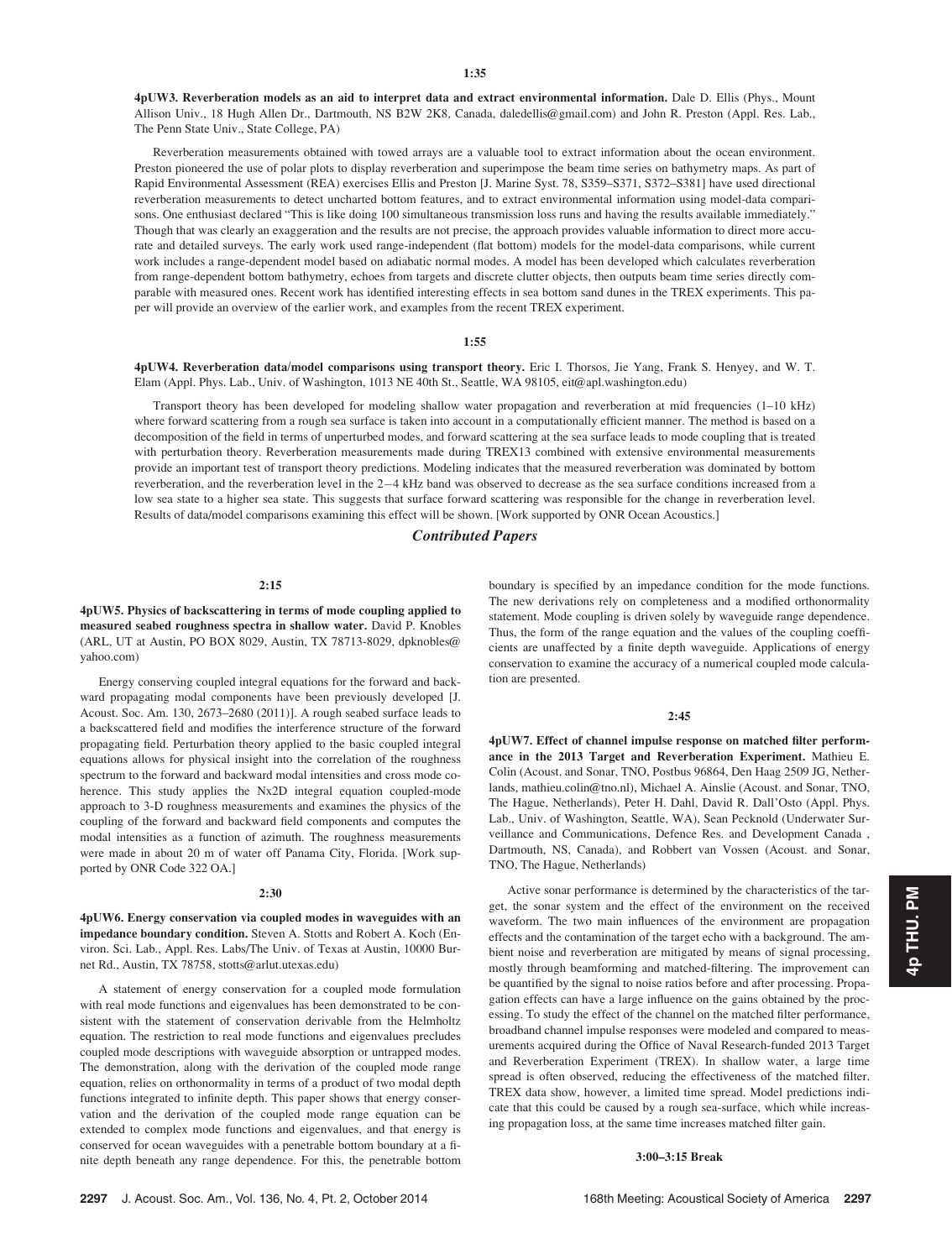4pUW8. Using physical oceanography to improve transmission loss calculations in undersampled environments. Cristina Tollefsen and Sean Pecknold (Defence Res. and Development Canada, P. O. Box 1012, Dartmouth, NS B2Y 3Z7, Canada, cristina.tollefsen@gmail.com)

The vertical sound speed profile (SSP) is a critical input to any acoustic propagation model. However, even when measured SSPs are available they are frequently noisy "snapshots" of the SSP at a single moment in time and space and do not fully capture changes such as solar heating and winddriven mixing that can significantly affect shallow water propagation on time scales of less than a day. Furthermore, SSPs measured in the field may not extend to the ocean bottom and are often based on measured profiles of temperature with an implicit assumption of constant salinity. In April–May 2013, the Target and Reverberation Experiment (TREX) was conducted in the Northeastern Gulf of Mexico near Panama City, Florida, a region strongly affected by local wind forcing, freshwater inputs, and the presence of a warm-core Gulf of Mexico Loop Current eddy ("Eddy Kraken") offshore of the experimental site. "Synthetic" SSPs were constructed for the trial area by combining knowledge of the physical oceanography and water masses in the area with the measured SSPs that were available. Transmission loss was modelled using both synthetic and measured SSPs and the results will be compared with measured transmission loss.

#### 3:30

4pUW9. Analytic formulation for broadband rough surface and volumetric scattering including matched-filter range resolution. Wei Huang, Delin Wang, and Purnima Ratilal (Elec. and Comput. Eng., Northeastern Univ., 006 Hayden Hall, 370 Huntington Ave., Boston, MA 02115, huang. wei1@husky.neu.edu)

An analytic formulation is derived for the broadband scattered field from a randomly rough surface based on Green's theorem employing perturbation theory. The matched filter is applied to resolve the scattered field within the range resolution footprint of a broadband imaging system. Statistical moments of the scattered field are then expressed in terms of the second moment characterization of the scattering surface. The broadband diffuse reverberation depends on the rough surface spectrum evaluated over a range of wavenumbers, centered at the Bragg wavenumber corresponding to the center frequency of the broadband pulse and extending to wavenumbers proportional to the signal bandwidth. A corresponding analytic broadband volume scattering model is derived from the Rayleigh-Born approximation to Green's theorem.

#### 3:45

4pUW10. Objective identification of the dominant seabed scattering mechanism. Gavin Steininger (SEOS, U Vic, 201 1026 Johnson St., Victoria, BC v7v 3n7, Canada, gavin.amw.steininger@gmail.com), Charles W. Holland (SEOS, U Vic, State College, Pennsylvania), Stan E. Dosso, and Jan Dettmer (SEOS, U Vic, Victoria, BC, Canada)

This paper develops and applies a quantitative inversion procedure for scattering-strength data to determine the dominant scattering mechanism (surface and/or volume scattering) and to estimate the relevant scattering parameters and their uncertainties. The classification system is based on transdimensional Bayesian inversion with the deviance information criterion used to select the dominant scattering mechanism. Scattering is modeled using first-order perturbation theory as due to one of three mechanisms: interface scattering from a rough seafloor, volume scattering from a heterogeneous sediment layer, or mixed scattering combining both interface and volume scattering. The classification system is applied to six simulated test cases where it correctly identifies the true dominant scattering mechanism as having greater support from the data in five cases; the remaining case is indecisive. The approach is also applied to measured backscatter-strength data from the Malta Plateau where volume scattering is determined as the dominant scattering mechanism. This conclusion and the scattering/geoacoustic parameters estimated in the inversion are consistent with properties from previous inversions and/or with core measurements from the site. In particular, the scattering parameters are converted from the continuous scattering models used in the inversion to the equivalent discrete scattering parameters, which are found to be consistent with properties of the cores. [Work supported by ONR.]

4pUW11. Laboratory measurements of backscattering strengths from two-types of artificially roughened sandy bottoms. Su-Uk Son (Dept. of Marine Sci. and Convergent Technol., Hanyang Univ., 55 Hanyangdaehakro, Sangnok-gu, Ansan, Gyeonggi-do 426-791, South Korea, suuk2@ hanyang.ac.kr), Sungho Cho (Maritime Security Res. Ctr., Korea Inst. of Ocean Sci. & Technol., Ansan, Gyeonggi-do, South Korea), and Jee Woong Choi (Dept. of Marine Sci. and Convergent Technol., Hanyang Univ., Ansan, Gyenggi-do, South Korea)

In the case of sandy bottom, the backscattering from the interface roughness is significantly dominant compared to that from the volume inhomogeneities, and the power spectrum of interface roughness thus becomes the most important factor to control the scattering mechanism. Backscattering strength measurements with a 50-kHz signal were made for two types of roughness (smooth and rough interfaces) which were artificially formed on a 0.5-m thick sandy bottom in a 5-m deep water tank. The roughness profiles were estimated by the arrival time analysis of 5-MHz backscattering signals emitted by the transducer moving parallel to the interface at a speed of 1 cm/s, which were then Fourier transformed to yield power spectra. In this talk, the measurements of backscattering strength as a function of grazing angle in a range of  $35$  to  $90^\circ$  are presented. Finally, the effect of different roughness types on the scattering strength will be discussed in comparison with the predictions obtained by theoretical scattering model including the perturbation and Kirchhoff approximations. [This research was supported by the Agency for Defense Development, Korea.]

#### 4:15

4pUW12. Multistatic performance prediction for Doppler-sensitive waveforms in a shallow-water environment. Cristina Tollefsen (Defence Res. and Development Canada, P. O. Box 1012, Dartmouth, NS B2Y 3Z7, Canada, cristina.tollefsen@gmail.com)

Navies worldwide are now operationally capable of exploiting multistatic sonar technology. One of the purported advantages of multistatics when detecting directional targets should be the increased probability of receiving a strong reflection at one of the multistatic receivers. However, it is not yet clear (or intuitive) how best to deploy multistatic-capable assets to achieve particular mission objectives. The Performance Assessment for Tactical Systems (PATS) software was recently developed by Maritime Way Scientific under contract to Defence Research and Development Canada as a research tool to assist in exploring different approaches to multistatic performance modelling. Beginning with a user-defined environment and sensor layout, PATS uses transmission loss and reverberation model results to calculate signal excess at each grid point in the model domain. Monte Carlo simulations using many realizations of target tracks allow for the calculation of the cumulative probability of detection as a means to assess performance. Results will be presented comparing the shallow-water performance of monostatic and multistatic sensors using frequency-modulated and Dopplersensitive waveforms as well as omnidirectional and directional targets in a variety of realistic military scenarios.

#### 4:30

4pUW13. Twinkling exponents for backscattering by spheres in the vicinity of airy caustics associated with reflections by corrugated surfaces. Philip L. Marston (Phys. and Astronomy Dept., Washington State Univ., Pullman, WA 99164-2814, marston@wsu.edu)

High frequency sound reflected by corrugated surfaces produce caustic networks relevant to sea surface reflection [Williams et al., J. Acoust. Soc. Am. 96, 1687–1702 (1994)]. When a sphere is positioned sufficiently far from the reflecting surface, it may be close to an Airy caustic which causes a significant increase in the backscattering [Dzikowicz and Marston, J. Acoust. Soc. Am. 116, 2751–2758 (2004)] for signals that bounce only once off of the focusing surface. For simplicity, here, it is assumed that those signals may be distinguished from the earlier direct echo from the sphere and the later (and sometimes stronger) doubly focused echo from the sphere [Dzikowicz and Marston, J. Acoust. Soc. Am. 118, 2811–2819 (2005)]. In 1977, M. V. Berry noticed that the third and higher intensity moments of wavefields containing caustics can increase in proportion to  $k^{\nu}$ , where k is the wavenumber and  $\nu$  is a "twinkling exponent" determined by the